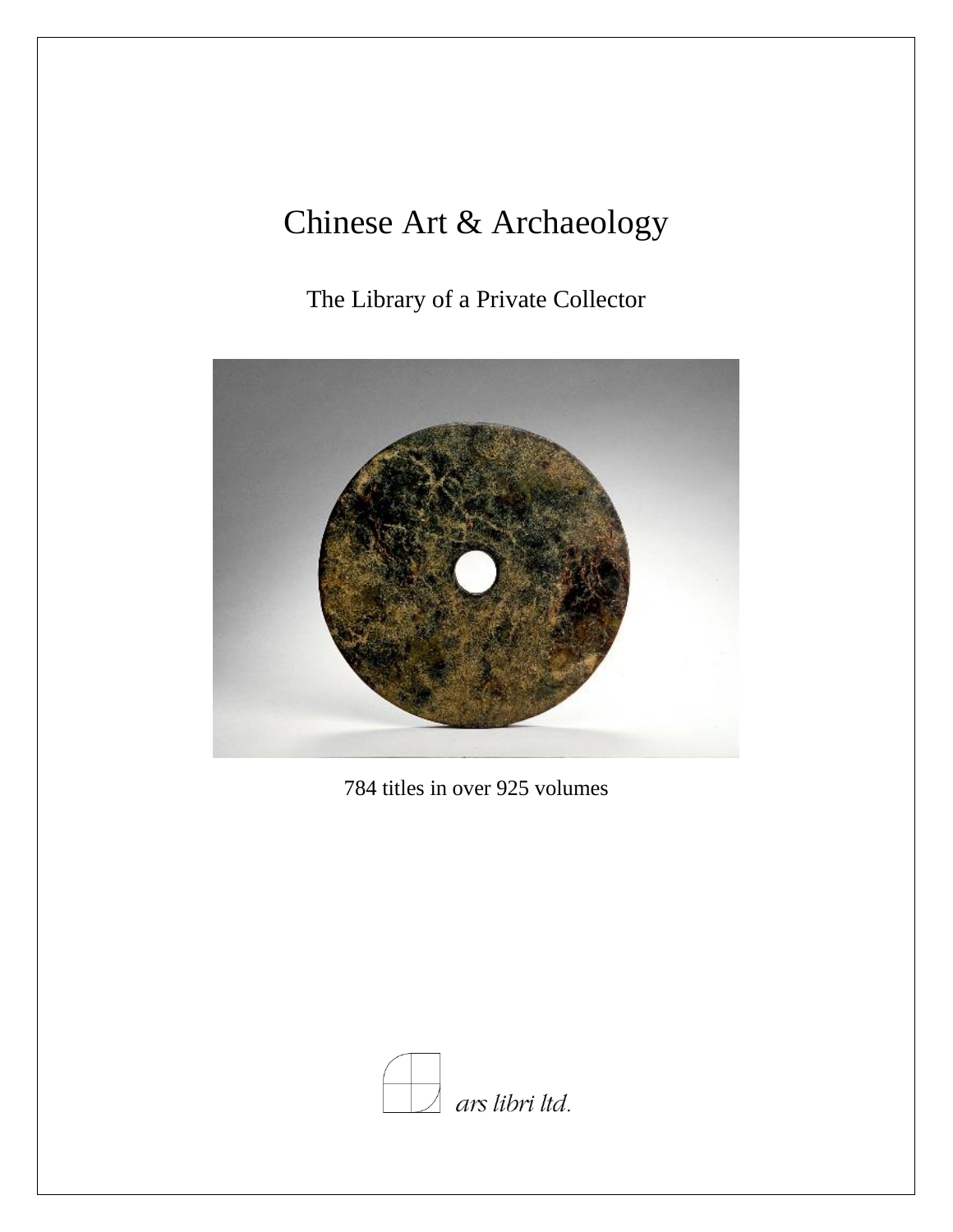- 1 **ABAZOV, RAFIS. The Palgrave Concise Historical Atlas of Central Asia.** xvii, (1), 124pp. 50 maps. Sm. 4to. Wraps. New York/Basingstoke, Hampshire (Palgrave Macmillan), 2008.
- 2 **ADDIS, J.M. Chinese Ceramics from Datable Tombs and Some Other Dated Material: A Handbook.** xiii, (1), 184, (6)pp. Prof. illus. 4to. Cloth. D.j. London/New York (Sotheby Parke Bernet), 1978.
- 3 **AKIYAMA, TERUKAZU, ET AL. Arts of China: Neolithic Cultures to the T'ang Dynasty. Recent discoveries.** [By] Terukazu Akiyama, Kosei Ando, Saburo Matsubara, Takashi Okazaki, Takeshi Sekino. Coordinated by Mary Tregear. 251pp. 386 illus., text figs. Folio. Cloth. D.j. Tokyo/ Palo Alto (Kodansha International), 1968. *Arntzen/RainwaterI509*
- 4 **ALLAN, SARAH. The Way of Water and Sprouts of Virtues.** (SUNY Series in Chinese Philosophy and Culture.) xiv, 181pp. 8 plates. Lrg. 8vo. Boards. Binghamton (State University of New York Press), 1997.
- 5 **ALLCHIN, F. R. The Archaeology of Early Historic South Asia: The Emergence of Cities and States.** With contributions from George Erdosy, R.A.E. Cunningham, D.K. Chakrabarti and Bridget Allchin. xvii, (1), 371pp. Prof. illus. 4to. Wraps. Cambridge (Cambridge University Press), 1995.
- 6 **ALLSEN, THOMAS T. Commodity and Exchange in the Mongol Empire: A Cultural History of Islamic Textiles.** (Cambridge Studies in Islamic Civilization.) xiv, (2), 137pp. Sm. 4to. Cloth. D.j. Cambridge (Cambridge University Press), 1997.
- 7 **ALLSEN, THOMAS T. The Royal Hunt in Eurasian History.** (Encounters with Asia.) x, 406pp. 21 illus. Sm. 4to. Cloth. D.j. Philadelphia (University of Pennsylvania Press), 2006.
- 8 **AMSTERDAM. SOTHEBY'S. Chinese and Japanese Ceramics and Works of Art.** Sale, Oct. 17, 1988. 39, (1)pp. Prof. illus. 4to. Wraps. Amsterdam, 1988.
- 9 **AN, JIAYAO. Early Chinese Glassware.** Translated by Matthew Henderson. (The Oriental Ceramic Society: Translations No. 12.) v, (1), 46pp. 50 illus. Lrg. 4to. Wraps. Hong Kong (Millenia), [1987].
- 10 **ANDERSSON, J.G. Researches Into the Prehistory of the Chinese.** (The Museum of Far Eastern Antiquities. Bulletin No. 15.) 304pp., 202 plates. 136 text figs. 4to. Wraps. (spine chipped). Stockholm (Östasiatiska Museet), 1943.
- 11 **ANDERSSON, J.G. The Site of Chu Chia Chai, Hsi Ning Hsien, Kansu.** (Reprinted from the Bulletin of the Museum of Far Eastern Antiquities, No. 17.) 63, (1)pp., 29 plates 4to. Wraps. Stockholm (Museum of Far Eastern Antiquities), 1945.
- 12 **ANGKOR: MILLENNIUM OF GLORY.** (Connaissance des Arts. Numéro hors série.) 82pp. 83 illus. Lrg. 4to. Wraps. Published in conjunction with the exhibition "Sculpture of Angkor and Ancient Cambodia: Millenium of Glory" at the National Gallery of Art, Washington, D.C., June-Sept. 1997. Paris (Connaissance des Arts), 1997.
- 13 **ANTHONY, DAVID W. The Horse, the Wheel and Language: How Bronze-Age Riders from the Eurasian Steppes Shaped the Modern World.** xii, 553pp. Prof. illus. Sm. 4to. Cloth. D.j. Princeton/Oxford (Princeton University Press), 2007.
- 14 **ASIA-PACIFIC TRIENNIAL OF CONTEMPORARY ART (3RD : 1999 : BRISBANE). Beyond the Future: The Third Asia-Pacific Triennial of Contemporary Art.** Queensland Art Gallery, Sept. 1999-Jan. 2000. 279pp. Prof. illus. Lrg. 4to. Wraps. Brisbane (Queensland Art Gallery), 1999.
- 15 **AVITABILE, GUNHILD. Early Masters: Ukiyo-e Prints and Paintings from 1680-1750.** 139, (1)pp. 62 plates (numerous color). Lrg. 4to. Wraps. D.j. Published in conjunction with an exhibition "Early Masters: Japanese Woodblock Prints From 1680-1750" at the Japan Society Gallery, Oct.-Nov. 1991. New York (Japan Society), 1991.
- 16 **AYERS, JOHN. A Jade Menagerie: Creatures Real and Imaginary from the Worrell Collection.** Introduction by Gene Worrell. 72pp. 41 color plates. Sm. sq. 4to. Cloth. D.j. London (Azimuth Editions), 1993.
- 17 **AYERS, JOHN. Blanc de Chine: Divine Images in Porcelain.** With an essay by Yuan Bingling. 139pp. 77 color plates, 8 text illus., reference figs. Tall 4to. Wraps. Published in conjunction with an exhibition at the China Institute Gallery, China Institute, New York, Sept.-Dec. 2002. New York (China Institute Gallery, China Institute), 2002.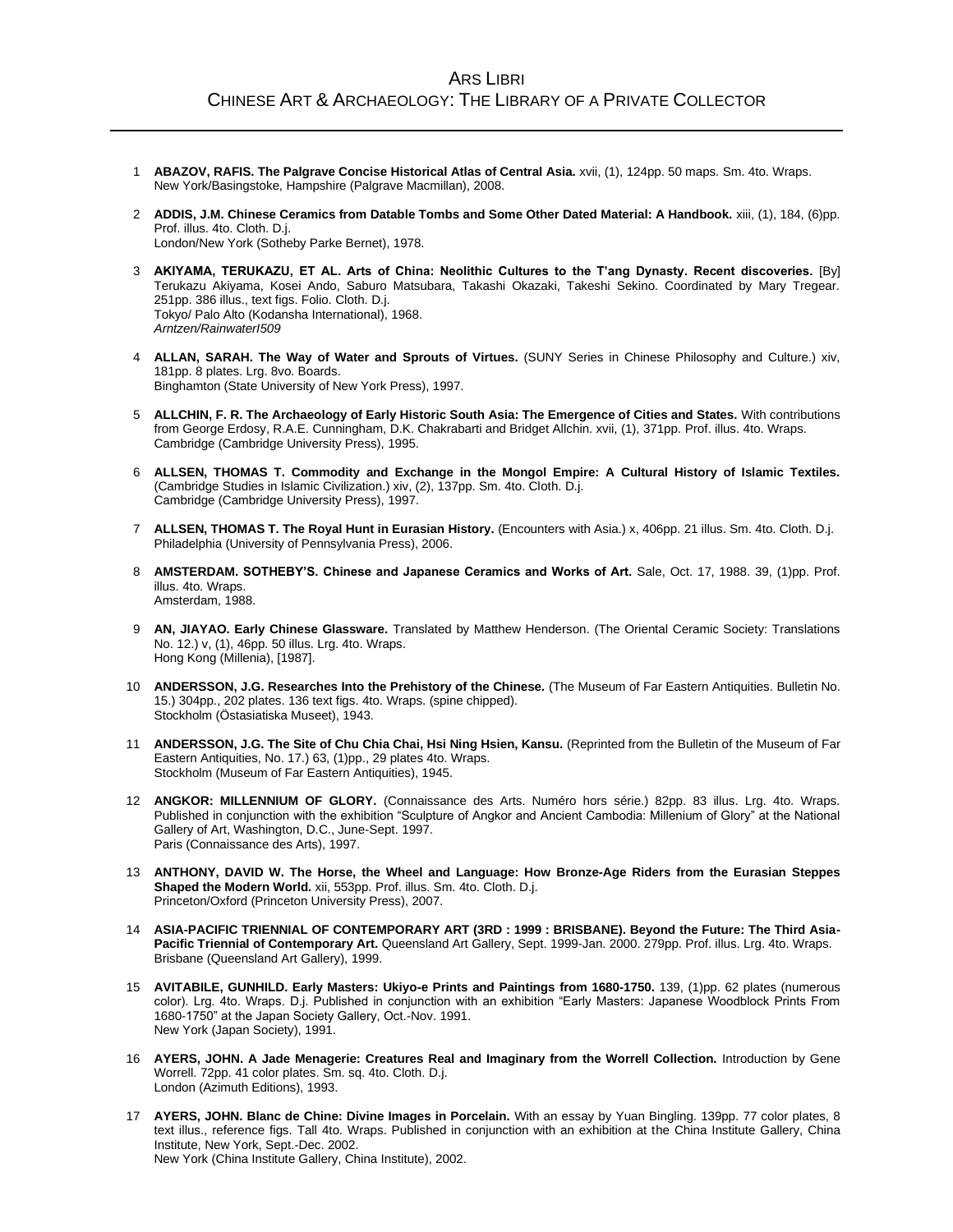- 18 **BADEN-BADEN. STAATLICHE KUNSTHALLE. Im Schatten hoher Bäume: Malerei der Ming- und Qing-Dynastien (1368-1911) aus der Volksrepublik China.** Jan.-March 1985. 248pp. Prof. illus. Lrg. 4to. Wraps. Presentation copy. Baden-Baden, 1985.
- 19 **BAGLEY, ROBERT W. Shang Ritual Bronzes in the Arthur M. Sackler Collections.** (Ancient Chinese Bronzes in the Arthur M. Sackler Collections. 1.) 599pp. Most prof. illus. Stout folio. Cloth. D.j. Washington/Cambridge (Arthur M. Sackler Foundation/ Arthur M. Sackler Museum, Harvard University), 1987.
- 20 **BALFOUR-PAUL, JENNY. Indigo.** vii, 264pp. Prof. illus. in color. Lrg. 4to. Cloth. D.j. London (British Museum Press), 1998.
- 21 **BANDINI, ROSEMARY. Shishi and Other Netsuke: The Collection of Harriet Szechenyi.** 174pp. Prof. illus. (numerous color). 4to. Cloth. D.j. London (Rosemary Bandini), 1999.
- 22 **BARBER, E.J.W. Prehistoric Textiles: The Development of Cloth in the Neolithic and Bronze Ages.** With special reference to the Aegean. xxix, (3), 471pp. Prof. illus. 4to. Wraps. Third printing. Princeton (Princeton University Press), 1992. *Marmor/Ross P813*
- 23 **BARFIELD, THOMAS J. The Perilous Frontier: Nomadic Empires and China.** (Studies in Social Discontinuity.) xiii, (3), 325pp. 1 map. Sm. 4to. Cloth. D.j. Cambridge/Oxford (Basil Blackwell), 1989.
- 24 **BARKER, NICOLAS, ET AL. Treasures of the British Library.** Compiled Nicolas Barker and the curatorial staff of the British Library. 280pp. Prof. illus. 4to. Cloth. D.j. London (The British Library), 2005.
- 25 **BARNHART, RICHARD M. Along the Border of Heaven: Sung and Yüan Paintings from the C.C. Wang Family Collection.** 191pp. 81 illus. Sm. folio. Cloth. Slipcase. New York (The Metropolitan Museum of Art), 1983. *Marmor/Ross M585*
- 26 **BARNHART, RICHARD M. Peach Blossom Spring: Gardens and Flowers in Chinese Paintings.** 143pp. Prof. illus. Lrg. 4to. Wraps. Published in conjunction with an exhibition at The Metropolitan Museum of Art, New York. New York (The Metropolitan Museum of Art), 1983. *Marmor/Ross M587*
- 27 **BARNHART, RICHARD M., ET AL. Three Thousand Years of Chinese Painting.** [By] Richard M. Barnhart, James Cahill, Wu Hung, Yang Xin, Nie Chongzheng, Lang Shaojun. 402pp. 325 illus. Lrg. 4to. Cloth. D.j. New Haven/London (Yale University Press), 1997. *Marmor/Ross M610*
- 28 **BARTOL'D, V. V. Turkestan Down to the Mongol Invasion.** Third edition, with an additional chapter, hitherto unpublished...edited by C.E. Bosworth, and with further addenda and corrigenda by C.E. Bosworth. xxxii, 573pp., 1 folding map. Sm. 4to. Cloth. D.j. Reprint of the London 1928 edition. Taipei (Southern Materials Center), [1968].
- 29 **BATH. THE MUSEUM OF EAST ASIAN ART. Inaugural Exhibition.** April 1993. 2 vols. I: Chinese Ceramics. 280pp. 225 color illus. II: Chinese Metalwares and Decorative Arts. 188pp. 129 color illus. Lrg. 4to. Cloth. D.j. Parallel texts in English and Chinese. Bath, 1993.
- 30 **BEACH, MILO CLEVELAND & KOCH, EBBA. King of the World: The Padshahnama. An imperial Mughal manuscript from the Royal Library, Windsor Castle.** With new translations by Wheeler Thackston. 248pp. 217 illus. (81 color). Folio. Wraps. Published in conjunction with an exhibition at the Arthur M. Sackler Gallery, Washington, D.C. London (Azimuth Editions), 1997.
- 31 **BECKWITH, CHRISTOPHER I. Empires of the Silk Road: A History of Central Eurasia from the Bronze Age to the Present.** xxv, (3), 472pp. Sm. 4to. Cloth. D.j. Princeton/Oxford (Princeton University Press), 2009.
- 32 **BECKWITH, CHRISTOPHER I. The Tibetan Empire in Central Asia: A History of the Struggle for Great Power Among Tibetans, Turks, Arabs, and Chinese During the Early Middle Ages.** xxii, (2), 269, (1)pp. 2 maps. Lrg. 8vo. Cloth. D.j. Princeton (Princeton University Press), 1987.
- 33 **BEIJING. BEIJING DA XUE. SAIKELE KAO GU YU YI SHU BO WU GUAN. Beijing da xue Saikele kao gu yu yi shu bo wu guan cang pin xuan (1998).** / Arthur M. Sackler Museum of Art and Archaeology at Peking University: A Selection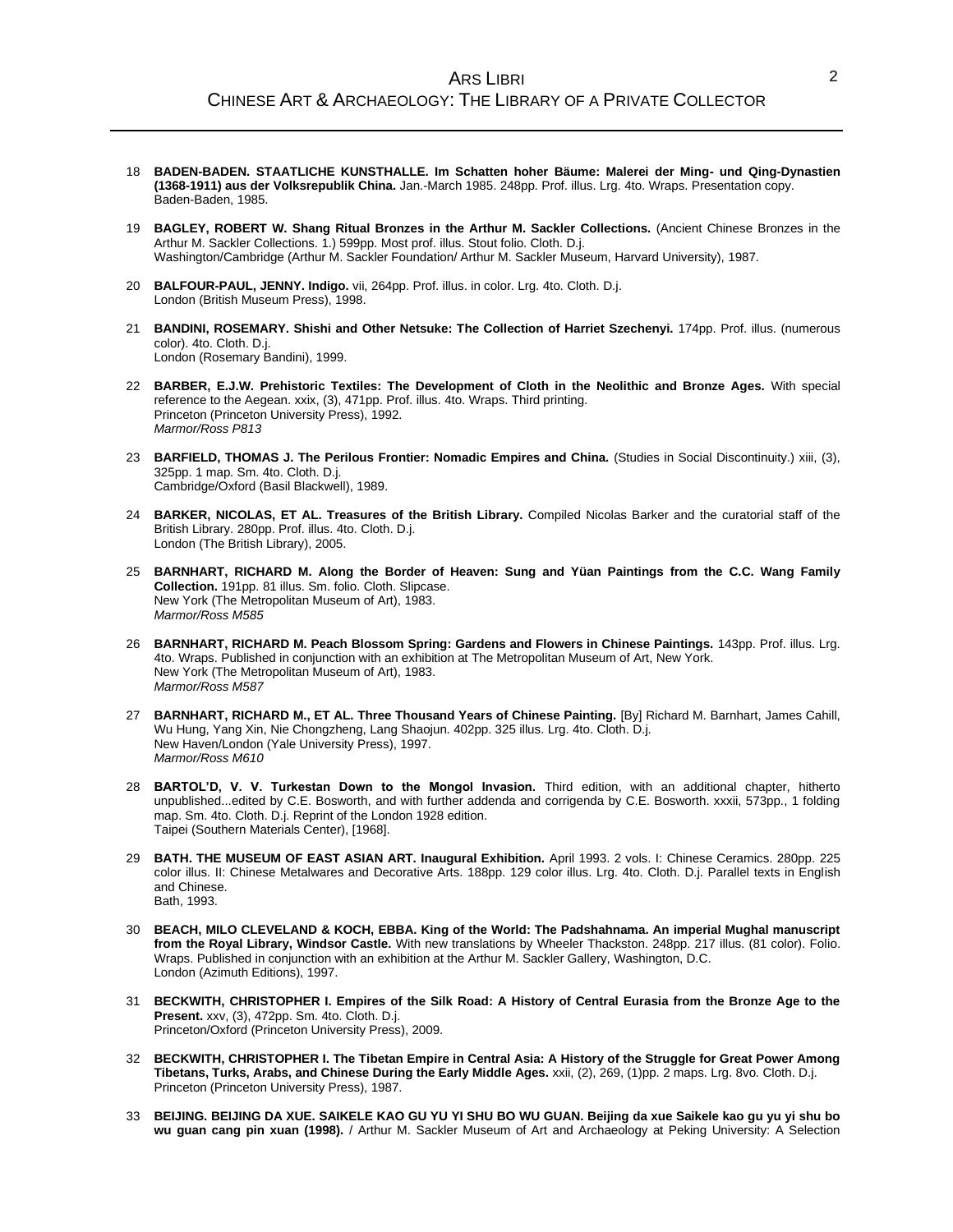(1998). Department of Archaeology, Peking University. iv, 165pp. 100 plates. 4to. Wraps. Parallel texts in Chinese and English.

Beijing (Ke xue chu ban she/ Xin hua shu dian Beijing fa xing suo fa xing), 1998.

- 34 **BEIJING. GU GONG BO WU YUAN. Gu gong cang yu.** / Jade Artifact Collection in the Palace Museum. 158pp. 150 color illus. 4to. Wraps. D.j. Parallel texts in Chinese and English. Beijing (Zi jin cheng chu ban she), 1996.
- 35 **BEIJING. ZHONGGUO LI SHI BO WU GUAN. Exhibition of Chinese History.** Editorial direction: Yu Weichao, Du Yaoxi. 190, (2)pp. Prof. illus. Lrg. 4to. Wraps. Beijing (Morning Glory Publishers), 1998.
- 36 **BELENITSKII, A.M. Central Asia.** (Archaeologia Mundi.) 250, (2)pp. 54 color plates, 89 illus. Sm. 4to. Buckram. D.j. Cleveland/New York (World Publishing Company), 1968.
- 37 **BENINGSON, SUSAN L. & LIU, CARY Y. Providing for the Afterlife: "Brilliant Artifacts" from Shandong.** With contributions from Annette L. Juliano, Zhixin Sun, and David A. Graff. Edited by J. May Lee Barrett. xix, (1), 115pp. Prof. illus. 4to. Wraps. Published in conjunction with an exhibition at the China Institute Gallery, China Institute, New York, Feb.-June 2005.

New York (China Institute Gallery, China Institute), 2005.

- 38 **BERKELEY. UNIVERSITY OF CALIFORNIA. UNIVERSITY ART MUSEUM. The Restless Landscape: Chinese Painting of the Late Ming Period.** Catalogue edited by James Cahill. 180pp. Prof. illus. Lrg. oblong 4to. Wraps. Berkeley, 1971.
- 39 **BERKELEY. UNIVERSITY OF CALIFORNIA. UNIVERSITY ART MUSEUM. Shadows of Mt. Huang: Chinese Painting and Printing of the Anhui School.** Jan.-March 1981. James Cahill, editor. 150pp. Prof. illus. Lrg. 4to. Wraps. Berkeley, 1981.
- 40 **BERLIN. MARTIN-GROPIUS-BAU. Palastmuseum Peking: Schätze aus der Verbotenen Stadt.** Herausgegeben von Lothar Ledderose, unter Mitarbeit von Herbert Butz. May-Aug. 1985. (Berliner Festspiele.) 270pp. 126 illus. ( some color). 4to. Wraps. Frankfurt (Insel Verlag), 1985.
- 41 **BERLINER, NANCY. Beyond the Screen: Chinese Furniture of the 16th and 17th Centuries.** By Nancy Berliner. With contributions by Craig Clunas, Curtis Evarts, Sarah Handler, Wang Zhengshu. 158pp. 132 illus. (64 color). Lrg. 4to. Wraps. Published in conjunction with an exhibition at the Museum of Fine Arts, Boston, May 1996. Boston (Museum of Fine Arts), 1996.
- 42 **BERLINER, NANCY & HANDLER, SARAH. Friends of the House: Furniture from China's Towns and Villages.** (Peabody Essex Museum Collections. Vol. 131#2.) 133, (3)pp. Prof. illus. (numerous color). Lrg. 4to. Cloth. D.j. Salem (Peabody Essex Museum), 1995.
- 43 **BERLINER, NANCY. The 8 Brokens: Chinese Bapo Painting.** 159, (1)pp. 70 color illus. 4to. Cloth. D.j. Published in conjunction with an exhibition at the Museum of Fine Arts, Boston, June-Oct. 2017. Boston (MFA Publications/ Museum of Fine Arts), 2018.
- 44 **BEURDELEY, MICHEL. Chinese Furniture.** 199pp. 237 illus. Lrg. 4to. Cloth. D.j. Slipcase. Tokyo/ New York (Kodansha), 1979. *Marmor/Ross P397*
- 45 **BICKFORD, MAGGIE. Bones of Jade, Soul of Ice: The Flowering Plum in Chinese Art.** With contributions by M.G. Neill, H.H. Frankel, C. Ch'ung-ho, and Hui-Lin Li. 315pp. 139 illus. Tall 4to. Wraps. Published in conjunction with an exhibition at the Yale University Art Gallery, April-June 1985. New Haven (Yale University Art Gallery), 1985.
- 46 **BILLETER, JEAN-FRANÇOIS. The Chinese Art of Writing.** 319pp. Prof. illus. 4to. Cloth. D.j. New York (Skira/ Rizzoli), 1990.
- 47 **BLUNDEN, CAROLINE & ELVIN, MARK. Cultural Atlas of China.** 237pp. 365 illus. (204 color), 58 maps. Lrg. 4to. Cloth. D.j. New York (Facts On File), 1988.
- 48 **BODDE, DERK. Essays on Chinese Civilization.** Edited and introduced by Charles Le Blanc and Dorothy Borei. xvii, (3), 454, (4)pp. Sm. 4to. Cloth. Princeton (Princeton University Press), 1981.
- 49 **BOISSELIER, JEAN. The Heritage of Thai Sculpture.** With commentaries by Jean-Michel Beurdeley. 268pp. 169 illus. (partly tipped-in color). Lrg. 4to. Cloth. D.j.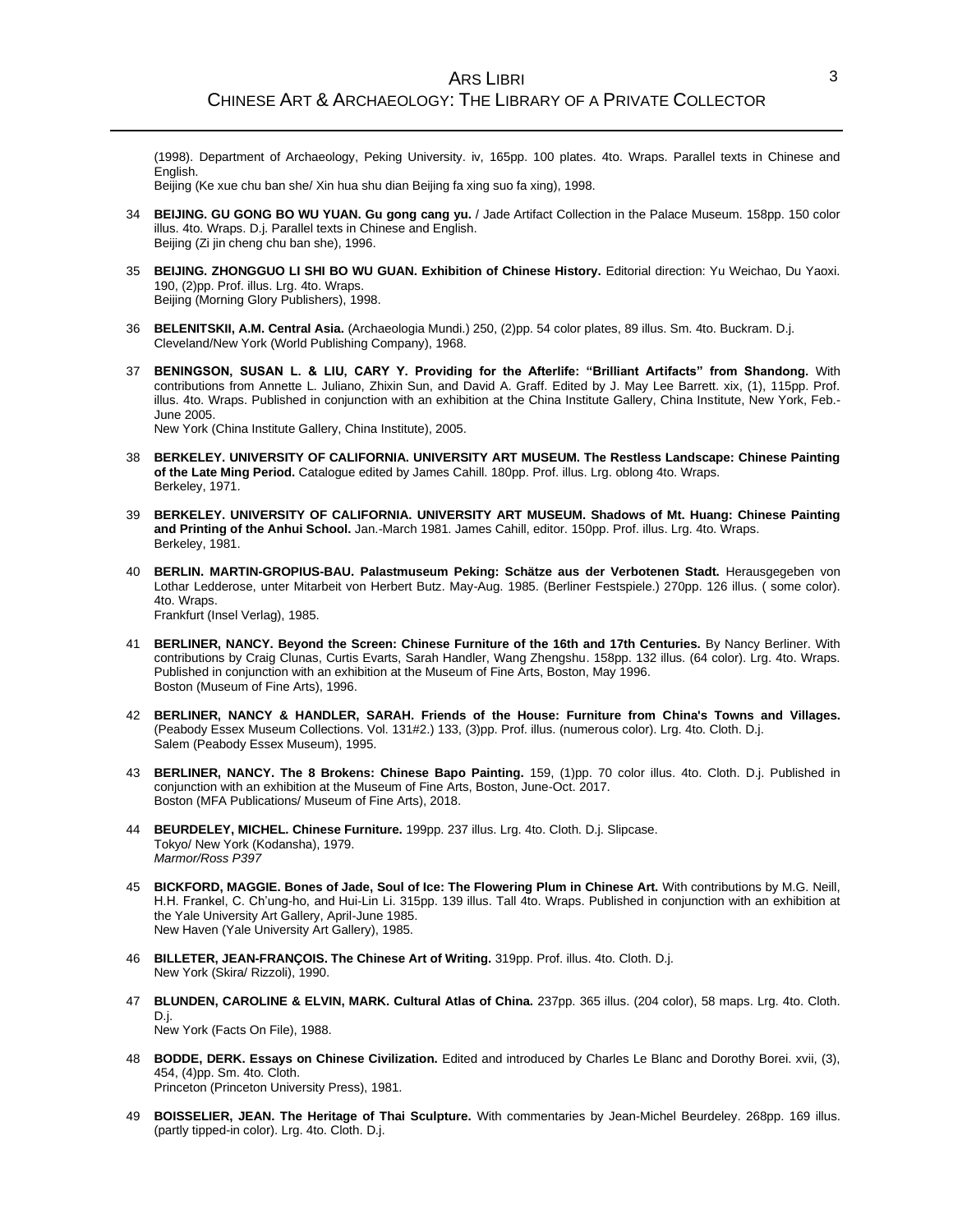New York/Tokyo (Weatherhill), 1975. *Arntzen/Rainwater K237*

- 50 **BOISSELIER, JEAN. Tendances de l'art khmér: Commentaires sur 24 chefs-d'oeuvre du Musée de Phnom-Penh.** (Publications de Musée Guimet. Bibliothèque de Diffusion. 62.) 118pp., 24 plates. Wraps. D.j. Paris (Presses Universitaires de France), 1956.
- 51 **BONAVIA, JUDY. The Silk Road: From Xi'an to Kashgar.** Revised by Christoph Baumer. 352, (2)pp. Prof. illus. Wraps. [Hong Kong] (Odyssey), 2004.
- 52 **BOSTON. MUSEUM OF FINE ARTS. The Charles B. Hoyt Collection in the Museum of Fine Arts, Boston.** 2 vols. I: Chinese Art. Neolithic period through T'ang Dynasty and Sino-Siberian bronzes. [By] Hsien-ch'i Tseng & Robert Paul Dart. (260)pp. 163 illus. (partly tipped-in color). II: Chinese Art: Liao, Sung, and Yüan Dynasties. [By] Hsien-ch'i Tseng & Robert Paul Dart. (312)pp. 151 illus. Lrg. 4to. Cloth. Slipcase. Boston, 1964-1972.
- 53 **BOULNOIS, LUCE. Silk Road: Monks, Warriors & Merchants on the Silk Road.** Translated by Helen Loveday with additional material by Bradley Mayhew and Angela Sheng. 575, (1)pp. 57 color plates, 17 maps. Lrg. 8vo. Wraps. Hong Kong (Odyssey Books & Guides), 2005.
- 54 **BOWER, VIRGINIA L. From Court to Caravan: Chinese Tomb Sculptures from the Collection of Anthony M. Solomon.** Edited by Robert D. Mowry. 149pp. 60 color plates, 2 maps (1 double-page). Lrg. 4to. Wraps. Published in conjunction with an exhibition at the Arthur M. Sackler Museum, Harvard University, July-Sept. 2002. Cambridge/New Haven (Harvard University Art Museum/ Yale University Press), 2002.
- 55 **BOYD, ANDREW. Chinese Architecture and Town Planning, 1500 B.C.-A.D. 1911.** vi, 166pp., 144 plates with 158 illus. 84 text figs. Sq. 8vo. Wraps. London (Alec Tiranti), 1962. *Arntzen/Rainwater J345*
- 56 **BOYLE, JOHN ANDREW. The Mongol World Empire, 1206-1370.** Preface by Owen Lattimore. (316)pp. Illus. Sm. 4to. Cloth. London (Variorum Reprints), 1977.
- 57 **BRAND, MICHAEL & LOWRY, GLENN D. Akbar's India: Art from the Mughal City of Victory.** 162, (6)pp. Prof. illus. Lrg. 4to. Wraps. Published in conjunction with exhibitions at The Asia Society Galleries, Oct. 1985-Jan. 1986, and two additional venues. New York (The Asia Society), 1985. *Marmor/Ross I546*
- 58 **BRAND, MICHAEL & CHUCH PHOEURN. The Age of Angkor: Treasures from the National Museum of Cambodia.** Introduction by Pich Keo. (Studies in Asian Art. No. 1.) 112pp. Prof. illus. in color. Lrg. 4to. Wraps. Published in conjunction with an exhibition at the Australian National Gallery, Canberra, Aug.-Oct. 1992. Parallel texts in Khmer and English. Canberra (Australian National Gallery), 1992.
- 59 **BRAND, MICHAEL (EDITOR). Traditions of Asian Art: Traced Through the Collection of the National Gallery of Australia.** With contributions by Michael Brand, Robyn Maxwell, Christine Dixon, Michael Desmond, Jane Kinsman and Jeni Allenby. (Studies in Asian Art. No. 3.) 95pp. Prof. illus. (mostly color). Lrg. 4to. Wraps. Canberra/Melbourne (National Gallery of Australia/ Thames and Hudson), 1995.
- 60 **BREDON, JULIET. Peking: A Historical and Intimate Description of Its Chief Places of Interest.** Second edition, revised and enlarged. x, (4), 478pp., 6 maps (1 lrg. folding). 24 illus. hors texte. Lrg. stout 8vo. Orig. dec. cloth (slightly shaken). Shanghai (Kelly & Walsh), 1922.
- 61 **BREDON, JULIET & MITROFANOV, IGOR'. The Moon Year: A Record of Chinese Customs and Festivals.** xx, 514pp., 38 plates (2 color), 1 folding chart. Lrg. stout 8vo. Orig. cloth. Shanghai (Kelly & Walsh), 1927.
- 62 **BRILL, ROBERT H. & MARTIN, JOHN H. (EDITORS). Scientific Research in Early Chinese Glass.** Proceedings of The Archaeometry of Glass Sessions of the 1984 International Symposium on Glass, Beijing, September 7, 1984 with Supplementary Papers. ix, (3), 212pp. Prof. illus. 4to. Cloth. D.j. Corning, New York (The Corning Museum of Glass), 1991.
- 63 **BRINKER, HELMUT & LUTZ, ALBERT. Chinese Cloisonné: The Pierre Uldry Collection.** 144, (16)pp. 381 illus. hors texte. 84 figs. Sq. 4to. Wraps. New York (The Asia Society Galleries), 1989.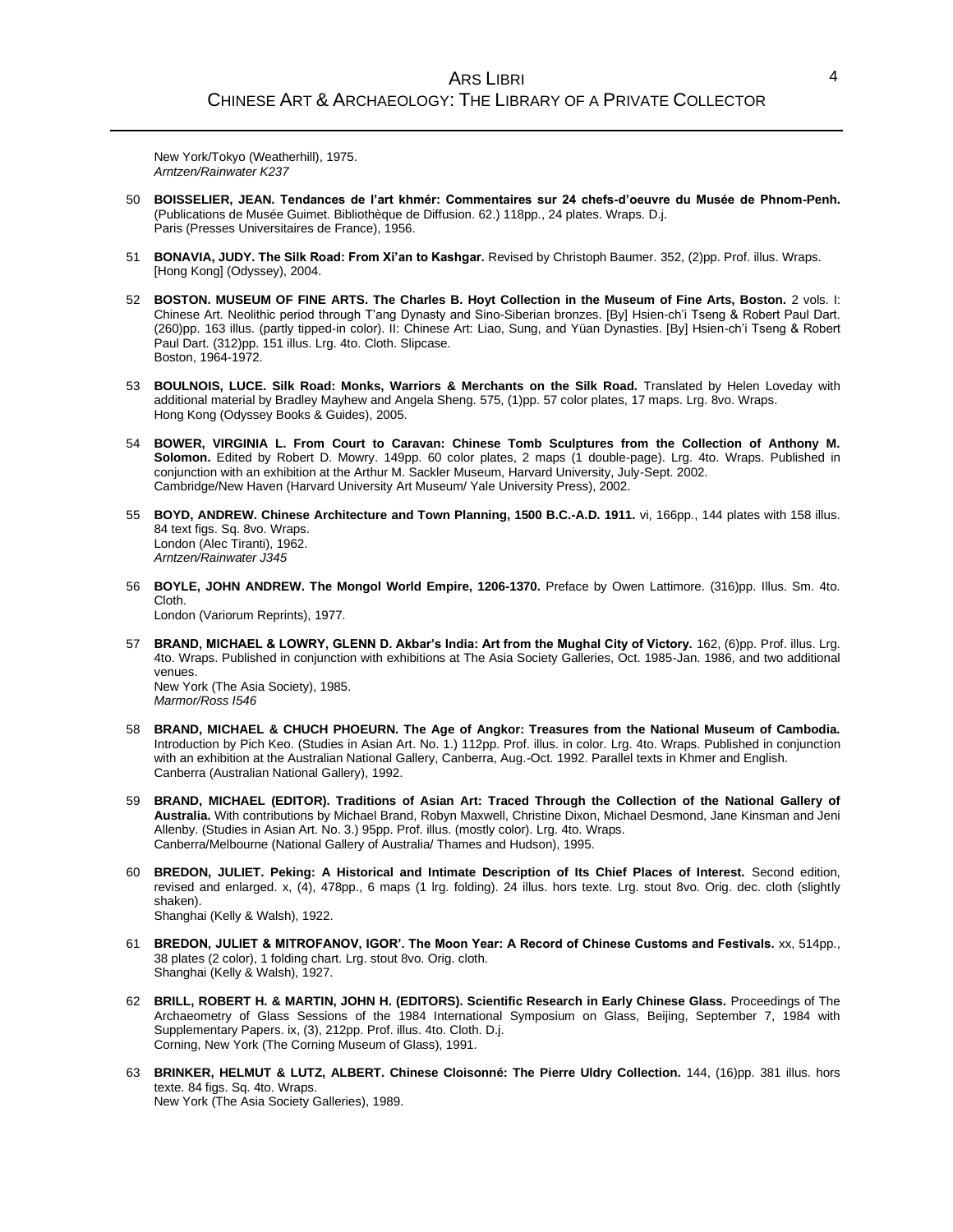- 64 **BROOK, TIMOTHY. Mr. Selden's Map of China: Decoding the Secrets of a Vanished Cartographer.** xxiv, 211pp. 28 illus. hors texte. Sm. 4to. Cloth. D.j. New York/London (Bloomsbury Press), 2013.
- 65 **BROWN, CLAUDIA & CHOU, JU-HSI. Transcending Turmoil: Painting at the Close of China's Empire 1796-1911.** 368pp. 110 plates, reference illus. Lrg. 4to. Wraps. Published in conjunction with exhibitions at the Phoenix Art Museum, Aug.-Oct. 1991, and three subsequent venues. Phoenix (Phoenix Art Museum), 1991.
- 66 **BROWN, CLAUDIA & RABINER, DONALD. Clear as Crystal, Red as Flame: Later Chinese Glass.** 103pp. 70 color plates. Tall 4to. Wraps. Published in conjunction with an exhibition at the China House Gallery, China Institute in America, New York, April-June 1990. New York (China House Gallery, China Institute in America), 1990.
- 67 **BROWN, ROXANNA M. The Ceramics of South-East Asia: Their Dating and Identification.** (Oxford in Asia Studies in Ceramics.) xiv, 82, (2)pp., 63 plates with 223 illus. (84 color). 28 figs., 4 maps. Lrg. 4to. Cloth. D.j. Second printing. Kuala Lumpur/London/New York (Oxford University Press), 1978.
- 68 **BRUXELLES. GISÈLE CROËS. From Ancient Kingdoms to Imperial China.** New York International Asian Art Fair, March 27-April 1, 1998. 110, (2)pp. Prof. illus. Tall 4to. Wraps. Bruxelles, 1998.
- 69 **BUNKER, EMMA C. Nomadic Art of the Eastern Eurasian Steppes: The Eugene V. Thaw and Other New York Collections.** With contributions by James C.Y. Watt and Zhixin Sun. 233pp. 240 illus. (175 color), 2 maps. Lrg. 4to. Cloth. D.j. Published in conjunction with an exhibition at The Metropolitan Museum of Art, New York, Oct. 2002-Jan. 2003. New York/New Haven (The Metropolitan Museum of Art/ Yale University Press), 2002.
- 70 **BUNKER, EMMA C., ET AL. "Animal Style" Art from East to West.** [By] Emma C. Bunker, C. Bruce Chatwin, Ann R. Farkas. 185, (1)pp. 178 illus. (some color). 4to. Cloth. D.j. Published in conjunction with an exhibition at The Asia Society, New York, Jan.-March 1970. New York (The Asia Society), 1970.
- 71 **BUNKER, EMMA C. & LATCHFORD, DOUGLAS. Adoration and Glory: The Golden Age of Khmer Art.** 495pp. 181 color plates, numerous text and reference illus. Lrg. 4to. Cloth. D.j. Chicago (Art Media Resources), 2004.
- 72 **BURLING, JUDITH & BURLING, ARTHUR. Chinese Art.** 384pp. Over 200 illus. (partly in color). 4to. Cloth. New York (The Studio Publications/ T.Y. Crowell), 1953.
- 73 **BUSH, SUSAN. The Chinese Literati on Painting: Su Shih (1037-1101) to Tung Ch'i-ch'ang (1555-1636).** (Harvard-Yenching Institute Studies. 27.) x, (2), 227pp. Illus. Sm. 4to. Wraps. Cambridge (Harvard University Press), 1971. *Arntzen/Rainwater H217*
- 74 **BUSH, SUSAN & MURCK, CHRISTIAN (EDITORS). Theories of the Arts in China.** xxvi, 447pp. Prof. illus. 4to. Cloth. D.j. Papers presented at a conference at the Breckinridge Public Affairs Center, Bowdoin College, York, Maine, June 6-12, 1979. Texts by 16 contributors. Princeton (Princeton University Press), 1983. *Marmor/Ross G82*
- 75 **BUSH, SUSAN & SHIH, HSIO-YEN. Early Chinese Texts on Painting.** xii, (2), 391, (1)pp. 4to. Wraps. Cambridge/London (Harvard University Press), 1985.
- 76 **CABLE, MILDRED & FRENCH, FRANCESCA. The Gobi Desert.** 303, (1)pp. Prof. illus. with hors-texte plates (1 color); 1 folding map. Lrg. 8vo. Cloth. Tenth impression. London (Hodder and Stoughton), 1954.
- 77 **CABOT, MABEL H. Vanished Kingdoms: A Woman Explorer in Tibet, China & Mongolia, 1921-1925.** Preface by Rubie Watson 190, (2)pp. Prof. illus. Lrg. oblong 4to. Cloth. D.j. Presentation copy, inscribed by the author. New York/Cambridge (Aperture/ The Peabody Museum of Archaeology and Ethnology, Harvard University), 2003.
- 78 **CAHILL, JAMES. Chinese Painting.** (Treasures of Asia.) 211, (3)pp. 100 tipped-in color plates. Lrg. sq. 4to. Cloth. D.j. Slipcase. Geneva (Skira), 1960. *Arntzen/Rainwater M523*; *Lucas p. 23*; *Rowland p. 61*; *Gombrich: Story of Art, p. 647*
- 79 **CAHILL, JAMES. The Compelling Image: Nature and Style in Seventeenth-Century Chinese Painting.** (The Charles Eliot Norton Lectures. 1979.) (10), 250pp. Prof. illus. Lrg. 4to. Wraps. Cambridge/London (Harvard University Press), 1982.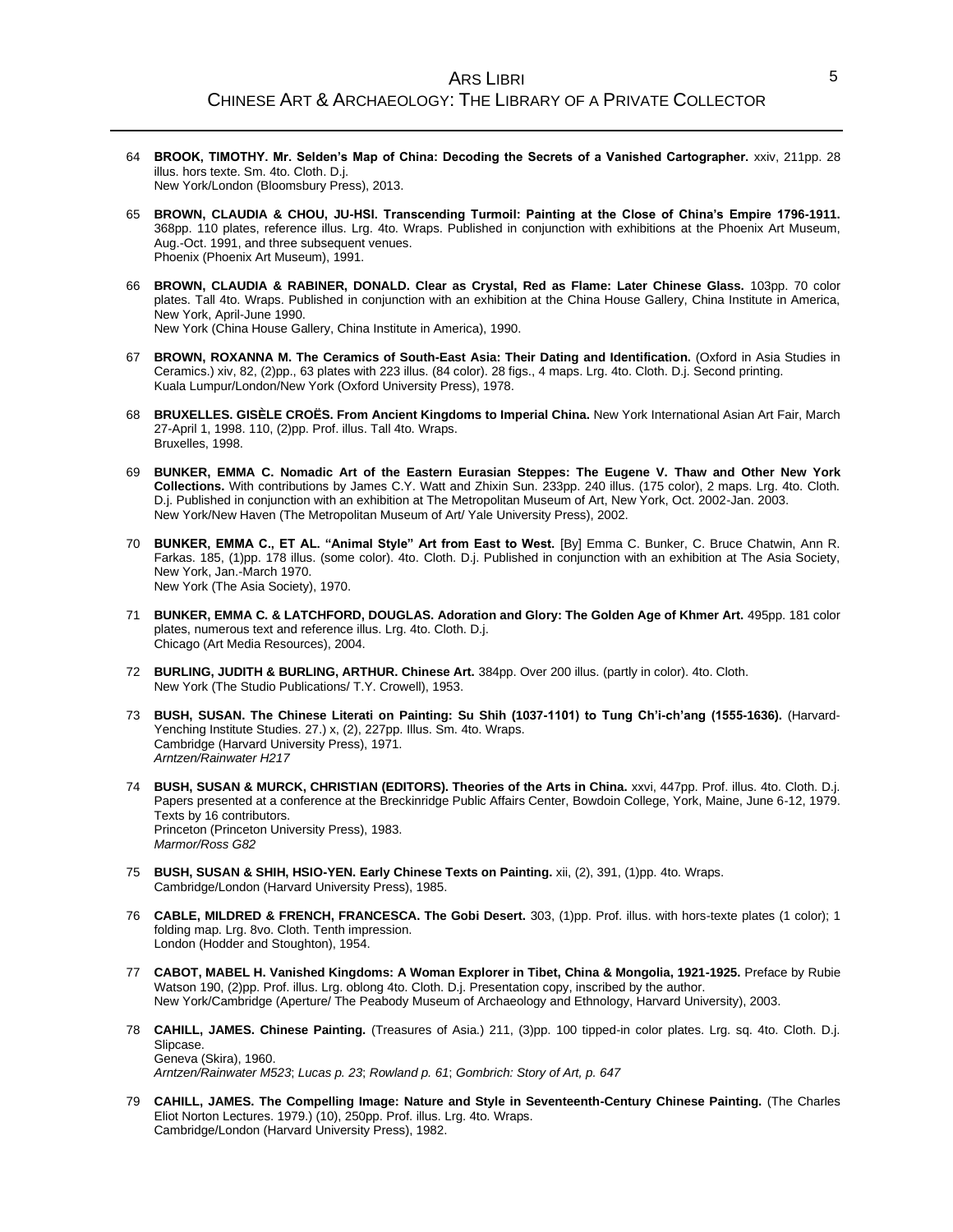#### *Marmor/Ross M590*

- 80 **CAHILL, JAMES. The Distant Mountains: Chinese Painting of the Late Ming Dynasty, 1570-1644.** xvi, (4), 302pp. 157 illus. (18 color), numerous text illus. Lrg. 4to. Cloth. D.j. New York/Tokyo (Weatherhill), 1982.
- 81 **CAHILL, JAMES. Fantastics and Eccentrics in Chinese Painting.** 122pp. Prof. illus. 4to. Wraps. Published in conjunction with an exhibition at the Asia House Gallery, New York, March-May 1967, and two further venues. New York (The Asia Society), 1967. *Arntzen/Rainwater M525*
- 82 **CAHILL, JAMES. Hills Beyond a River: Chinese Painting of the Yüan Dynasty, 1279-1368.** xv, (5), 198pp., 8 color plates. 94 illus. Lrg. 4to. Cloth. D.j. New York/Tokyo (Weatherhill), 1976. *Arntzen/Rainwater M526*
- 83 **CAHILL, JAMES. The Painter's Practice: How Artists Lived and Worked in Traditional China.** (Bampton Lectures in America.) xi, (3), 187pp. Prof. illus. Lrg. 4to. Boards, 1/4 cloth. New York (Columbia University Press), 1994. *Marmor/Ross M593*
- 84 **CAHILL, JAMES. Parting at the Shore: Chinese Painting of the Early and Middle Ming Dynasty, 1368-1580.** xiv, (2), 281, (3)pp. 149 illus. (14 color). Lrg. 4to. Cloth. D.j. New York/Tokyo (Weatherhill), 1978.
- 85 **CAMBRIDGE. FOGG ART MUSEUM, HARVARD UNIVERSITY. Grenville L. Winthrop: Retrospective for a Collector.** Jan.-March 1969. Preface by Agnes Mongan. xix, (1), 261, (1)pp. 146 plates. Wraps. Cambridge, 1969.
- 86 **THE CAMBRIDGE HISTORY OF CHINA.** General editors: Denis Twitchett and John K. Fairbank. 11 vols., as follows: 1: The Ch'in and Han Empires, 221 B.C.-A.D. 220. xli, (1), 981pp.
	- 3: Sui and T'ang China, 589-906, Part I. xx, 850pp.
	- 6: Alien Regimes and Border States, 907-1368. xxix, (1), 864pp.
	- 7: The Ming Dynasty, 1368-1644, Part 1. xix, (7), 976pp.
	- 8: The Ming Dynasty, 1368-1644, Part 2. xxi, (7), 1203pp.
	- 10: Late Ch'ing, 1800-1911, Part 1. xvi, 713pp.
	- 11: Late Ch'ing, 1800-1911, Part 2. xx, 754pp.
	- 12: Republican China 1912-1949, Part 1. xviii, 1002pp.
	- 13: Republican China 1912-1949, Part 2. xix, (1), 1092pp.
	- 14: The People's Republic of China, Part I: The Emergence of Revolutionary China, 1949-1965. xvii, (3), 722pp.

15: The People's Republic of China, Part 2: Revolutions within the Chinese Revolution, 1966-1982. xxv, (1), 1108pp. Stout 4to. Cloth. D.j. One volume in Taipei reprint.

Cambridge (Cambridge University Press), 1979-1998.

- 87 **CAMBRIDGE. PEABODY MUSEUM, HARVARD UNIVERSITY. China's Inner Asian Frontier: Photographs of the Wulsin Expedition to Northwest China in 1923 from The Archives of The Peabody Museum, Harvard University and The National Geographic Society.** Edited by M.E. Alonso. Historical text by Joseph Fletcher. Nov. 1979-May 1980. 108pp. Prof. illus. Sm. oblong 4to. Wraps. Cambridge, 1979.
- 88 **CHANG, AMOS IH TIAO. The Tao of Architecture.** 72pp. Text illus. Lrg. 8vo. Wraps. Princeton (Princeton University Press), 1981.
- 89 **CHANG, KWANG-CHIH. The Archaeology of Ancient China.** Fourth edition, revised and enlarged edition. xxv, (1), 450pp. 337 illus. Sq. 4to. Wraps. New Haven/London (Yale University Press), 1986. *Arntzen/Rainwater I511*
- 90 **CHANG, K.C. Art, Myth, and Ritual: The Path to Political Authority in Ancient China.** x, (2), 142pp. 49 illus. Lrg. 8vo. Cloth. D.j. Cambridge/London (Harvard University Press), 1983.
- 91 **CHANG, K.C. Early Chinese Civilization: Anthropological Perspectives.** (Harvard-Yenching Institute Monograph Series. 23.) xv, (3), 229pp. 21 figs., 4 tables. Sm. 4to. Cloth. D.j. Cambridge/London (Harvard University Press), 1976.
- 92 **CHANG, KWANG-CHIH. Shang Civilization.** (Early Chinese Civilizations Series.) xvii, (1), 417pp. 93 illus. Sm. 4to. Cloth. Reprint of the New Haven/London 1980 edition. Taipei (Southern Materials Center), [1980].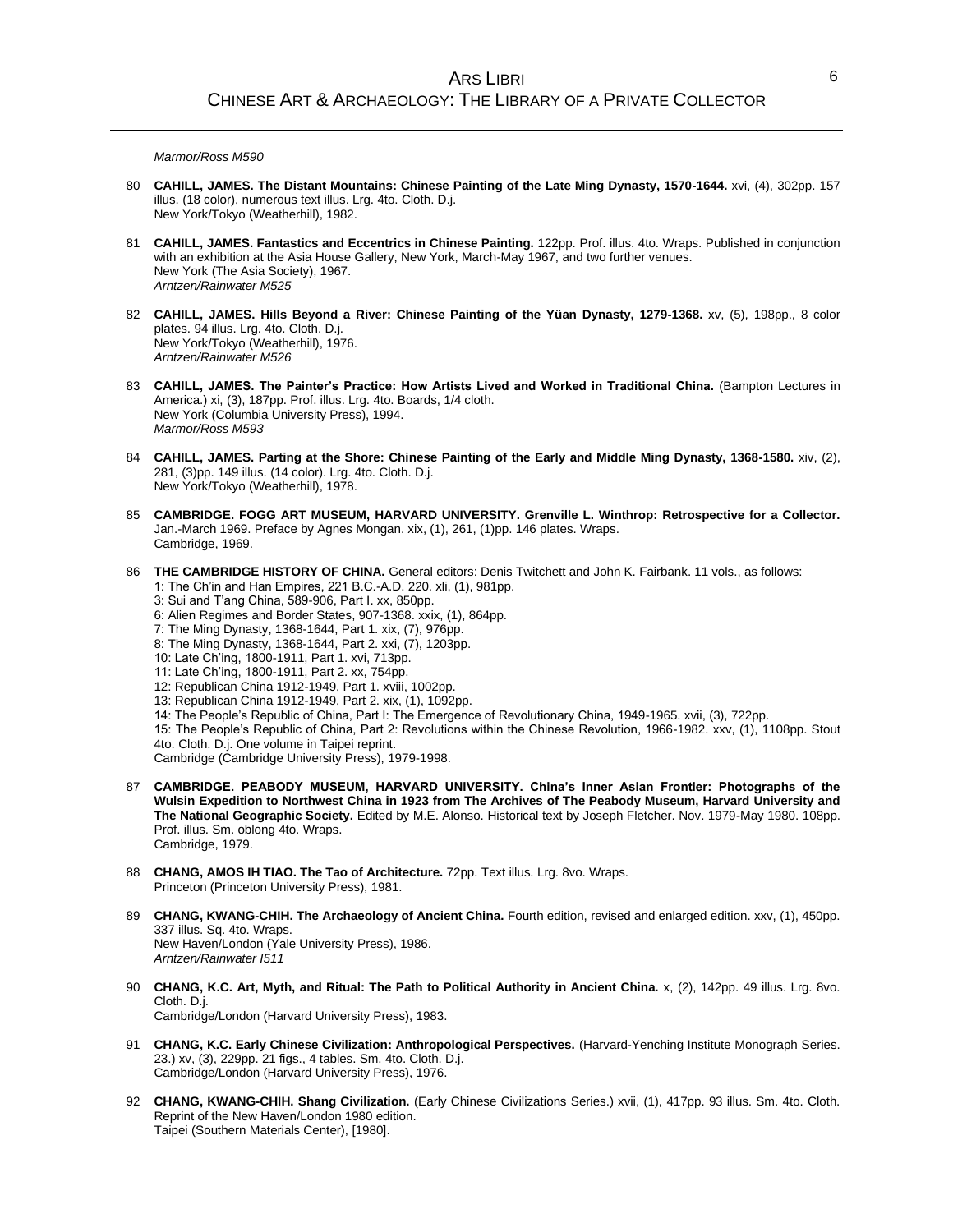- 93 **CHANG, KWANG-CHIH (EDITOR). Studies of Shang Archaeology: Selected Papers from the International Conference on Shang Civilization.** xiv, (2), 325pp. 63 illus. Sm. 4to. Cloth. D.j. New Haven/London (Yale University Press), 1986.
- 94 **CHANG, KWANG-CHIH, ET AL. The Formation of Chinese Civilization: An Archaeological Perspective.** [By] Kwangchih Chang, Xu Pingfang, Lu Liancheng, Shao Wangping, Wang Youping, Yan Wenming, Zhang Zhongpei with Xu Hong and Wang Renxiang. Edited and with an introduction by Sarah Allen. Foreword by Peter J. Ucko. (Culture & Civilization of China.) xiv, (4), 363pp. Prof. illus. Sm. folio. Cloth. D.j. New Haven/Beijing (Yale University Press/ New World Press), 2005.
- 95 **CHANG, WEI-JEN. Chinese Legal Thought: Lecture Notes.** 2 vols. 36, (2), 224pp.; 364pp. Lrg. 4to. Leatherette. Mimeograph. Presentation copy, inscribed by the author. Cambridge (Harvard Law School), 1990.
- 96 **CHANGSHA MAWANGDUI YI HAO HAN MU.** Hunan Sheng bo wu guan, Zhongguo ke xue yuan kao gu yan jiu suo bian. 2 vols. (8), 162pp.; (18)pp., 244 plates. Text figs. Cloth. With: English-language abstract. The Han Tomb No. 1 at Mawangtui, Changsha. 9pp. Wraps. Folio. Slipcase. Beijing (Wen wu chu ban she), 1973.
- 97 **CHANGSHA MAWANGDUI YI HAO HAN MU GU SHI YAN JIU.** "Changsha Mawangdui yi hao Han mu gu shi yan jiu" bian ji wei yuan hui bian; Hunan yi xue yuan zhu bian. 2, 346pp. Prof. illus. 4to. Cloth. English-language summary "Study of an Ancient Cadaver in Mawangtui Tomb no. 1 of the Han Dynasty in Changsha." Beijing (Wen wu chu ban she/ Xin hua shu dian fa xing), 1980.
- 98 **CHASE, W. THOMAS. Ancient Chinese Bronze Art: Casting the Precious Sacral Vessel.** Catalogue with the assistance of Jung May Lee. Introduction by K.C. Chang. 110pp. 8 color plates, 52 illus. 4to. Wraps. Published in conjunction with an exhibition at the China House Gallery, China Institute in America, April-June 1991. New York (China House Gallery, China Institute in America), 1991.
- 99 **CHAVES, JONATHAN. The Chinese Painter as Poet.** 159pp. Prof. illus. 4to. Wraps. Published in conjunction with an exhibition at the China Institute Gallery, China Instiute, New York, Sept.-Dec. 2000. New York (China Institute Gallery, China Instiute), 2000.
- 100 **CHEN, JIANMING (EDITOR). Noble Tombs at Mawangdui: Art and Life of the Changsha Kingdom. Third century BCE to first century CE.** / Mawangdui Han mu: Gu Changsha guo de yi shu yu sheng huo. Hunan Sheng bo wu guan; zhu bian Chen Jianming. xix, (1), 196pp. Prof. illus. 4to. Wraps. Parallel texts in English and Chinese. Changsha Shi (Yue lu shu she), 2008.
- 101 **CH'EN, PAUL HENG-CHAO. Chinese Legal Tradition Under the Mongols: The Code of 1291 as Reconstructed.** (Studies in East Asian Law, Harvard University.) xix, (1), 205, (3)pp. Lrg. 8vo. Cloth. D.j. Princeton (Princeton University Press), 1979.
- 102 **CHEN, YUAN. Western and Central Asians in China Under the Mongols: Their Transformation Into Chinese.** Yuan xi yu ren Hua hua kao. Translated and annotated by Ch'ien Hsing-hai and L. Carrington Goodrich. (Monumenta Serica. Monograph XV.) iv, 328pp. 4to. Cloth. D.j. Los Angeles (Monumenta Serica at the University of California), 1966.
- 103 **CHEN, ZHIMAI. Chinese Calligraphers and Their Art.** [By] Ch'en Chih-mai. xx, 286pp. 79 plates. Lrg. 4to. Cloth. D.j. Melbourne (Melbourne University Press), 1966. *Arntzen/Rainwater M527*
- 104 **CHICAGO. THE ART INSTITUTE OF CHICAGO. The Radiance of Jade and the Clarity of Water: Korean Ceramics From the Ataka Collection.** Organized by Ikutaro Itoh and Yutaka Mino, with contributions by Jonathan W. Best and Pamela B. Vandiver. Nov. 1991-Jan. 1992. 158pp. 313 illus. (289 color). 4to. Cloth. D.j. Chicago/New York (The Art Institute of Chicago/ Hudson Hills Press), 1991.
- 105 **CHICAGO. THE ART INSTITUTE OF CHICAGO. The Great Eastern Temple: Treasures of Japanese Buddhist Art from Todai-ji.** Organized by Yutaka Mino. With contributions from John M. Rosenfield, William H. Coaldrake, Samuel C. Morse, and Christine M.E. Guth. June-Sept. 1986. 180pp. Prof. illus. (partly color). Sq. 4to. Wraps. Chicago, 1986. *Marmor/Ross I585*
- 106 **CHICAGO. THE UNIVERSITY OF CHICAGO. THE DAVID AND ALFRED SMART GALLERY. Ritual and Reverence: Chinese Art at The University of Chicago.** Catalogue by Robert J. Poor, Edward L. Shaughnessy, and Harrie A. Vanderstappen, with an introduction by Richard A. Born. Edited by Harrie A. Vanderstappen, Rochard A. Born, and Sue Taylor. Oct.-Dec. 1989. 146, (2)pp. 121 illus., 1 map, text illus. 4to. Wraps. Chicago, 1989.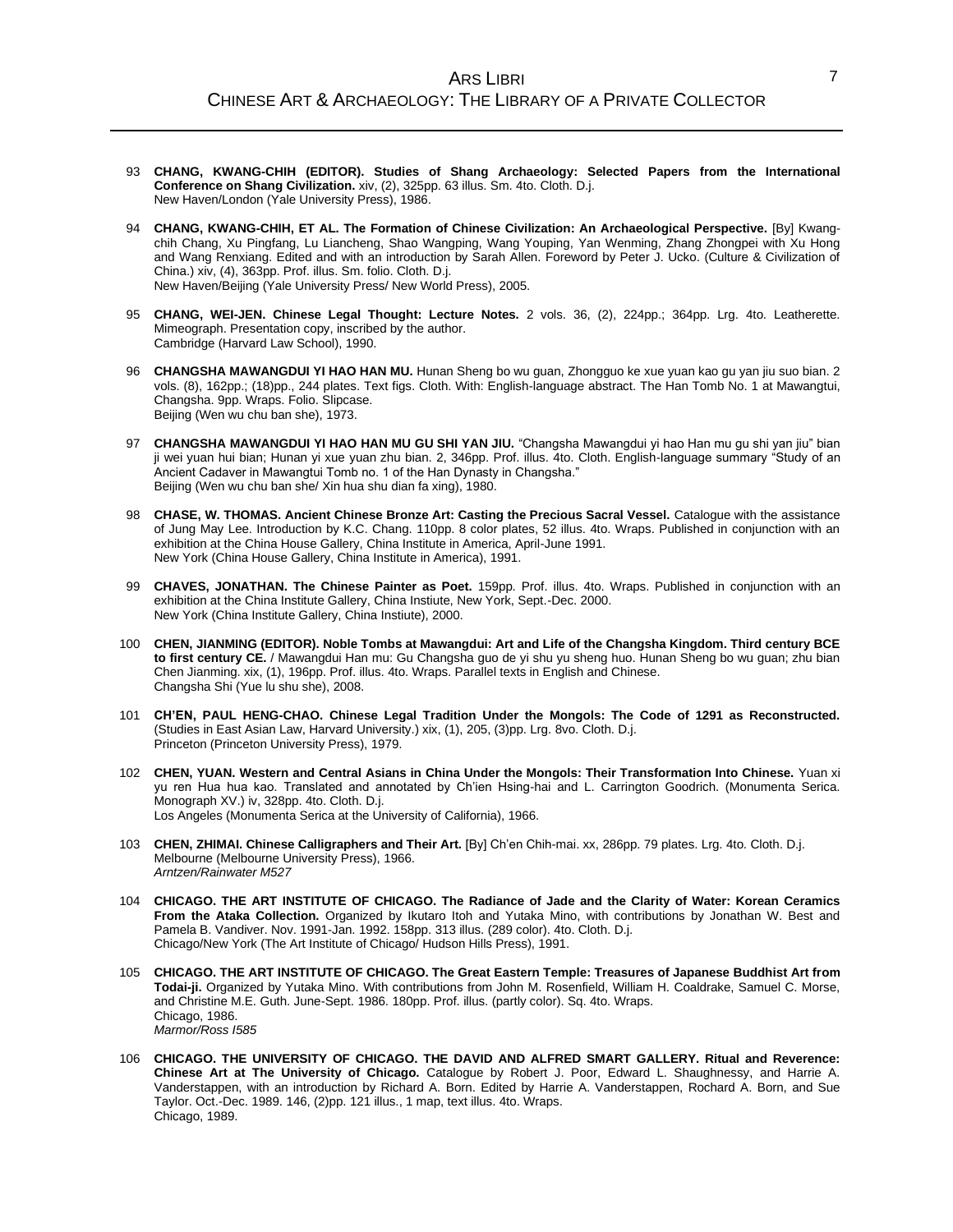#### ARS LIBRI CHINESE ART & ARCHAEOLOGY: THE LIBRARY OF A PRIVATE COLLECTOR

- 107 **CHINA ARCHAEOLOGY AND ART DIGEST.** Vols. 1 4 [all published]. 4to. Wraps. Vol. 3#1: Qingzhou Statues; Vol. 3#203: Music and Ritual; Vol. 3#4: Porcelain and Society; Vol. 4#1: Zoroastrianism in China; Vol. 4#2-3: Urban Design in Mongol China.Vol. 4#4: Fortune, Games and Gaming. Hong Kong (Art Text), 1996-2002.
- 108 **CHINESE AND CENTRAL ASIAN TEXTILES: SELECTED ARTICLES FROM ORIENTATIONS 1983-1997.** 230, (20)pp. Prof. illus. Lrg. 4to. Wraps. Hong Kong (Orientations), 1998.
- 109 **CHINESE JADE: SELECTED ARTICLES FROM ORIENTATIONS 1983-2003.** 194, (26)pp. Prof. illus. Lrg. 4to. Wraps. Hong Kong (Orientations Magazine), 2005.
- 110 **CHOU, JU-HSI & BROWN, CLAUDIA. The Elegant Brush: Chinese Painting Under the Qianlong Emperor, 1735-1795.** 376pp. Prof. illus. (partly color). Lrg. 4to. Wraps. Published in conjunction with exhibitions at the Phoenix Art Museum, Aug.- Oct. 1985, and three subsequent venues. Phoenix (Phoenix Art Museum), 1985.
- 111 **CHOU, JU-HSI & BROWN, CLAUDIA (EDITORS). Chinese Painting under the Qianlong Emperor: The Symposium Papers.** (Phoebus. Vol. 6.) 2 vols. 418pp. Prof. illus. Lrg. 8vo. Wraps. Tempe (Art History Faculty, School of Art, College of Fine Arts, Arizona State University), 1988-1991.
- 112 **CHOU, MARK. "Yu" ming cheng ci dian.** / Dictionary of Jade Nomenclature. Zhou Zhiren zhu. 150pp. Prof. illus. Boards. Hong Kong (The Author), 1987.
- 113 **CHRISTIE'S ASIAN ART REVIEW.** Year: 1996 [all published]. 56pp. Prof. illus. Lrg. 4to. Wraps. London, [1996].
- 114 **CLEAVES, FRANCIS WOODMAN. The Secret History of the Mongols.** For the first time done into English out of the original tongue and provided with an exegetical commentary. Vol. I [all published]: Translation. lxv, (1), 277pp. Sm. 4to. Cloth. Cambridge/London (Harvard-Yenching Institute/ Harvard University Press), 1982.

- 115 **CLEVELAND. THE CLEVELAND MUSEUM OF ART. Eight Dynasties of Chinese Painting: The Collections of the Nelson Gallery-Atkins Museum, Kansas City, and The Cleveland Museum of Art.** With essays by Wai-kam Ho, Sherman E. Lee, Laurence Sickman, Marc F. Wilson. lvi, 408pp. 8 color plates, 291 illus., 1 map. Lrg. 4to. Cloth. D.j. Cleveland, 1980. *Marmor/Ross M600*
- 116 **CLUNAS, CRAIG. Chinese Painting and Its Audiences.** (The A.W. Mellon Lectures in the Fine Arts, National Gallery of Art, Washington./ Bollingen Series XXXV. Vol. 61.) x, (2), 288, (4)pp. 250 illus. (200 color). Lrg. 4to. Cloth. D.j. Princeton/Oxford (Princeton University Press), 2017.
- 117 **CLUNAS, CRAIG. Pictures and Visuality in Early Modern China.** 221pp. 96 illus. Sm. 4to. Cloth. D.j. Princeton (Princeton University Press), 1997.
- 118 **CLUNAS, CRAIG. Superfluous Things: Material Culture and Social Status in Early Modern China.** vii, (3), 219, (1)pp., 8 plates. Sm. 4to. Cloth. D.j. Cambridge (Polity Press), 1991.
- 119 **COHEN, JEROME ALAN, ET AL. (EDITORS). Essays on China's Legal Tradition.** Edited by Jerome Alan Cohen, R. Randle Edwards and Fu-mei Chang Chen. (Studies in East Asian Law, Harvard University.) (4), 438, (2)pp. Sm. 4to. Cloth. D.j. Princeton (Princeton University Press), 1980.
- 120 **COLLCUTT, MARTIN, ET AL. Cultural Atlas of Japan.** By Martin Collcutt, Marius Jansen and Isao Kumakura. 240pp. 53 maps, 336 illus. (266 color). Lrg. 4to. Cloth. D.j. New York (Facts on File Publications), 1988.
- 121 **CONFUCIUS. Lun yu yi zhu.** Yang Bojun yi zhu. (Zhong hua gu ji yi cong.) 37, (3), 316pp. Lrg. 8vo. Wraps. Xianggang (Zhonghua shu ju [Xianggang)] you xian gong si), 1987.
- 122 **(CONFUCIUS) BROOKS, E. BRUCE & BROOKS, A. TAEKO. The Original Analects: Sayings of Confucius and His Successors.** / Lun yu bian. (Translations from the Asian Classics.) x, 342pp. Sm. 4to. Boards, 1/4 cloth. D.j. New York (Columbia University Press), 1998.
- 123 **CONTAG, VICTORIA & WANG, CHI-CH'IEN. Seals of Chinese Painters and Collectors of the Ming and Ch'ing**  Periods. Reproduced in facsimile size and deciphered. Introduction by James Cahill. Revised edition with supplement. Ixviii, 726, (6)pp. Numerous facsimiles in text. Lrg. 4to. Wraps. Edition limited to 1500 copies. Second impression. Hong Kong (Hong Kong University Press), 1982.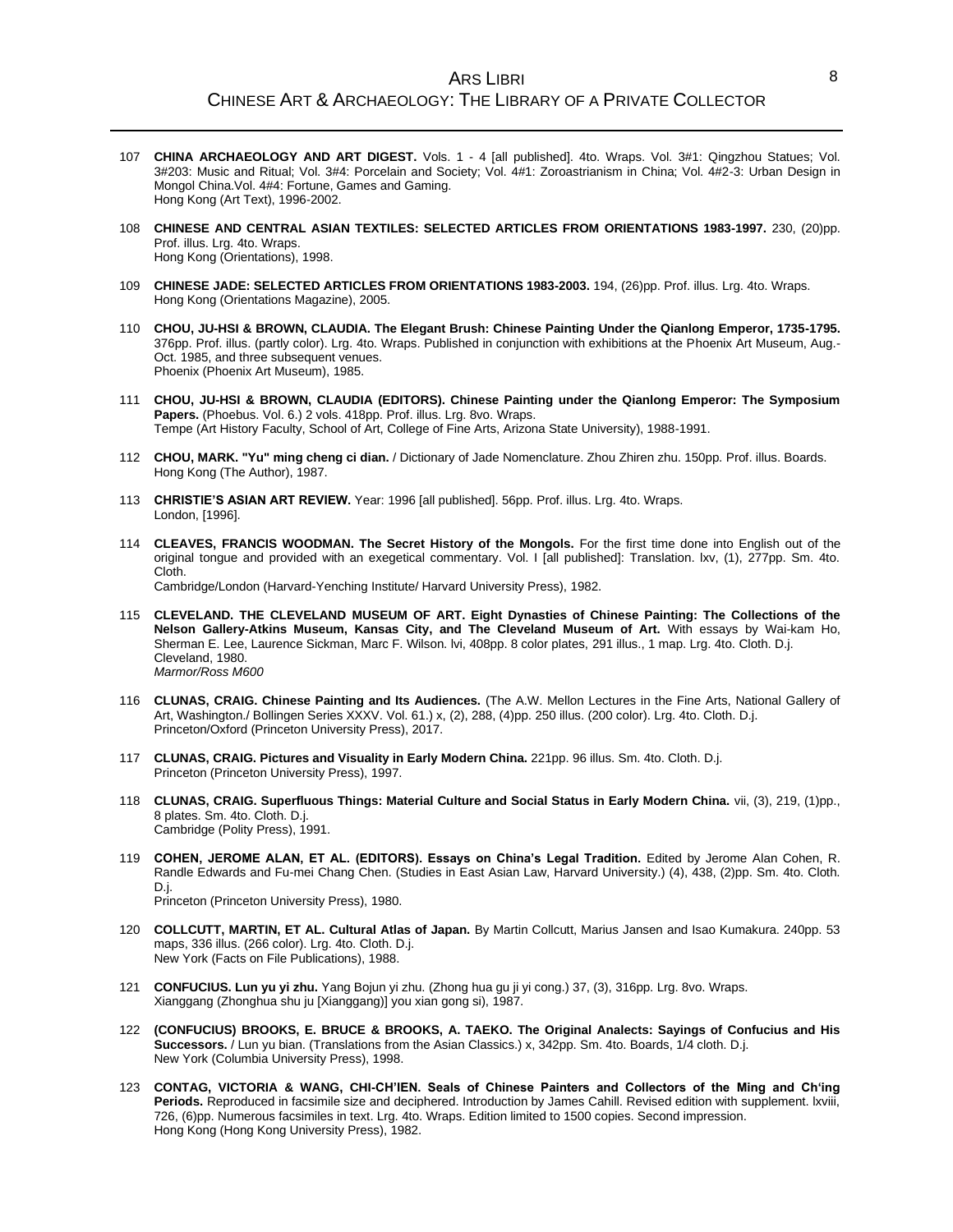- 124 **CONWAY, SUSAN. Silken Threads Lacquer Thrones: Lan Na Court Textiles.** 281pp. Prof. illus. Lrg. 4to. Cloth. D.j. Chicago (Art Media Resources), 2002.
- 125 **COOK, CONSTANCE A. & MAJOR, JOHN S. (EDITORS). Defining Chu: Image and Reality in Ancient China.** ix, (1), 254pp. Prof. illus. 4to. Cloth. D.j. Honolulu (University of Hawai'i Press), 1999.
- 126 **COOPER, EMMANUEL. Ten Thousand Years of Pottery.** Fourth edition, revised. 352pp. Prof. illus. Lrg. 4to. Cloth. D.j. London (British Museum Press), 2000.
- 127 **CORT, LOUISE ALLISON & STUART, JAN. Joined Colors: Decoration and Meaning in Chinese Porcelain. Ceramics from collections in the Min Chiu Society, Hong Kong.** With a contribution by Laurence Chi-sing Tam. 158pp. Prof. illus. in color (79 plates). 4to. Wraps. Published in conjunction with an exhibition at the Arthur M. Sackler Gallery, Jan.-Nov. 1993. Washington, D.C. (Arthur M. Sackler Gallery, Smithsonian Institution), 1993.
- 128 **CREEL, HERRLEE GLESSNER. The Birth of China: A Survey of the Formative Period of Chinese Civilization.** 395, (1)pp., 16 plates, 2 diagrams. Cloth. New York (John Day/ Reynal & Hitchcock), 1937.
- 129 **CURTIS, JULIA B. Trade Taste & Transformation: Jingdezhen Porcelain for Japan, 1620-1645.** With contributions from Stephen Little and Mary Ann Rogers. Edited by J. May Lee Barrett. xix, (1), 135pp. 104 color plates, 12 text illus., 1 map. 4to. Boards. Chinese-language summary. Published in conjunction with an exhibition at the China Institute Gallery, China Institute, New York, Feb.-June 2006. New York (China Institute Gallery, China Institute), 2006.
- 130 **CUTIVONGS, NANDANA & LEIDY, DENISE PATRY. Buddha of the Future: An Early Maitreya from Thailand.** 111, (1)pp. Prof. illus. (partly color). 4to. Wraps. Published in conjunction with an exhibition at the Asia Society Galleries, New York, April-July 1994, and the Kimbell Art Museum, Fort Worth, Sept.-Nov. 1994. New York (The Asia Society Galleries), 1994.
- 131 **CZUMA, STANISLAW J. Kushan Sculpture: Images from Early India.** With the assistance of Rekha Morris. xiv, 242pp. Prof. illus. 4to. Wraps. Published in conjunction with an exhibition at The Cleveland Museum of Art, Nov. 1985-Jan. 1986. Cleveland (The Cleveland Museum of Art), 1985. *Marmor/Ross K367*
- 132 **DARDESS, JOHN W. Confucianism and Autocracy: Professional Elites in the Founding of the Ming Dynasty.** ix, (1), 358pp. Lrg. 8vo. Wraps.

Berkeley/Los Angeles (University of California Press), 1983.

- 133 **DAVISON, GERALD. A Guide to Marks on Chinese Porcelain.** 108pp. 451 reproductions of marks. 12mo. Leatherette. London (Bamboo Publishing), 1987.
- 134 **DAWSON, CHRISTOPHER (EDITOR). The Mongol Mission: Narratives and Letters of the Franciscan Missionaries in Mongolia and China in the Thirteenth and Fourteenth Centuries.** Edited and with an introduction by Christopher Dawson. (The Makers of Christendom.) xxxix, (3), 246pp., 1 folding map. Cloth. Reprint of the London 1955 edition. New York (AMS Press), 1980.
- 135 **DENG, SHUPIN. Lantian shan fang cang yu bai xuan.** / One Hundred Jades from the Lantien Shanfang Collection. [By] Teng Shu P'ing. 293, (1)pp. 100 color plates, reference illus., text figs. Folio. Cloth. Slipcase. Parallel texts in Chinese and English.

Taibei Shi (Cai tuan fa ren Nian xi wen jiao ji jin hui), 1995.

- 136 **DENWOOD, PHILIP (EDITOR). Arts of the Eurasian Steppelands.** A colloquy held 27-29 June 1977. (Colloquies on Art & Archaeology in Asia. No. 7.) 232, (2)pp. Prof. illus. Sm. 4to. Wraps. London (University of London, Percival David Foundation of Chinese Art), 1977. *Marmor/Ross R31*; *Creswell Suppl. II, 271*
- 137 **DESAI, CHELNA. Ikat Textiles of India.** 154pp. Prof. illus. Tall 4to. Wraps. San Francisco (Chronicle Books), 1988.
- 138 **DESAI, VISHAKHA N. & MASON, DARIELLE (EDITORS). Gods, Guardians and Lovers: Temple Sculptures from North India A.D. 700 - 1200.** 288pp. Prof. illus. (73 plates, partly color). Lrg. 4to. Wraps. Published in conjunction with exhibitions at the Asia Society, New York, March-Aug. 1993 and the Nelson-Atkins Museum of Art, Kansas City, Missouri, Oct.-Nov. 1993. New York (Asia Society), 1993.
- 139 **DEYDIER, CHRISTIAN. Les bronzes archaïques chinois./ Archaic Chinese Bronzes.** I [all published]: Xia & Shang. 289, (5)pp. Prof. illus. Lrg. 4to. Clolth. D.j.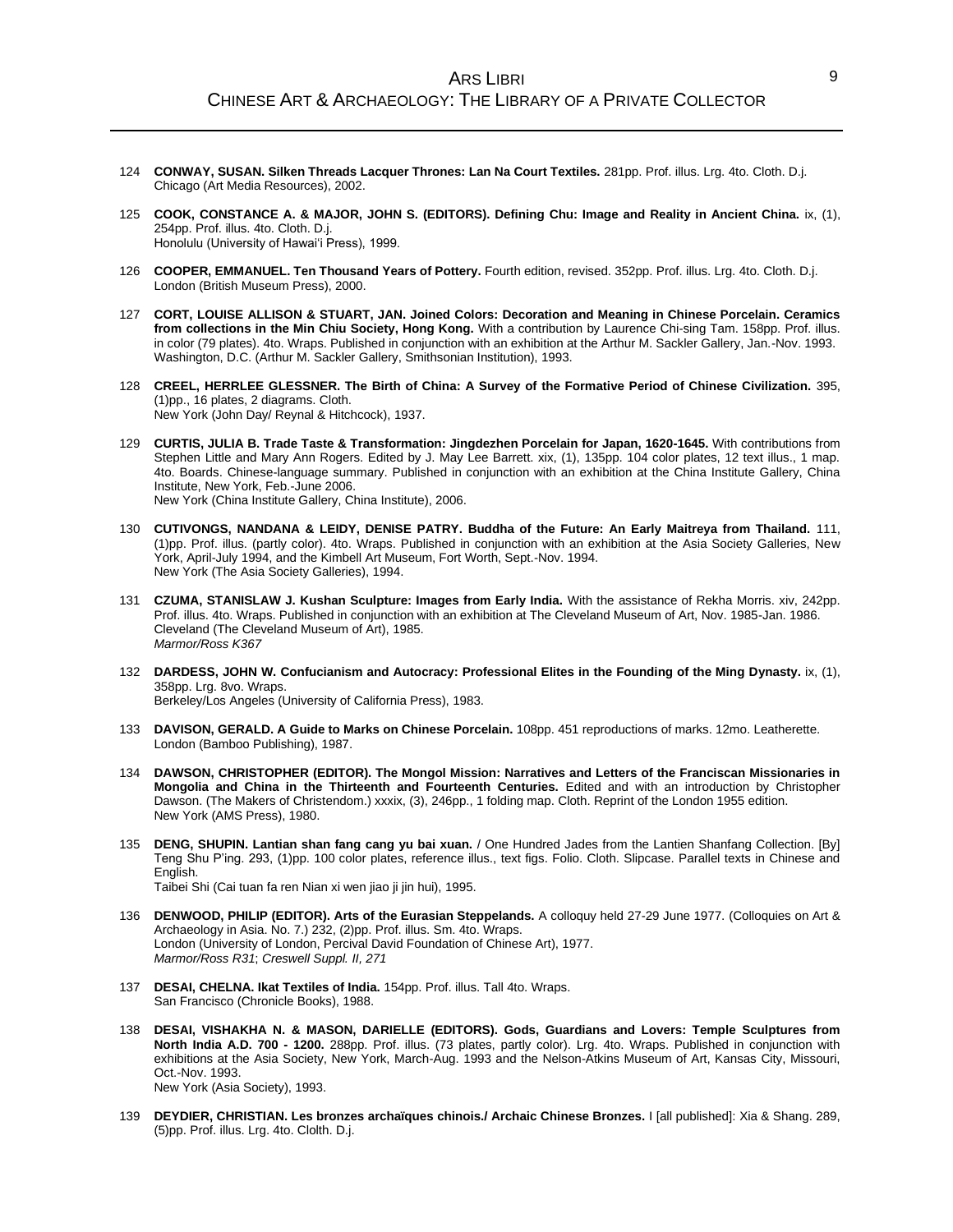Paris (Les Éditions d'Art et d'Histoire ARHIS), 1995.

- 140 **DI COSMO, NICOLA. Ancient China and Its Enemies: The Rise of Nomadic Power in East Asian History.** ix, (1), 369pp. Sm. 4to. Cloth. D.j. Cambridge (Cambridge University Press), 2002.
- 141 **DIEN, ALBERT E. (EDITOR). State and Society in Early Medieval China.** viii, 414pp. Sm. 4to. Cloth. D.j. Stanford (Stanford University Press), 1990.
- 142 **DI FRANCO, TONI L. Chinese Clothing & Theatrical Costumes: In the San Joaquin County Historical Museum.** v, (1), 30pp. Illus. Lrg. 8vo. Wraps. [Lodi] (San Joaquin County Historical Museum), 1981.
- 143 **DIGBY, ADRIAN. Maya Jades.** Revised edition. 32pp., 16 plates. Frontis. in color, 4 text figs. Cloth. D.j. London (British Museum), 1978. *Berlo 415*; *Kendall 93*
- 144 **DREXLER, ARTHUR. The Architecture of Japan.** 286pp. 235 plates. 4to. Cloth. D.j. New York (The Museum of Modern Art), 1955.
- 145 **DRISCOLL, LUCY & TODA, KENJI. Chinese Calligraphy.** (A Swan House Book.) vii, (1), 70, (2)pp. 17 plates. 4to. Cloth. First edition. Chicago (The University of Chicago Press), 1935.
- 146 **DU, FU. Selected Poems.** Compiled by Feng Chih. Translated by Rewi Alley. 178pp., 9 plates. Boards. D.j. First published 1962. Hong Kong (The Commercial Press), 1977.
- 147 **DUDBRIDGE, GLEN. Lost Books of Medieval China.** (The Panizzi Lectures, 1999.) vi, 79pp. Wraps. London (The British Library), 2000.
- 148 **DYE, DANIEL SHEETS. Chinese Lattice Designs.** 469, (7)pp. Prof. illus. Sm. 4to. Wraps. Reprint of the 1949 edition. New York (Dover Publications), 1974.
- 149 **EARLY CHINA: ANNUAL JOURNAL OF THE SOCIETY FOR THE STUDY OF EARLY CHINA.** Vols. 1-29. 4to. Wraps. Vols. 1-6, 8-9/10 in photocopy. Berkeley (Society for the Study of Early China and the Institute of East Asian Studies, University of California, Berkeley), 1975-2004.
- 150 **THE EAST ASIAN LIBRARY JOURNAL.** Vols. 1-14 [all published]. 4to. Wraps. Vols. 1-6 published as: The Gest Library Journal. Lacking 4 issues: Vol. 2#2, 7#1, 11#1-2. Princeton (The Gest Library of Princeton University), 1986-2010.
- 151 **EBERHARD, WOLFRAM. A Dictionary of Chinese Symbols: Hidden Symbols in Chinese Life and Thought.** Translated from the German by G.L. Campbell. 332pp. Prof. illus. Lrg. 8vo. Cloth. D.j. London/New York (Routledge & Kegan Paul), 1986.
- 152 **EBREY, PATRICIA BUCKLEY. Accumulating Culture: The Collections of Emperor Huizong.** xxii, 495pp. 37 color illus. hors texte. Numerous text illus. Lrg. 4to. Cloth. D.j. Seattle/London (University of Washington Press), 2008.
- 153 **ECKE, GUSTAV. Chinese Domestic Furniture.** 161, (1)pp. Prof. illus. Sm. folio. Leatherette. D.j. Slipcase. Rutland, Vermont/Hong Kong (Charles E. Tuttle Company/ Hong Kong University Press), 1976. *Arntzen/Rainwater M530*
- 154 **ECKE, TSENG YU-HO. Chinese Calligraphy.** (220)pp. 152 illus. Lrg. 4to. Cloth. D.j. Published in conjunction with exhibitions at the Philadelphia Museum of Art, the Nelson Gallery-Atkins Museum, Kansas City, and The Metropolitan Museum of Art, New York. Boston/Philadelphia (David R. Godine/ Philadelphia Museum of Art), 1971. *Arntzen/Rainwater M531*
- 155 **EDGREN, SÖREN, ET AL. Chinese Rare Books in American Collections.** [By] Sören Edgren, Tsuen-hsuin Tsien, Wang Fang-yu, Wan-go H.C. Weng. Oct. 1984-Jan. 1985. 143pp. 40 plates, 26 figs., numerous reference illus. 4to. Wraps. Published in conjunction with an exhibition at China House Gallery, China Institute in America, Oct. 1984-Jan. 1985. New York (China House Gallery, China Institute in America), 1984.
- 156 **ELLSWORTH, ROBERT HATFIELD. Chinese Furniture: Hardwood Examples of the Ming and Early Ch'ing Dynasties.** 299, (5)pp. Prof. illus. (numerous color plates). Sm. folio. Cloth. Slipcase. New York (Random House), [1971].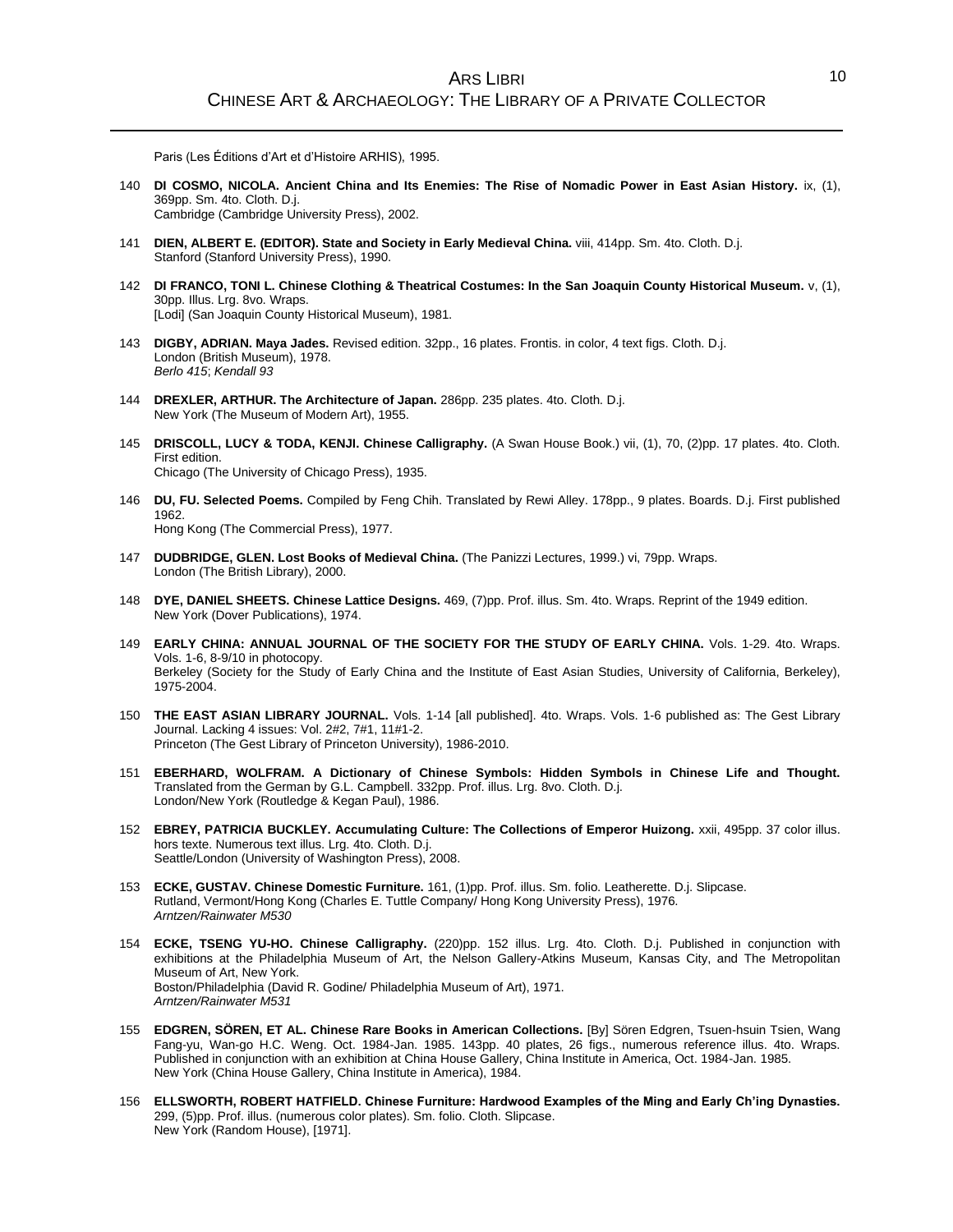- 157 **ELLSWORTH, ROBERT HATFIELD. Later Chinese Painting and Calligraphy, 1800-1950.** Research and translation by Keita Itoh and Lawrence Wu, with Jean Schmitt and Caron Smith. Introductory comment by James C.Y. Watt. 3 vols. I: Text. xvi, 399, (1)pp. II: Painting. xviii, (2), 369, (1)pp. III: Calligraphy. xxiii, (1), 281, (1)pp. Most prof. illus. throughout, primarily in color. 118 figs. Massive folio. Cloth. A.e.g. Publisher's clamshell box (cloth). An exhaustive scholarly work, superbly illustrated. New York (Random House), 1987.
- 158 **ELVIN, MARK. The Pattern of the Chinese Past.** 346, (2)pp. 9 maps. Lrg. 8vo. Cloth. D.j. Stanford (Stanford University Press), 1973.
- 159 **EMPSON, WILLIAM. The Face of the Buddha.** Edited by Rupert Arrowsmith. lxii, (2), 152pp. 25 color illus. hors texte. 74 text illus. 4to. Cloth. D.j. Oxford (Oxford University Press), 2016.
- 160 **ENDICOTT-WEST, ELIZABETH. Mongolian Rule in China: Local Administration in the Yuan Dynasty.** (Harvard-Yenching Institute Monograph Series. 29.) (6), 217, (1)pp. Frontis. Sm. 4to. Cloth. D.j. Cambridge (Council on East Asian Studies, Harvard University/ Harvard-Yenching Institute), 1989.
- 161 **ERDMANN, KURT. Oriental Carpets: An Account of Their History.** 80pp. 179 illus. hors texte. 10 text figs. 4to. Cloth. D.j. London (The Crosby Press), 1976.
- 162 **THE E. SCHLOSS COLLECTION OF CHINESE POTTERY FIGURINES.** (30)pp. 48 illus., 1 map. 12mo. Wraps. New York (Friendly House Publishers), 1963.
- 163 **FAIRBANK, WILMA. Adventures in Retrieval: Han Murals and Shang Bronze Molds.** (Harvard-Yenching Institute Studies. 28.) (8), 201pp. Prof. illus. 4to. Wraps. Cambridge (Harvard University Press), 1972.
- 164 **FALKENHAUSEN, LOTHAR VON. Suspended Music: Chime-Bells in the Culture of Bronze Age China.** xxvi, 481pp. 157 illus. 4to. Cloth. D.j. Berkeley/Los Angeles (University of California Press), 1993.
- 165 **FANSHAN.** Zhejiang Sheng wen wu kao gu yan jiu suo. (Liangzhu yi zhi qun kao gu bao gao. 2.) 2 vols. 8, 378pp.; 26, 374pp. Most prof. illus. Lrg. 4to. Boards. Beijing (Wen wu chu ban she), 2005.
- 166 **FARRER, ANNE. 'The Brush Dances & the Ink Sings:' Chinese Paintings and Calligraphy from The British Museum.** 143, (1)pp. Tipped-in color frontis., 57 plates, text illus. Lrg. oblong 8vo. Wraps. D.j. Published in conjunction with an exhibition at the Hayward Gallery, London, Sept.-Nov. 1990. London (The South Bank Art Centre), 1990.
- 167 **FEI, XIAOTONG (EDITOR). Yu hun guo po: Zhongguo gu dai yu qi yu chuan tong wen hua xue shu tao lun hui wen ji.** / The Jade Soul and the National Spirit: Selected Papers from the Academic Conference on the Ancient Chinese Jades and Traditional Culture. vi, 249, (1)pp., 7 color plates. Prof. illus. 4to. Boards. Beijing (Beijing yan shan chu ban she), 2002.
- 168 **FENG, GENGWU (EDITOR). Shaanxi History Museum.** Special edition. 130pp. Prof. illus. 4to. Wraps. [Xi'an] (Shanxi li shi bo wu guan), 2008.
- 169 **FENOLLOSA, ERNEST. The Chinese Written Character as a Medium for Poetry: An Ars Poetica.** With a foreword and notes by Ezra Pound. (The Ideogranic Series. Edited by Ezra Pound. 1.) 52pp. 5 plates. Sm. 4to. Cloth, 1/4 boards. D.j. (discolored). London (Stanley Nott), 1936.
- 170 **FESTSCHRIFT HAROLD ACTON. Oxford, China and Italy: Writings in Honour of Sir Harold Acton on His Eightieth Birthday.** Edited by Edward Chaney and Neil Ritchie. 246pp. Frontis., 32 illus. 4to. Cloth. D.j. Texts by 29 contributors, including J. Betjeman, S. Sitwell, P. Quennell, L. Sickman, F. Haskell, H. Honour, D. Sutton, J. Pope-Hennessy. Bibliography. London (Thames and Hudson), 1984.
- 171 **FESTSCHRIFT TA-TUAN CH'EN & FREDERICK W. MOTE. The Power of Culture: Studies in Chinese Cultural History. Presented in honor of T.T. Ch'en and F.W. Mote on the occasion of their retirement from the East Asian Studies Department of Princeton University, May 1987.** Edited by Willard J. Peterson, Andrew H. Plaks, Ying-shih Yün. xii, (2), 366pp. Illus. Sm. 4to. Cloth. D.j. Texts by 19 contributors. Hong Kong (The Chinese University Press), 1994.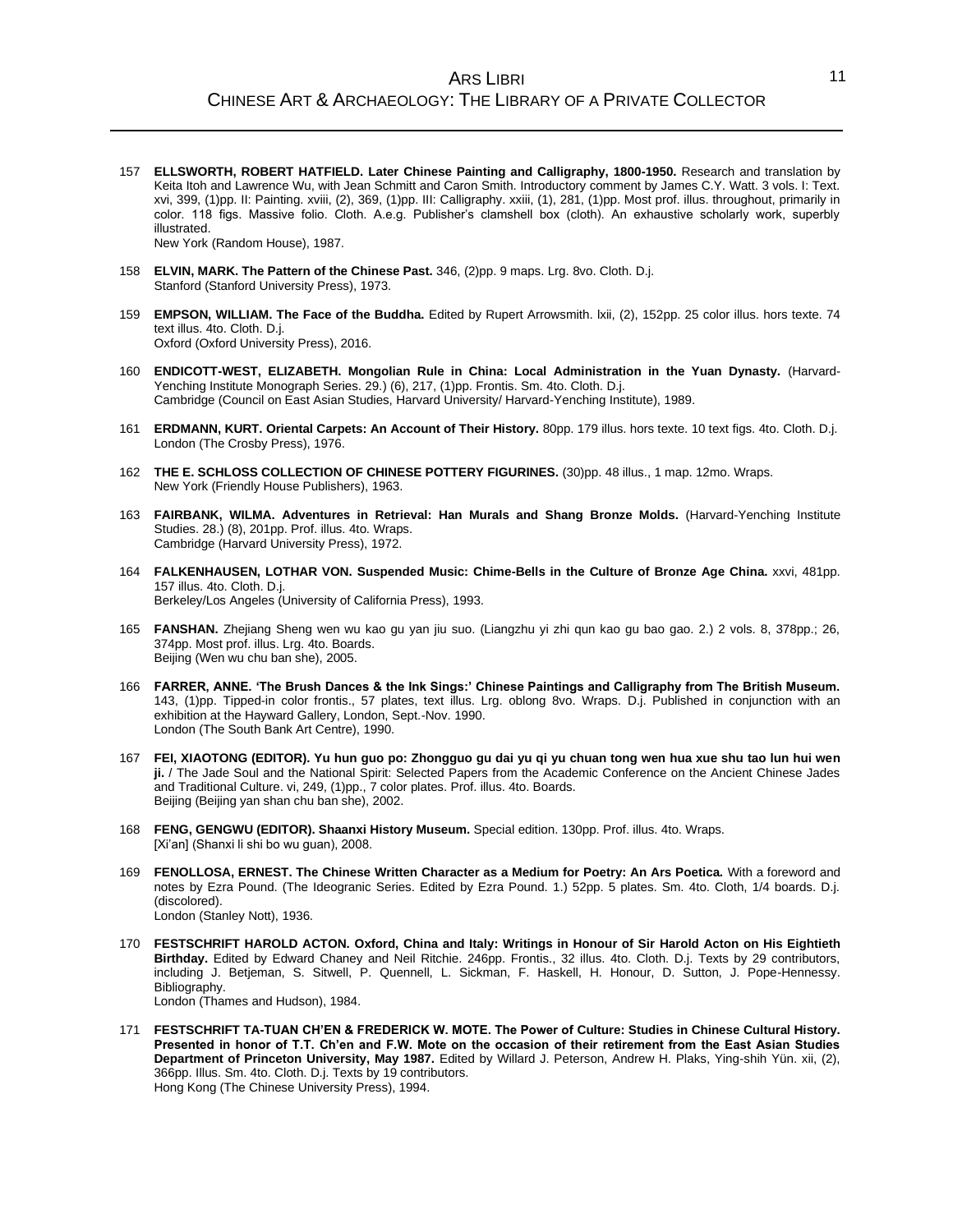- 172 **FESTSCHRIFT WEN C. FONG. Bridges to Heaven: Essays on East Asian Art in Honor of Professor Wen C. Fong.** Edited by Jerome Silbergeld, Dora C.Y. Ching, Judith G. Smith, and Alfreda Murck. 2 vols. xvi, 935pp. Prof. illus. Sm. folio. Cloth. D.j. Texts by 39 contributors. Bibliography. Princeton (P.Y. and Kinmay W. Tang Center for East Asian Art, Department of Art and Archaeology, Princeton University/ Princeton University Press), 2011.
- 173 **FESTSCHRIFT IKUO HIRAYAMA. Studies in Silk Road Coins and Culture: Papers in Honour of Professor Ikuo Hirayama on His 65th Birthday.** Edited by Katsumi Tanabe, Joe Cribb, Helen Wang. (Silk Road Art and Archaeology. Special Volume 1997.) 332pp. Prof. illus. Sm. folio. Cloth. Texts by 16 contributors. Bibliography. Kamakura (The Institute of Silk Road Studies), 1997.
- 174 **FESTSCHRIFT WILLIAM WATSON. Style in East Asian Tradition.** Colloquy held 29 June-1 July 1987 in honour of William Watson. Edited by Rosemary E. Scott and Graham Hutt. (Colloquies on Art & Archaeology in Asia. 14./ Percival David Foundation of Chinese Art.) 227pp. Prof. illus. Lrg. 4to. Wraps. Texts by 12 contributors. Bibliography. London (School of Oriental and African Studies), 1987. *Marmor/Ross R31*
- 175 **FEUCHTWANG, STEPHEN D.R. An Anthropological Analysis of Chinese Geomancy.** Introduction by Jacques Lemoine. iii, (9), 263, (1)pp. Illus. Lrg. 4to. Buckram. [Vientiane/Taipei] (Vithagna/ [Southern Materials Center]), 1974.
- 176 **FINGARETTE, HERBERT. Confucius: The Secular As Sacred.** xi, (1), 84pp. Wraps. New York (Harper Torchbooks), 1972.
- 177 **FITZGERALD, C.P. Barbarian Beds: The Origin of the Chair in China.** xvii, (1), 85pp. 17 plates, 8 text figs. Tall 4to. Cloth. D.j.

South Brunswick/New York (A.S. Barnes), 1966.

- 178 **FITZGERALD, FRANCES & CROSS, MARY. Vietnam: Spirits of the Earth.** Photographs by Mary Cross; text by Frances FitzGerald. 208pp. 100 color plates. Lrg. 4to. Cloth. D.j. Boston/New York (Bulfinch Press/ Little, Brown and Company), 2001.
- 179 **FLETCHER, JOSEPH F. Studies on Chinese and Islamic Inner Asia.** Edited by Beatrice Forbes Manz. (Collected Studies Series. 480.) xiv, (266)pp. Lrg. 8vo. Cloth. Aldershot, Hampshire/Brookfield, Vermont (Variorum/ Ashgate), 1995.
- 180 **FONG, WEN C. Sung and Yuan Paintings.** With catalogue by Marilyn Fu. 162pp. Prof. illus. Oblong 4to. Cloth. New York (The Metropolitan Museum of Art), 1973.
- 181 **FONG, WEN C., ET AL. Images of the Mind: Selections from the Edward L. Elliott Family and John B. Elliott Collections of Chinese Calligraphy and Painting at The Art Museum, Princeton University.** By] Wen C. Fong and Alfreda Murck, Shou-chien Shih, Pao-chen Ch'en, and Jan Stuart. xvi, 504pp. 70 plates, numerous text and reference illus. Stout folio. Wraps. Published in conjunction with an exhibition at The Art Museum, Princeton University, April-June 1984. Princeton (The Art Museum, Princeton University), 1984. *Marmor/Ross M597*
- 182 **FONG, WEN C. & WATT, JAMES C.Y. Possessing the Past: Treasures from the National Palace Museum, Taipei.** With contributions by Chang Lin-sheng, James Cahill, Wai-kam Ho, Maxwell K. Hearn, Richard M. Barnhart. xv, (1), 648pp. 600 illus. (436 color), 7 maps. Lrg. 4to. Cloth. D.j. Published in conjunction with an exhibition at The Metropolitan Museum of Art, New York, March-May 1996. New York (The Metropolitan Museum of Art), 1996. *Marmor/Ross I532*
- 183 **FONTEIN, JAN. The Sculpture of Indonesia.** With essays by R. Soekmono, Edi Sedyawati. 312pp. 180 illus. (106 color). Lrg. 4to. Wraps. Published in conjunction with an exhibition at the National Gallery of Art, Washington, D.C., June-Nov. 1990. Washington (National Gallery of Art), 1990. *Marmor/Ross K400*
- 184 **FONTEIN, JAN & WU, TUNG. Unearthing China's Past.** 239, (1)pp. 122 plates, 133 illus. Lrg. 4to. Wraps. Boston/Greenwich (Museum of Fine Arts/ New York Graphic Society), 1973.
- 185 **FORSYTH, ANGUS & MCELNEY, BRIAN. Jades from China.** Foreword: John Ayers. 422pp. Prof. illus. (numerous color). Lrg. 4to. Cloth. D.j. Published in conjunction with an exhibiton at The Museum of East Asian Art, Bath, June 1994. Parallel texts in English and Chinese. Bath (The Museum of East Asian Art), 1994.
- 186 **FOURCADE, FRANÇOIS. Art Treasures of the Peking Museum.** 177pp. 85 tipped-in color plates. Lrg. 4to. Cloth. D.j. New York (Harry N. Abrams), [1965].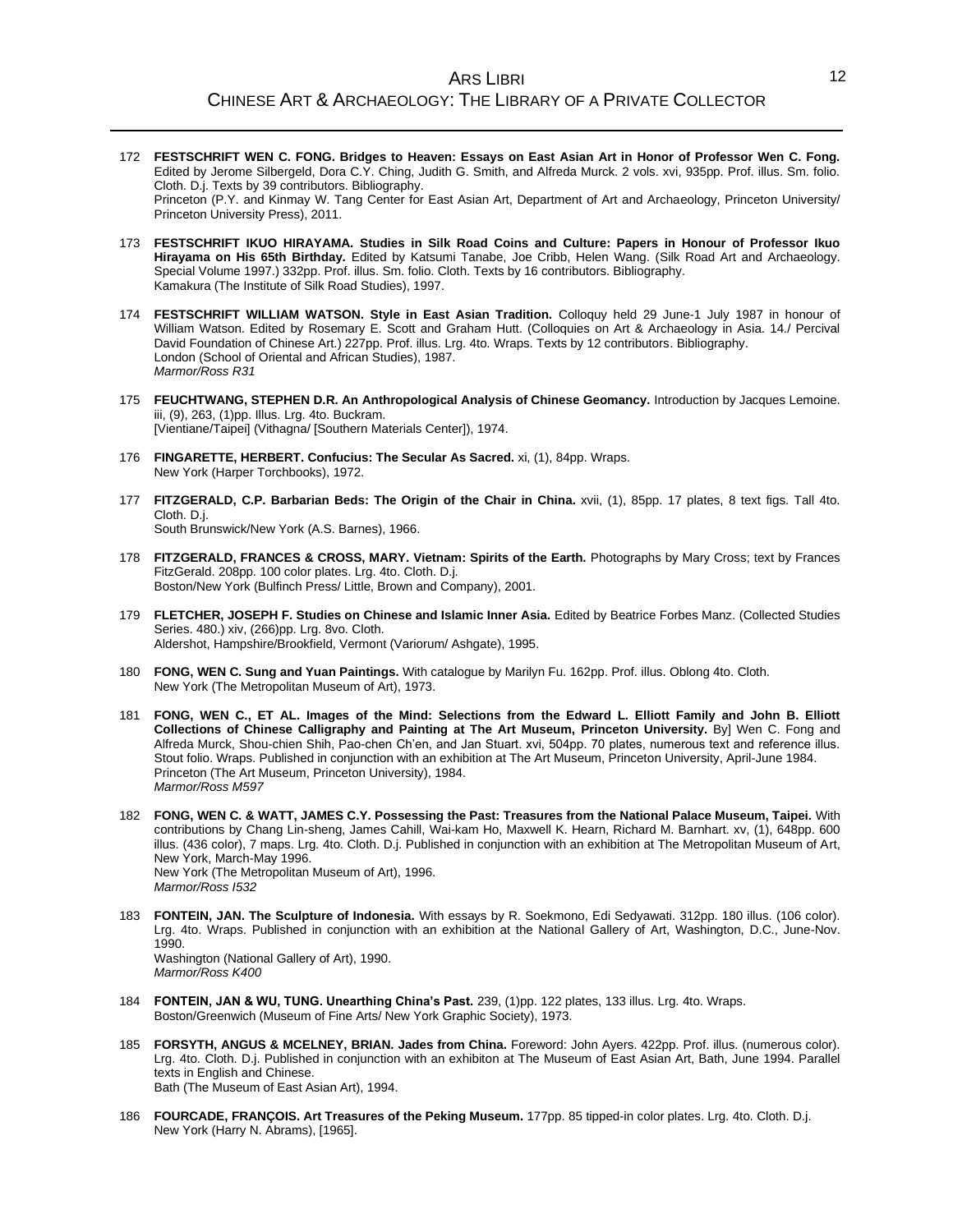187 **FRASCHÉ, DEAN F. Southeast Asian Ceramics: Ninth Through Seventeenth Centuries.** 144pp. 109 plates (partly color). Sq. 4to. Wraps. Published in conjunction with exhibitions at The Asia Society, New York, Fall 1976, and three additional venues.

New York (The Asia Society/ John Weatherhill), 1976.

- 188 **FRESNO. FRESNO METROPOLITAN MUSEUM OF ART, HISTORY AND SCIENCE & TAIPEI. NATIONAL MUSEUM OF HISTORY. Zhongguo yu qi./ 4,000 Years of Chinese Jade.** 184pp. Prof. illus. Sm. sq. 4to. Wraps. Fresno/Taipei, 1984.
- 189 **FRYE, RICHARD N. The Heritage of Central Asia: From Antiquity to the Turkish Expansion.** (Princeton Series on the Middle East.) (2), 264pp. 21 figs. Lrg. 8vo. Wraps. Second printing. Princeton (Markus Wiener Publishers), 1998.
- 190 **FU, SHEN C.Y., ET AL. Traces of the Brush: Studies in Chinese Calligraphy.** By Shen C.Y. Fu in collaboration with Marilyn W. Fu, Mary G. Neill, Mary Jane Clark. xii, 314pp. Prof. illus. Lrg. 4to. Wraps. Published in conjunction with exhibitions at the Yale University Art Gallery, New Haven, April-June 1977, and the University Art Museum, University of California, Berkeley, Sept.-Nov. 1977. New Haven (Yale University Art Gallery), 1977.
- 191 **GANSU CAI TAO.** Gansu sheng bo wu guan, Gansu sheng wen wu gong zuo dui bian. Second edition. 8, (4), 14pp., 30 color plates, 1 folding map. 168 illus. hors texte. 4to. Wraps. D.j. Beijing (Wen wu chu ban she), 1974.
- 192 **GAO, MING. The Lute: Kao Ming's P'i-p'a chi.** Translated by Jean Mulligan. (Translations from the Oriental Classics.) (6), 317, (7)pp. Lrg. 8vo. Wraps. New York (Columbia University Press), 1980.
- 193 **GARNER, HARRY. Oriental Blue and White.** Third edition. (Faber Monographs on Pottery and Porcelain.) xxx, 86, (4)pp., 110 plates (10 color). Sm. 4to. Cloth. D.j. London (Faber and Faber), 1977. *Arntzen/Rainwater P355*
- 194 **GENÈVE. MUSÉE BARBIER-MUELLER. Power and Gold: Jewelry from Indonesia, Malaysia and the Philippines. From the Collection of the Barbier-Müller Museum, Geneva.** Text by Susan Rodgers. 369, (3)pp. Prof. illus. (numerous full-page color plates & 252 color illus.) Lrg. 4to. Stiff wraps. An exhibition organized by the Barbier-Müller Museum, the Asia Society, and the Smithsonian Traveling Exhibition Service. Genève, 1985.
- 195 **GERNET, JACQUES. Daily Life in China on the Eve of the Mongol Invasion, 1250-1276.** (Daily Life Series. 7.) 254pp., 15 plates. Wraps. Stanford (Stanford University Press), 1970.
- 196 **GERNET, JACQUES. A History of Chinese Civilization.** xxiii, (5), 772pp. 92 illus., 28 maps, 29 figs. 4to. Cloth. D.j. Cambridge (Cambridge University Press), 1983.
- 197 **GIACALONE, VITO. The Eccentric Painters of Yangzhou.** With an essay by Ginger Cheng-chi Hsü. 92pp. Prof. illus. (partly color). 4to. Wraps. Published in conjunction with an exhibition at the China House Gallery, China Institute of America, New York, Oct.-Dec. 1990. New York (China House Gallery, China Institute of America), 1990.
- 198 **GITTINGER, MATTIEBELLE. Master Dyers to the World: Technique and Trade in Early Indian Dyed Cotton Textiles.** 207pp. 177 illus. (partly color). Lrg. 4to. Wraps. Published in conjunction with exhibitions at The Textile Museum, Washington, D.C.; the Field Museum of Natural History, Chicago; and the Asia Society, New York. Washington (The Textile Museum), 1982.
- 199 **GOODALL, JOHN A. Heaven and Earth: 120 Album Leaves from a Ming Encyclopedia: San-ts'ai t'u-hui, 1610.** (The Sacred Art of the World.) 192pp. 120 illus. Sm. folio. Cloth. D.j. Boulder, Colorado (Shambhala), 1979.
- 200 **GRAY, BASIL. Buddhist Cave Paintings at Tun-huang.** Photographs by J.B. Vincent. Preface by Arthur Waley. 87pp., 70 plates. Lrg. 4to. Cloth. Chicago (University of Chicago Press), 1959. *Arntzen/Rainwater M535*
- 201 **GRYAZNOV, MIKHAIL P. The Ancient Civilization of Southern Siberia.** (Ancient Civilizations.) 250pp. 170 illus. (78 color). Sm. 4to. Cloth. D.j. New York (Cowles Book Company), 1969.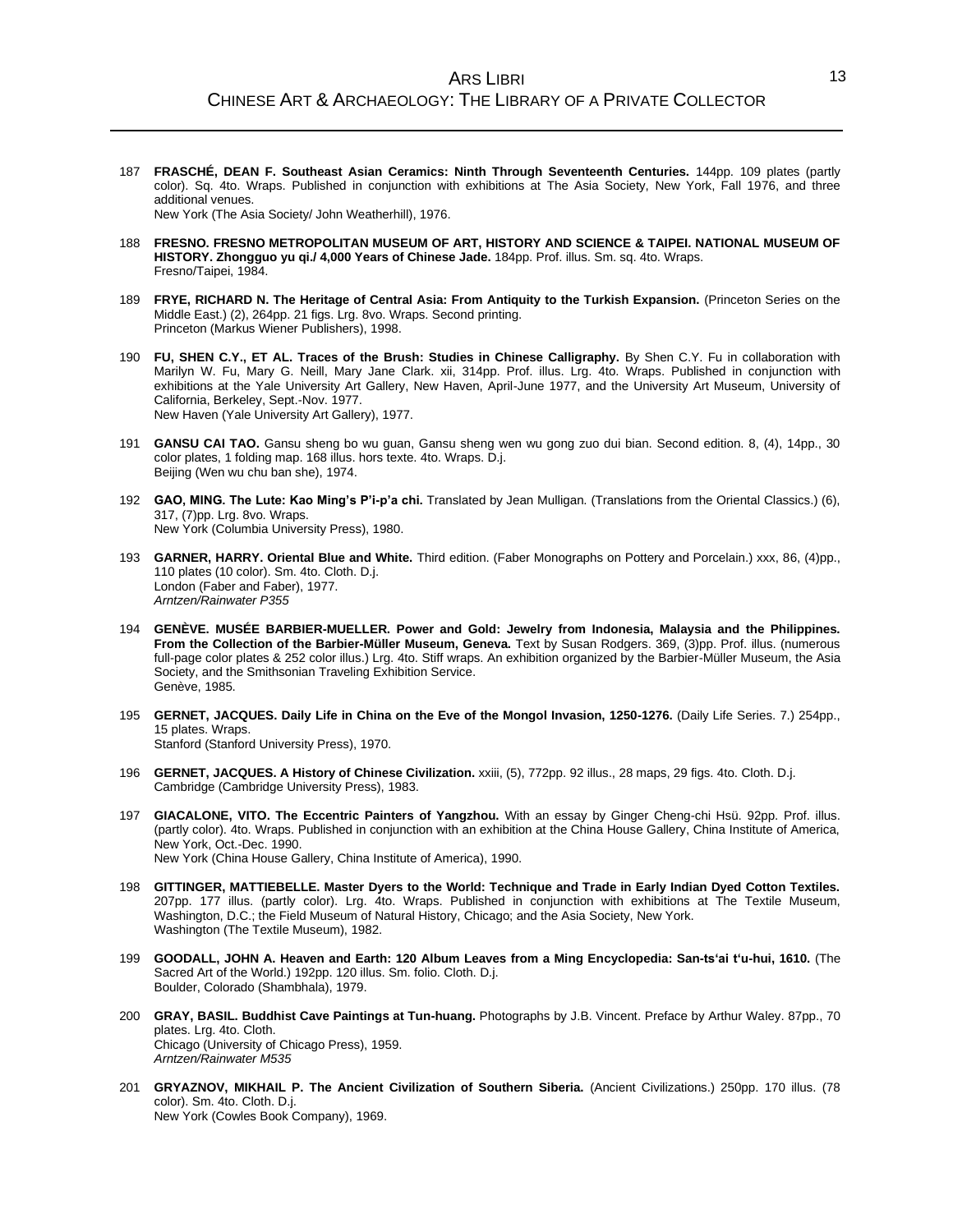- 202 **GROUSSET, RENÉ. The Empire of the Steppes: A History of Central Asia.** xxx, (2), 687pp. Maps. Lrg. stout 8vo. Wraps. New Brunswick (Rutgers University Press), 1991.
- 203 **GRUBE, ERNST J. & SIMS, ELEANOR (EDITORS). Between China and Iran: Paintings from Four Istanbul Albums.** A colloquy held 23-26 June 1980. (Colloquies on Art & Archaeology in Asia. 10.) xxviii, 179, (3)pp. 490 illus. hors texte. Lrg. 4to. Wraps. London (Percival David Foundation of Chinese Art, University of London, School of Oriental and African Studies), 1985.

*Marmor/Ross R31*

- 204 **GUANGXI CHU TU WEN WU.** Guangxi Zhuangzu Zizhiqu wen wu guan li wei yuan hui bian. 6, 23pp. 209 illus. hors texte. 1 map, text figs. Folio. Cloth. Slipcase. English-language summary "Cultural Relics Unearthed in Kwangsi Chuang Autonomous Region," 4pp., loosely inserted, as issued. Beijing (Wen wu chu ban she/ Xin hua shu dian fa xing), 1978.
- 205 **GULIK, R.H. VAN. The Gibbon in China: An Essay in Chinese Animal Lore.** 123pp. Prof. illus. 1 audio disc (analog, 45 rpm; 7 in.) in rear pocket. Lrg. 4to. Cloth. Leiden (E.J. Brill), 1967.
- 206 **GULIK, R.H. VAN. The Lore of the Chinese Lute: An Essay in the Ideology of the Ch'in.** New edition, revised and reset. (Monumenta Nipponica Monographs.) xi, (1), 224, 13pp. Prof. illus. 4to. Cloth. D.j. Originally published 1941. Tokyo/Rutland, Vermont (Sophia University/ Charles E. Tuttle Company), 1969.
- 207 **GUO, BAOJUN. Shang Zhou tong qi qun zong he yan jiu.** / A Comprehensive Study of the Shang and Zhou Bronze Vessel Group. 2, 4, 217pp., 96 plates. Frontis., text figs. 4to. Boards, 1/4 cloth. English-language summary. Beijing (Wen wu chu ban she/ Xin hua shu dian Beijing fa xing suo fa xing), 1981.
- 208 **[GUO, DASHUN, ET AL.] Niuheliang Hongshan wen hua yi zhi yu yu qi jing cui.** Liaoning Sheng wen wu kao gu yan jiu suo bian. Bian zhuan Guo Dashun, Fang Dianchun, Zhu Da. (2), 102pp. 101 illus., text figs. 4to. Wraps. D.j. Beijing (Wen wu chu ban she), 1997.
- 209 **GURE, DESMOND. Selected Examples from the Jade Exhibition at Stockholm, 1963; a Comparative Study.** (Reprinted from The Museum of Far Eastern Antiquities: Bulletin No. 36.) (42)pp., 34 plates. 4to. Wraps. Stockholm (Museum of Far Eastern Antiquities), 1964.
- 210 **GUY, JOHN. Lost Kingdoms: Hindu-Buddhist Sculpture of Early Southeast Asia.** 336pp. 360 illus. (304 color). Lrg. 4to. Cloth. D.j. Published in conjunction with an exhibition at The Metropolitan Museum of Art, New York, April-July 2014, with essays by 21 contributors. New York (The Metropolitan Museum of Art), 2014.
- 211 **GYLLENSVÄRD, BO. Chinese Gold, Silver and Porcelain: The Kempe Collection.** 135pp. Prof. illus. Sm. sq. 4to. Wraps. Published in conjunction with an exhibition at The Asia Society, New York, spring 1971. New York (The Asia Society), 1971. *Arntzen/Rainwater P544 (citing 1953 edition)*
- 212 **GYLLENSVÄRD, BO & POPE, JOHN ALEXANDER. Chinese Art from the Collection of H.M. King Gustaf VI Adolf of Sweden.** 147, (1)pp. 150 illus. (8 color plates). 4to. Cloth. D.j. Published in conjunction with an exhibition at the National Gallery of Art, Washington, D.C., Sept.-Oct. 1966. New York (The Asia Society), 1966.
- 213 **HAEGER, JOHN WINTHROP (EDITOR). Crisis and Prosperity in Sung China.** xv, (1), 264pp. 1 map. Sm. 4to. Wraps. Tucson (The University of Arizona Press), 1975.
- 214 **HAMBLY, GAVIN (EDITOR). Central Asia.** Contributors: Gavin Hambly, Alexandre de Bennigsen, David Bivar, Hélène Carrère d'Encausse, Mahin Hajianpur, Alastair Lamb, Chantal Lemercier-Quelquejay, Richard Pierce. (Delacorte World History. 16.) xii, 388pp. 44 illus. hors texte. Sm. 4to. Cloth. New York (Delacorte Press), 1969.
- 215 **(HAN, FEI) WATSON, BURTON (TRANSLATOR). Han Fei Tzu: Basic Writings.** (UNESCO Collection of Representative Works: Chinese Series.) vi, (4), 134pp. Wraps. New York (Columbia University Press), [1997].
- 216 **HANSEN, VALERIE. The Silk Road: A New History.** 304pp., 16 color plates. Text illus. Sm. 4to. Boards, 1/4 cloth. D.j. Oxford/New York (Oxford University Press), 2012.
- 217 **HANSFORD, S. HOWARD. A Glossary of Chinese Art and Archaeology.** Second edition, revised. (China Society Sinological Series. 4.) xi, (1), 104pp. Lrg. 8vo. Wraps. London (The China Society), 1979. *Arntzen/Rainwater E181*; *Chamberlin 184*; *Rowland p. 57*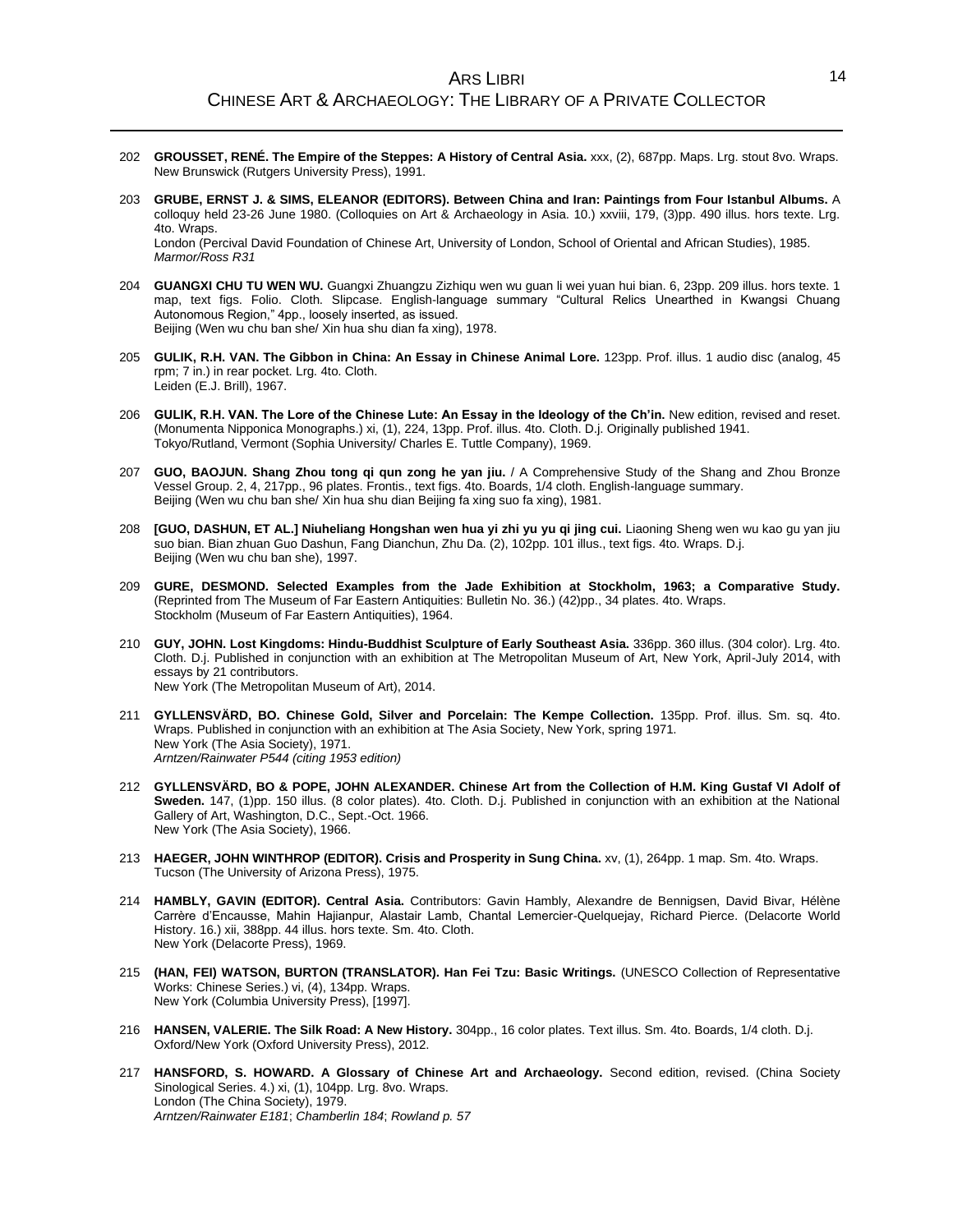- 218 **HARPER, DONALD J. Early Chinese Medical Literature: The Mawangdui Medical Manuscripts. Translation and study.** (The Sir Henry Wellcome Asian Series.) (10), 549pp. 4to. Wraps. London/New York (Routledge), 2009.
- 219 **HARPER, PRUDENCE OLIVER. The Royal Hunter: Art of the Sasanian Empire.** With contributions by Jens Kröger, Carol Manson Bier, and Martha L. Carter. 176pp. Prof. illus. 4to. Wraps. Published in conjunction with exhibitions at the Asia House Gallery, New York, winter 1978, and two subsequent venues. New York (The Asia Society/ John Weatherhill), 1978.
- 220 **HARRIS, VICTOR. Shinto: The Sacred Art of Ancient Japan.** 224pp. Prof. illus. in color. Lrg. 4to. Wraps. London (The British Museum Press), 2001.
- 221 **HARRIS, VICTOR & MATSUSHIMA, KEN. Kamakura: The Renaissance of Japanese Sculpture, 1185-1333.** / Kamakura jidai no chokoku. 128pp. 38 color plates, text and reference illus. Lrg. 4to. Wraps. Published in conjunction with an exhibition. London (British Museum Press), 1991.
- 222 **HARRISON-HALL, JESSICA. Catalogue of Late Yuan and Ming Ceramics in the British Museum.** 640pp. 1160 illus. (1025 color). Lrg. 4to. Cloth. D.j. London (The British Museum Press), 2001.
- 223 **HARRIST, ROBERT E., JR. The Landscape of Words: Stone Inscriptions from Early and Medieval China.** xi, (5), 397pp., 20 color plates. Prof. illus. 4to. Cloth. D.j. Seattle/London (University of Washington Press), 2008.
- 224 **HARRIST, ROBERT E., JR. Power and Virtue: The Horse in Chinese Art.** With contributions by Virginia Bower. 136pp. 29 color plates, 20 text illus. 4to. Wraps. Published in conjunction with an exhibition at the China Institute Gallery, China Institute, New York Sept.-Dec. 1997. New York (China Institute Gallery, China Institute), 1997.
- 225 **HARRIST, ROBERT E., JR. & FONG, WEN C. The Embodied Image: Chinese Calligraphy from the John B. Elliott Collection.** [By] Robert E. Harrist, Jr., Wen C. Fong. With contributions by Qianshen Bai, Dora C.Y. Ching, Chuan-hsing Ho, Cary Y. Liu, Amy McNair, Zhixin Sun, and Jay Xu. xx, 449, (3)pp. Prof. illus. Lrg. 4to. Cloth. D.j. Published in conjunction with exhibitions at The Art Museum, Princeton University, March-June 1999, and two additional venues. Princeton (The Art Museum, Princeton University), 1999.
- 226 **HARTMAN, JOAN M. Ancient Chinese Jades from the Buffalo Museum of Science.** 80pp. 118 illus. Sm. 4to. Wraps. Published in conjunction with an exhibition at the China House Gallery, China Institute in America, April-June 1975. New York (China House Gallery, China Institute in Americ), 1975.
- 227 **HAY, JOHN. Kernels of Energy, Bones of Earth: The Rock in Chinese Art.** Oct. 1985-Jan. 1986. [By] John Hay. 160pp. 71 plates. Lrg. 4to. Wraps. Published in conjunction with an exhibition of the China House Gallery, China Institute in America, Oct. 1985-Jan. 1986. New York (China House Gallery, China Institute in America), 1985.
- 228 **HE LIN GE ER HAN MU BIA HUA.** Nei meng gu zi zhi qu bo qu guan wen wu gong zuo dui bian zhu. 147, (5)pp. Prof. illus. Folio. Cloth. D.j. Slipcase. Beijing (Wen wu chu ban she), 1978.
- 229 **HE, PEIXIONG. Gu shi shi jiu shou./ The Nineteen Ancient Poems.** Translated and with an introduction by Kenneth P.H. Ho. 158pp. Illus. Lrg. 8vo. Wraps. Hong Kong (Kelly & Walsh), 1977.
- 230 **HE, ZHENGGUANG & XU, LIPING. Gu dai tao ci da quan.** Yi shu jia gong ju shu bian wei hui zhu bian; He Zhengguang, Xu Liping ce hua./ The Ancient Ceramics. 480pp. Prof. illus. Lrg. 8vo. Buckram. D.j. Taibei Shi (Yi shu jia chu ban she/ Zong jing xiao Yi shu tu shu gong si), 1989.
- 231 **HEARN, MAXWELL K. Ancient Chinese Art: The Ernest Erickson Collection in The Metropolitan Museum of Art.** 95, (1)pp. Prof. illus. Lrg. 4to. Wraps. New York (The Metropolitan Museum of Art), 1987.
- 232 **HEARN, MAXWELL K. & SMITH, JUDITH G. (EDITORS). Chinese Art: Modern Expressions.** 311, (1)pp. Prof. illus. 4to. Wraps. Published in conjunction with the international symposium held at The Metropolitan Museum of Art, New York, May 19, 2001. New York (Department of Asian Art, The Metropolitan Museum of Art), 2001.
- 233 **HEARN, MAXWELL K. How to Read Chinese Paintings.** 173, (1)pp. Prof. illus. (numerous color). Lrg. 4to. Wrap. Published in conjunction with an exhibition at The Metropolitan Museum of Art, New York, March-Aug. 2008. New Haven/London (Yale University Press), 2008.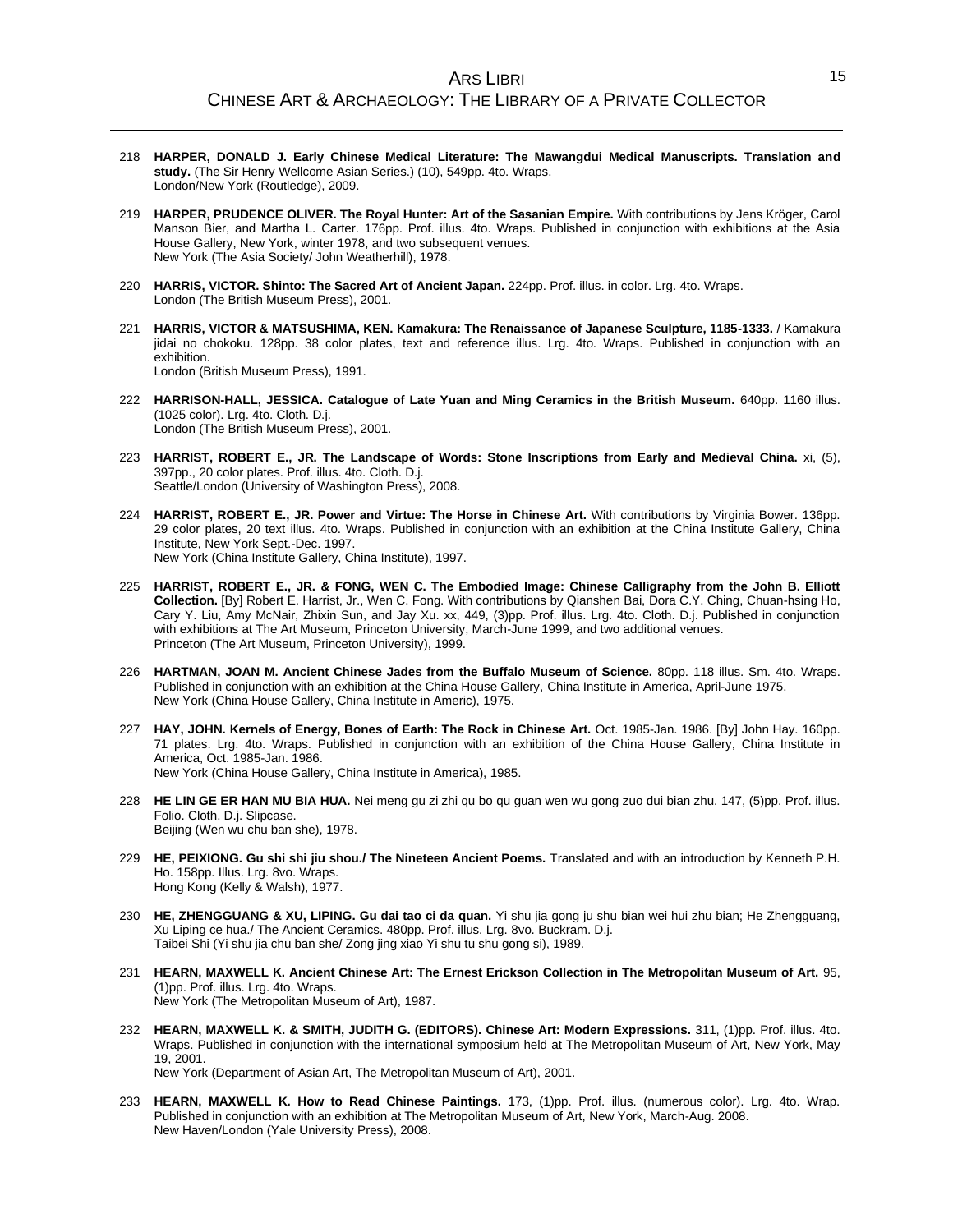- 234 **HEARN, MAXWELL K. & SMITH, JUDITH G. (EDITORS). Arts of the Sung and Yüan.** Papers prepared for an international symposium organized by The Metropolitan Museum of Art in conjunction with the exhibition 'Splendors of Imperial China: Treasures from the National Palace Museum, Taipei.' 367, (7)pp. Prof. illus. 4to. Wraps. New York (Department of Asian Art, The Metropolitan Museum of Art), 1996.
- 235 **HEDIN, SVEN. Central Asia and Tibet: Towards the Holy City of Lassa.** 2 vols. xvii, (3), 608pp., 2 folding maps (of 4); xiv, 664pp., 1 lrg. folding map. Frontis., prof. illus. Stout 4to. Orig. dec. cloth, gilt. Lacking two of the 5 maps. London/New York (Hurst and Blackett/ Charles Scribners Sons), 1903.
- 236 **HENAN CHU TU SHANG ZHOU QING TONG QI.** ""Henan chu tu Shang Zhou qing tong qi" bian ji zu bian. Vol. I [all published]. 2, 16, 296, 60, (2), 4pp. 4to. Cloth. English-language introduction "The Unearthed Bronzes of Shang-Zhou Dynasty in Henan Province: A Brief Introduction." Beijing (Wen wu chu ban she/ Xin hua shu dian Beijing fa xing suo fa xin), 1981.
- 237 **HILDESHEIM. ROEMER- UND PELIZAEUS-MUSEUM. Schätze Chinas aus Museen der DDR.** April-July 1990. 380pp. Prof. illus. in color. Sm. sq. 4to. Cloth. D.j. Hildesheim, 1990.
- 238 **HINTON, DAVID. Mountain Home: The Wilderness Poetry of Ancient China.** Selected and translated by David Hinton. xxi, (1), 295, (3)pp. 1 map. Lrg. 8vo. Wraps. New York (New Directions), 2005.
- 239 **HIRTH, F. China and the Roman Orient: Researches Into Their Ancient and Medieval Relations as Represented in Old Chinese Records.** xvi, (2), 329, (1)pp., 1 folding plate, 1 folding map. Wraps. Reprint of the Shanghai/Hongkong 1885 edition.

Chicago (Ares Publishers), 1974.

- 240 **HISAMATSU, SHIN'ICHI. Zen and the Fine Arts.** 400pp. 276 plates. 10 illus. hors texte. Lrg. 4to. Wraps. Tokyo/Palo Alto (Kodansha), 1982.
- 241 **HISTORY OF CIVILIZATIONS OF CENTRAL ASIA.** Vol. III: The Crossroads of Civilizations: A.D. 250 to 750. Editor: B.A. Litvinsky. Co-editors: Zhang Guang-da and R. Shabani Samghabadi. 569pp. Prof. illus. 4to. Boards. Paris (UNESCO Publishing), 1996.
- 242 **HO, WING MENG. Straits Chinese Silver.** 268pp. 150 color illus. Lrg. 8vo. Cloth. D.j. First edition. Singapore (University Education Press), 1976.
- 243 **HONG KONG. CHINESE UNIVERSITY OF HONG KONG. ART MUSEUM. Dong fang wen ming zhi guang: Liangzhu wen hua yu qi.** / Jades of the Liangzhu Culture: The Dawn of Chinese Civilization. 113pp. 95 color illus., 95 catalogue figs., 2 maps. Tall 4to. Cloth. D.j. Parallel texts in Chinese and English. [Xianggang/Yuhang Shi] (Xianggang zhong wen da xue wen wu guan/ Liangzhu wen hua bo wu guan).
- 244 **HONG KONG. CHINESE UNIVERSITY OF HONG KONG. INSTITUTE OF CHINESE STUDIES. ART GALLERY. Gu gong bo wu yuan cang Ming dai hui hua.** Gu gong bo wu yuan, Xianggang Zhong wen da xue wen wu guan lian he zhu ban. [Bian ji Gao Meiqing]./ Paintings of the Ming Dynasty from the Palace Museum. 283, (1)pp. Prof. illus. 4to. Cloth. D.j. Parallel texts in Chinese and English. Beijing/Xianggang (Gu gong bo wu yuan/ Xianggang Zhong wen da xue wen wu guan), 1988.

- 245 **HONG KONG. CHINESE UNIVERSITY OF HONG KONG. INSTITUTE OF CHINESE STUDIES. ART GALLERY. Gu gong bo wu yuan cang Qing dai Yangzhou hua jia zuo pin.** Gu gong bo wu yuan, Xianggang Zhong wen da xue wen wu guan lian he chu ban. [Bian ji Gao Meiqing]./ Paintings by Yangzhou Artists of the Qing Dynasty from the Palace Museum. Nov. 1984-Jan. 1985. 296, (2)pp. Prof. illus. Lrg. 4to. Cloth. D.j. Beijing/Xianggang (Gu gong bo wu yuan/ Xianggang Zhong wen da xue wen wu guan), 1984.
- 246 **HONG KONG. CHINESE UNIVERSITY OF HONG KONG. ART GALLERY. Sui Gang Han mu chu tu wen wu.** Guangzhou bo wu guan, Xianggang Zhong wen da xue wen wu guan he ban; [bian ji Lin Yeqiang]./ Archaeological Finds from Han Tombs at Guangzhou and Hong Kong. Nov. 1983-Jan. 1984. 261pp. 100 plates, numerous text and reference illus. 4to. Wraps. Parallel texts in Chinese and English. Guangzhou/Xianggang (Guangzhou bo wu guan/ Xianggang Zhong wen da xue wen wu guan), 1983.
- 247 **HONG KONG. CHINESE UNIVERSITY OF HONG KONG. INSTITUTE OF CHINESE STUDIES. ART GALLERY. Wen wu guan jian jie.** / Art Gallery Handbook. Texts by James C.Y. Watt. (40)pp. Prof. illus. (partly color). 4to. Wraps. Parallel texts in Chinese and English. Hong Kong, n.d.
- 248 **HONG KONG. CHINESE UNIVERSITY OF HONG KONG. INSTITUTE OF CHINESE STUDIES. ART GALLERY. Wen wu guan jian jie.** / Art Gallery Handbook. Texts by James C.Y. Watt. (40)pp. Prof. illus. (partly color). 4to. Wraps. Parallel texts in Chinese and English.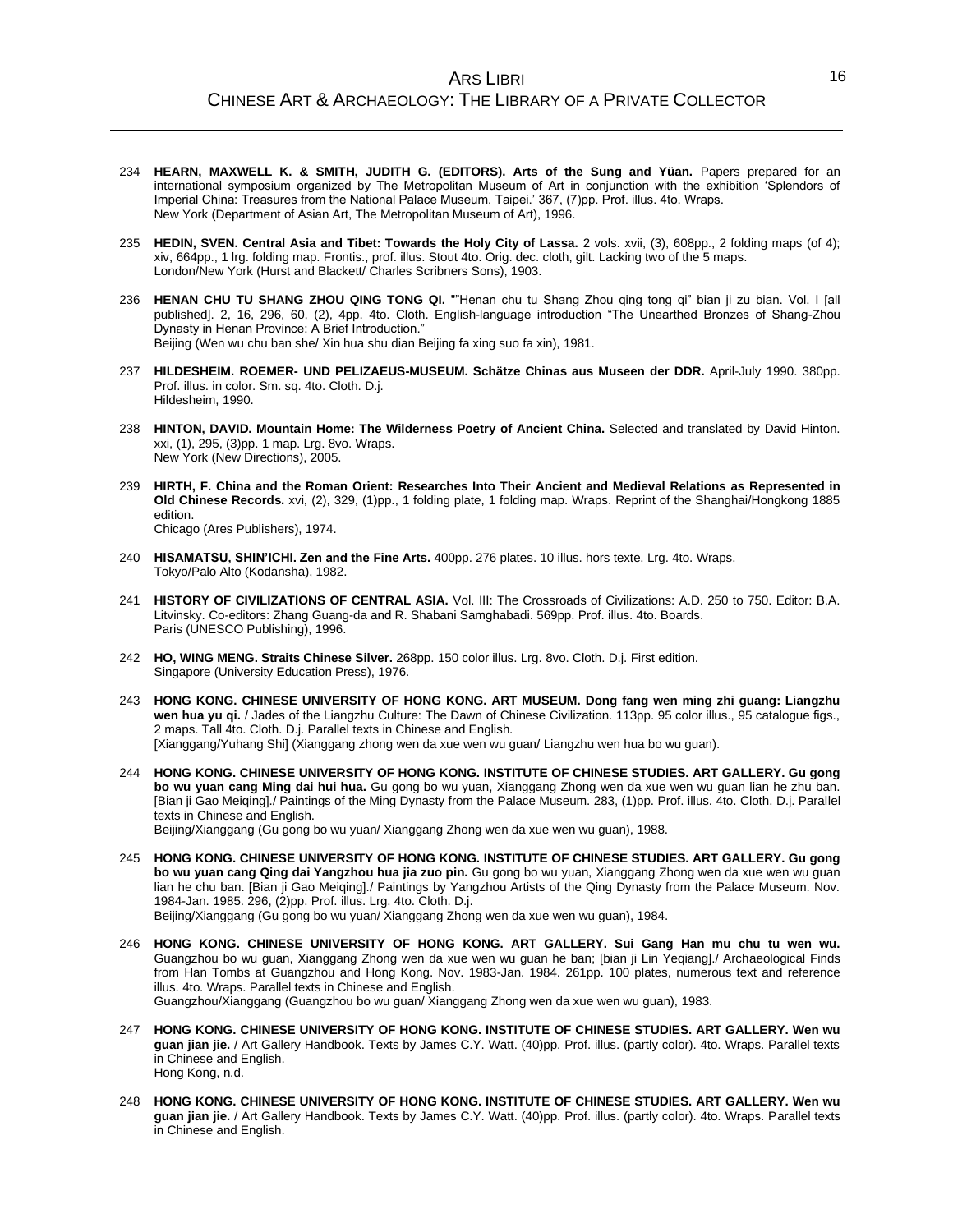Hong Kong, n.d.

- 249 **HONG KONG. FUNG PING SHAN MUSEUM, UNIVERSITY OF HONG KONG. Arts from the Scholar's Studio.** Oct.-Dec. 1986. 287, (1)pp. Prof. illus. (numerous color). Folio. Cloth. D.j. Hong Kong, 1986.
- 250 **HONG KONG. FUNG PING SHAN MUSEUM, UNIVERSITY OF HONG KONG. Jingdezhen chu tu Wu dai zhi Qing chu ci zhan.** Xianggang da xue Feng Pingshan bo wu guan ji Jingdezhen Shi tao ci kao gu yan jiu suo lian he zhu ban./ Ceramic Finds from Jingdezhen Kilns (10th-17th Century). April-June 1992. 168, (4)pp. 365 color illus. hors texte. Numerous text illus. Lrg. 4to. Cloth. D.j. Texts in Chinese and English. Xianggang (Xianggang da xue Feng Pingshan bo wu guan), 1992.
- 251 **HONG KONG. HONG KONG MUSEUM OF ART. Ancient Chinese Bronzes in the Collection of the Shanghai Museum./ Shanghai bo wu guan zhen cang Zhongguo qing tong qi Xianggang yi shu guan zhan lan tu ji: Xianggang yi shu guan.** Feb.-April 1983. Introductions by Shen Zhiyu and Laurence C.S. Tam, curator. (Hong Kong Arts Festival 1983.) 136, (4)pp. 50 color plates. 4to. Wraps. Parallel text in Chinese and English. Hong Kong (Urban Council), 1983.
- 252 **HONG KONG. HONG KONG MUSEUM OF ART. An Anthology of Chinese Ceramics.** / Zhongguo tao ci ya ji. Oct.-Dec. 1980. (5th Festival of Asian Arts.) 202, (2)pp. 160 color illus. 4to. Cloth. D.j. Parallel texts in English and Chinese. Hong Kong, 1980.
- 253 **HONG KONG. HONG KONG MUSEUM OF ART. Chinese Jade Animals./ Zhongguo xiao sheng yu diao.** April-July 1996. 189, (1)pp. Prof. illus. in color. Lrg. 4to. Wraps. Parallel texts in English and Chinese. Xianggang (Xianggang shi zheng ju), 1996.
- 254 **HONG KONG. HONG KONG MUSEUM OF ART. Guo bao: Zhongguo li shi wen wu jing hua zhan.** Zhongguo guo jia wen wu ju, Xianggang lin shi shi zheng ju lian he chu ban; Xianggang yi shu guan, Zhongguo li shi bo wu guan, Zhongguo wen wu jiao liu zhong xin lian he chou hua./ National Treasures - Gems of China's Cultural Relics. Dec. 1997-March 1998. 400pp. 163 color plates, numerous text and reference illus. Sm. folio. Cloth. D.j. Parallel texts in Chinese and English. Xianggang (Xianggang lin shi shi zheng ju), 1997.
- 255 **HONG KONG. HONG KONG MUSEUM OF ART. Transitional Wares and Their Forerunners.** / Ming mo Qing chu ci zhan. Jan-March 1981. Text by Richard S. Kilburn. 223, (1)pp. 217 illus. (partly color). Lrg. 4to. Cloth. D.j. Parallel text in English and Chinese. Hong Kong (The Oriental Ceramic Society/ Urban Council), 1981.
- 256 **HONG KONG. ORIENTAL CERAMIC SOCIETY & FUNG PING SHAN MUSEUM, UNIVERSITY OF HONG KONG. Jingdezhen Wares: The Yuan Evolution.** March-May 1984. Texts by J.M. Addis, M. Tregear, M. Medley, P. Wen-chee Mao, D. Macintosh, A. Joseph. 167pp. 163 illus. (partly in color), text figs. Lrg. 4to. Cloth. D.j. Parallel texts in English and Chinese. Hong Kong, 1984.
- 257 **HONG KONG. SOTHEBY PARKE BERNET LTD. Catalogue of Fine Chinese Jades.** Property from an important private collection sold for the benefit of an American University.... Sale, Nov. 29, 1979. (42)pp. Prof. illus. Sq. 4to. Wraps. Hong Kong, 1979.
- 258 **HONG KONG. SOTHEBY PARKE BERNET LTD. Catalogue of Fine Chinese Jades and Works of Art.** Sale, Nov. 30, 1980. 62pp. Prof. illus. Sm. 4to. Wraps. Hong Kong, 1980.
- 259 **HONG, YANG. Weapons in Ancient China.** iii, (1), 298pp. 57 color illus. hors texte. 388 text illus. 4to. Boards. New York/Beijing (Science Press), 1992.
- 260 **HONOLULU. HONOLULU ACADEMY OF ARTS. Chinese Hardwood Furniture in Hawaiian Collections.** Selected and catalogued by Robert Hatfield Ellsworth. Preface and essays: Robert Hatfield Ellsworth. Essay, gallery organization and editing: Howard A. Link. Jan.-Feb. 1982. 100pp. 91 illus., text figs. 4to. Wraps. Honolulu, 1982.
- 261 **HONOLULU. HONOLULU ACADEMY OF ARTS. Masterworks of Ming and Qing Painting from the Forbidden City.** By Howard Rogers and Sherman E. Lee. Jan.-Feb. 1989. 207pp. 76 color illus. Lrg. 4to. Wraps. The exhibition subsequently traveled to four additional venues. Lansdale, Pennsylvania (International Arts Council), 1988.
- 262 **HONOUR, HUGH. Chinoiserie: The Vision of Cathay.** viii, (2), 294pp. 144 illus. 4to. Wraps. London (Harper & Row), 1973.
- 263 **HOWARD, ANGELA FALCO. Summit of Treasures: Buddhist Cave Art of Dazu, China.** 206pp. 181 illus. Lrg. 4to. Cloth. D.j.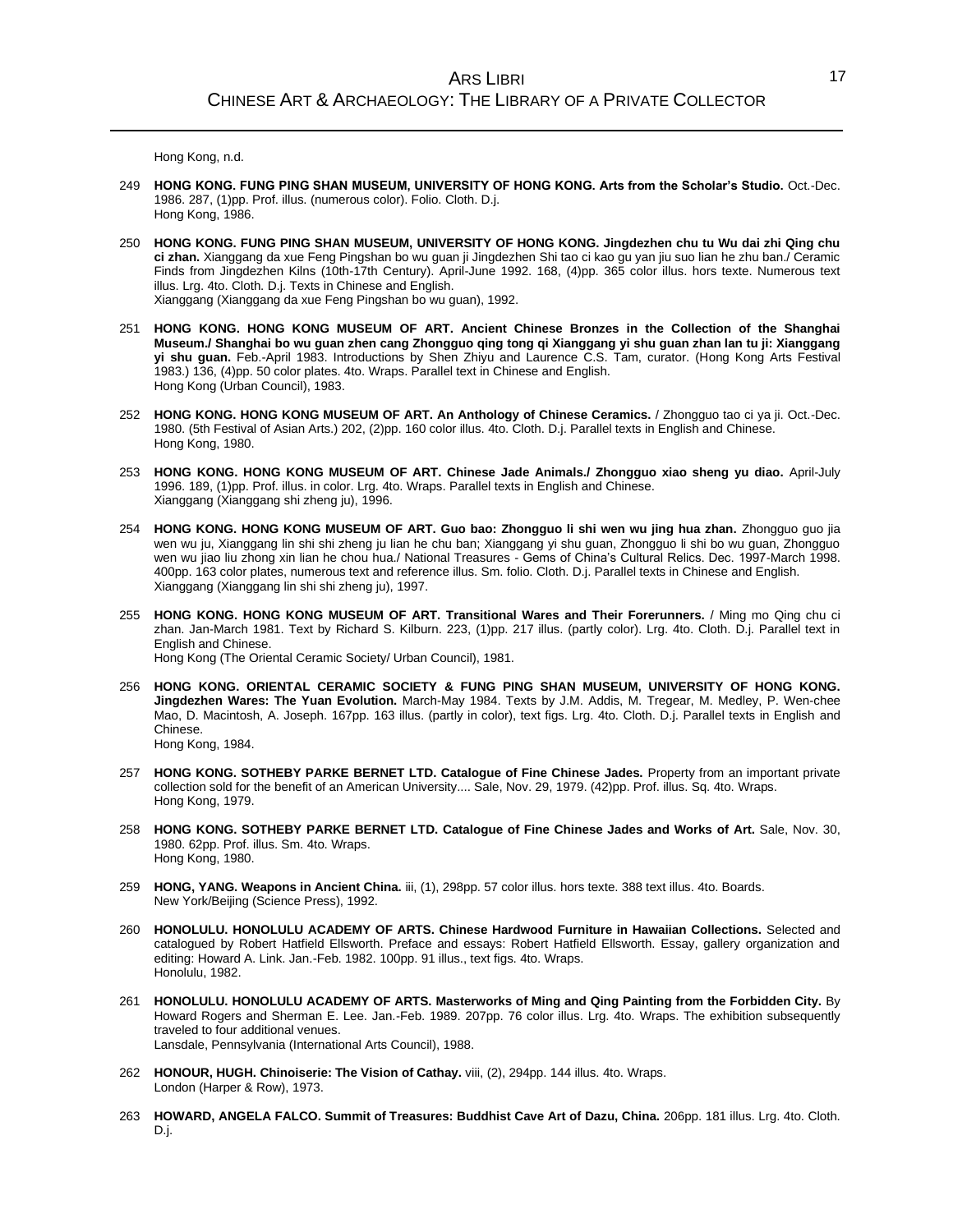Trumbull, Connecticut (Weatherhill), 2001.

- 264 **HSU, CHO-YUN. Han Agriculture: The Formation of Early Chinese Agrarian Economy (206 B.C.-A.D. 220).** Edited by Jack L. Dull. (Han Dynasty China. II.) xxv, (1), 377pp. Sm. 4to. Cloth. D.j. Seattle/London (University of Washington Press), 1980.
- 265 **HUANG, MARTIN W. Literati and Self-Re/Presentation: Autobiographical Sensibility in the Eighteenth-Century Chinese Novel.** xii, (2), 237pp. Lrg. 8vo. Cloth. D.j. Stanford (Stanford University Press), 1995.
- 266 **HUANG, PARKER PO-FEI, ET AL. Twenty Lectures on Chinese Culture: An Intermediary Chinese Textbook.** By Parker Po-fei Huang, Richard I. Feng Chang, Howard H. Chao, Linda T. Hsia, Yen-chan Wang. (Yale Linguistic Series.) xvii, (1), 225pp. 4to. Wraps. New Haven/London (Yale University Press), 1967.
- 267 **HUANG, RAY. Taxation and Governmental Finance in Sixteenth-Century Ming China.** (Cambridge Studies in Chinese History, Literature and Institutions.) xvi, 385pp. 1 map. Sm. 4to. Cloth. D.j. Cambridge (Cambridge University Press), 1974.
- 268 **HUANG, TSUI-MEI. The Role of Jade in the Late Neolithic Culture of Ancient China: The Case of Liangzhu.** xvi, 294pp. 69 illus. Lrg. 8vo. Wraps. Ph.D. thesis, University of Pittsburgh, 1992, in microfilm photocopy. Ann (Arbor UMI Dissertation Services), 1994.
- 269 **HUBER, LOUISA G. FITZGERALD. The Traditions of Chinese Neolithic Pottery.** (Reprinted from The Bulletin of The Museum of Far Eastern Antiquities, Stockholm, No. 53.) 256pp. 250 illus. 4to. Wraps. Stockholm (The Museum of Far Eastern Antiquities), 1981.
- 270 **HUO, XUCHU & QI, XIAOSHAN (EDITORS). Si chou zhi lu, Xinjiang fo jiao yi shu.** Xinjiang Weiwu'er Zizhiqu dui wai wen hua jiao liu xie hui bian; Huo Xuchu, Qi Xiaoshan bian zhu./ The Buddhist Art in Xinjiang Along the Silk Road./ Shiruku Rodo, Shinkyo Bukkyo geijutsu. 175, (1)pp. Prof. illus. 4to. Wraps. Parallel texts in Chinese, English, and Japanese. Wulumuqi Shi (Xinjiang da xue chu ban she), 2006.
- 271 **HWANG, MING-CHORNG. Ming-tang: Cosmology, Political Order and Monuments in Early China.** xix, 901pp. Prof. illus. Lrg. stout 8vo. Wraps. Ph.D. thesis, Harvard University, 1996, in microfilm photocopy. Ann Arbor (UMI Dissertation Services), 1997.
- 272 **HYLAND, ALICE R.M. The Literati Vision: Sixteenth Century Wu School Painting and Calligraphy.** 104pp. Prof. illus. Lrg. 4to. Wraps. Published in conjunction with exhibitions at the Brooks Museum of Art, Memphis, Sept.-Oct. 1984, and the Kimbell Art Museum, Fort Worth, Texas Dec. 1984-Jan. 1985. Memphis (Brooks Museum of Art), 1984.
- 273 **INOUE, YASUSHI & TSUKAMOTO, ZENRYU. Byodoin.** Kanshu Inoue Yasushi, Tsukamoto Zenryu; [chosha] Takenishi Hiroko, Miyagi Hiroshi. (Koji junrei. Kyoto. 8.) 149pp. 57 color plates, text illus. 4to. Cloth. D.j. Kyoto (Tankosha), 1976.
- 274 **INOUE, YASUSHI & TSUKAMOTO, ZENRYU. Shin'yakushiji.** Kanshu Inoue Yasushi, Tsukamoto Zenryu; [chosha] Sugimoto Hidetaro, Nakata Shokan [et al.]. (Koji junrei. Nara. 4.) 133pp. 69 color plates, text illus. 4o. Cloth. D.j. Kyoto (Tankosha), Showa 54 [1979].
- 275 **INTERNATIONAL CONFERENCE ON TAOIST STUDIES (2ND : 1972). Facets of Taoism: Essays in Chinese Religion.** Edited by Holmes Welch, Anna Seidel. (2), 301, (1)pp. Sm. 4to. Wraps. New Haven/London (Yale University Press), 1979.
- 276 **INTERNATIONAL CONFERENCE ON THE BEGINNING OF THE USE OF METALS AND ALLOYS (2ND : 1986 : ZHENGZHOU-SHI). The Beginning of the Use of Metals and Alloys.** Papers from the Second International Conference on the Beginning of the Use of Metals and Alloys, Zhengzhou, China, 21-26 October 1986. Edited by Robert Maddin. xiv, 393pp. Prof. illus. Lrg. 4to. Cloth. D.j. Cambridge/London (The MIT Press), 1988.
- 277 **ISAACS, RALPH & BLURTON, T. RICHARD. Visions from the Golden Land: Burma and the Art of Lacquer.** 240pp. 185 illus. 4to. Wraps. London (British Museum Press), 2000.
- 278 **ITO, TEIJI. Imperial Gardens of Japan.** Photographs by Takeji Iwamiya. With essays by Yukio Mishima, Yasushi Inoue, and Jiro Osaragi, and a foreword by Loraine Kuck. 290pp. 131 gravure plates, 131 reference illus. Sm. folio. Cloth. D.j. Third printing.

New York/Tokyo (Weatherhill/ Takosha), 1978.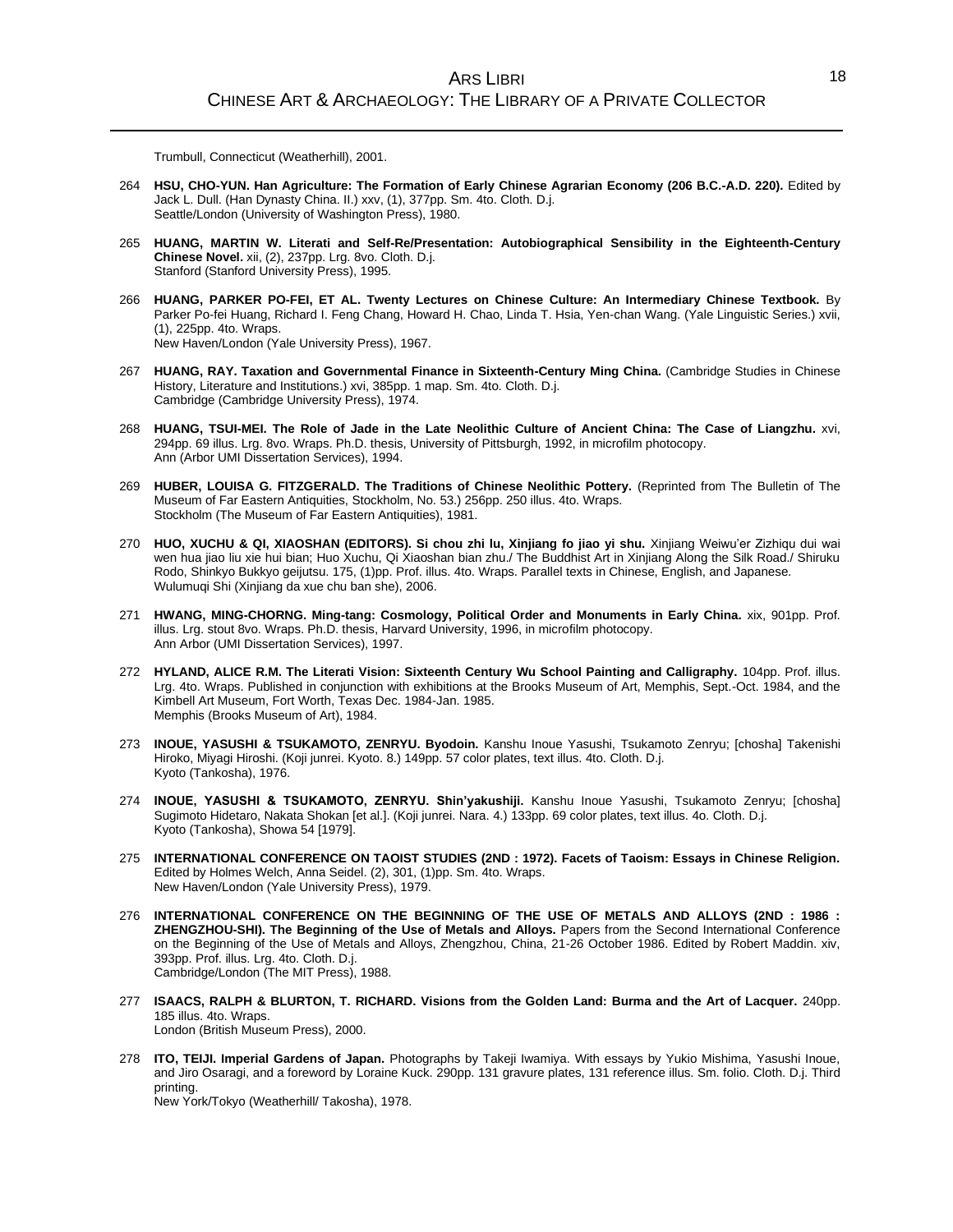## ARS LIBRI CHINESE ART & ARCHAEOLOGY: THE LIBRARY OF A PRIVATE COLLECTOR

- 279 **JACOB, D'ANCONA. The City of Light.** Translated and edited by David Selbourne. xv, (5), 538pp., 16 plates. 1 doublepage map. Sm. 4to. Boards, 1/4 cloth. D.j. New York (Citadel Press/ Kensington Publishing Corp.), 2000.
- 280 **JAMES, JEAN M. A Guide to the Tomb and Shrine Art of the Han Dynasty, 206 B.C.-A.D. 220.** (Chinese Studies. 2.) xvi, 266, (6)pp. 92 illus. Sm. 4to. Cloth. Lewiston, Maine/Queenston, Ontario (The Edwin Mellen Press), 1996.
- 281 **JARRY, MADELEINE. Chinoiserie: Chinese Influence on European Decorative Art, 17th and 18th Centuries.** 256pp. 249 illus. Lrg. 4to. Cloth. D.j. New York (The Vendome Press/ Sotheby Publications), [1981].
- 282 **JENYNS, SOAME. Chinese Archaic Jades in the British Museum.** xxxviii, (2)pp., 40 plates. Sm. 4to. Boards, 1/4 cloth. D.j. London (The Trustees of the British Museum), 1951.
- 283 **JENYNS, SOAME. Ming Pottery and Porcelain** Second edition. (The Faber Monographs on Pottery and Porcelain.) xviii, 237, (1)pp., 18 color plates. 230 illus. Marks. 4to. Cloth. D.j. London/ Boston (Faber and Faber), 1988. *Arntzen/Rainwater P370 (citing 1953 edition)*; *Marmor/Ross P550*
- 284 **JESSUP, HELEN IBBITSON. Art & Architecture of Cambodia.** (World of Art.) 224pp. 196 illus. (96 color). Wraps. New York (Thames & Hudson), 2004.
- 285 **JESSUP, HELEN IBBITSON & ZÉPHIR, THIERRY (EDITORS). Sculpture of Angkor and Ancient Cambodia: Millennium of Glory.** xxxii, 380pp. Prof. illus. Lrg. 4to. Wraps. Published in conjunction with an exhibition at the National Gallery of Art, Washington, D.C., June-Sept. 1997, and three further venues in France and Japan. New York (Thames and Hudson), 1997. *Marmor/Ross K401*
- 286 **[JIANG, YINGJU, ET AL.] Shandong Han hua xiang shi xuan ji.** Shandong sheng bo wu guan, Shandong sheng wen wu kao gu yan jiu suo bian; [bian zhu zhe Jiang Yingju, Wu Wenqi, Guan Tianxiang]. 54pp., 240 plates with 585 illus. Oblong folio. Boards, 1/4 cloth. D.j. [Jinan] (Qi lu shu she), 1982.
- 287 **JIAO, TIANLONG (EDITOR). Lost Maritime Cultures: China and the Pacific.** 219pp. Prof. illus. Sm. folio. Cloth. D.j. Honolulu (Bishop Museum Press), 2007.
- 288 **JIN CI.** Taiyuan shi wen wu guan li wei yuan hui, Shanxi Jin ci wen wu bao guan suo. 9, (3), 5, (1), 5, (1)pp., 68 color plates. Sm. 4to. Stiff wraps. D.j. English-language summary "Jin Memorial Temple." Beijing (Wen wu chu ban she), 1981.
- 289 **JULIANO, ANNETTE L. Art of the Six Dynasties: Centuries of Change and Innovation.** 91, (1)pp. 57 illus. Sm. sq. 4to. Wraps. Published in conjunction with an exhibition at the China House Gallery, China Institute in America, New York, Oct. 1975-Feb. 1976.

New York (China House Gallery/China Institute in America), 1975.

- 290 **JULIANO, ANNETTE L. Buddhist Sculpture from China: Selections from the Xi'an Beilin Museum, Fifth Through Ninth Centuries.** With contributions from Zhao Liguang, Eugene Y. Wang, Xiuqin Zhou, Susan L. Beningson, Selen Shen Wang, Dorothy C. Wong, and Stanley K. Abe. xix, (1), 155pp. 66 color plates. Frontis., 1 map, text illus. Tall 4to. Wraps. Published in conjunction with an exhibition at the China Institute Gallery, China Institute, New York, Sept.-Dec. 2007. New York (China Institute Gallery, China Institute), 2007.
- 291 **JULIANO, ANNETTE L. Unearthed: Recent Archaeological Discoveries from Northern China.** With an essay by An Jiayao. 175pp. 18 color plates, 81 figs. 4to. Wraps. Published in conjunction with an exhibition at the Sterling and Francine Clark Art Institute, Williamstown, Massachusetts, June-Oct. 2012 Williamstown, Massachusetts (Sterling and Francine Clark Art Institute), 2012.
- 292 **JULLIEN, FRANÇOIS. The Propensity of Things: Toward a History of Efficacy in China.** 317, (3)pp. 15 plates. Sm. 4to. Cloth. D.j. New York (Zone Books), 1995.
- 293 **KAHN, PAUL. The Secret History of the Mongols: The Origin of Chinghis Khan.** An adaptation of the Yuan Ch'ao Pi Shih, based primarily on the English translation by Francis Woodman Cleaves. xxix, (5), 204, (8)pp. 4 plates. Sm. 4to. Wraps. D.j. San Francisco (North Point Press), 1984.
- 294 **KAPLAN, ROBERT D. Eastward to Tartary: Travels in the Balkans, the Middle East and the Caucasus.** xvi, 364pp. Sm. 4to. Boards, 1/4 cloth. D.j.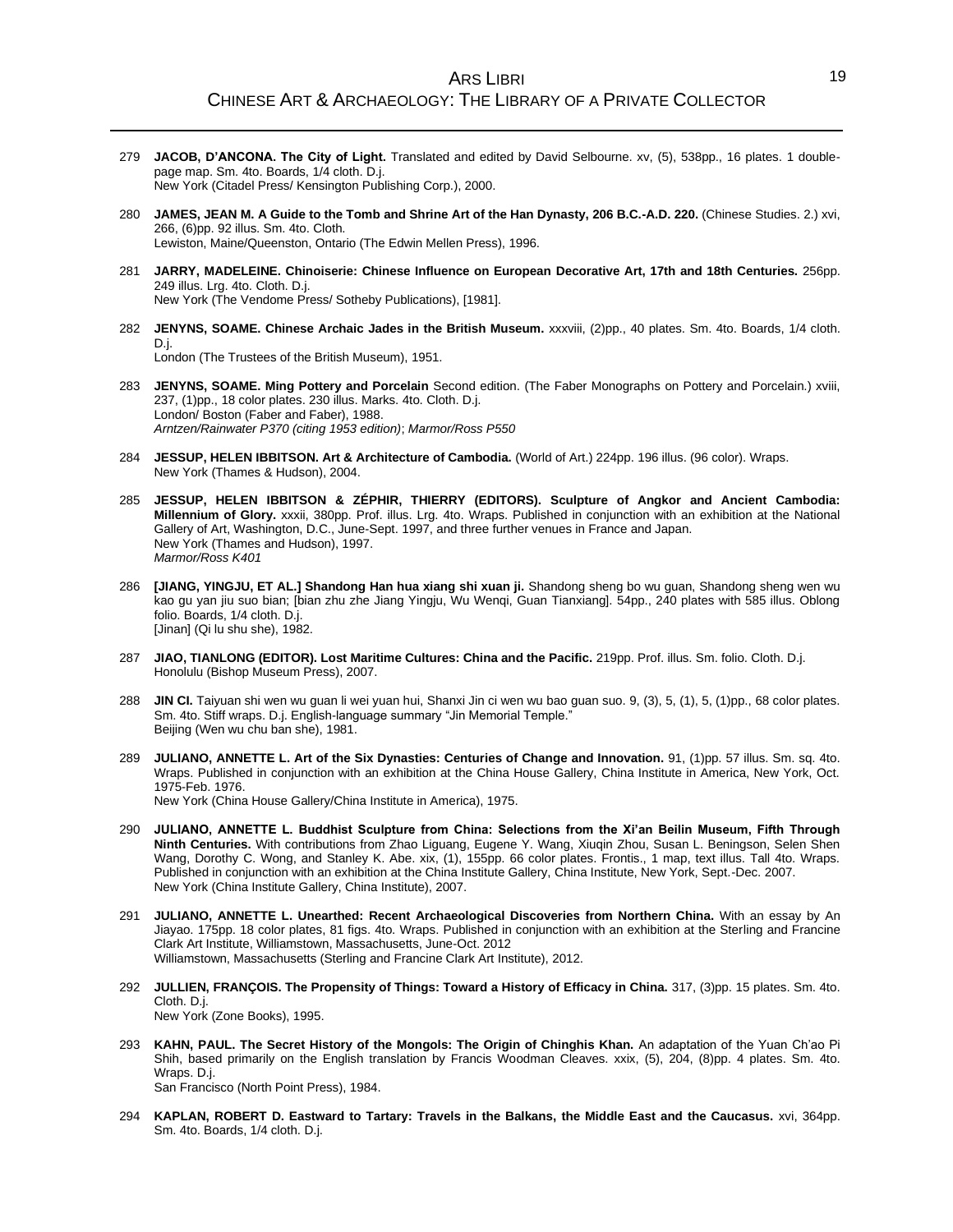New York (Random House), 2000.

295 **KARLGREN, BERNHARD. The Book of Documents.** (Reprinted from the Museum of Far Eastern Antiquities, Bulletin 22.) 81pp. 4to. Wraps.

Göteborg (Elanders Boktryckeri), 1950.

- 296 **KARLGREN, BERNHARD & WIRGIN, JAN. Chinese Bronzes: The Natanael Wessén Collection.** (The Museum of Far Eastern Antiquities, Stockholm. Monograph Series. 1.) 172, (4)pp. Prof. illus. Sm. 4to. Boards, 1/4 cloth. Stockholm (The Museum of Far Eastern Antiquities), 1969.
- 297 **KATES, GEORGE N. Chinese Household Furniture.** From examples selected and measured by Caroline F. Bieber and Beatrice M. Kates. Photographs by Hedda Hammer Morrison. xiii, (1), 125, (5)pp. 112 illus. hors texte. Stiff wraps. Reprint of the New York 1948 edition. New York (Dover Publications), 1962.
- 298 **KATES, GEORGE N. The Years That Were Fat: The Last of Old China.** With an introduction by John K. Fairbank; photographs by Hedda Hammer Morrison. viii, (4), 268pp., 8 plates. 1 double-page plan. Cloth. D.j. First published New York 1952. Cambridge/London (The M.I.T. Press), 1976.
- 299 **KEIGHTLEY, DAVID N. Sources of Shang History: The Oracle-Bone Inscriptions of Bronze Age China.** xvii, (1), 281pp. 33 figs. Sm. folio. Wraps. Berkeley (University of California Press), 1985.
- 300 **KEIGHTLEY, DAVID N. (EDITOR). The Origins of Chinese Civilization.** With contributions by Noel Barnard, K.C. Chang, Te-tzu Chang, Cheung Kwong-yue, Wayne H. Fogg, Ursula Martius Franklin, Morton H. Fried, W.W. Howells, Louisa G. Fitzgerald Huber, Karl Jettmar, David N. Keightley, Fang Kuei Li, Hui-lin Li, William Meacham, Richard Pearson, E.G. Pulleyblank, Robert Orr Whyte. (Studies on China. 1.) xxix, (3), 617pp. Prof. illus. Sm. 4to. Cloth. D.j. Berkeley/Los Angeles (University of California Press), 1983.
- 301 **KELLER, DOMINIK & SCHORTA, REGULA (EDITORS). Fabulous Creatures from the Desert Sands: Central Asian Woolen Textiles from the Second Century BC to the Second Century AD.** With contributions by: Emma C. Bunker, Judith H. Hofenk de Graaff, Dominik Keller, Regina Knaller, Regula Schorta, Maarten R. van Bommel, Wang Bo, Xiao Xiaoyong. (Riggisberger Berichte. 10.) 156pp. Prof. illus. Sm. folio. Wraps. Waterdamaged. Riggisberg (Abegg-Stiftung), 2001.
- 302 **KESSLER, ADAM T. Empires Beyond the Great Wall: The Heritage of Genghis Khan.** Contributors: Shao Qinglong, Wen Shanzhen, Hung Xueying, Zhang Wenfang, An Li, Ding Yong. 175, (1)pp. Prof. illus. (numerous color). Lrg. 4to. Cloth. D.j. Published in conjunction with an exhibition at the Natural History Museum of Los Angeles County, March-Aug. 1984. Los Angeles (Natural History Museum of Los Angeles County), 1984.
- 303 **KESWICK, MAGGIE. The Chinese Garden: History, Art & Architecture.** Contributions and conclusion by Charles Jencks. 216pp. 214 illus. Lrg. 4to. Cloth. D.j. New York (Rizzoli), 1978.
- 304 **KIDD, DAVID. Peking Story.** xi, (1), 207pp., 8 plates. Wraps. New York (Clarkson N. Potter), 1988.
- 305 **KIM, HONGNAM (EDITOR). Korean Arts of the Eighteenth Century: Splendor & Simplicity.** Curators: Chung Yang Mo, Kang Woo-bang, Hongham Kim. 239, (1)pp. Prof. illus. in color. Lrg. 4to. Wraps. Published in conjunction with an exhibition at the Asia Society Galleries, Oct. 1993-Jan. 1994. New York (Asia Society Galleries), 1993.
- 306 **KLIMBURG-SALTER, DEBORAH E. The Silk Route and the Diamond Path: Esoteric Buddhist Art on the Trans-Himalayan Trade Routes.** Essays by M. Klimburg, D.L. Snellgrove, F. Staal, M. Strickmann, C. Trungpa Rinpoche. 254, (2)pp. Prof. illus. Sq. 4to. Wraps. Published in conjunction with an exhibition at The Frederick S. Wight Gallery, University of California, Los Angeles, Nov. 1982-Jan. 1983. Los Angeles, 1982. *Marmor/Ross I559*
- 307 **KLIMBURG-SALTER, DEBORAH E. Tabo, a Lamp for the Kingdom: Early Indo-Tibetan Buddhist Art in the Western Himalaya.** With contributions by Christian Luczanits, Luciano Petech, Ernst Steinkellner, Erna Wandl. 279pp. 240 illus. (150 color). Lrg. 4to. Cloth. D.j. Milano (Skira), 1997.
- 308 **KNAUER, ELFRIEDE REGINA. The Camel's Load in Life and Death: Iconography and Ideology of Chinese Pottery Figurines from Han to Tang and Their Relevance to Trade Along the Silk Routes.** 159, (1)pp. 92 illus. (partly color). Sm. 4to. Wraps. Zürich (Akanthus), 1998.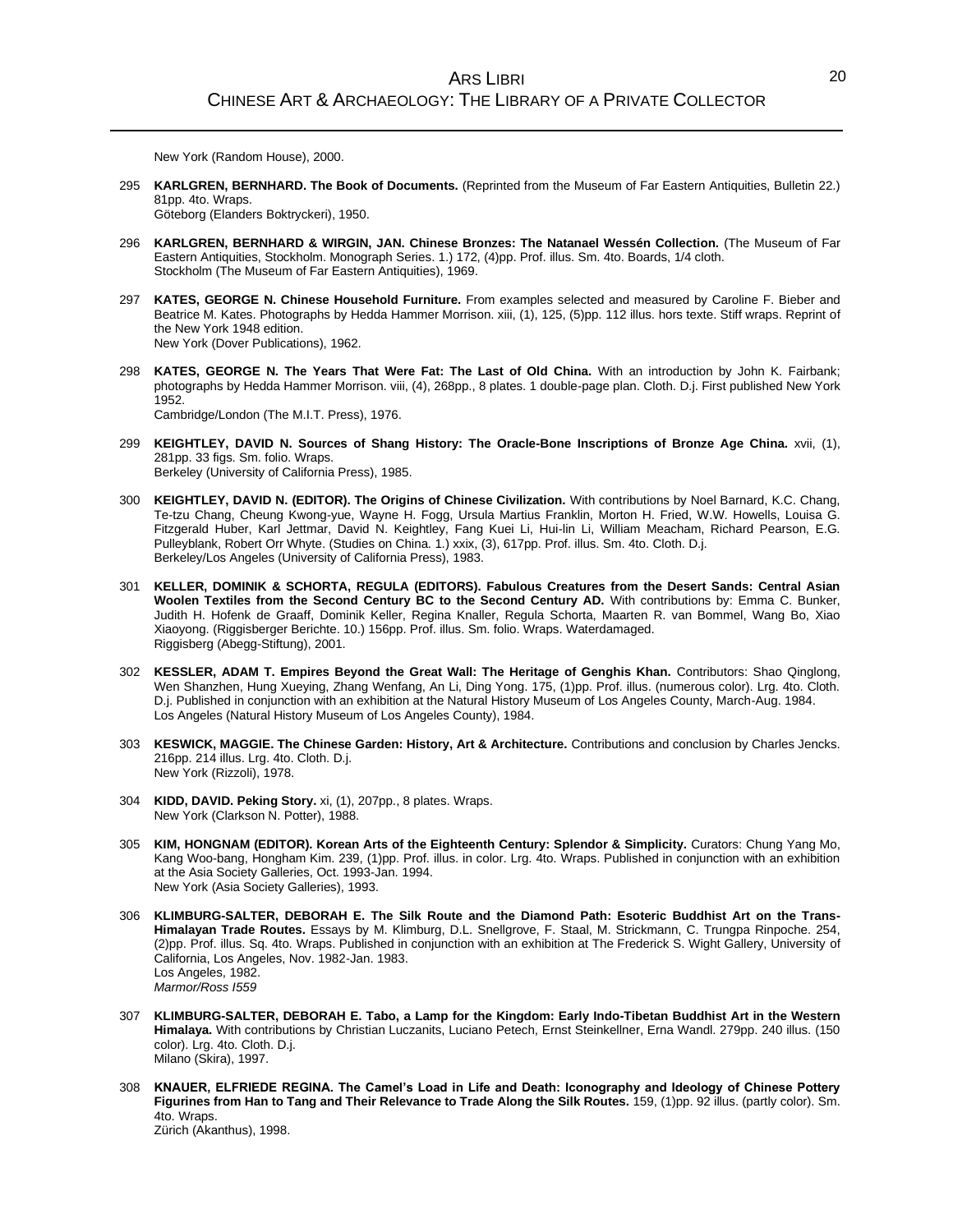- 309 **KOOP, ALBERT J. Early Chinese Bronzes.** viii, 84, (2)pp., 110 collotype plates. Lrg. 4to. Cloth. Reprint of the London 1924 edition. New York (Hacker Art Books), 1971.
- 310 **KRAHL, REGINA. Chinese Ceramics from the Meiyintang Collection.** 2 vols. 343pp.; 319pp. 1012 color illus., reproductions of marks. Lrg. folio. Cloth. Slipcase. London (Azimuth Editions), 1994.
- 311 **KRAHL, REGINA, ET AL. Chinese Ceramics in the Topkapi Saray Museum, Istanbul. A Complete Catalogue.** 3 vols. 1381, (1)pp. 5000 illus. (200 color). as follows: Vol. I. Historical Introductions, Yuan and Ming Dynasty Celadon Wares. By Regina Krahl and Nurdan Erbahar. Edited by John Ayers. With historical studies by Unsal Yücel and Julian Raby. Vol. II. Yuan and Ming Dynasty Porcelains. By Regina Krahl. Edited by John Ayers. Vol. III: Qing Dynasty Porcelains. By Regina Krahl, John Ayers, and Nurdan Erbahar. Lrg. folio. Cloth. D.j. Slipcase. Edition limited to 1,500 copies. London (Sotheby`s Publications), 1986.
- 312 **KRAHL, REGINA & MORGAN, BRIAN. From Innovation to Conformity: Chinese Lacquer from the 13th to 16th Centuries.** 92pp. Folding frontis. in color, 32 color plates, text and reference illus. Tall 4to. Wraps. Published in conjunction with an exhibition at Bluett & Sons, London, June 1989. London (Bluett & Sons), 1989.
- 313 **KUCK, LORAINE. The World of the Japanese Garden: From Chinese Origins to Modern Landscape Art.** Photographs by Takeji Iwamiya. 414pp. 212 illus. (44 color). 4to. Cloth. D.j. New York/Tokyo (Walker/ Weatherhill), 1980.
- 314 **KURODA, TAIZO, ET AL. Worlds Seen and Imagined: Japanese Screens from The Idemitsu Museum of Art.** [By] Taizo Kuroda, Melinda Takeuchi, Yuzo Yamane. 166pp. Prof. illus. (numerous color). Lrg. oblong 4to. Wraps. Published in conjunction with exhibitions at the Asia Society Galleries, New York, Oct.-Dec. 1995 and The Art Institute of Chicago, Feb.- April 1996.

New York (Asia Society Galleries/ Abbeville Press), 1995..

- 315 **KUWAYAMA, GEORGE. Chinese Jade from Southern California Collections.** 74pp. 62 illus. 4to. Wraps. Published in conjunction with an exhibituion at the Los Angeles County Museum of Art, Oct. 1976-Feb. 1977. Los Angeles (Los Angeles County Museum of Art), 1976.
- 316 **KUWAYAMA, GEORGE (EDITOR). Ancient Mortuary Traditions of China: Papers on Chinese Ceramic Funerary Sculptures.** 105pp. Prof. illus. Tall 4to. Wraps. Symposium at the Los Angeles County Museum of Art, Dec. 5-6, 1987. Texts by David N. Keightley, Robert L. Thorp, Albert Dien, Judy Chungwa Ho, Mary H. Fong. Los Angeles (Far Eastern Art Council, Los Angeles County Museum of Art), 1991.
- 317 **KUWAYAMA, GEORGE (EDITOR). The Great Bronze Age of China: A Symposium.** May 23-24, 1981, Los Angeles County Museum of Art. 136pp. 103 text illus. 4to. Wraps. Texts by 10 contributors. Los Angeles (Los Angeles County Museum of Art), 1983. *Marmor/Ross I527n*
- 318 **KUZ'MINA, E.E. The Prehistory of the Silk Road.** Edited by Victor H. Mair. (Encounters with Asia.) xii, 248pp. 15 maps, 57 figs. Lrg. 8vo. Cloth. D.j. Philadelphia (University of Pennsylvania Press), 2008.
- 319 **KWANTEN, LUC. Imperial Nomads: A History of Central Asia, 500-1500.** xv, (1), 352pp. 9 illus., 4 maps. 4to. Cloth. Philadelphia (University of Pennsylvania Press), 1979.
- 320 **LAI, T.C. Chinese Proverbs.** 96pp. Illus. Tall 8vo. Wraps. Hong Kong (Swindon Book Company), 1978.
- 321 **LAI, T.C. The Eight Immortals.** 90pp. Text illus. Lrg. 8vo. Cloth. D.j. Reprint of the 1972 edition. Hong Kong (Swindon Book Company), 1977.
- 322 **(LAOZI) HENRICKS, ROBERT G. Lao-tzu: Te-tao ching.** A new translation based on the recently discovered Ma-wang-tui texts. Translated, with an introduction and commentary, by Robert G. Henricks. (Classics of Ancient China.) xxxi, (1), 282pp. Sm. 4to. Boards, 1/4 cloth. D.j. New York (Ballantine Books), 1989.
- 323 **LAROCCA, DONALD J. Warriors of the Himalayas: Rediscovering the Arms and Armor of Tibet.** With essays by John Clarke, Amy, Heller, and Lozang Jamspal. xii, 307pp. 135 plates, 42 text illus., numerous reference figs. Lrg. 4to. Wraps. Published in conjunction with an exhibition at The Metropolitan Museum of Art, New York, April-July 2006. New York/New Haven (The Metropolitan Museum of Art/ Yale University Press), 2006.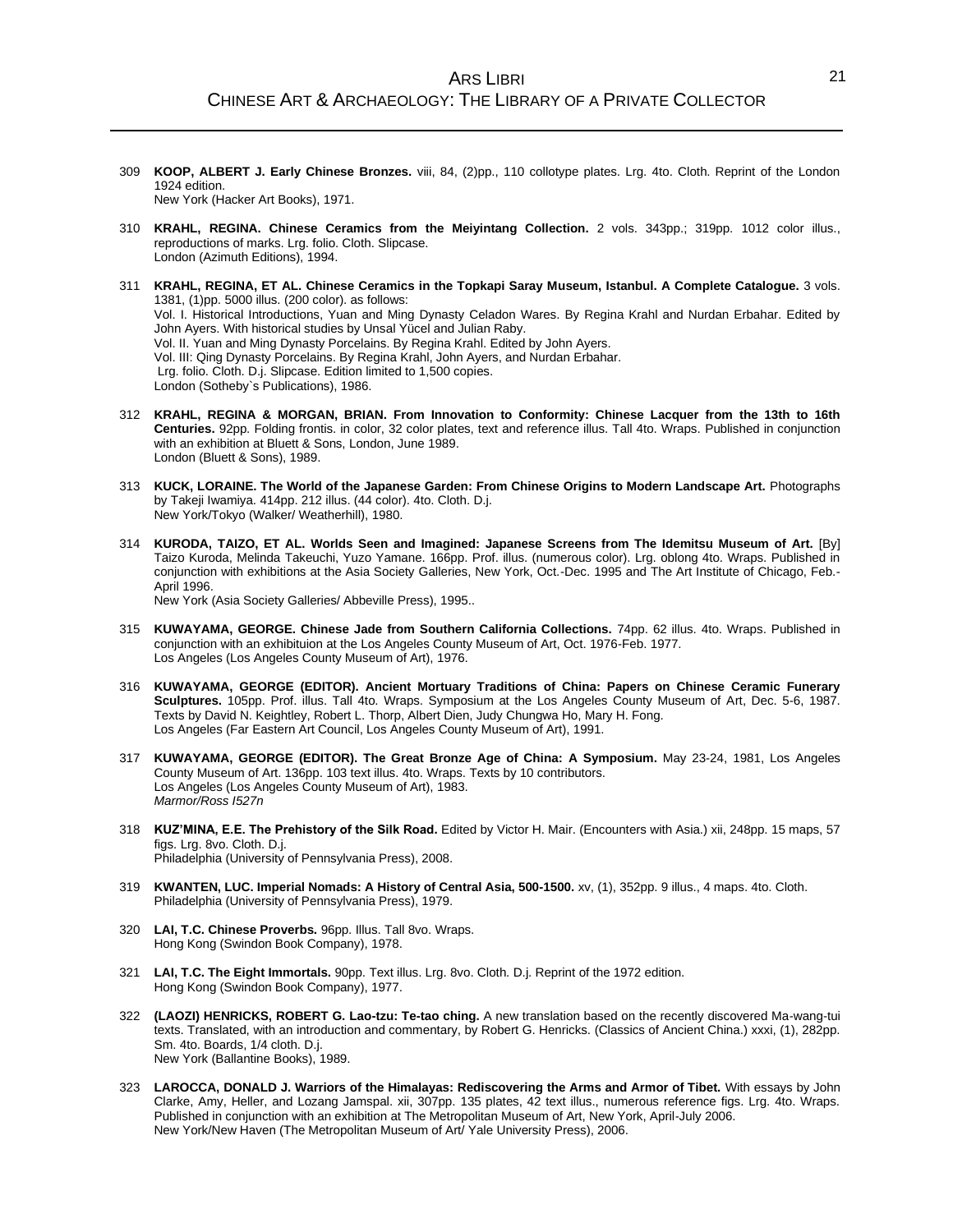- 324 **LATTIMORE, OWEN. Mongol Journeys.** With illustrations and a new introduction by the author. xxxii, 324pp., 16 plates. Lrg. 8vo. Cloth. Reprint of the New York 1941 edition. New York (AMS Press), 1975.
- 325 **LAUFER, BERTHOLD. Chinese Baskets.** (Chicago. Field Museum of Natural History. Anthropology Design Series. No. 3.) 4pp., 38 plates., loose in portfolio, as issued. Lrg. 4to. Wraps. Slipcase. Contents loose as issued. Chicago (Field Museum of Natural History), 1925.
- 326 **LAUFER, BERTHOLD. Jade: A Study in Chinese Archaeology and Religion.** xiv, 370, (8)pp. 204 illus. Lrg. 8vo. Wraps. Reprint of the Chicago 1912 edition. New York (Dover Publications), 1974.
- 327 **LAUMANN, MARYTA M. The Secret of Excellence in Ancient Chinese Silks: Factors Contributing to the Extraordinary Development of Textile Design and Technology Achieved in Ancient China.** xvii, (1), 179pp. 27 plates, 17 figs., 2 maps. Lrg. 8vo. Cloth. D.j. Taipei (Southern Materials Center), 1984.
- 328 **LAWRENCE. UNIVERSITY OF KANSAS. SPENCER MUSEUM OF ART. Latter Days of the Law: Images of Chinese Buddhism, 850-1850.** Edited by Marsha Weidner; preface by Sherman E. Lee; essays by Patricia Berger, Richard K. Kent, Julia K. Murray, Marsha Weidner, Chün-fang Yü. Aug.-Oct. 1994. 481pp. 115 plates (32 color), 59 figs. 4to. Wraps. Lawrence, 1994. *Marmor/Ross I539*
- 329 **LAWTON, THOMAS. Chinese Art of the Warring States Period: Change and Continuity, 480-222 B.C.** 202pp. Prof. illus. 4to. Wraps. Published in conjunction with an exhibition at the Freer Gallery of Art, Washington, D.C., Oct. 1982-Feb. 1983. Washington, D.C. (Freer Gallery of Art, Smithsonian Institution), 1982. *Marmor/Ross I529*
- 330 **LAWTON, THOMAS. Chinese Figure Painting.** x, 235pp. Prof. illus. Lrg. 4to. Cloth. Boston/Washington, D.C. (David R. Godine/ Freer Gallery of Art, Smithsonian Institution), 1973. *Arntzen/Rainwater M532*
- 331 **LAWTON, THOMAS (EDITOR). New Perspectives on Chu Culture During the Eastern Zhou Period.** / Dong Zhou Chu wen hua tao lun hui. xvi, (2), 211pp. Prof. illus. 4to. Wraps. "Essays presented at a symposium held in April 1990 at the Arthur M. Sackler Gallery." Washington, D.C./Princeton (Arthur M. Sackler Gallery, Smithsonian Institution/ Princeton University Press), 1991.
- 332 **LE COQ, ALBERT VON. Buried Treasures of Chinese Turkestan.** With an introduction by Peter Hopkirk. (Oxford in Asia Paperbacks.) xi, (1), 180, (2)pp., 52 plates. Wraps. Hong Kong (Oxford University Press), 1987.
- 333 **LEDDEROSE, LOTHAR. Ten Thousand Things: Module and Mass Production in Chinese Art.** (The A.W. Mellon Lectures in the Fine Arts. Bollingen Series. XXXV. 46.) 264pp. Prof. illus. Lrg. 4to. Cloth. D.j. Princeton (Princeton University Press), 2000.
- 334 **LEE, SHERMAN E. China: 5,000 Years Innovation and Transformation in the Arts.** 504pp. 435 illus. (320 color). Lrg. stout 4to. Wraps. Published in conjunction with exhibitions at the Guggenheim Museum, New York, Feb.-June 1998 and the Guggenheim Museum, Bilbao, summer 1998. New York (Guggenheim Museum Publications), 1998.
- 335 **LEE, SHERMAN E. Reflections of Reality in Japanese Art.** Catalogue by Michael R. Cunningham, with James T. Ulak. xii, 292pp., 16 color plates. 138 illus. Text figs. 4to. Cloth. D.j. Published in conjunction with an exhibition at The Cleveland Museum of Art. Cleveland/Bloomington (The Cleveland Museum of Art/ Indiana University Press), 1983.
- 336 **LEE, SHERMAN E. & HO, WAI-KAM. Chinese Art Under the Mongols: The Yüan Dynasty (1279-1368).** viii, (2), 402pp. 306 illus. 4to. Cloth. Cleveland (The Cleveland Museum of Art), 1968. *Arntzen/Rainwater I516*
- 337 **LEE YU-KUAN. Oriental Lacquer Art.** 394pp. 264 illus. 4to. Cloth. D.j. New York/Tokyo (Weatherhill), 1972. *Marmor/Ross P976*
- 338 **LEFEBVRE D'ARGENCÉ, RENÉ-YVON. Chinese Jades in the Avery Brundage Collection.** 184pp. 80 color plates. Sm. sq. 4to. Wraps. Second revised edition. San Francisco (Asian Art Museum of San Francisco), 1977.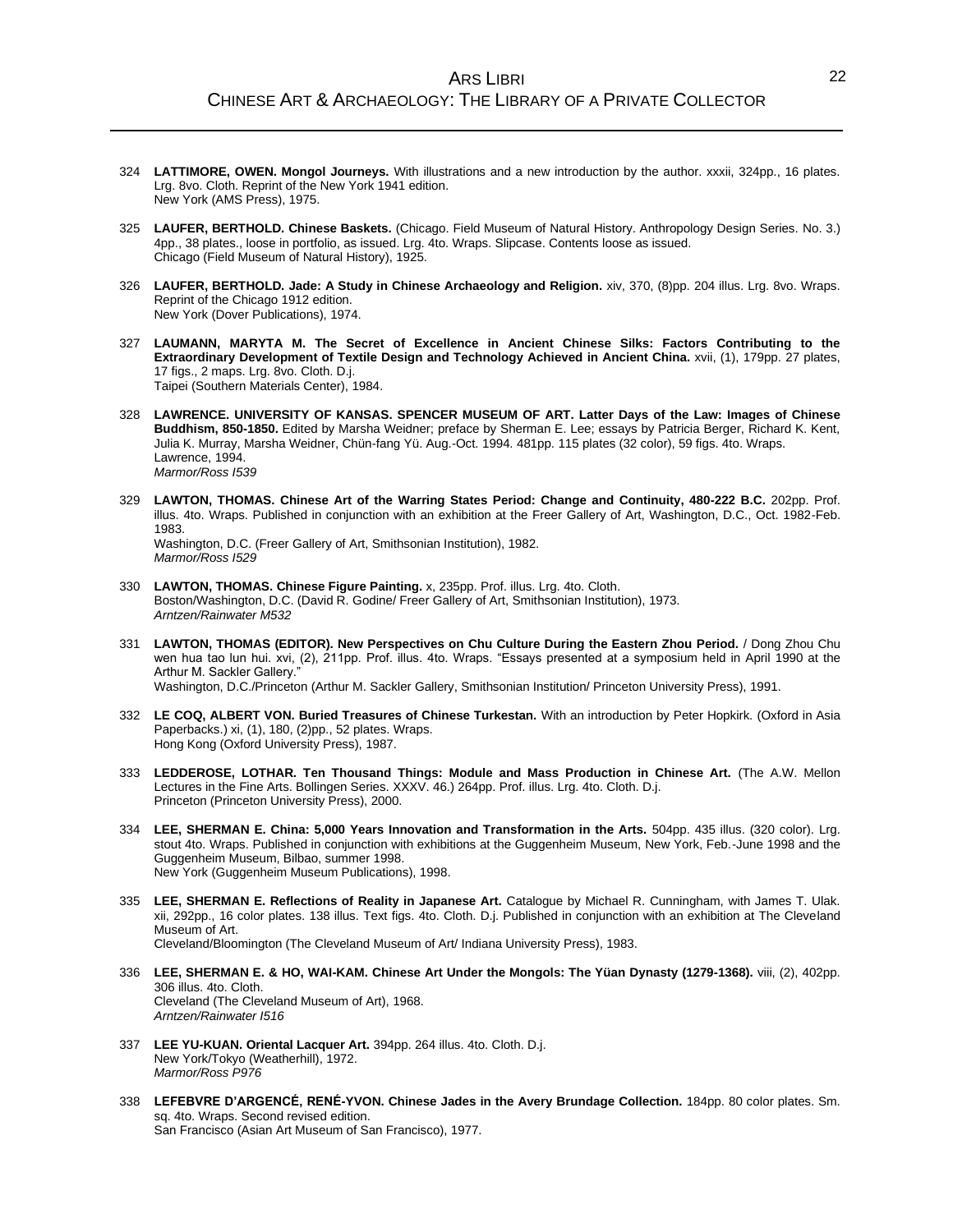- 339 **LEGGE, JAMES. The Chinese Classics.** With a translation, critical and exegetical notes, prolegomena, and copious indexes. Second edition, revised. 5 vols. I: Confucian Analects; The Great Learning; Th Doctrine of the Mean. With a biographical note by L.T. Ride. II: The Works of Mencius. III: The Shoo King. IV: The She King. V: The Ch'un Ts'ew and The Tso Chuen. Lrg. stout 4to. Cloth. "Reprinted from the last editions [1893-95] of the Oxford University Press. A number of errata listed by James Legge have been corrected in the text. Added at the front of each volume are concordance tables to later translations in English, French, and German, and to the Shih-san-ching chu-shu fu chiao-k`an-chi ... Shanghai, 1935." Hong Kong (Hong Kong University Press), 1970.
- 340 **LEIDY, DENISE PATRY, ET AL. Chinese Decorative Arts.** [By] Denise P. Leidy, Wai-fong Anita Siu, James C.Y. Watt. (The Metropolitan Museum of Art Bulletin. Vol. 55#1.) 71pp. Prof. illus. 4to. Wraps. New York (The Metropolitan Museum of Art), 1997.
- 341 **LERNER, MARTIN. Blue & White: Early Japanese Export Ware.** (70)pp. 80 illus. 4to. Wraps. First published in conjunction with an exhibition at The Metropolitan Museum of Art, New York, Nov. 1976-Sept. 1977. New York (The Metropolitan Museum of Art), 1978.
- 342 **LERNER, MARTIN & KOSSAK, STEVEN. The Lotus Transcendent: Indian and Southeast Asian Art from the Samuel Eilenberg Collection.** 245pp. 187 illus. Lrg. 4to. Cloth. D.j. Published in conjunction with an exhibition at The Metropolitan Museum of Art, New York, Oct. 1991-June 1992. New York (The Metropolitan Museum of Art), 1991.
- 343 **LESKOV, A.M. The Maikop Treasure.** x, 294pp. Prof. illus. 4to. Cloth. D.j. Philadelphia (University of Pennsylvania Museum of Archaeology and Anhropology), 2008.
- 344 **LI, FALIN. Shandong Han hua xiang shi yan jiu.** 2, 108pp., 14 folding plates. 4to. Wraps. Jinan (Qi Lu shu she), 1982.
- 345 **LI JI. The Beginnings of Chinese Civilization.** Three lectures illustrated with finds at Anyang. [By] Li Chi. xvii, (1), 123pp. 50 plates. Sm. 4to. Wraps. Seattle/London (University of Washington Press), 1968.
- 346 **[LI, WEN (EDITOR).] Yue wang Goujian jian yu Wu wang Fuchai mao.** Bian zhe Hubei sheng bo wu guan; bian ji Li Wen; she ying Pan Bingyuan./ The Sword of Gou Jian, King of Yue State, and, The Spear of Fu Chai, King of Wu State. 16pp. 14 illus. Sm. sq. 4to. Wraps. Parallel texts in Chinese and English. Xianggang (Zhongguo wen wu zhan lan guan), 1984.
- 347 **LI, XUEQIN. Eastern Zhou and Qin Civilizations.** Translated by K.C. Chang. (Early Chinese Civilizations Series.) xvi, 527pp. 212 illus. Sm. 4to. Cloth. D.j. New Haven/London (Yale University Press), 1985.
- 348 **LI, XUEQIN. Qing tong qi. I: Shang.** Zhongguo mei shu quan ji bian ji wei yuan hui; [ben juan zhu bian Li Xueqin]. (Zhongguo mei shu quan ji. Gong yi mei shu bian. 4.) (6), 215, (3), 83pp. Prof. illus. Lrg. 4to. Cloth. D.j. Slipcase. Beijing (Wen wu chu ban she/ Fa xing zhe Xin hua shu dian Beijing fa xing suo), 1985.
- 349 **LI, YU. Li Yü's Twelve Towers.** Retold by Nathan Mao. xv, (1), 137pp. Cloth. D.j. Hong Kong (The Chinese University of Hong Kong), 1975.
- 350 **LI, ZHIYAN & CHENG, WEN. Chinese Pottery and Porcelain.** (Traditional Chinese Arts and Culture.) 209pp. 67 illus., 39 text figs. 4to. Wraps. D.j. Beijing (Foreign Languages Press), 1989.
- 351 **LI, ZHUJIN, ET AL. (EDITORS). Artists and Patrons: Some Social and Economic Aspects of Chinese Painting.** Editors: Chu-tsing Li, James Cahill, Wai-kam Ho. Contributors: Claudia Brown, Ginger Cheng-chi Hsu, Alice R.M. Hyland, Hongnam Kim, Jason Chi-sheng Kuo, Stella Yu Lee, Julia Murray, Sewall Oertling II, Steven D. Owyoung, Daphne Lange Rosenzweig, David Sensabaugh, Ginger Tong, Marsha Smith Weidner, Kswan S. Wong, Marshall Wu, Louise Yuhas. (14), 248pp. 42 illus. Tall 4to. Wraps. "The papers in this volume were delivered in the Workshop on Chinese painting held at the Nelson-Atkins museum of art, Kansas city, in November 1980." Seattle (University of Washington Press), 1989.
- 352 **(LIANG, SSU-CH'ENG & LIN, HUI-YIN) FAIRBANK, WILMA. Liang and Lin: Partners in Exploring China's Architectural Past.** xiv, (6), 207pp. 30 illus. Sm. 4to. Cloth. D.j. Philadelphia (University of Pennsylvania Press), 1994.
- 353 **LIANG, YEA-JEN & LOUIS, FRANÇOIS. An Index of Gold and Silver Artifacts Unearthed in the People's Republic of China.** [By] Ueajen Liang-Lee and François Louis. 80pp. Lrg. 4to. Wraps. Zürich (Museum Rietberg), 1996.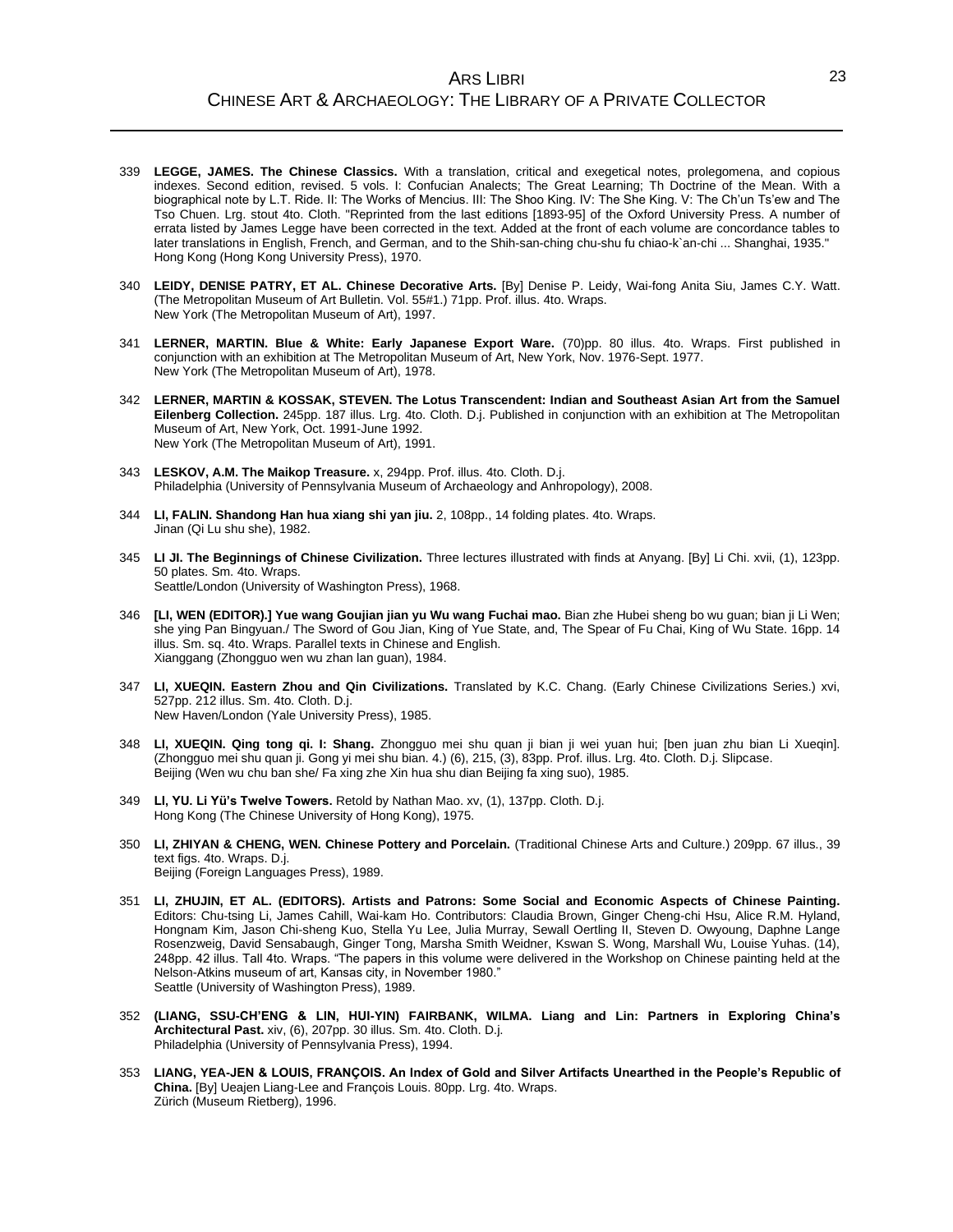- 354 **[LIAO, PIN & WANG, TIANXING (EDITORS).] Beijing gu cha ming si./ Ancient Temples in Beijing.** 172, (4)pp. Prof. illus. in color. 4to. Wraps. Parallel texts in Chinese and English. Beijing (Zhongguo shi jie yu chu ban she/ Zhongguo guo ji tu shu mao yi zong gong si fa xing), 1995.
- 355 **LIEU, SAMUEL N.C. Manichaeism in Central Asia and China.** (Nag Hammadi and Manichaeaen Studies. 45.) xiii, (1), 258pp. Sm. 4to. Cloth. D.j. Leiden/Boston (Brill), 1998.
- 356 **LIN, JAMES C.S. The Immortal Stone: Chinese Jades from the Neolithic Period to the Twentieth Century.** 160pp. Prof. illus. Sq. 4to. Cloth. D.j. London/Cambridge (Scala/ The Fitzwilliam Museum), 2009.
- 357 **LIN, SHUEN-FU. The Transformation of the Chinese Lyrical Tradition: Chiang K'uei and Southern Sung Tz'u Poetry.** xii, 249, (1)pp. Lrg. 8vo. Cloth. D.j. Princeton (Princeton University Press), 1967.
- 358 **LIN, SHUEN-FU & OWEN, STEPHEN (EDITORS). The Vitality of the Lyric Voice: Shih Poetry from the Late Han to the T'ang.** xiv, 405, (3)pp. Lrg. 8vo. Cloth. D.j. Princeton (Princeton University Press), 1986.
- 359 **LIU, CARY Y. & CHING, DORA C.Y. (EDITORS). Arts of the Sung and Yüan: Ritual, Ethnicity, and Style in Painting.** 213pp. Prof. illus. Sm. 4to. Wraps. Papers prepared for an international symposium organized by The Art Museum, Princeton University, in conjunction with the exhibition "Splendors of Imperial China: Art Treasures from the National Palace Museum, Taipei" at the Metropolitan Museum of Art, New York. Princeton (The Art Museum, Princeton University), 1999.
- 360 **LIU, CARY Y., ET AL. Recarving China's Past: Art, Archaeology, and Architecture of the "Wu Family Shrines."** [By] Cary Y. Liu, Michael Nylan, Anthony Barbieri-Low. Edited by Naomi Noble Richard. With a keynote essay by Michael Loewe, and contributions by 18 other contributors. 617, (1)pp. Prof. illus. Lrg. sq. 4to. Wraps. Published in conjunction with an exhibition at the Princeton University Art Museum, March-June 2005. Princeton/New Haven (Princeton University Art Museum/ Yale University Press), 2005.
- 361 **LIU, CARY Y., ET AL. (EDITORS). Character & Context in Chinese Calligraphy.** Edited by Cary Y. Liu, Dora C.Y. Ching, and Judith G. Smith. 295pp. Prof. illus. 4to. Wraps. Papers prepared for an international symposium organized by The Art Museum, Princeton University, in conjunction with the exhibition "The Embodied Image: Chinese Calligraphy from the John B. Elliott Collection."

Princeton (The Art Museum, Princeton University), 1999.

- 362 **LIU, JAMES J.Y. The Chinese Knight-Errant.** xiv, 242, (2)pp. Cloth. Reprint of the London 1967 edition. Taipei (Southern Materials Center), n.d.
- 363 **LIU, YANG & CAPON, EDMUND. Translucent World: Chinese Jade from the Forbidden City.** / Jing ying de shi jie: Gu gong cang Zhongguo gu dai yu qi. 229, (3)pp. 157 color illus., text illus. Lrg. sq. 8vo. Wraps. Published in conjunction with an exhibition at the Art Gallery of New South Wales, Sydney, Aug.-Nov. 2007. Sydney (Art Gallery of New South Wales), 2007.
- 364 **LOEHR, MAX. The Great Painters of China.** 336pp. 185 illus. (15 color). 4to. Cloth. D.j. \New York (Harper & Row), 1980. *Marmor/Ross M603*
- 365 **LOEHR, MAX. Relics of Ancient China from the Collection of Dr. Paul Singer.** 170, (2)pp. Prof. illus. 4to. Cloth. Reprint of the New York 1965 edition. New York (Asia House Gallery/ Arno Press), 1976. *Arntzen/Rainwater K209*; *Cf. Marmor/Ross K355*
- 366 **LOEHR, MAX. Ritual Vessels of Bronze Age China.** 183pp. 80 plates, text figs. 43to. Cloth. D.j. Published in conjunction with an exhibition at The Asia Society, New York, fall 1968. New York (The Asia Society), 1968. *Arntzen/Rainwater K210*
- 367 **LOEWE, MICHAEL. Crisis and Conflict in Han China, 104 BC to AD 9.** 340pp. 4 plates. Sm. 4to. Cloth. D.j. London (George Allen & Unwin), 1974.
- 368 **LOEWE, MICHAEL. Divination, Mythology and Monarchy in Han China.** (University of Cambridge Oriental Publications. 48.) xvii, (3), 353, (3)pp. 18 figs. Sm. 4to. Cloth. D.j. Cambridge (Cambridge University Press), 1994.
- 369 **LOEWE, MICHAEL. Everyday Life in Early Imperial China During the Han Period 202 BC-AD 220.** 208pp. 95 illus. Lrg. 8vo. Boards, 1/4 cloth. D.j.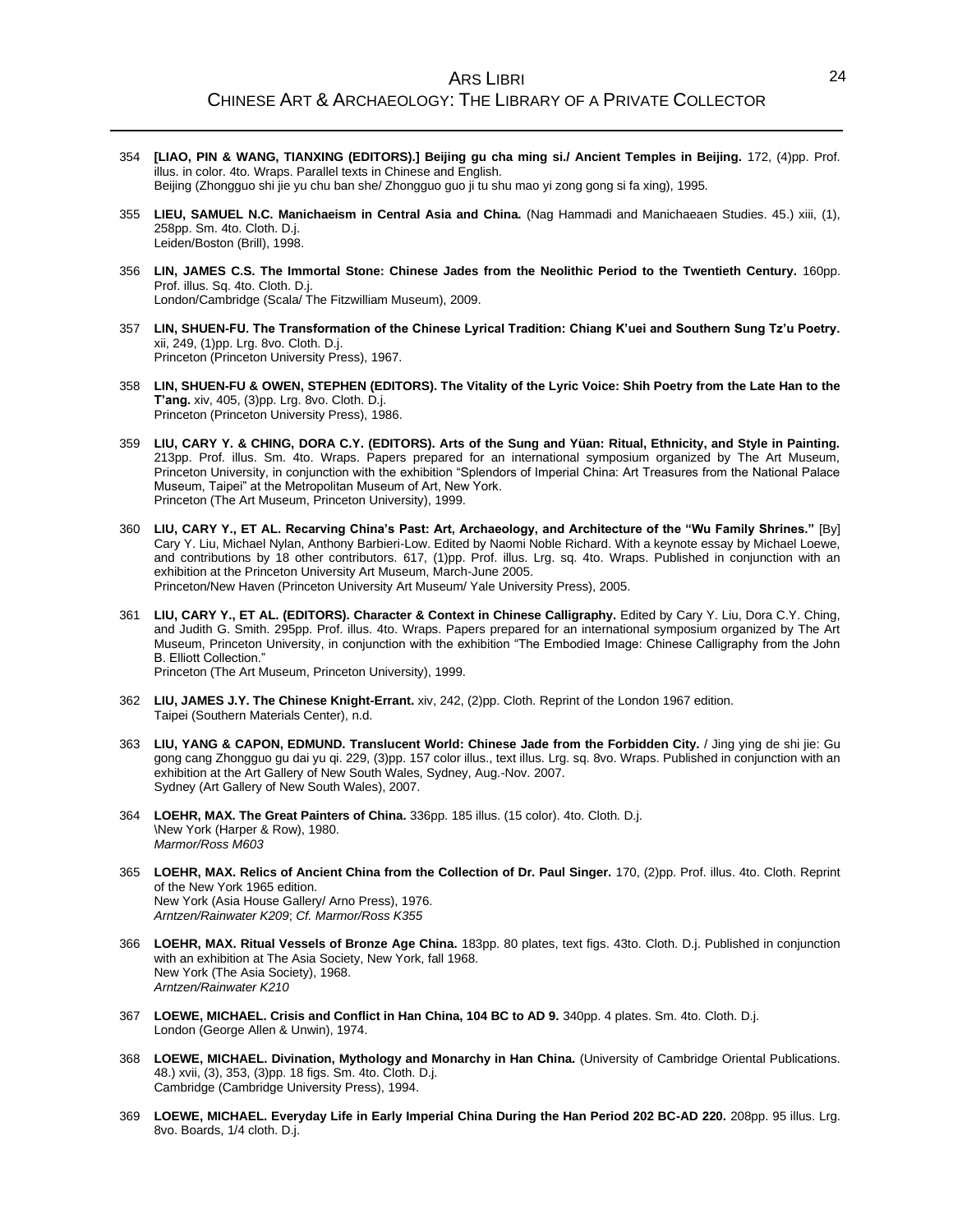New York (Dorset Press), 1988.

- 370 **LOEWE, MICHAEL & SHAUGHNESSY, EDWARD L. (EDITORS). The Cambridge History of Ancient China: From the Origins of Civilization to 221 B.C.** xxix, (3), 1148pp. Prof. illus. Sm. stout 4to. Cloth. D.j. Cambridge (Cambridge University Press), 1999.
- 371 **LONDON. BERWALD ORIENTAL ART. China 2000: Two Millennia of Chinese Art.** Nov. 2000. 59, (1)pp. 26 color plates, reference illus. Lrg. 4to. Cloth. D.j. London, 2000.
- 372 **LONDON. BLUETT & SONS. Ancient Chinese Inlaid Bronzes: Late Warring States - Early Western Han Periods.** Text by Emma Cadwalader Bunker. 14, (18)pp. 3 color plates, 6 figs. Lrg. 4to. Wraps. London, [1989].
- 373 **LONDON. BLUETT & SONS. Dr Newton's Zoo: A Study of Post-Archaic Small Jade Carvings.** July 1981. Text by Brian Morgan. 47, (1)pp. 4 color plates, 100 text illus. Tall 4to. Wraps. London, 1981.
- 374 **LONDON. BLUETT & SONS. Oriental Art.** Foreword by Brian Morgan. (38)pp. 24 color illus. Tall 4to. Wraps. London, [1988].
- 375 **LONDON. BRITISH MUSEUM. Chinese Ivories from the Shang to the Qing.** May-Aug. 1984. Catalogue by C. Clunas, P. Fawcett, D. Gillman, J. Watt. William Watson, editor. 200pp. 340 illus. (20 color). 4to. Cloth. D.j. Organized by The Oriental Ceramic Society. London, 1984. *Marmor/Ross K353*
- 376 **LONDON. BRITISH MUSEUM. Ming: 50 Years That Changed China.** Edited by Craig Clunas and Jessica Harrison-Hall. Sept. 2014-Jan. 2015. 312pp. Prof. illus. in color. Lrg. 4to. Wraps. London, 2014.
- 377 **LONDON. BRUNEI GALLERY. SCHOOL OF ORIENTAL AND AFRICAN STUDIES, UNIVERSITY OF LONDON. Collectors, Curators, Connoisseurs: A Century of the Oriental Ceramic Society 1921-2021.** Edited by Sarah Wong and Stacey Pierson. Oct.-Dec. 2021. 336pp. Prof. illus. Lrg. 4to. Cloth. D.j. London (Oriental Ceramic Society), 2021.
- 378 **LONDON. PERCIVAL DAVID FOUNDATION OF CHINESE ART, UNIVERSITY OF LONDON, SCHOOL OF ORIENTAL AND AFRICAN STUDIES. Illustrated Catalogue of Ting and Allied Wares.** By Margaret Medley. 39, (1)pp., 15 plates. Sm. 4to. Wraps. London (School of Oriental and African Studies), 1980. *Arntzen/Rainwater P373*
- 379 **LONDON. ESKENAZI. Chinese Works of Art from the Stoclet Collection.** Exhibition at PaceWildenstein, New York, March-April 2003. 38, (2)pp. 16 color plates. Tall 4to. Cloth. D.j. London, 2003.
- 380 **LONDON. SAM FOGG. Manuscripts of the Silk Road.** Texts by Ramsey Fendall and Will Kwiatkowski. 52pp. 21 color plates, text illus. 4to. Wraps. London, 2004.
- 381 **LONDON. BEN JANSSENS ORIENTAL ART & LONDON. RUPERT WACE ANCIENT ART LTD. Ancient Bronzes from China, Ordos and the Steppes.** Nov. 2007. (4), 68pp. Prof. illus. in color. Wraps. London, 2007.
- 382 **LONDON. KNAPTON RASTI. Jade.** Nov. 2005. (80)pp. Prof. illus. 4to. Wraps. London, 2005.
- 383 **LONDON. KNAPTON RASTI. Oriental Art.** Nov. 2005. (52)pp. 26 color plates. Lrg. 4to. Wraps. London, 2005.
- 384 **LONDON. S. MARCHANT & SON. Exhibition of Post-Archaic Chinese Jades.** June 1995. 80pp. 107 color plates. 4to. Cloth. D.j. London, 1995.
- 385 **LONDON. SYDNEY L. MOSS, LTD. Documentary Chinese Works of Art: In Scholars' Taste.** Catalogue by Paul Moss. 244pp. 161 illus. (mostly color). 4to. Wraps. London, 1983.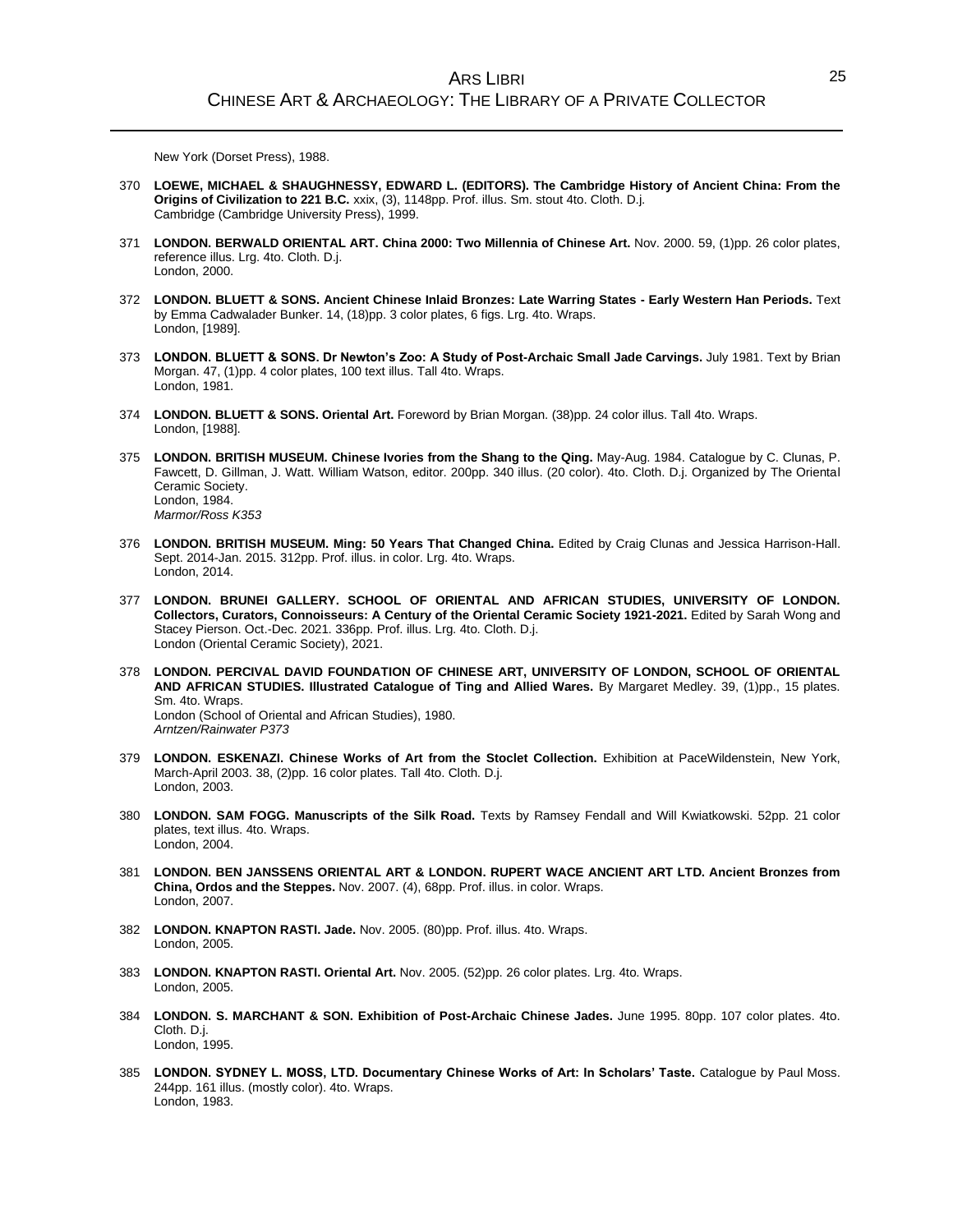- 386 **LONDON. ORIENTAL CERAMIC SOCIETY. Catalogue of an Exhibition of the Arts of the Sung Dynasty.** June-July 1960. Introduction by Basil Gray. (26)pp., 8 plates. 4to. Wraps. London, 1960.
- 387 **LONDON. ORIENTAL CERAMIC SOCIETY. The World in Monochromes: An Exhibition of Single-Coloured Ceramics from Members of The Oriental Ceramic Society.** Held at the Brunei Gallery, School of Oriental and African Studies. April-June 2009. Exhibition committee: Rosemary Scott, [et al]. 131, (1)pp. 290 color illus. Lrg. 4to. Wraps. London, 2009.
- 388 **LONDON. PRIESTLEY & FERRARO CHINESE ART. Chinese Ceramic Pillows.** Spring 2005. (32)pp. 14 color plates, 3 figs. Lrg. 8vo. Wraps. London, 2005.
- 389 **LONDON. PRIESTLEY & FERRARO CHINESE ART. Kilns & Conquerors: Chinese Ceramics from the 10th to the 14th Century.** An exhibition for Asian Art in London, November 2001. (64)pp. 26 color plates. Lrg. 8vo. Cloth. D.j. London, 2001.
- 390 **LONDON. PRIESTLEY & FERRARO CHINESE ART. Longquan Celadon: Southern Song to Early Ming.** Spring 2006. (48)pp. 17 color plates, text and reference illus. Lrg. 8vo. Cloth. D.j. London, 2006.
- 391 **LONDON. ROYAL ACADEMY OF ARTS. The Genius of China.** An exhibition of archaeological finds of the People's Republic of China. Sept. 1973-Jan. 1974. 159pp. Prof. illus. Sq. 4to. Wraps. London, 1973.
- 392 **LONDON. ROYAL ACADEMY OF ARTS. The Great Japan Exhibition: Art of the Edo period, 1600-1868.** Edited by William Watson. 365, (1)pp. Prof. illus. Lrg. 4to. Wraps. London, 1981.
- 393 **LONDON. SOTHEBY'S. The Emperor's Broken China: Reconstructing Chenghua Porcelain. An exhibition of Chinese porcelains of the Chenghua period (1465-1487) recently excavated from the imperial kiln site at Jingdezhen in South China.** Edited by Regina Krahl. With contributions by Liu Xinyuan, Ts'ai Ho-pi, Julian Thompson. Aug.-Sept. 1995. 132pp. Prof. illus. 4to. Wraps. D.j. London, 1995.
- 394 **LONDON. SOTHEBY'S. Fine Chinese Ceramics and Works of Art.** Sale, Dec. 12, 1989. 223, (7)pp. Prof. illus. 4to. Wraps.

London, 1989.

- 395 **LONDON. SPINK. Chinese Jade: An Important Private Collection.** Nov.-Dec. 1991. Text by Vivian Chung de Oyarbide. 84pp. 164 color illus. 4to. Wraps. London, 1991.
- 396 **LONDON. SPINK. An Exhibition of Fine Jade.** Text by Roger Keverne. 28pp. 86 illus. Sm. sq. 4to. Wraps. London, [1981].
- 397 **LONDON. SPINK. Form & Function: Furniture & Accessories from China, Korea and Japan.** Dec. 1997. 58, (2)pp. Prof. illus. 4to. Wraps. London, 1997.
- 398 **LOS ANGELES. LOS ANGELES COUNTY MUSEUM OF ART. The Quest for Eternity: Chinese Ceramic Sculptures from the People's Republic of China.** Texts by Albert E. Dien, Robert L. Thorp, Wang Renbo, George Kuwayama. xiii, (1), 161pp. Prof. illus. Lrg. 4to. Wraps. Los Angeles, 1987.
- 399 **LOS ANGELES. SOTHEBY PARKE BERNET. Fine Chinese Jade.** Sale, June 14, 1979. (Sale 253.) (60)pp. Prof. illus. Sq. 4to. Wraps. Los Angeles, 1979.
- 400 **LOTI, PIERRE. Japan (Madame Chrysanthème).** 335pp. 200 illus. Lrg. 8vo. Publisher's dec. cloth. New York/London (J. Pott & Co./ T. Werner Laurie), [1915?].
- 401 **LU, XUN. A Brief History of Chinese Fiction.** Third edition. (8), 437pp., 23 plates, 1 folding chart. Boards, 1/4 cloth. D.j. Peking (Foreign Languages Press), 1976.
- 402 **LU, YAW, ET AL. Spirit of Han.** Text contributions: Lu Yaw & Chi-Yun Chen, Abu Ridho, Eng-Lee Seok Chee, Rosemary E. Scott, Candace J. Lewis, Chen Huasha. Editor: Aileen Lau. 190, (2)pp. 211 color illus., text figs. Sm. folio. Cloth. D.j. Singapore (The Southeast Asian Ceramic Society/ Sun Tree Publishing), 1991.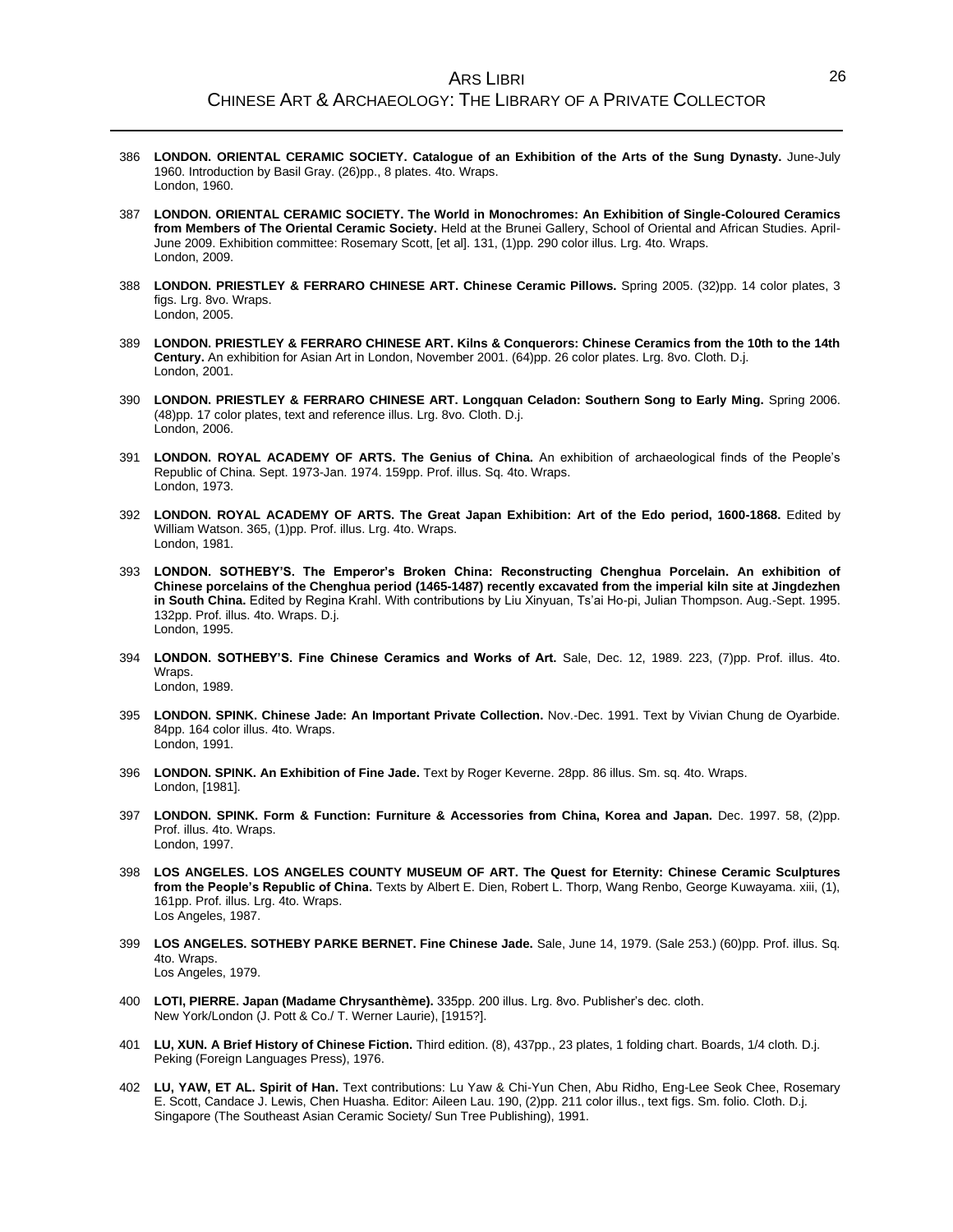- 403 **LUGANO. FONDATION THYSSEN-BORNEMISZA, VILLA FAVORITA. Lost Empire of the Silk Road: Buddhist art from Khara Khoto (X-XIIIth century).** Edited by Mikhail Piotrovsky. June-Oct. 1993. (The State Hermitage Museum.) 292pp. 87 plates, 78 text illus. Lrg. 4to. Wraps. Milano (Electa), 1993.
- 404 **LUNSINGH SCHEURLEER, PAULINE (EDITOR). Asiatic Art in the Rijksmuseum, Amsterdam.** With contributions by A.J. Bernet Kempers, A.L. den Blaauwen, A.M.E. Draak, J. Fontein, W. van Gulik, O.R. Impey, P. Lunsingh Scheurleer, A.H. van der Meijden, B.C.A. Walraven. 190, (2)pp. 206 illus. Sm. 4to. Wraps. Amsterdam (Meulenhoff/Landshoff/ Vereniging van Vrienden der Aziatische Kunst), 1985.
- 405 **LUO, GUANZHONG. Lo Kuan-chung's Romance of the Three Kingdoms: "San kuo chih yen-i."** Translated by C.H. Brewitt-Taylor. 2 vols. xviii, (2), 638pp.; viii, (2), 623, (1)pp. Lrg. 8vo. Cloth. Reprint of the Shanghai 1925 edition. Rutland, Vermont/Tokyo (Charles E. Tuttle), 1975.
- 406 **LYONS, ELIZABETH. Archaic Chinese Jades: Mr. and Mrs. Ivan B. Hart Collection.** Catalogue by Elizabeth Lyons. Edited by Robert J. Poor. With an introduction by Charles Macsherry. 70pp. 50 illus. Wraps. Northampton (Smith College Museum of Art), 1963.
- 407 **MACAU. MUSEU LUÍS DE CAMÕES. Catálogo - Catalogue. Jia mei shi bo wu guan: Shuo ming shu.** (26)pp. 1 plan. Sm. 4to. Wraps. Parallel texts in Portuguese, English, and Chinese. Macau, n.d.
- 408 **MACAU. MIN ZHENG ZONG SHU. Jin hou gu yu : Shanxi Jin hou mu di yu qi jing pin zhan.** / Jade do Império Jin: Relíquias dos mausoléus do Império Jin da Província de Shanxi./ Jades of Jin's Empire: Relics of Jin's Empire Mausoleum of Janxi Province. Nov. 2002-Jan. 2003. 167pp. 57 color plates, 57 catalogue illus., text and reference figs. Lrg. 4to. Wraps. Parallel texts in Chinese, Portuguese and English. Aomen (Aomen Tebie Xingzhengqu min zheng zong shu wen hua kang ti bu), 2002.
	-
- 409 **MCCAUSLAND, SHANE. First Masterpiece of Chinese Painting: The Admonitions Scroll.** 143pp. 85 illus. Sm. sq. 4to. Cloth. D.j. London (The British Museum Press), 2003.
- 410 **MACLEOD, CALUM & MAYHEW, BRADLEY. Uzbekistan: The Golden Road to Samarkand.** Fifth edition. 335, (3)pp. 82 color illus., 23 maps. Lrg. 8vo. Wraps. Hong Kong (Odyssey), 2004.
- 411 **MALLORY, J.P. & MAIR, VICTOR H. The Tarim Mummies: Ancient China and the Mystery of the Earliest Peoples from the West.** 352pp. 190 illus. (13 color). 4to. Cloth. D.j. London (Thames & Hudson), 2000.
- 412 **MAO, DUN. Spring Silkworms, and Other Stories.** (6), 237pp. Frontis. Boards, 1/4 cloth. D.j. First published 1956. Beijing (Foreign Languages Press), 1979.
- 413 **MARTIN, H. DESMOND. The Rise of Chingis Khan and His Conquest of North China.** Introduction by Owen Lattimore. Edited by Eleanor Lattimore. xvii, (1), 360pp. 3 folding maps, loose in rear pocket, as issued. Frontis., maps in text. Sm. 4to. Cloth. Reprint of the Baltimore 1950 edition. New York (Octagon Books), 1981.
- 414 **MARTYNOV, ANATOLY I. The Ancient Art of Northern Asia.** Translated by Demitri B. Shimkin and Edith M. Shimkin. xvii, (1), 300, (2)pp. 147 illus. 4to. Cloth. D.j. Urbana/Chicago (University of Illinois Press), 1991.
- 415 **MARZUKI, YAZIR & AWUY, FRED D. Namo Buddhaya: Ere zij Buddha. [Het monument van eerbetoon an Buddha, de Borobudur].** / Glory to Buddha. [The Monument of Hommage to Buddha, Chandi Borobudur]. 108pp. Prof. illus. 4to. Wraps. Parallel texts in Dutch and English. Amsterdam (Rynja), 1973.
- 416 **MAXWELL, ROBYN. Textiles of Southeast Asia: Tradition, Trade and Transformation.** 432pp. 580 illus. Lrg. 4to. Cloth. D.j.

Canberra/Melbourne (Australian National Gallery/ Oxford University Press), 1990.

- 417 **MEDLEY, MARGARET. The Chinese Potter: A Practical History of Chinese Ceramics.** 288pp., 8 color plates. 215 illus. 4to. Cloth. D.j. Oxford (Phaidon), 1976. *Arntzen/Rainwater P375*
- 418 **MEDLEY, MARGARET. T'ang Pottery and Porcelain.** (The Faber Monographs on Pottery and Porcelain.) 151, (1)pp., 16 color plates. 143 illus. Sm. 4to. Cloth. D.j. London/Boston (Faber and Faber), 1981.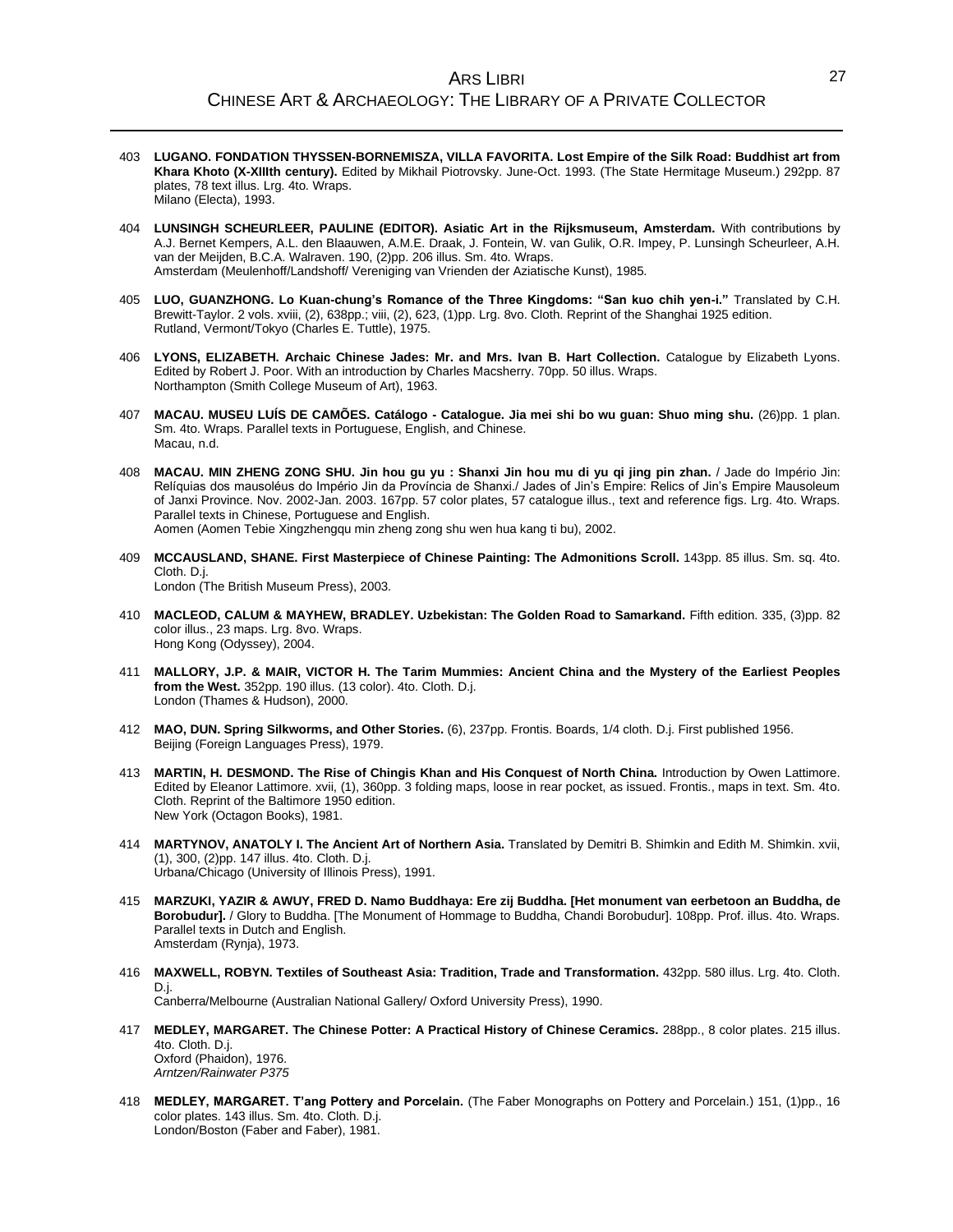*Marmor/Ross P560*

419 **MEDLEY, MARGARET. Yüan Porcelain and Stoneware.** xii, 139, (1)pp., 132 plates (8 color). 1 map. Sm. 4to. Cloth. D.j. Second printing.

London (Faber and Faber), 1977.

- 420 **MEDLEY, MARGARET (EDITOR). Chinese Painting and the Decorative Style.** A colloquy held 23-25 June 1975. (Colloquies on Art & Archaeology in Asia. 5.) (12), 165pp. Prof. illus. Sm. 4to. Wraps. Texts by 9 contributors. London (Percival David Foundation of Chinese Art, University of London, School of Oriental and African Studies), [1976]. *Marmor/Ross R31*
- 421 **MENZIES, JAMES MELLON. The Shang Ko: A Study of the Characteristic Weapon of the Bronze Age in China During the Period 1311-1039 B.C.** xvii, (3), 406, (2)pp., 82 plates. 4to. Wraps. Toronto (Far Eastern Department, Royal Ontario Museum, University of Toronto), 1965.
- 422 **MICHAELSON, CAROL. Gilded Dragons: Buried Treasures from China's Golden Ages.** 176pp. 205 illus. (180 color). 4to. Wraps. London (Britsh Museum Press), 1999.
- 423 **MICHAUD, ROLAND & MICHAUD, SABRINA. Caravans to Tartary.** (104)pp. 81 illus. (76 color), 1 map. Oblong 4to. Wraps. London/New York (Thames and Hudson), 1985. *Cf. Creswell Suppl. II, 92*
- 424 **MINNEAPOLIS. THE MINNEAPOLIS INSTITUTE OF ARTS. Chinese Jades: Archaic and Modern, from The Minneapolis Institute of Arts.** Foreword by Samuel Sachs II; introduction by Na Chih-liang. 176pp. 15 color plates, 235 illus., 9 figs. 4to. Boards. D.j. Rutland/ Tokyo (Charles E. Tuttle Co.), 1977.
- 425 **MINO, YUTAKA. Freedom of Clay and Brush Through Seven Centuries in Northern China: Tz'u-chou Type Wares, 960-1600 A.D.** Catalogue with the assistance of Katherine R. Tsiang. 264pp. 117 plates (8 color), 316 text illus., reference figs. 4to. Wraps. Published in conjunction with exhibitions at the Indianapolis Museum of Art, Nov. 1980-Jan. 1981, and two additional venues. Bloomington (Indiana University Press), 1980.
- 426 **MINO, YUTAKA & TSIANG, KATHERINE R. Ice and Green Clouds: Traditions of Chinese Celadon.** 240pp. 86 plates (partly color). Lrg. 4to. Wraps. Published in conjunction with an exhibition at the Indianapolis Museum of Art, Jan.-March, 1987.

Indianapolis (Indiana University Press), 1987.

- 427 **MITCHELL, T.C. Oxus: Der Oxus-Schatz aus dem British Museum, London.** / The Oxus Treasure from the British Museum, London. 40pp. 12 color plates, 1 map. Sm. sq. 4to. Wraps. Parallel texts in German and English. Zürich (Museum Rietberg), 1989.
- 428 **MORGAN, DAVID. The Mongols.** (The Peoples of Europe.) xviii, 238pp. Prof. illus. Sm. 4to. Wraps. Oxford (Blackwell), 1990.
- 429 **MOTE, F.W. Imperial China, 900-1800.** xix, (3), 1107pp. Illus. Stout 4to. Boards, 1/4 cloth. D.j. Cambridge/London (Harvard University Press), 1999.
- 430 **MOWRY, ROBERT D. Hare's Fur, Tortoiseshell, and Partridge Feathers: Chinese Brown- and Black-Glazed Ceramics, 400-1400.** With contributions by Eugene Farrell, Nicole Coolidge Rousmaniere. 280pp. 12 color illus. 4to. Wraps. Published in conjunction with an exhibition at the Arthur M. Sackler Museum, Harvard University Art Museums, Cambridge, Massachusetts, Dec. 1995-March 1996. Cambridge (Harvard University Art Museums), 1995. *Marmor/Ross P561*
- 431 **MOWRY, ROBERT D. (EDITOR). Modern and Contemporary Chinese Ink Paintings from the Chu-tsing Li Collection, 1950-2000.** With contributions by Janet Baker, Claudia Brown, Arnold Chang, Chun-yi Lee, and Melissa Moy. 244pp. 63 color plates, 63 reproductions of signatures and seals. Lrg. 4to. Wraps. Published in conjunction with exhibitions at the Arthur M. Sackler Museum, Harvard University Art Museums, Cambridge, Nov. 2007-Jan. 2008, and three subsequent venues. Cambridge/New Haven (Harvard University Art Museums/ Yale University Press), 2007.

432 **MULLIKIN, MARY AUGUSTA & HOTCHKIS, ANNA M. The Nine Sacred Mountains of China: An Illustrated Record of Pilgrimages Made in the Years 1935-1936.** xx, 156pp. 92 illus. (partly tipped-in color). 4to. Cloth. D.j. Hong Kong (Vetch and Lee), 1973.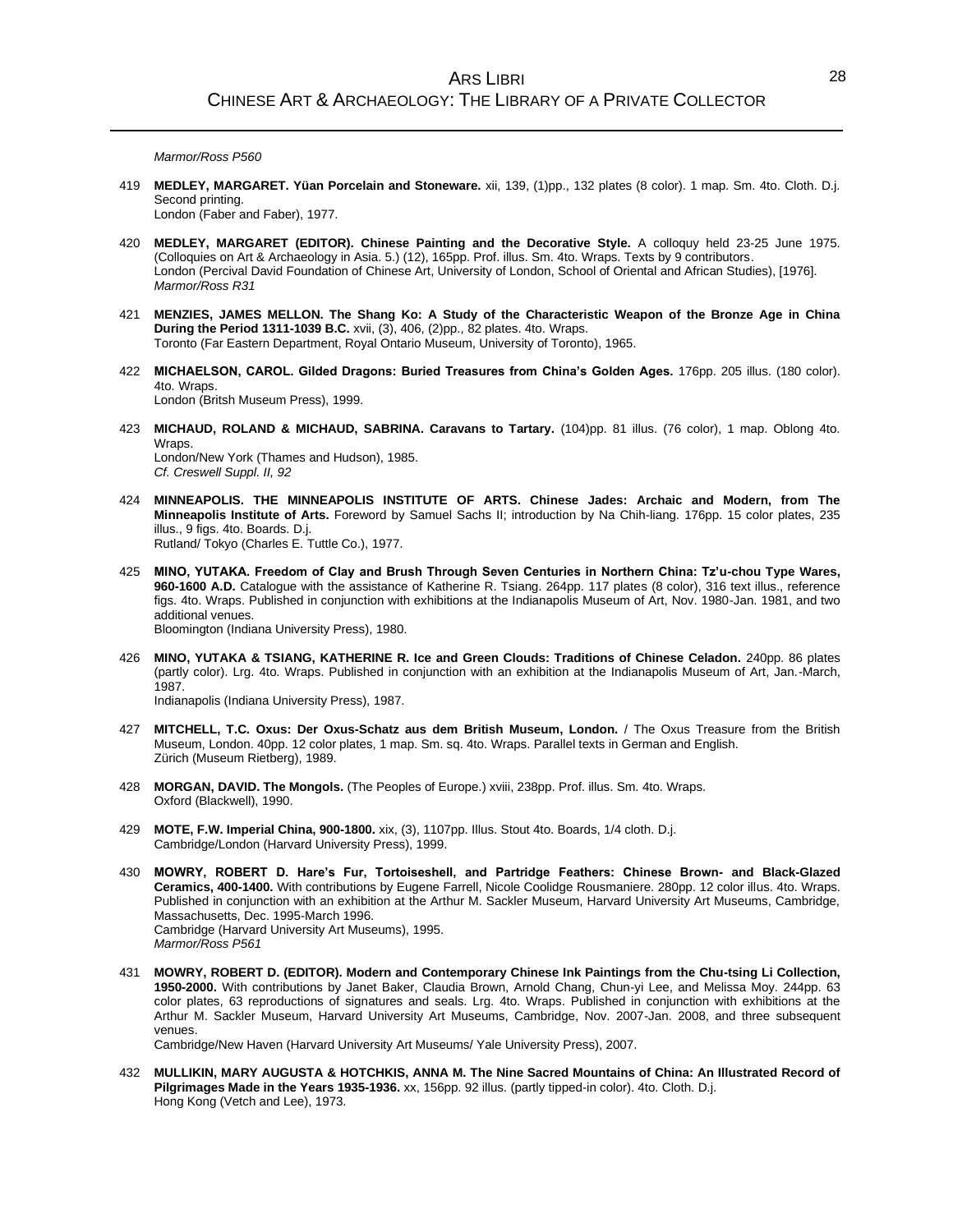- 433 **MUNAKATA, KIYOHIKO. Sacred Mountains in Chinese Art.** vii, (1), 200pp. 100 plates, numerous reference figs. Folio. Wraps. Published in conjunction with exhibitions at the Krannert Art Museum, University of Illinois Urbana-Champaign, Nov.- Dec. 1990 and The Metropolitan Museum of Art, New York, Jan.-March 1991. Urbana-Champaign/Chicago (Krannert Art Museum. University of llinois Press), 1990. *Marmor/Ross I531*
- 434 **MURASE, MIYEKO. Bridge of Dreams: The Mary Griggs Burke Collection of Japanese Art.** xiv, 450pp. 449 illus. (320 color). Lrg. 4to. Cloth. D.j. Published in conjunction with an exhibition at The Metropolitan Museum of Art, New York, March-June 2000.

New York (The Metropolitan Museum of Art), 2000.

- 435 **MURASE, MIYEKO. Emaki: Narrative Scrolls from Japan.** 175, (1)pp. Prof. illus. 4to. Wraps. Published in conjunction with an exhibition at The Asia Society, New York, Fall 1983. New York (The Asia Society), 1983.
- 436 **MURCK, ALFREDA. Poetry and Painting in Song China: The Subtle Art of Dissent.** (Harvard-Yenching Institute Monograph Series. 50.) xxi, (5), 406pp. 44 text illus. 4to. Wraps. Cambridge (Harvard University Asia Center for the Harvard-Yenching Institute/ Harvard University Press), 2001.
- 437 **MURCK, ALFREDA & FONG, WEN C. (EDITORS). Words and Images: Chinese Poetry, Calligraphy, and Painting.** xxii, 589pp. 255 illus. Lrg. 4to. Cloth. D.j. New York/Princeton (The Metropolitan Museum of Art/ Princeton University Press), 1991. *Marmor/Ross M604*
- 438 **MURCK, CHRISTIAN F. (EDITOR). Artists and Traditions: Uses of the Past in Chinese Culture.** xxii, (2), 230pp. Prof. illus. 4to. Cloth. D.j. Colloquium following the exhibition "In Pursuit of Antiquity" at The Art Museum, Princeton University, with texts by 15 contributors. Princeton (The Art Museum, Princeton University), 1976.
- 439 **MUSASHI, MIYAMOTO. A Book of Five Rings.** Translated by Victor Harris. (6), 92, (4)pp. Prof. illus. Lrg. sq. 8vo. Cloth. D.j. Seventh printing. Woodstock (The Overlook Press), [1974].
- 440 **NAGOYA. NAGOYA-SHI HAKUBUTSUKAN. Nankin Hakubutsuin ten.** / Art Treasures from the Nanjing Museum Collection. March-May 1981. 161pp. Prof. illus. Sq. 4to. Wraps. The exhibition subsequently traveled to two additional venues in Osaka and Tokyo. Nagoya-shi, 1981.
- 441 **NARA. NARA KOKURITSU HAKUBUTSUKAN. Shosoin ten mokuroku.** / Exhibition of Shoso-in Treasures. Oct.-Nov. 1979. 74, (1), 24pp., 4 color plates. Prof. illus. Sm. 4to. Wraps. Nara-shi, Showa 54 [1979].
- 442 **NARAZAKI, MUNESHIGE. The Japanese Print: Its Evolution and Essence.** Adapted by C.H. Mitchell. 274pp. 107 tippedin color plates, 1 folding chart. Folio. Cloth. D.j. Slipcase. Seventh printing. Tokyo/Palo Alto, California (Kodansha International), 1979.
- 443 **NEEDHAM, JOSEPH. Clerks and Craftsmen in China and the West: Lectures and Addresses on the History of Science and Technology.** Based largely on collaborative work with Wang Ling, Lu Gwei-djen, Ho Ping-yü. xix, (1),469, (1)pp. 95 illus., 98 figs. 4to. Cloth. D.j. Cambridge (University Press), 1970.
- 444 **NEEDHAM, JOSEPH, ET AL. Science and Civilisation in China.** With the research assistance of Wang Ling. Vols. 1 3; 4 Parts 1-3; 5 Parts 1-5, 7, 9, 12-13; 6 Parts 1-3; 7 Parts 1, as follows:

I: Introductory Orientations. xxxviii, 318pp., 2 lrg. folding maps.

II: History of Scientific Thought. xxii, (2), 696, (2)pp.

III: Mathematics and the Sciences of the Heavens and the Earth. xlvii, (1), 877pp.

IV, 1: Physics and Physical Technology. Part I: Physics. With the special co-operation of Kenneth Girdwood Robinson. xxxiv, 433pp.

IV, 2: Physics and Physical Technology. Part II: Mechanical Engineering. xxxiv, (2), 759pp.

IV, 3: Physics and Physical Technology. Part III: Civil Engineering and Nautics. With the collaboration of Wang Ling and Lu Gwei-djen. lvii, (3), 931pp.

V, 1: Chemistry and Chemical Technology. Part I: Paper and Printing. By Tsien Tsuen-hsuin. xxxv, (1), 485pp.

V, 2: Chemistry and Chemical Technology. Part II: Spagyrical Discovery and Invention: Magisteries of Gold and Immortality. With the collaboration of Lu Gwei-djen. xxxii, 510pp.

V, 3: Chemistry and Chemical Technology. Part III: Spagyrical Discovery and Invention: Historical Survey, from Cinnabar Elixirs to Synthetic Insulin. With the collaboration of Ho Ping-yü and Lu Gwei-djen. xxxv, (1), 481pp.

V, 4: Chemistry and Chemical Technology. Part IV: Spagyrical Discovery and Invention: Apparatus, Theories and Gifts. With the collaboration of Ho Ping-yü, Lu Gwei-djen and a contribution by Nathan Sivin. xlviii, 772pp.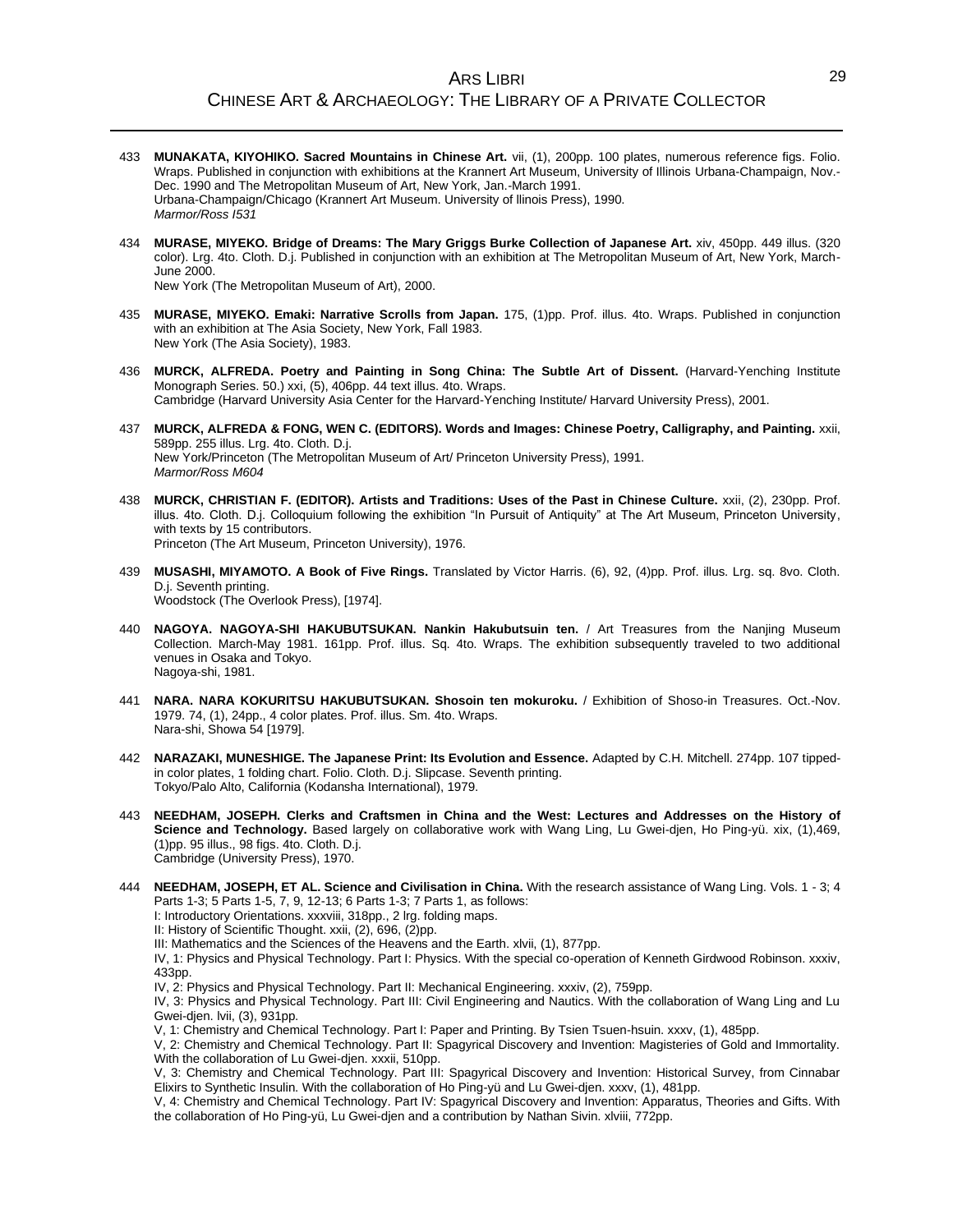# ARS LIBRI CHINESE ART & ARCHAEOLOGY: THE LIBRARY OF A PRIVATE COLLECTOR

V, 5: Chemistry and Chemical Technology. Part V: Spagyrical Discovery and Invention: Physiological Alchemy. With the collaboration of Lu Gwei-djen. xxxiii, (1), 574pp.

V, 7: Chemistry and Chemical Technology. Part 7: Military Technology; the Gunpowder Epic. With the collaboration of Ho Ping-yü (Ho Peng Yoke), Lu Gwei-djen and Wang Ling. xxxiii, (1), 703pp.

V, 9: Chemistry and Chemical Technology. Part IX: Textile Technology: Spinning and Reeling. By Dieter Kuhn. xxxiv, 520pp. V, 12: Chemistry and Chemical Technology. Part XII: Ceramic Technology. Editor: Rose Kerr. By Rose Kerr and Nigel Wood with contributions from Ts'ai Mei-fen and Zhang Fukang. xlix, (1), 918pp.

V, 13: Chemistry and Chemical Technology. Part XIII: Mining. By Peter J. Golas. xxvi, 538pp.

VI, 1: Biology and Biological Technology. Part I: Botany. With the collaboration of Lu Gwei-djen and a special contribution by Huang Hsing-tsung. xxxii, 718pp.

VI, 2: Biology and Biological Technology. Part II: Agriculture. By Francesca Bray. xxvii, (1), 724pp.

VI, 3: Biology and Biological Technology. Part III: Agro-Industries and Forestry. Agro-Industries: Sugarcane Technology, by Christian Daniels. Forestry, by Nicholas K. Menzies. xxviii, (3), 740pp.

VII, 1: Language and Logic. By Christoph Harbsmeier. xxiv, 479, (1)pp. 4to. Cloth. D.j. Various printings. Cambridge (University Press), 1959-2005.

445 **NEILL, MARY GARDNER. The Communion of Scholars: Chinese Art at Yale.** 144, (4)pp. Prof. illus. 4to. Wraps. Published in conjunction with exhibitions at the China House Gallery, New York, March-May 1982, and two subsequent venues.

New York (China Institute in America), 1982.

- 446 **NELSON, SARAH MILLEDGE (EDITOR). The Archaeology of Northeast China: Beyond the Great Wall.** 263pp. Prof. illus. Sm. 4to. Cloth. D.j. London/New York (Routledge), 1995.
- 447 **NEW DELHI. INDIRA GANDHI NATIONAL CENTRE FOR THE ARTS. Mogao Grottoes, Dunhuang: An Exhibition of Buddhist Cave Paintings from China.** 26, (2)pp. Illus. 4to. Wraps. New Delhi, [1991].
- 448 **NEW YORK. ASIA SOCIETY. The Art of the Korean Potter: Silla, Koryo, Yi.** Foreword by Gordon Bailey Washburn; preface by Robert P. Griffing, Jr. 131pp., 8 color plates. 106 illus. 4to. Boards. D.j. The exhibition was subsequently shown at the Royal Ontario Museum, Toronto, and the Art Institute of Chicago. Presentation copy, inscribed by R.P. Griffing, Jr. New York, 1968. *Arntzen/Rainwater P384*
- 449 **NEW YORK. ASIA SOCIETY. GALLERIES. The Chinese Scholar's Studio: Artistic Life in the Late Ming Period. An exhibition from the Shanghai Museum.** Editors: Chu-tsing Li, James C.Y. Watt. Contributors: James C.Y. Watt, Chu-tsing Li, Wai-kam-Ho, Zhu Xuchu, Wang Qingzheng, Robert D. Mowry. Oct. 1987-Jan. 1988. 218pp. Prof. illus. Lrg. 4to. Wraps. London (Thames and Hudson), 1987. *Marmor/Ross I530*
- 450 **NEW YORK. THE ASIA SOCIETY. Cultures at Crossroads: Southeast Asian Textiles from the Australian National Gallery.** Sept. 1992-Jan. 1993. Edited by Graham Grayston. (Australian National Gallery, Canberra: Studies on Asian Art. 2.) vii, (1), 87, (1)pp. Prof. illus. (partly color). 4to. Wraps. New York, 1992.
- 451 **NEW YORK. ASIA SOCIETY. Japanese Ghosts & Demons: Art of the Supernatural.** Edited by Stephen Addiss. June-Sept. 1985. 192pp. Prof. illus. 4to. Wraps. The exhibition subsequently traveled to three additional venues. New York (George Braziller), 1985.
- 452 **NEW YORK. ASIA SOCIETY MUSEUM. Monks and Merchants: Silk Road Treasures from Northwest China: Gansu and Ningxia, 4th-7th Century.** [By] Annette L. Juliano and Judith A. Lerner with essays by Michael Alram, Chen Bingying, Albert E. Dien, Luo Feng, Boris I. Marshak. Oct. 2001-Jan. 2002. 352pp. Prof. illus. Lrg. 4to. Wraps. New York, 2001.
- 453 **NEW YORK. ASIA SOCIETY. Treasures of Asian Art: The Asia Society's Mr. and Mrs. John D. Rockefeller 3rd Collection.** By Denis Patry Leidy. With a contribution by Sherman E. Lee. 319, (1)pp. 304 illus. (232 color). Lrg. 4to. Wraps. New York, 1994.
- 454 **NEW YORK. CHINA HOUSE GALLERY. Ceramics in the Liao Dynasty: North and South of the Great Wall.** By Mino Yutaka. March-May 1973. 86pp. 60 plates. Sm. sq. 4to. Wraps. New York, 1973.
- 455 **NEW YORK. CHINA HOUSE GALLERY. Foreigners in Ancient Chinese Art. From Private and Museum Collections.** March-May 1969. By Ezekiel Schloss. (48)pp. 66 illus. 4to. Wraps. New York, 1969.
- 456 **NEW YORK. CHINA HOUSE GALLERY. Ritual and Power: Jades of Ancient China.** April-June 1988. [By] Elizabeth Childs-Johnson. 23, (1)pp. Prof. illus. Lrg. 4to. Wraps.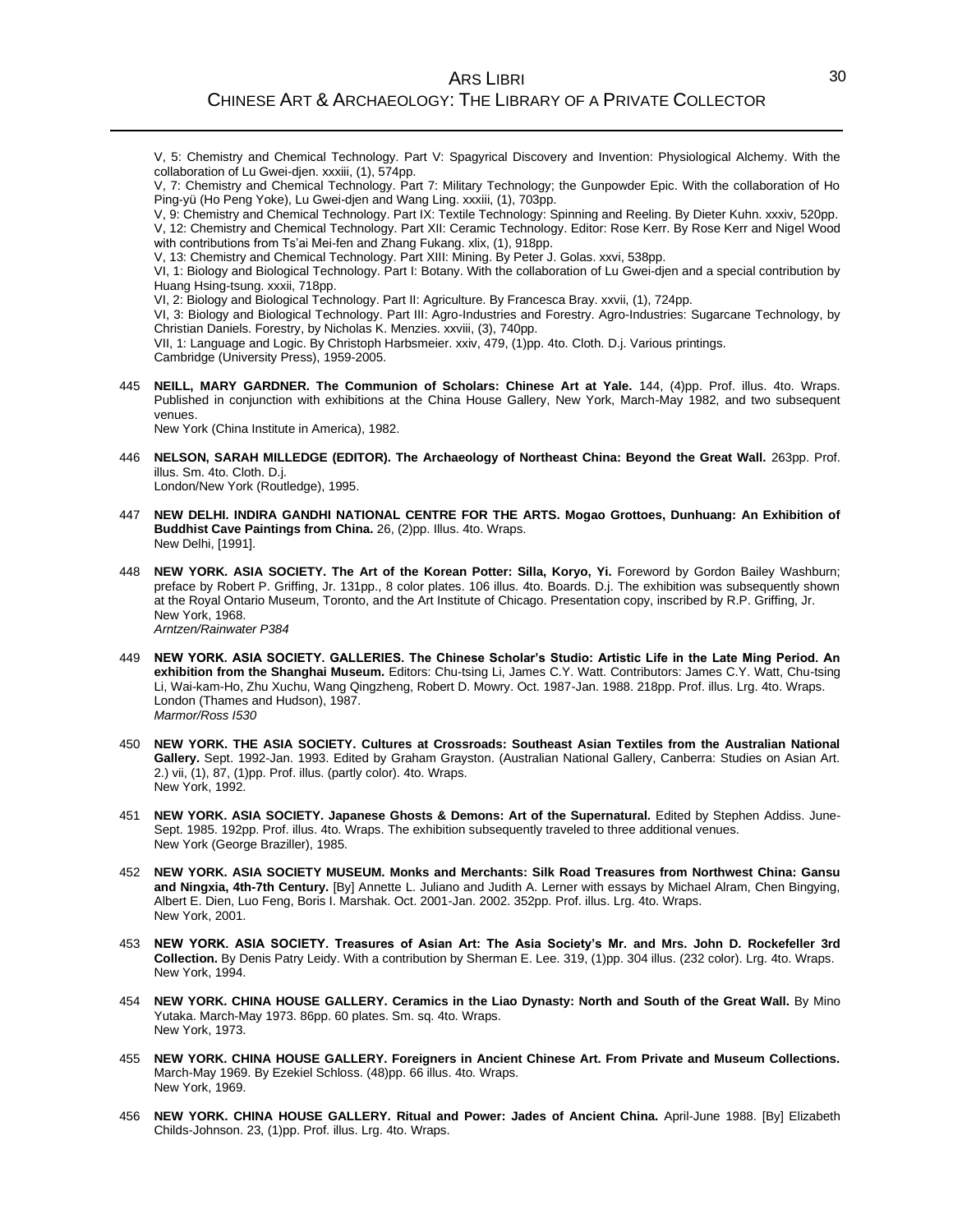New York, 1988.

- 457 **NEW YORK. CHINA HOUSE GALLERY, CHINA INSTITUTE IN AMERICA. Selections of Chinese Art from Private Collections.** Oct. 1986-Jan. 1987. 111, (1)pp. Prof. illus. (partly color). 4to. Wraps. New York, 1986.
- 458 **NEW YORK. CHINA HOUSE GALLERY. Treasures from The Metropolitan Museum of Art.** By Laurance Roberts. Oct.- Nov. 1979. 93, (3)pp. 64 plates. 4to. Wraps. New York, 1979.
- 459 **NEW YORK. CHINA INSTITUTE IN AMERICA/CHINA HOUSE GALLERY & SEATTLE. SEATTLE ART MUSEUM. China's Influence on American Culture in the 18th and 19th Centuries.** A special Bicentennial exhibition drawn from private and museum collections. Catalog by Henry Trubner and William Jay Rathbun assisted by Yin-wah Ashton. April-June/ Oct.-Nov. 1976. 94, (6)ppp. 67 illus. Sm. 4to. Wraps. New York/Seattle, 1976.
- 460 **NEW YORK. CHRISTIE'S. Fine Chinese Art from the Arthur M. Sackler Collections.** Sale, March 18, 2009. 118pp. Prof. illus. 4to. Wraps. New York, 2009.
- 461 **NEW YORK. CHRISTIE'S. Fine Chinese Ceramics and Works of Art.** Sale, June 2, 1994. 259, (7)pp. Prof. illus. 4to. Wraps.

New York, 1994.

462 **NEW YORK. CHRISTIE'S. Fine Chinese Ceramics, Jades and Works of Art.** Sale, Sept. 19, 2007. 423pp. Prof. illus. 4to. **Wraps**.

New York, 2007.

- 463 **NEW YORK. CHRISTIE'S. Fine Chinese Ceramics & Works of Art Including Jades from the Fine Arts Museums of San Francisco.** Sale, March 18-29, 2009. 252pp. Prof. illus. 4to. Wraps. New York, 2009.
- 464 **NEW YORK. CHRISTIE'S. Important Chinese Works of Art from the Arthur M. Sackler Collections.** Sale, Dec. 1, 1994. 219, (1)pp. 187 color illus. 4to. Cloth. D.j. New York, 1994.
- 465 **NEW YORK. CHRISTIE'S. Masterpieces of Chinese Sculpture from a Private Collection.** Sale, Sept.16, 1999. 119pp. Prof. illus. 4to. Wraps. New York, 1999.
- 466 **NEW YORK. COLUMBIA UNIVERSITY. Early Chinese Art and the Pacific Basin.** A photographic exhibition. Aug.-Sept. 1967. xvi, 152pp. Prof. illus. Sm. sq. 4to. Wraps. New York, 1967.
- 467 **NEW YORK. IBM GALLERY OF SCIENCE AND ART. The Rise of a Great Tradition: Japanese Archaeological Ceramics from the Jomon through Heian Periods (10,500 BC-AD 1185).** Dec. 1990-Feb. 1991. Co-organized by the Japan Society and the Agency for Cultural Affairs, Government of Japan. 112pp. Prof. illus. (numerous color). Lrg. 4to. Wraps. (head of spine chipped). New York (Agency for Cultural Affairs, Governemnt of Japan/ Japan Society), 1990.

- 468 **NEW YORK. JAPAN SOCIETY GALLERY. Contemporary Japanese Art in America I: Arita, Nakagawa, Sugimoto.** May-June 1987. Text by Alexandra Munroe. 81, (1)pp. 22 plates (15 color). Lrg. 4to. Wraps. New York, 1987.
- 469 **NEW YORK. JAPAN SOCIETY GALLERY. Transmitting the Forms of Divinity: Early Buddhist Art from Korea and Japan.** [By] Washizuka Hiromitsu, Park Youngbok and Kang Woo-Bang. Contributors: Ariga Yoshitaka, Jonathan W. Best, Choi Eung-Chon, Kim Lena, Konno Toshifumi, Kwak Dong-Seok, Onishi Shuya, Nancy Shatzman Steinhardt, Tanabe Saburosuke. Edited by Naomi Noble Richard. April-June 2003. 384pp. Prof. illus. (92 color plates). Lrg. 4to. Cloth. D.j. New York, 2003.
- 470 **NEW YORK. J.J. LALLY & CO. Ancient China: Jades, Bronzes & Ceramics.** March-April 1999. (70)pp. 42 color illus., reference figs. 4to. Wraps. New York, 1999.
- 471 **NEW YORK. J.J. LALLY & CO. Ancient China: Music & Ritual.** March-April 2001. (48)pp. 24 color plates. 4to. Wraps. New York, 2001.
- 472 **NEW YORK. J.J. LALLY & CO. Ancient Chinese Ceramics and Tomb Sculptures.** March-April 2000. (46)pp. 22 color plates. 4to. Wraps. D.j.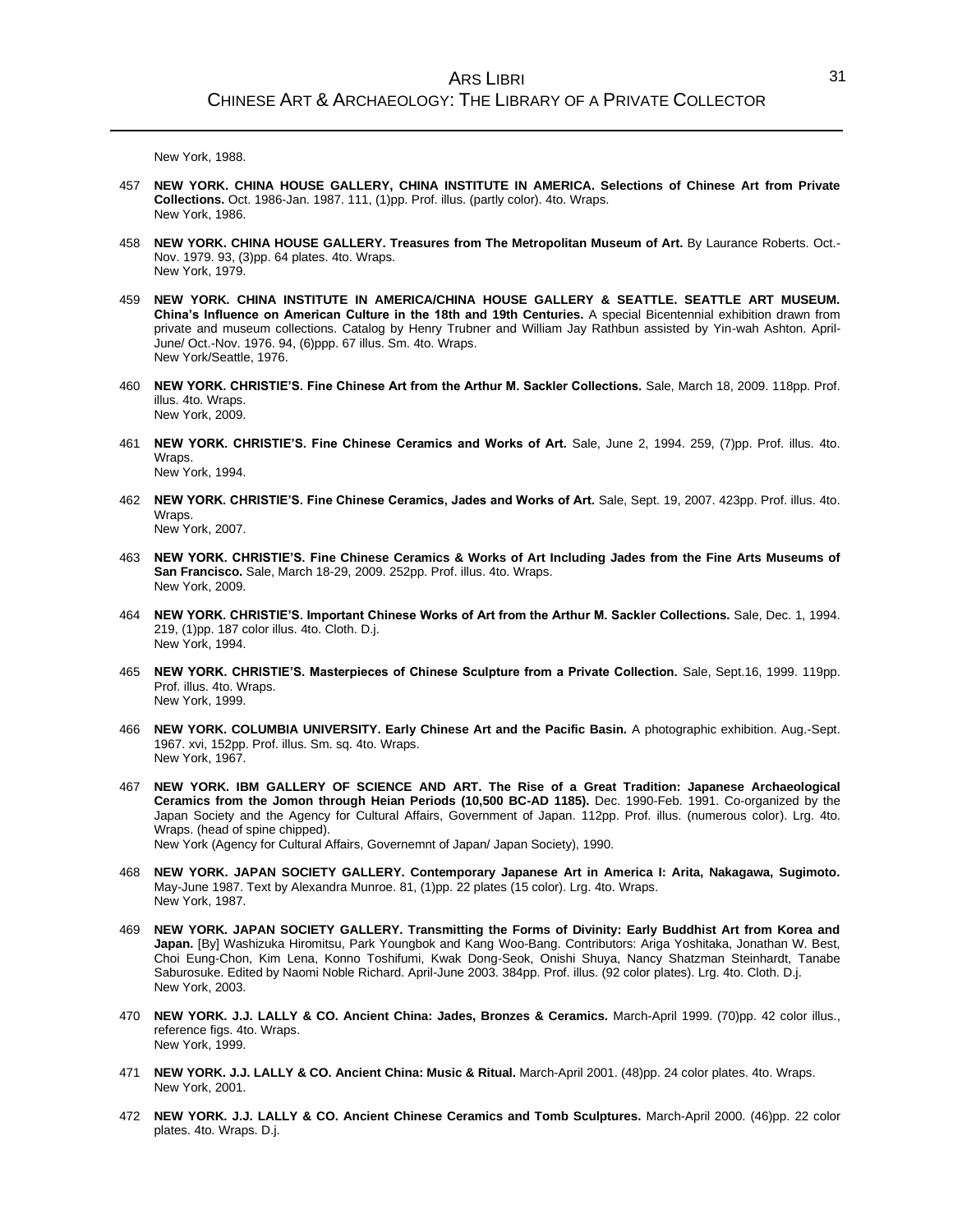New York, 2000.

- 473 **NEW YORK. J.J. LALLY & CO. Ancient Chinese Tomb Sculpture.** March-April 2004. (48)pp. 20 color plates. 4to. Wraps. New York, 2004.
- 474 **NEW YORK. J.J. LALLY & CO. Archaic Chinese Bronzes, Jades and Works of Art.** June 1994. Text by Tzehuey Chiou-Peng. (110)pp. 64 color plates, 23 figs., reference illus. Lrg. 4to. Cloth. D.j. New York, 1994.
- 475 **NEW YORK. J.J. LALLY & CO. Arts of Ancient China.** May-June 1990. (86)pp. 44 color plates. 4to. Wraps. New York, 1990.
- 476 **NEW YORK. J.J. LALLY & CO. Arts of the Han Dynasty.** March-April 1998. (62)pp., 31 color plates, reference figs. 4to. Wraps. New York, 1998.
- 477 **NEW YORK. J.J. LALLY & CO. Chinese Archaic Bronzes, Sculpture and Works of Art.** June 1992. Text by Annette L. Juliano. (126)pp. 48 color plates, 11 figs. 4to. Cloth. D.j. New York, 1992.
- 478 **NEW YORK. J.J. LALLY & CO. Chinese Archaic Jades and Bronzes.** From the estate of Professor Max Loehr and others. June 1993. (110)pp. Prof. illus. 4to. Cloth. D.j. New York, 1993.
- 479 **NEW YORK. J.J. LALLY & CO. Chinese Ceramics and Works of Art.** Inaugural exhibition. Dec. 1986. (78)pp. 47 color plates. 4to. Wraps. New York, 1986.
- 480 **NEW YORK. J.J. LALLY & CO. Chinese Porcelain and Silver in the Song Dynasty.** March-April 2002. (66)pp. 35 color plates, reference illus. 4to. Wraps. New York, 2002.
- 481 **NEW YORK. J.J. LALLY & CO. Chinese Works of Art.** May-June 1988. (92)pp. 60 color plates. 4to. Wraps. New York, 1988.
- 482 **NEW YORK. J.J. LALLY & CO. Early Dynastic China: Works of Art from Shang to Song.** March-April 1996. (100)pp. 47 color plates, reference illus. Lrg. 4to. Cloth. D.j. New York, 1996.
- 483 **NEW YORK. THE METROPOLITAN MUSEUM OF ART. Along the Ancient Silk Routes: Central Asian Art from the West Berlin State Museums.** April-June 1982. Introduction by Herbert Härtel; catalogue by H. Härtel and Marianne Yaldiz with contributions by Raoul Birnbaum, Martin Lerner, and Willibald Veit. 223, (1)pp. Prof. illus. 4to. Wraps. New York, 1982. *Marmor/Ross I524*
- 484 **NEW YORK. THE METROPOLITAN MUSEUM OF ART. The Golden Deer of Eurasia: Scythian and Sarmatian Treasures from the Russian Steppes.** The State Hermitage, Saint Petersburg, and the Archaeological Museum, Ufa. Edited by Joan Aruz, Ann Farkas, Andrei Alekseev, and Elena Korolkova. Oct. 2000-Feb. 2001. 303pp. 212 color illus., 98 figs. Lrg. 4to. Cloth. D.j. New York/New Haven (The Metropolitan Museum of Art/ Yale University Press), 2000.
	-
- 485 **NEW YORK. THE METROPOLITAN MUSEUM OF ART. The Great Bronze Age of China.** An exhibition from the People's Republic of China. April-July 1980. Edited by Wen Fong. xv, (3), 386pp. 251 illus. (121 color), 10 maps. Lrg. 4to. Cloth. D.j. New York (The Metropolitan Museum of Art/ Alfred A. Knopf), 1980. *Marmor/Ross I527*
- 486 **NEW YORK. THE METROPOLITAN MUSEUM OF ART. The Legacy of Genghis Khan: Courtly Art and Culture in Western Asia, 1256-1353.** Edited by Linda Komaroff and Stefano Carboni. Nov. 2002-Feb. 2003. xiv, 322pp. 280 illus. (200 color). Lrg. 4to. Wraps. New York, 2002.
- 487 **NEW YORK. THE PIERPONT MORGAN LIBRARY. Catalogue of the Exhibition of Chinese Calligraphy and Painting in the Collection of John M. Crawford, Jr.** Catalogue edited by Laurence Sickman. Foreword by John M. Crawford, Jr. Calligraphy essay by Lien-Sheng Yang. 53, (3)pp., 25 plates. 4to. Wraps. The exhibition subsequently traveled to two additional venues. New York, 1962. *Arntzen/Rainwater M529*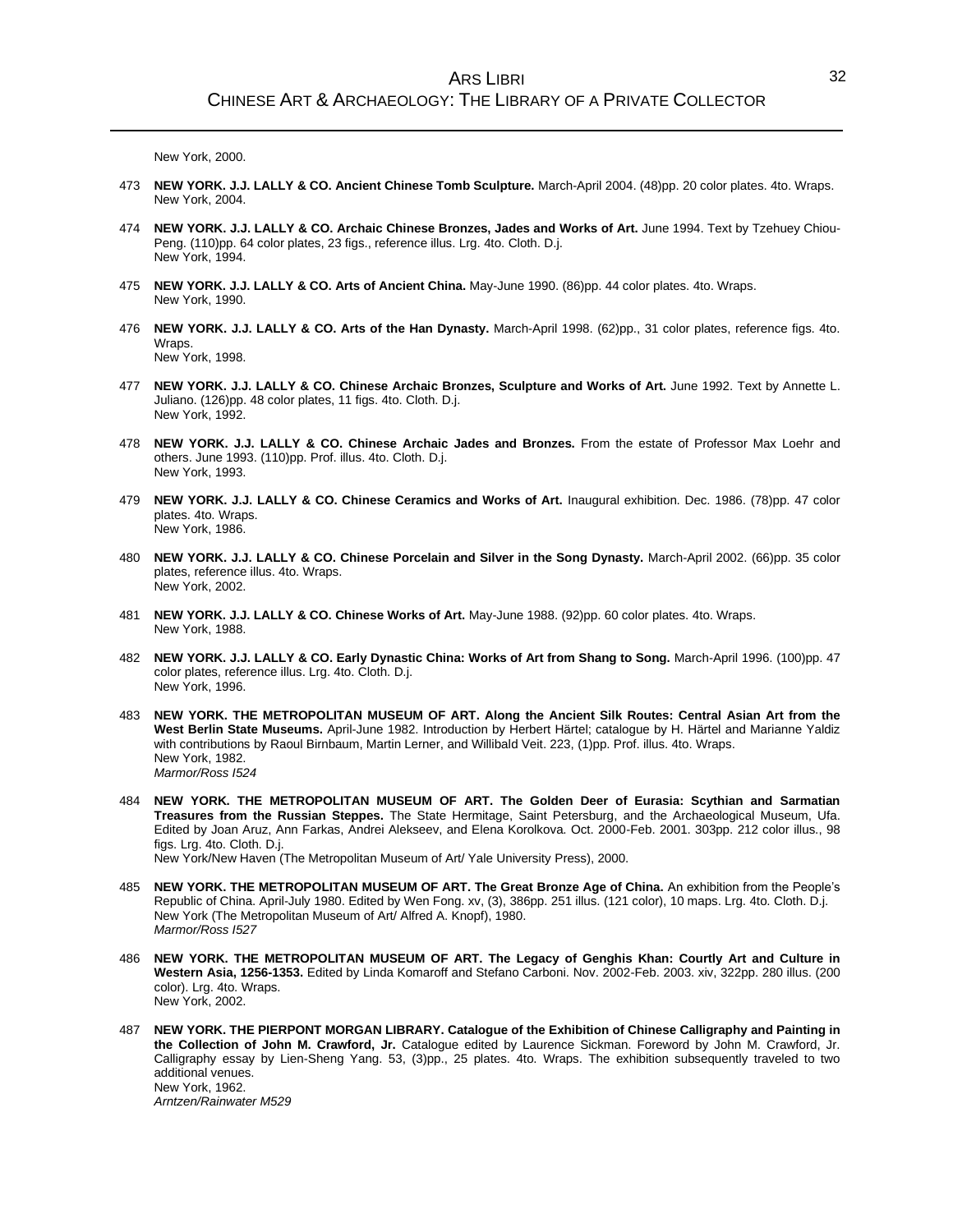#### ARS LIBRI CHINESE ART & ARCHAEOLOGY: THE LIBRARY OF A PRIVATE COLLECTOR

- 488 **NEW YORK. SOTHEBY PARKE BERNET INC. Fine Chinese Jades and Works of Art.** Sale, Feb. 28, 1980. (Sale Number 4346.) (106)pp. Prof. illus. Sq. 4to. Wraps. New York, 1980.
- 489 **NEW YORK. SOTHEBY PARKE BERNET INC. Japanese and Other Asian Works of Art.** Including Korean, Tibetan, Nepalese, Indian and Southeast Asian works of art, ceramics, swords, fittings, armor, various works of art, prints, paintings, illustrated books and screens. Property of various owners. Sale, July 1-3, 1980. (Sale no. 4406.) Ca. (300)pp. Prof. illus. (partly color). Sq. 4to. Wraps. New York, 1980.
- 490 **NEW YORK. SOTHEBY'S. Fine Chinese Ceramics and Works of Art.** Sale, Dec. 3, 1986. (134)pp. Prof. illus. 4to. Wraps. New York, 1986.
- 491 **NEW YORK. SOTHEBY'S. Fine Chinese Ceramics and Works of Art.** Sale, June 3, 1987. (Sale No. 5592.) (142)pp. Prof. illus. (partly color). 4to. Wraps. New York, 1987.
- 492 **NEW YORK. SOTHEBY'S. Fine Chinese Ceramics and Works of Art.** Sale, June 1, 1988. (102)pp. Prof. illus. 4to. Wraps. New York, 1988.
- 493 **NEW YORK. SOTHEBY'S. Fine Chinese Ceramics and Works of Art.** Sale, May 30, 1990. (106)pp. Prof. illus. 4to. Wraps.

New York, 1990.

- 494 **NEW YORK. THE METROPOLITAN MUSEUM OF ART. A Decade of Collecting, 1984-1993: Friends of Asian Art Gifts.** Sept. 1993-Jan. 1994. 64pp. Prof. illus. 4to. Wraps. New York, 1993.
- 495 **NORTHAMPTON. SMITH COLLEGE. MUSEUM OF ART. The Bodhisattva and the Goddess: Deities of Compassion in Buddhist and Hindu Art.** Catalogue prepared by Marylin Rhie with essays by Dennis Hudson and Taitetsu Unno. April-May 1980. v, (1), 68pp. 42 plates. Oblong 4to. Wraps. Nothampton, 1980.
- 496 **O'BANNON, GEORGE W. The Turkoman Carpet.** 168pp. 24 plates with over 60 color illus., 100 figs. Lrg. 4to. Cloth. D.j. London (Duckworth), 1974. *Creswell Suppl. II, 543*
- 497 **ORIENTAL CERAMICS. THE WORLD'S GREAT COLLECTIONS. VOL. 11: THE METROPOLITAN MUSEUM OF ART, NEW YORK.** Introduction, selection and notes by Suzanne G. Valenstein, Julia Meech-Pekarik, Marilyn Jenkins. 179pp. 368 illus. (90 color), 4 plates of marks, 91 figs. Lrg. folio. Cloth. Slipcase. Toikyo/New York (Kodansha), 1982.
- 498 **OUYANG, ZHONGSHI & FONG, WEN C. Chinese Calligraphy.** [Contributions by] Cao Baolin, Cong Wenjun, Huang Dun, Wang Jingxian, Wang Shizheng, Wang Yuchi, Ye Peigui, Zhou Junjie, Zhu Huantian, Qianshen Bai, Uta Lauer, Craig Shaw. Translated and edited by Wang Youfen. (The Culture & Civilization of China.) 511, (3)pp. Prof. illus. (mostly in color). Lrg. 4to. Cloth. D.j. Texts by 12 contributors. New Haven/Beijing (Yale University Press/ Foreign Languages Press), 2008.
- 499 **OWEN, STEPHEN. The Great Age of Chinese Poetry: The High T'ang.** xv, (3), 440pp. 4to. Cloth. New Haven/London (Yale University Press), 1981.
- 500 **OWEN, STEPHEN. Traditional Chinese Poetry and Poetics: Omen of the World.** vii, (3), 303pp. Lrg. 8vo. Cloth. D.j. Madison (University of Wisconsin Press), 1985.
- 501 **OXFORD. ASHMOLEAN MUSEUM. Iron in the Fire: The Chinese Potters' Exploration of Iron Oxide Glazes.** May-June 1988. 88pp. 12 color plates, 100 illus., text figs. 4to. Wraps. London (Oriental Ceramic Society), 1988.
- 502 **PAL, PRATAPADITYA. The Ideal Image: The Gupta Sculptural Tradition and its Influence.** 144pp. 96 plates. Oblong 4to. Cloth. D.j. Published in conjunction with exhibitions at The Asia Society, New York, fall 1978, and two additional venues. New York (The Asia Society), 1978.
- 503 **PALM SPRINGS, CALIFORNIA. PALM SPRINGS DESERT MUSEUM. Jade in Chinese Culture: Magic, Art and Order.** Feb.-April 1990. 155pp. 166 color illus. Lrg. 4to. Wraps. Palm Springs, 1990.
- 504 **PAO, KUO-YI. Studies on the Secret History of the Mongols.** (Indiana University Publications: Uralic and Altaic Series. 58.) vii, (1), 163pp. Lrg. 8vo. Wraps. Bloomington/The Hague (Indiana University/ Mouton & Co.), 1965.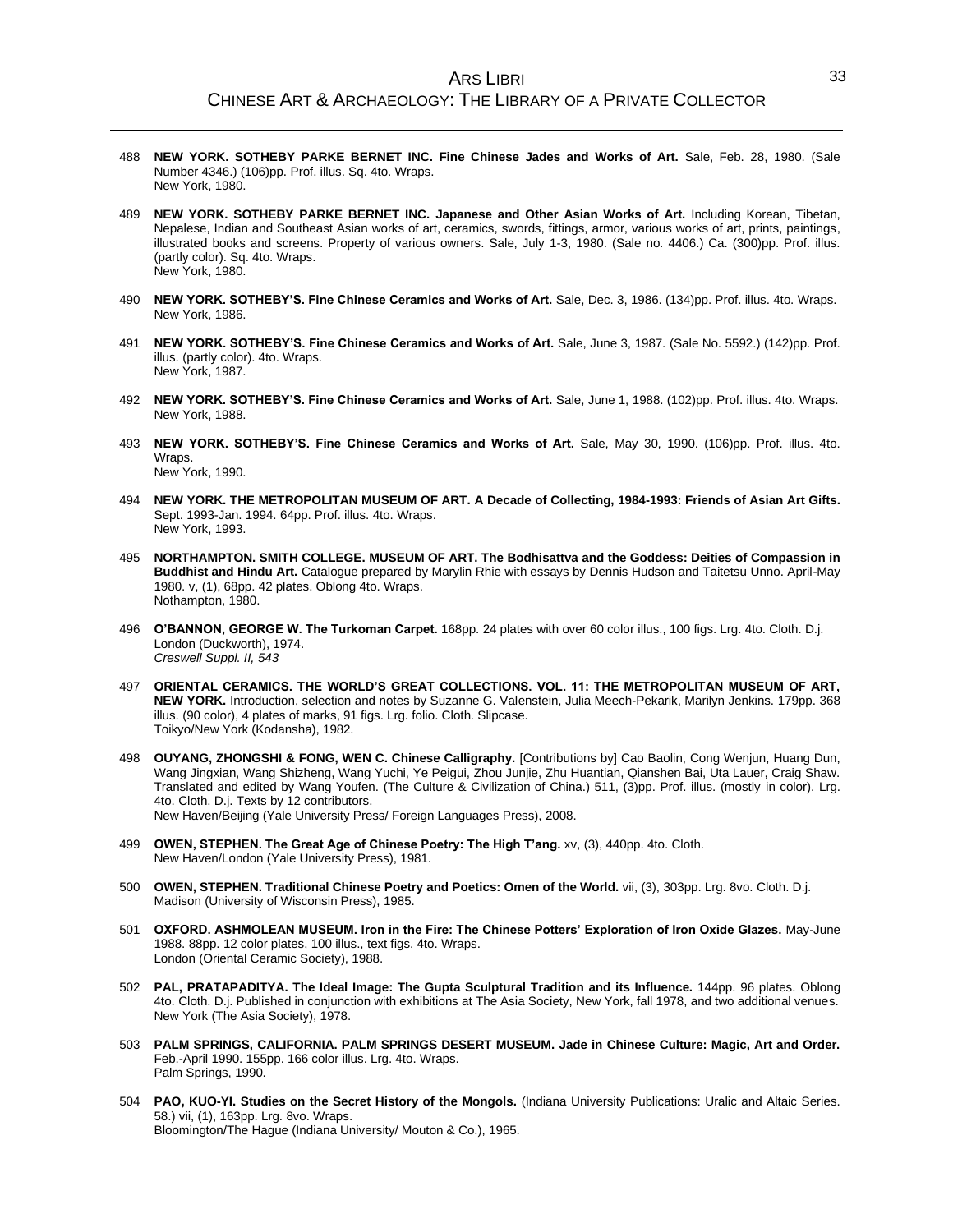- 505 **PARIS. INSTITUT DU MONDE ARABE. Terres secrètes de Samarcande: Céramiques du VIIIe au XIIIe siècle.** June-Sept. 1992. 127pp. Prof. illus. Lrg. 4to. Wraps. The exhibition subsequently traveled to two additional venues. Paris, 1992.
- 506 **PASADENA. PACIFIC ASIA MUSEUM. Chinese Jade: The Image from Within.** Catalogue: Suzanne Haney Foster. 98pp. Illus. (partly color). 4to. Wraps. First edition. Pasadena, 1986.
- 507 **PEARLS OF THE MIDDLE KINGDOM: A SELECTION OF ARTICLES FROM THE NATIONAL PALACE MUSEUM MONTHLY OF CHINESE ART.** 169, (1)pp. Prof. illus. Lrg. 4to. Cloth. D.j. Taipei (National Palace Museum), 1993.
- 508 **PELLIOT, PAUL. Notes on Marco Polo.** Ouvrage posthume. 2 vols. + Index. xii, 885, (3)pp.; ii, 305pp. Lrg. 4to. Cloth. Paris (Imprimerie Nationale/ Librairie Adrien-Maisonneuve), 1959-1973.
- 509 **PIRAZZOLI-T'SERSTEVENS, MICHÈLE. The Han Dynasty.** 240pp. 158 plates (30 color). Lrg. 4to. Cloth. D.j. Slipcase. New York (Rizzoli), 1982.
- 510 **PIRIYA KRAIRŒK. The Roots of Thai Art.** [By] Piriya Krairiksh. Photography by Piriya Krairiksh and Pisarn Piemmettawat. 416pp. Prof. illus. Lrg. 4to. Cloth. D.j. Bangkok (River Books), 2012.
- 511 **POPE, JOHN ALEXANDER. Fourteenth-Century Blue-and-White: A Group of Chinese Porcelains in the Topkapu Sarayi Müzesi, Istanbul.** Revised edition. (Freer Gallery of Art. Occasional Papers. Vol. 2#1.) vi, 85pp., 40 plates. Wraps. Washington (Smithsonian Institution), 1970.
- 512 **PORKERT, MANFRED. The Theoretical Foundations of Chinese Medicine: Systems of Correspondence.** (M.I.T. East Asian Science Series. 3.) xvi, 368pp. 81 illus. Sm. 4to. Wraps. Cambridge/London (The MIT Press), 1985.
- 513 **PORTAL, JANE & KINOSHITA, HIROMI (EDITORS). The First Emperor: China's Terracotta Army.** 240pp. Prof. illus. Lrg. 4to. Cloth. D.j. Published in conjunction with an exhibition at the British Museum, London, Sept. 2007-April 2008. London (The British Museum Press), 2007.
- 514 **PORTLAND. PORTLAND ART MUSEUM. Masterworks in Wood: China and Japan.** [By] Donald Jenkins with the assistance of Robin Scribnick. Nov.-Dec. 1976. 136pp. 70 plates, text figs. 4to. Wraps. Portland, 1976.
- 515 **POWERS, MARTIN J. Art & Political Expression in Early China.** xiv, 438pp. 152 illus. 4to. Cloth. D.j. New Haven/ London (Yale University Press), 1991. *Marmor/Ross K359*
- 516 **PRIEST, ALAN. Chinese Sculpture in The Metropolitan Museum of Art.** 81, (3)pp., 132 plates. 4to. Cloth. Reprint of the New York 1944 edition. New York (Arno Press), 1974. *Rowland p. 60*
- 517 **PRINCETON. PRINCETON UNIVERSITY. THE ART MUSEUM. In Pursuit of Antiquity: Chinese paintings of the Ming and Ch'ing Dynasties from the Collection of Mr. and Mrs. Earl Morse.** By Roderick Whitfield with an addendum by Wen Fong. May-July 1969. 240pp. Prof. illus. 4to. Cloth. D.j. The exhibition subsequently traveled to 11 additional venues. Princeton, 1969. *Arntzen/Rainwater M552*
- 518 **PRZHEVAL'SKII, NIKOLAI MIKHAILOVICH. Mongolia, the Tangut Country, and the Solitudes of Northern Tibet: Being a Narrative of Three Years' Travel in Eastern High Asia.** By N. Prejevalsky, of the Russian Staff Corps... Translated by E. Delmar Morgan. With introduction and notes by Henry Yule. 2 vols. 50, (2), 287pp., 11 plates, 1 folding map; xii, 320pp., 14 plates. Lrg. 8vo. Cloth. Reprint of the London 1876 edition. Farnborough, Hants. (Gregg International Publishers), 1968.
- 519 **PUYO, CHUNGCHEONGNAM-DO. KUNGNIP PUYO PANGMULGWAN. Puyo pangmulgwan chinyolp'um togam: Sonsa, Paekche munhwa.** / Selected Treasures of the Buyeo National Museum. (8)pp., 20 color plates, 54pp. 165 illus. hors texte. 4to. Wraps. D.j. English-language summary. Soul T'ukpyolsi (Samhwa Ch'ulp'ansa), 1977.
- 520 **QI, XIAOSHAN & WANG, BO (EDITORS). Si chou zhi lu: Xinjiang gu dai wen hua.** Xinjiang Weiwuerzu Zizhiqu dui wai wen hua jiao liu xie hui, Xinjiang xin bo yi gong yi pin shang dian bian; Qi Xiaoshan, Wang Bo bian zhu./ The Ancient Culture in Xinjiang Along the Silk Road. 303, (1)pp. Prof. illus. Lrg. 4to. Wraps. Parallel texts in Chinese and English. Wulumuqi Shi (Xinjiang ren min chu ban she), 2008.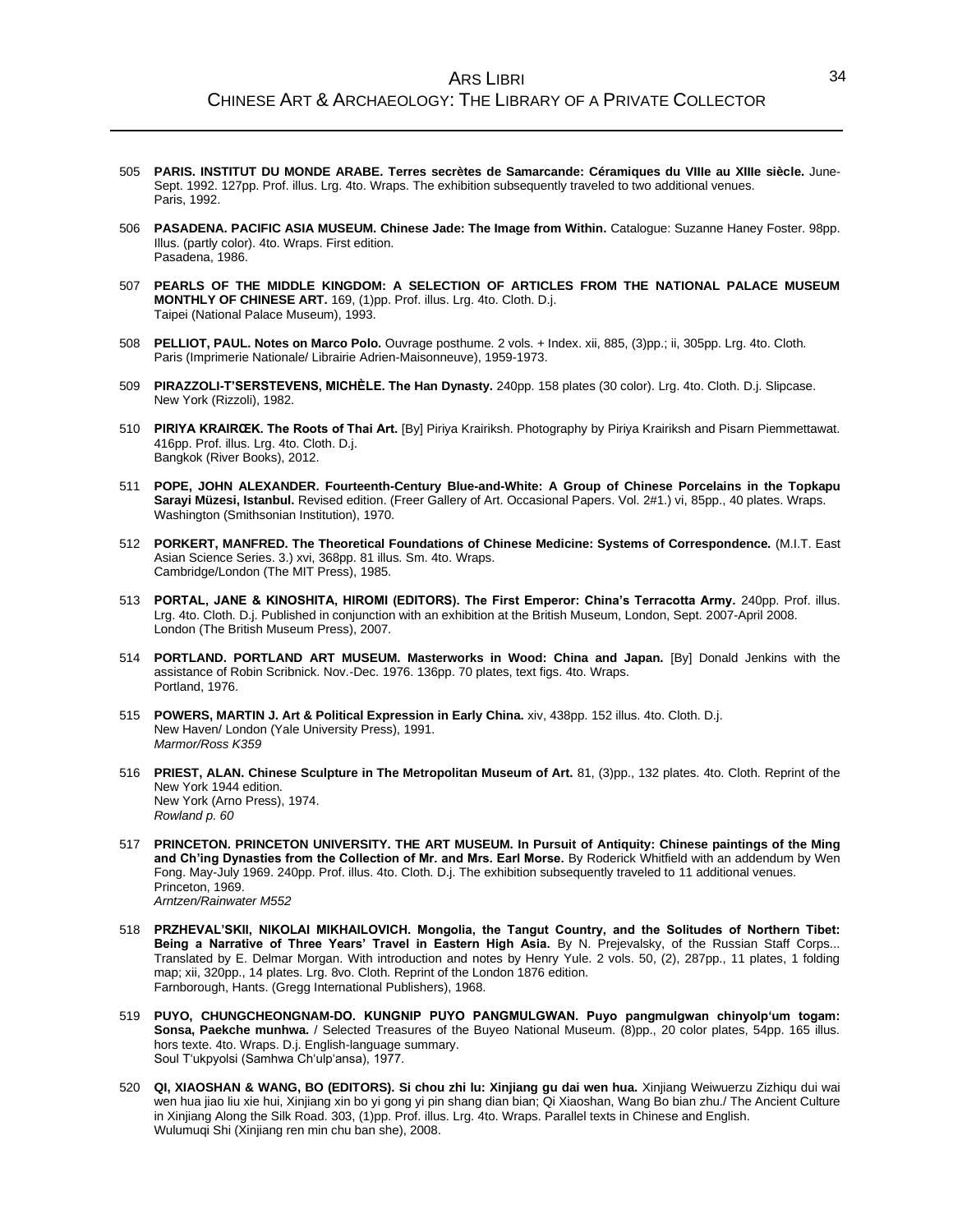- 521 **QINGHAI CAI TAO.** Qinghai sheng wen wu kao gu dui bian. 7, (1), 3, (3), 31pp., 30 plates with 32 color illus. 185 illus. hors texte. 1 text figs. 4to. Wraps. Beijing (Wen wu chu ban she/ Xin hua shu dian fa xing), 1980.
- 522 **QINGHAI LIUWAN: LEDU LIUWAN YUAN SHI SHE HUI MU DI** Qinghai sheng wen wu guan li chu kao gu dui, Zhongguo she hui ke xue yuan kao gu yan jiu suo; Zhongguo she hui ke xue yuan kao gu yan jiu suo bian ji. (Zhongguo tian ye kao gu bao gao ji. Kao gu xue zhuan kan. Ding zhong. Di 28 hao.) 2 vols. 7, (1), 408pp. Prof. illus.; 7, (1)pp., 212 plates (partly in color). 4to. Boards, 1/4 cloth. English-language summary "Excavation of a Primitive Society Cemetery at Liuwan in Qinghai." Beijing (Wen wu chu ban she), 1984.
- 523 **RATCHNEVSKY, PAUL. Genghis Khan: His Life and Legacy.** Translated and edited by Thomas Nivison Haining. xvii, (1), 313pp. 25 illus., 1 double-page map. Sm. 4to. Cloth. D.j. Oxford/Cambridge, Mass. (Blackwell), 1992.
- 524 **RAWSON, JESSICA. Ancient China: Art and Archaeology.** 240pp. 192 illus. Sm. 4to. Wraps. New York (Harper & Row), 1980.
- 525 **RAWSON, JESSICA. Chinese Ornament: The Lotus and the Dragon.** 240pp., 4 color plates with 12 illus. 212 text illus. Lrg. 4to. Wraps. London (British Museum Publications), 1984.

*Marmor/Ross P73*

- 526 **RAWSON, JESSICA. Western Zhou Ritual Bronzes from the Arthur M. Sackler Collections.** (Ancient Chinese Bronzes from the Arthur M. Sackler Collections. 2.) 2 vols. 776pp. 129 color plates, numerous text illus. Folio. Leatherette. Slipcase. Washington/Cambridge (The Arthur M. Sackler Foundation/ Arthur M. Sackler Museum, Harvard University), 1990.
- 527 **RAWSON, JESSICA & BUNKER, EMMA C. Ancient Chinese and Ordos Bronzes** 362pp. 234 color plates. Lrg. 4to. Cloth. D.j. Published in conjunction with an exhibition at the Hong Kong Museum of Art, Oct.-Dec. 1990, presented jointly by the Oriental Ceramic Society of Hong Kong and the Urban Council of Hong Kong. Hong Kong/London (Christie's Swire/ Eskenazi), 1990.
- 528 **RAWSON, JESSICA (EDITOR). Mysteries of Ancient China: New Discoveries from the Early Dynasties.** 303pp. Prof. illus. Lrg. 4to. Wraps. Published in conjunction with an exhibition at The British Museum, 1996. London (British Museum Press), 1996.
- 529 **RAWSON, PHILIP. The Art of Tantra.** (World of Art.) 216pp. 169 illus. (25 color). Wraps. Reprint of the 1985 edition. New York (Thames and Hudson), 1988.
- 530 **RECENT DISCOVERIES IN CHINESE ARCHAEOLOGY.** 28 articles by Chinese archaeologists describing their excavations. (2), 107pp., 12 color plates. Numerous text illus. 4to. Wraps. D.j. Beijing (Foreign Languages Press), 1984.
- 531 **REEDER, ELLEN D. (EDITOR). Scythian Gold: Treasures from Ancient Ukraine.** With essays by Esther Jacobson, Lada Onyshkevych, Ellen Reeder, Michael Treister, P.P. Toplochlo and S.V. Polin, V.I. Murzin, Tetiana Bohush and Halyna Buzian, Svitlana Korets'ka and Liudmyla Strokova, Olena Pidvysots'ka. 352pp. 295 illus. (240 color). Lrg. 4to. Wraps. Published in conjunction with a travelling exhibition. New York (Harry N. Abrams), 1999.
- 532 **RELICS SALVAGED FROM THE SEABED OFF SINAN.** Materials I [all published]. Compiled by The Bureau of Cultural Properties, Ministry of Culture and Information. 339pp. 203 plates (120 color) with 301 illus. (170 color), text figs. Lrg. 4to. Cloth. Slipcase. [Seoul] (Dong Hwa Publishing Co.), 1985.
- 533 **REXROTH, KENNETH. One Hundred Poems from the Chinese.** xi, (1), 147, (1)pp. Illus. Wraps. Ninth printing. New York (New Directions Books), [1971].
- 534 **RHIE, MARYLIN M. & THURMAN, ROBERT A.F. Wisdom and Compassion: The Sacred Art of Tibet.** / Ses rab dan sñin rjei rol pa. 412pp. 278 illus. (263 color), 2 maps. Lrg. 4to. Cloth. D.j. Published in conjunction with an exhibition at the Asian Art Museum, San Francisco, April-Aug. 1991. New York (Harry N. Abrams), 1991. *Marmor/Ross I576*
- 535 **RICE, TONY. Voyages of Discovery: Three Centuries of Natural History Exploration.** Introduction by David Bellamy. 335pp. Prof. illus. Sm. folio. Cloth. D.j.
	- London/New York (The Natural History Museum/ Clarkson Potter), 1999.
- 536 **RICHARD, NAOMI NOBLE (EDITOR). Rethinking Recarving: Ideals, Practices, and Problems of the "Wu Family Shrines" and Han China.** Texts by Cary Y. Liu, Michael Loewe, Lydia Thompson, Zheng Yan, Susan N. Erickson, Klaas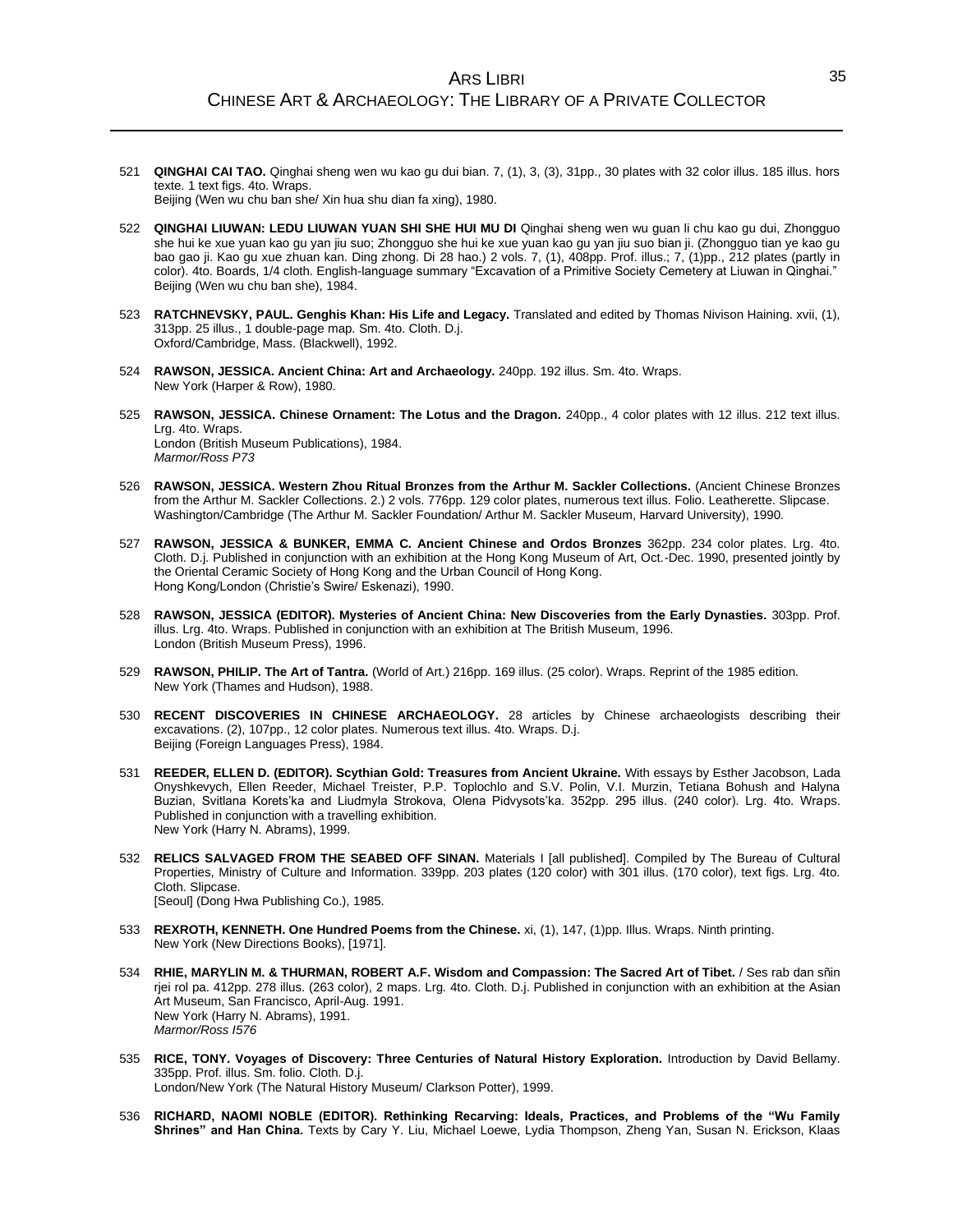Ruitenbeek, Jiang Yingju, Miranda Brown, Michael Nylan, Hsing I-tien, Eileen Hsiang-ling Hsu, Lillian Lan-ying Tseng, and Qianshen Bai. 383, (1)pp. 219 illus. 4to. Wraps. Symposium, April 30-May 1, 2005, published in conjunction with an exhibition at the Princeton University Art Museum, March-June 2005. Princeton/New Haven (Princeton University Art Museum/ Yale University Press).

- 537 **ROSENFIELD, JOHN M. & TEN GROTENHUIS, ELIZABETH. Journey of the Three Jewels: Japanese Buddhist Paintings from Western Collections.** 203pp. Prof. illus. 4to. Wraps. Published in conjunction with an exhibition at the Asia Society, New York, Fall 1979. New York (Asia Society), 1979. *Marmor/Ross M662*
- 538 **ROSSABI, MORRIS. China and Inner Asia: From 1368 to the Present Day.** (Chinese History and Society.) 320pp. 4 maps. Lrg. 8vo. Cloth. D.j. London (Thames and Hudson), 1975.
- 539 **ROSSABI, MORRIS. Khubilai Khan: His Life and Times.** xvii, (1), 326pp. Illus., 1 map. Sm. 4to. Wraps. Berkeley/Los Angeles (University of California Press), 1988.
- 540 **ROSSABI, MORRIS (EDITOR). China Among Equals: The Middle Kingdom and Its Neighbors, 10th-14th Centuries.** xiv, 490pp. Lrg. 8vo. Wraps. Berkeley/Los Angeles (University of California Press), 1983.
- 541 **ROTH, H. LING. Oriental Silverwork, Malay and Chinese: A Handbook for Connoisseurs, Collectors, Students and Silversmiths.** (2), 300pp. 170 illus. Lrg. 4to. Cloth. D.j. Reprint of the London 1910 edition. Kuala Lumpur (University of Malaya Press), 1966.
- 542 **ROUSMANIERE, NICOLE COOLIDGE. Kazari: Decoration and Display in Japan, 15th-19th Centuries.** Foreword by Tsuji Nobuo. Essays by John T. Carpenter, Timothy Clark, Kawai Mastomo, Nagasaki Iwao, Nicole Coolidge Rousmaniere, Tamamuchi Satoko, Yasumura Toshinobu. 304pp. 184 color illus. Lrg. 4to. Wraps. Published in conjunction with an exhibition organized by The Japan Society, New York, and the British Museum, London. London (British Museum Press), 2012.
- 543 **ROWLAND, BENJAMIN, JR. The Harvard Outline and Reading Lists for Oriental Art.** Third edition. (4), 77pp. Wraps. Slightly water-damaged. Cambridge (Harvard University Press), 1967.
- 544 **ROWLEY, GEORGE. Principles of Chinese Painting.** Third printing. (Princeton Monographs in Art and Archaeology. 24. ) (10), 85, (3)pp., 47 plates. 4to. Wraps. Princeton (Princeton University Press), 1974. *Arntzen/Rainwater R52*; *Chamberlin 2469*
- 545 **RUDENKO, SERGEI I. Frozen Tombs of Siberia: The Pazyryk Burials of Iron Age Horsemen.** Translated and with a preface by M.W. Thompson. xxxvi, 340pp., 180 plates (33 color). 146 text figs. 4to. Cloth. Berkeley/Los Angeles (University of California Press), 1970.
- 546 **RUDOLPH, RICHARD C. Han Tomb Art of West China: A Collection of First- and Second-Century Reliefs.** In collaboration with Wen Yu. vii, (3), 67, (3)pp. 100 illus. hors texte. 3 text illus. Lrg. 4to. Cloth. Berkeley/Los Angeles (University of California Press), 1951. *Arntzen/Rainwater K215*; *Lucas p. 24*
- 547 **SALMONY, ALFRED. Carved Jade of Ancient China.** 85, (1)pp., 72 plates. Sm. folio. Cloth. D.j. Unabridged facsimile, limited to 1000 copies, of the Berkeley 1938 edition. London (Hang-Shan Tang), 1982.
- 548 **SALMONY, ALFRED. Chinese Jade Through the Wei Dynasty.** v, (1), 287, (1)pp., 46 plates with numerous illus. 4to. Cloth. New York (The Ronald Press Company), 1963. *Arntzen/Rainwater P713*
- 549 **SAN ANTONIO. SAN ANTONIO MUSEUM OF ART. 5,000 Years of Chinese Jade: Featuring Selections from the National Museum of History, Taiwan and the Arthur M. Sackler Gallery, Smithsonian Institution.** [By] John Johnston and Chan Lai Pik. With an essay by Lin Shwu Shin. Oct. 2011-Feb. 2012. 130pp. 89 color illus. 4to. Wraps. San Antonio, 2011.
- 550 **SAN DIEGO. SAN DIEGO MUSEUM OF ART. Ringing Thunder: Tomb Treasures from Ancient China. Selections of Eastern Zhou Dynasty material from the Hubei Provincial Museum, People's Republic of China.** [By] Caron Smith, Sung Yu. Additional essays by Shu Zhimei, Chen Zhongxing, Wang Jichao, Joseph C.Y. Chen. 133pp. 102 color illus., text figs. 4to. Wraps. San Diego, 1999.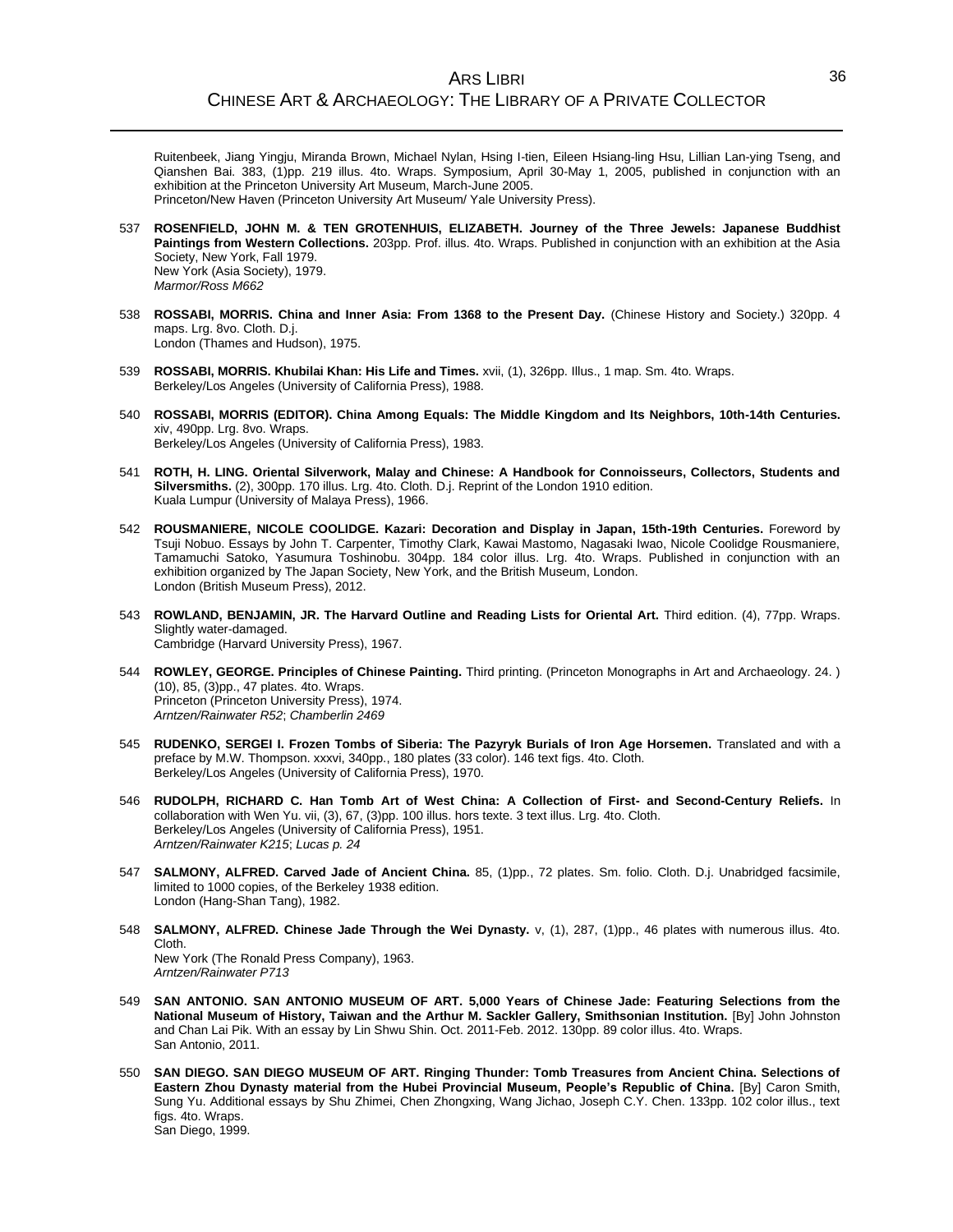- 551 **SAN FRANCISCO. ASIAN ART MUSEUM. Bronze Vessels of Ancient China in the Avery Brundage Collection.** By René-Yvon Lefebvre d'Argencé. 144pp. 60 color plates. Sq. 4to. Wraps. San Francisco, 1977.
- 552 **SAN FRANCISCO. ASIAN ART MUSEUM. A Decade of Collecting: An Exhibition Celebrating the 10th Anniversary of the Asian Art Museum of San Francisco, The Avery Brundage Collection.** Winter 1976-Spring 1977. Introduction by René-Yvon Lefèbvre d'Argencé. 191, (1)pp. 298 illus. (18 color). Lrg. 4to. Wraps. San Francisco, 1976.
- 553 **SAN FRANCISCO. ASIAN ART MUSEUM. 5,000 Years of Korean Art.** May-Sept. 1979. 192pp. Prof. illus. 4to. Wraps. The exhibition subsequently traveled to 6 additional venues. San Francisco, 1979.
- 554 **SAN FRANCISCO. ASIAN ART MUSEUM. Treasures from the Shanghai Museum: 6,000 Years of Chinese Art.** / Liu qian nian di Zhongguo yi shu zhan lan. May-Sept. 1983. Edited by René-Yvon Lefebvre d'Argencé. 191, (3)pp. 217 plates (53 illus.). 4to. Wraps. The exhibition subsequently traveled to three additional venues. San Francisco, 1983.
- 555 **SAN FRANCISCO. CENTER OF ASIAN ART AND CULTURE. The Hans Popper Collection of Oriental Art: A Selection of 131 Chinese Ancient Bronzes, Sculptures, Ceramics and Korean Celadons.** Oct.-Nov. 1973. By René-Yvon Lefebvre d'Argencé. 192, (4)pp. 131 illus. (partly color). Sm. sq. 4to. Wraps. The exhibition subsequently traveled to four additional venues.

Tokyo (Kodansha International), 1973.

- 556 **SAN FRANCISCO. THE CHINESE CULTURE CENTER OF SAN FRANCISCO. Stories from China's Past: Han Dynasty Pictorial Tomb Reliefs and Archaeological Objects from Sichuan Province, People's Republic of China.** / Zhonghua Renmin Gongheguo: Sichuan Han dai hua xiang zhuan yu kao gu wen wu zhan lan. An exhibition organized by Lucy Lim. Foreword by Alexander C. Soper. Introduction by Richard C. Rudolph. Contributors: Kenneth J. DeWoskin, Gao Wen, Lucy Lim, Martin J. Powers, Wu Hung, Yu Dezhang. 209, (1)pp. 23 color plates, over 70 illus. Lrg. sq. 4to. Wraps. San Francisco, 1987. *Marmor/Ross I533*
- 557 **SAN FRANCISCO. CRAFT & FOLK ART MUSEUM. Classical Chinese Wood Furniture.** Curated by Sandra Lok Fu Chin. Introduction by Lark Mason. Sept.-Nov. 1992. 47pp. Prof. illus. Sm. 4to. Wraps. San Francisco, 1992.
- 558 **SARIANIDI, VICTOR. The Golden Hoard of Bactria: From the Tillya-tepe Excavations in Northern Afghanistan.** 258, (2)pp. 420 illus. (166 color). Sm. folio. Leatherette. D.j. New York/Leningrad (Harry N. Abrams/ Aurora), 1985.
- 559 **SASSOON, CAROLINE. Chinese Porcelain Marks from Kenya: Aspects of Trade in the Indian Ocean, XIV-XIX Centuries.** (BAR International Series [Supplementary]. 433.) (2), 140, (6)pp. Prof. illus. Lrg. 4to. Wraps. Oxford (British Archaeological Reports), 1978.
- 560 **SAUSSY, HAUN. The Problem of a Chinese Aesthetic.** (Meridian: Crossing Aesthetics.) xvi, (2), 296, (2)pp. Lrg. 8vo. Cloth. D.j. Stanford (Stanford University Press), 1993.
- 561 **SAWYER, RALPH D. Ancient Chinese Warfare.** With the bibliographic collaboration of Mei-chün Lee Sawyer. xiv, 554pp.

Sm. 4to. Boards. D.j. New York (Basic Books), 2011.

- 562 **SCHLOSS, EZEKIEL. Art of the Han.** 109, (3)pp. 82 illus. 4to. Wraps. Published in conjunction with an exhibition at the China House Gallery, New York, March-May 1979. New York (China House Gallery/China Institute in Amerrica), 1979.
- 563 **SCHORTA, REGULA (EDITOR). Central Asian Textiles and Their Contexts in the Early Middle Ages.** With contributions by A.D.H. Bivar, Jordine Ebert, Richard N. Frye, Amu Heller, Han Jinke, Judith H. Hofenk de Graaf, Li Wenying, Lin Chunmei, Moris I. Marshak, Valentina I. Raspopova, Wilma G.Th Roeloffs, Sabine Schrenk, Angela Sheng, Wu Min, Xu Xinguo, Marianne Yaldiz, Yokohari Kazuko, Zhao Feng. (Riggisberger Berichte. 9.) 316pp. Prof. illus. Sm. folio. Wraps. Riggisberg (Abegg-Stiftung), 2006.
- 564 **SCHROEDER, ULRICH VON. The Golden Age of Sculpture in Sri Lanka: Masterpieces of Buddhist and Hindu Bronzes from Museums in Sri Lanka.** 158, (2)pp. 52 color plates, text figs., 1 map. Lrg. 4to. Wraps. Published in conjunction with exhibitions at the Musée National des Arts Asiatiques-Guimet, Paris; the Rietberg Museum, Zürich, and the Arthur M. Sackler Gallery, Washington, D.C. Hong Kong (Visual Dharma Publications), 1992.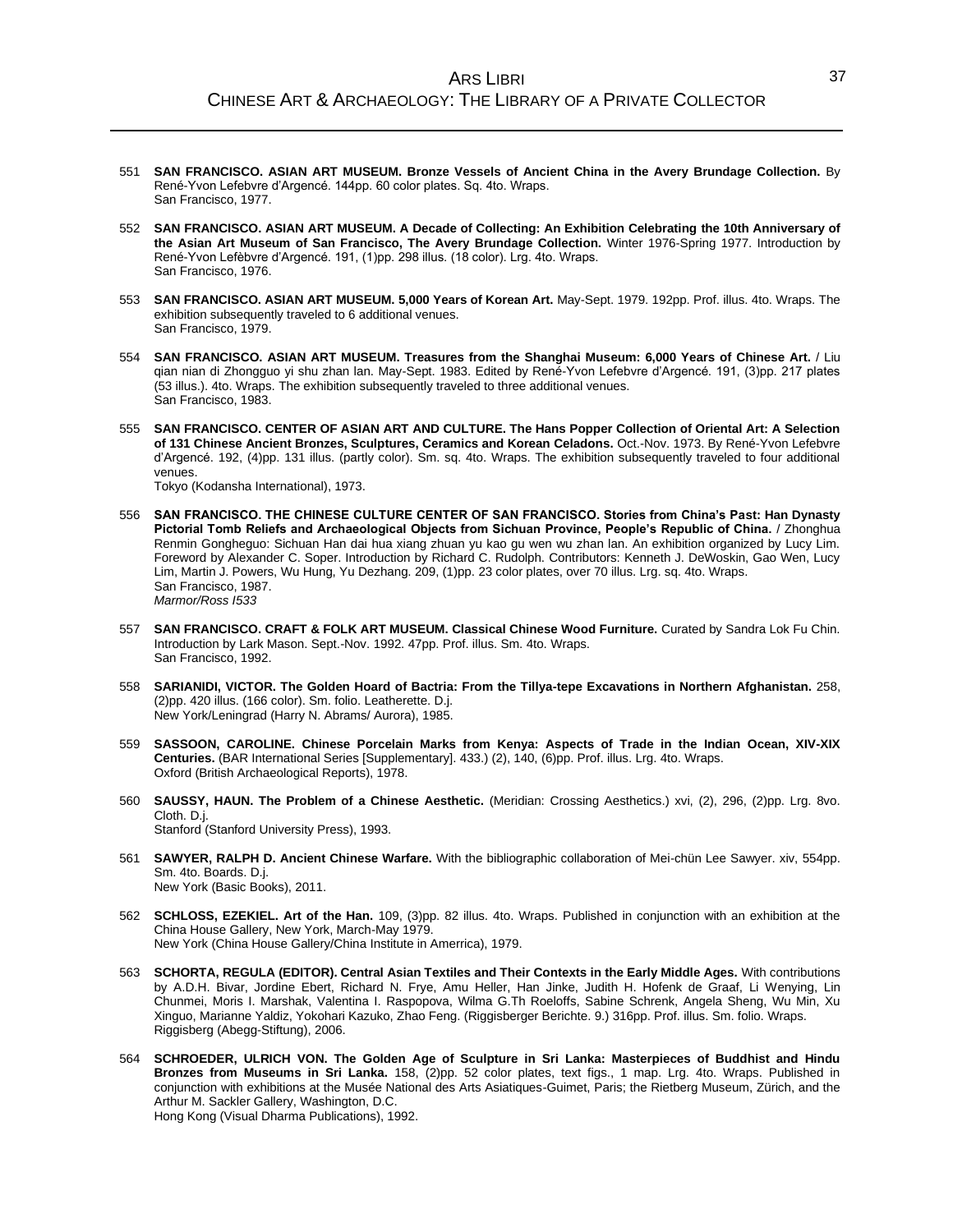- 565 **SCHWARTZ, BENJAMIN I. The World of Thought in Ancient China.** (10), 490pp. 4to. Cloth. D.j. Cambridge/London (The Belknap Press of Harvard University Press), 1985.
- 566 **SCOTT, ROSEMARY E. (EDITOR). Chinese Jades.** (Colloquies on Art & Archaeology in Asia. 18.) 262pp. Prof. illus. 4to. Wraps.

London (University of London, Percival David Foundation of Chinese Art, School of Oriental and African Studies), [1997]. *Marmor/Ross R31*

- 567 **SCOTT, ROSEMARY E. (EDITOR). The Porcelains of Jingdezhen.** (Colloquies on Art & Archaeology in Asia. No. 16.) 256pp. Prof. illus. 4to. Wraps. "Held June 15-17 1992 in celebration of the 100th anniversary of the birth of Sir Percival David and the 40th anniversary of the opening of the Percival David Foundation." London (Percial David Foundation of Chinese Art), 1992. *Marmor/Ross R31*
- 568 **SCOTT, ROSEMARY & GUY, JOHN (EDITORS). South East Asia & China: Art, Interaction & Commerce.** A colloquy held June 6-8, 1994. (Colloquies on Art & Archaeology in Asia. 17.) 287pp. Prof. illus. Lrg. 4to. Wraps. London (University of London, Percival David Foundation of Chinese Art, School of Oriental and African Studies), 1995. *Marmor/Ross R31*
- 569 **SEGALEN, VICTOR. The Great Statuary of China.** Edited by Madame A. Joly-Segalen. Afterword by Vadime Elisseeff. 192pp. 59 illus. 4to. Cloth. Chicago/ London (The University of Chicago Press), 1978. *Marmor/Ross K360*
- 570 **SEOUL. KUNGNIP CHUNGANG PANGMULGWAN. Han'guk misul och'onnyon.** / 5,000 Years of Korean Arts, National Museum of Korea. 339, (3)pp. Prof. illus. 4to. Cloth. Slipcase. Parallel texts in Korean and English. Soul Tukpyolsi (Kwangmyong Ch'ulp'ansa), 1976.
- 571 **SERRUYS, HENRY. Trade Relations: The Horse Fairs (1400-1600).** (Mélanges Chinois et Bouddhiques. 17./ Sino-Mongol Relations During the Ming. 3.) 288pp., 2 folding map. Sm. 4to. Wraps. Bruxelles (Institut Belge des Hautes Études Chinoises), 1975.
- 572 **SHANGHAI. SHANGHAI BO WO GUAN. Shanghai bo wu guan Zhongguo gu dai yu ji guan.** / Shanghai Museum: Ancient Chinese Jade Gallery. 40pp. Prof. illus. Tall 4to. Wraps. Parallel texts in Chinese and English. Shanghai, n.d.
- 573 **SHAUGHNESSY, EDWARD L. Sources of Western Zhou History: Inscribed Bronze Vessels.** xix, (1), 333pp. Prof. illus. Sm. 4to. Cloth. D.j.

Berkeley/Los Angeles (University of California Press), 1991.

- 574 **SHAUGHNESSY, EDWARD L. (EDITOR). New Sources of Early Chinese History: An Introduction to the Reading of Inscriptions and Manuscripts.** (Early China Special Monograph Series. 3.) ix, (1), 316pp. 36 illus. Sm. 4to. Leatherette. Berkeley (The Society for the Study of Early China/ The Institute of East Asian Studies, University of California, Berkeley), 1997.
- 575 **SHE YING ZHONGGUO.** / [The Face of China, 1860-1912]. 163, (3)pp. Prof. illus. Lrg. 8vo.Wraps. Taibei Shi (Xiong shi tu shu gong si), Minguo 68 [1979].
- 576 **SHEAF, COLIN & KILBURN, RICHARD. The Hatcher Porcelain Cargoes: The Complete Record.** 192pp. 212 illus. (138 color). 4to. Cloth. D.j. Oxford (Phaidon/ Christie's), 1988.
- 577 **SHEN, HSUEH-MAN (EDITOR). Gilded Splendor: Treasures of China's Liao Empire (907-1125).** 391, (1)pp. Prof. illus. (121 color plates). Lrg. 4to. Boards. Published in conjunction with an exhibition at the Asia Society and Museum, New York, Oct.-Dec. 2006. New York (Asia Society), 2006.
- 578 **SHEN, ZHIYU (EDITOR). The Shanghai Museum of Art.** 338pp. 246 color illus. Lrg. 4to. Cloth. D.j. New York (Harry N. Abrams), 1983.
- 579 **SHI, NAI'AN. Water Margin.** Written by Shih Nai-an. Translated by J.H. Jackson. 5th edition. 2 vols. (24), 917pp. Cloth. D.j. Ascribed to either Shih Nai'an or Lo Kuan-chung. Hong Kong (The Commercial Press), 1976.
- 580 **SHIBA, YOSHINOBU. Commerce and Society in Sung China.** (The University of Michigan, Center for Chinese Studies: Michigan Abstracts of Chinese and Japanese Works on Chinese History. 2.) ix, (2), 228, (4)pp. 1 map. Lrg. 8vo. Wraps. Ann Arbor (The University of Michigan, Center for Chinese Studies), 1970.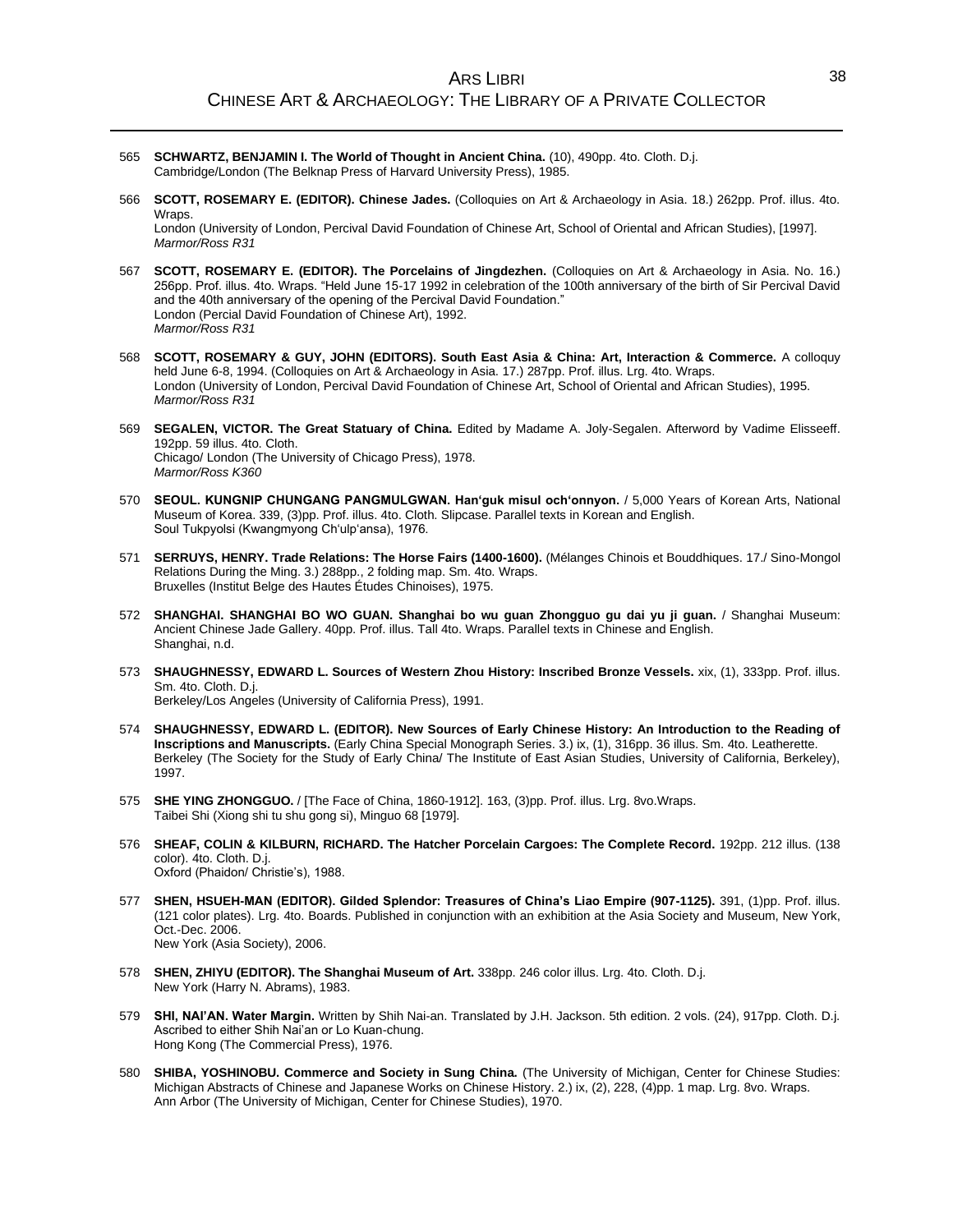- 581 **SINGAPORE. THE EMPRESS PLACE. War & Ritual: Treasures from the Warring States, 475-221 B.C.** Editors: Grace Wong, Lesley Yeow. 142, (2)pp. Prof. illus. in color. Sq. 4to. Cloth. D.j. Singapore, 1993.
- 582 **SINGAPORE. SOUTHEAST ASIAN CERAMIC SOCIETY. Chinese Celadons and Other Related Wares in Southeast Asia.** Texts by W. Willetts, M.V. Quie, J. Ayers, S.R. Parker, D.P.M. Shariffuddin and M. Omar, G. Wong. 312pp. 275 color illus. Lrg. 4to. Cloth. D.j. Published in conjunction with an exhibition at the National Museum, Singapore, June 1979. Singapore (Arts Orientalis), 1979.
- 583 **SINGER, PAUL. Early Chinese Gold & Silver.** 72pp. 103 illus. Sm. sq. 4to. Wraps. Published in conjunction with an exhibition at the China House Gallery, New York, Oct. 1971-Jan. 1972. New York (China Institute in America), 1971.
- 584 **SINGER, PAUL. Early Chinese Miniatures.** 95, (1)pp. 224 illus. Sm. 4to. Wraps. Published in conjunction with an exhibition at the China House Gallery, New York, March-May 1977. New York (China House Gallery/ China Institute in America), 1977.
- 585 **SINOR, DENIS (EDITOR). The Cambridge History of Early Inner Asia.** x, 518pp. Sm. 4to. Cloth. D.j. Cambridge (Cambridge University Press), 1994.
- 586 **SIRÉN, OSVALD. Billeder fra Kina.** Fotografier og tekst av Osvald Sirén. 80, (2)pp. 128 illus. hors texte. Sm. folio. Orig. wraps. Acetate d.j. Edition limited to 600 copies. Rare. København (Gyldendalske Boghandel), 1937.
- 587 **SIRÉN, OSVALD. The Chinese on the Art of Painting: Translations and Comments.** (6), 261pp., 21 plates. Sm. 4to. Cloth. First edition. Peiping (Henri Vetch), 1936.
- 588 **SIREN, OSVALD. Chinese Painting: Leading Masters and Principles.** 7 vols. Prof. illus. Lrg. 4to. Cloth. Reprint of the New York 1956-1958 edition. New York (Hacker Art Books), 1973.
- 589 **SIREN, OSVALD. Gardens of China.** xiv, 141, (3)pp., 11 color plates. 208 illus. hors texte. Text figs. Lrg. 4to. Cloth. New York (The Ronald Press Company), 1949. *Arntzen/Rainwater J347*; *Cf. Marmor/Ross J563*
- 590 **SKRINE, C.P. Chinese Central Asia.** With an introduction by Francis Younghusband. xvi, 302pp. 51 illus. hors texte. Sm. 4to. Cloth. Reprint of the London 1926 edition. New York/London (Barnes & Noble/ Methuen & Co.), 1971.
- 591 **SMITH, CYRIL STANLEY. A Search for Structure: Selected Essays on Science, Art, and History.** x, 410pp. Prof. illus. 4to. Cloth. D.j. Cambridge/London (The MIT Press), 1981.
- 592 **SMITH, JUDITH G. & FONG, WEN C. (EDITORS). Issues of Authenticity in Chinese Painting.** 317, (1)pp. Prof. illus. 4to. Wraps. Published in conjunction with a symposium Dec. 11, 1999 at The Metropolitan Museum of Art, New York, New York (Department of Asian Art, The Metropolitan Museum of Art), 1999.
- 593 **SMITH, PHILIP CHADWICK FOSTER. The Empress of China:** xviii, 331pp. 71 illus., facsimile. 4to. Cloth. D.j. Philadelphia (Philadelphia Maritime Museum), 1984.
- 594 **SMITH, R.B. & WATSON, W. (EDITORS). Early South East Asia: Essays in Archaeology, History and Historical Geography.** (School of Oriental and African Studies, University of London.) xv, (3), 561pp., 5 maps. Illus. 4to. Cloth. D.j. New York/Kuala Lumpur (Oxford University Press), 1979.
- 595 **SO, JENNY F. Early Chinese Jades in the Harvard Art Museums.** 359, (1)pp. Prof. illus. Lrg. 4to. Boards. Cambridge (Harvard University Art Museums), 2019.
- 596 **SO, JENNY F. & BUNKER, EMMA C. Traders and Raiders on China's Northern Frontier.** 203, (1)pp. 103 illus. Lrg. 4to. Wraps. Published in conjunction with an exhibition at the Arthur M. Sackler Gallery, Smithsonian Institution, Washington, D.C., Nov. 1995-Sept. 1996. Washington/Seattle (Smithsonian Institution/ University of Washington Press), 1995.
- 597 **SO, JENNY F. (EDITOR). Song mo feng hua: Qidan yi shu yu wen hua.** / Noble Riders from Pines and Deserts: The Artistic Legacy of the Qidan. 436, (2)pp. Prof. illus. Lrg. 4to. Cloth. D.j. Parallel texts in Chinese and English. Xianggang (Xianggang Zhong wen da xue wen wu guan), 2004.
- 598 **(SONG, LIAN) SCHURMANN, HERBERT FRANZ. Economic Structure of the Yüan Dynasty: Translation of Chapters 93 and 94 of the Yüan shih.** (Harvard-Yenching Institute Studies. 16.) xviii, 248pp., 3 maps. 4to. Wraps.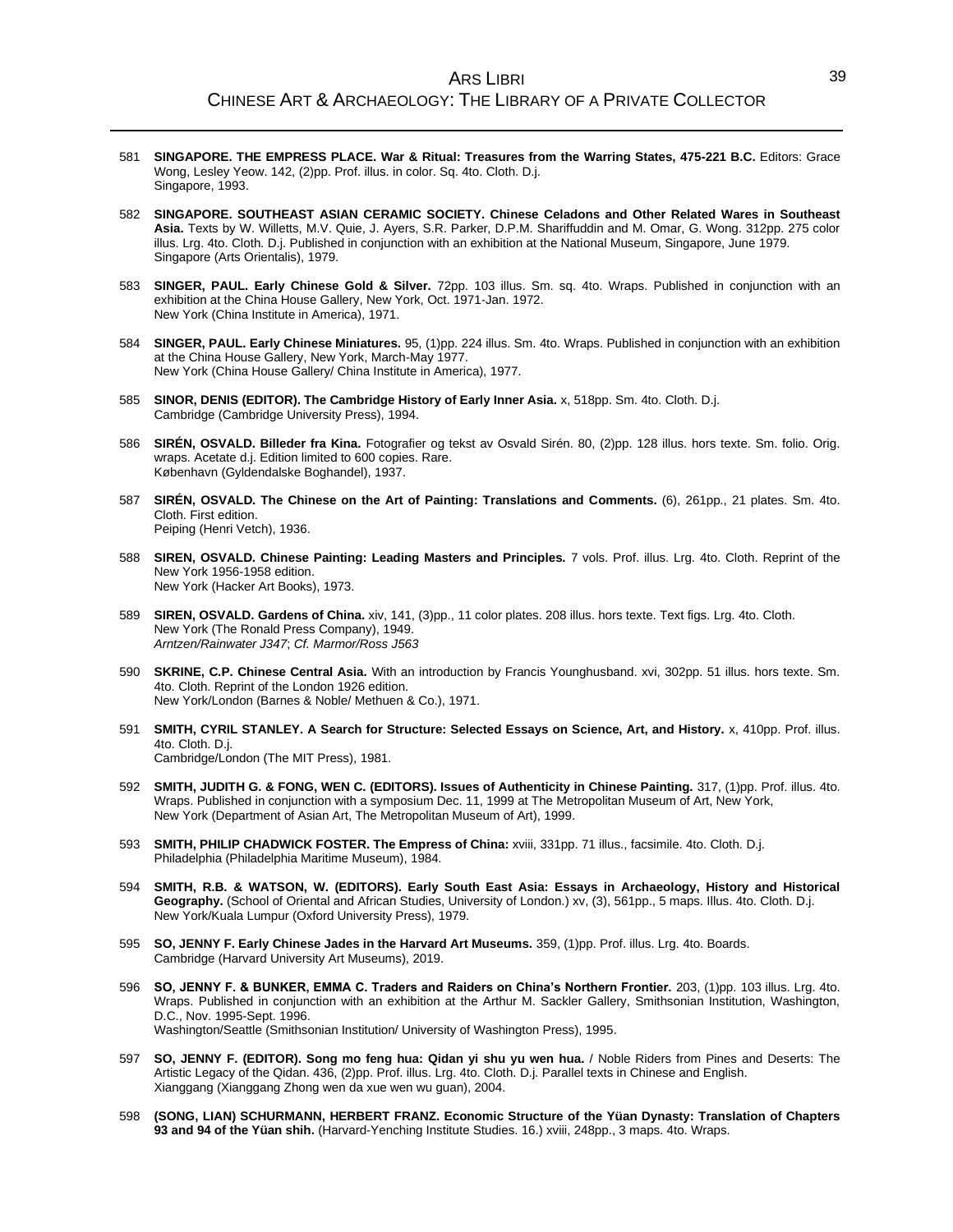Cambridge (Harvard University Press), 1956.

599 **SOPER, ALEXANDER C. A Case of Meaningful Magic.** (9th Presentation of the Charles Lang Freer Medal.) 48pp. 24 illus. Lrg. 8vo. Wraps.

Washington (Freer Gallery of Art), 1990.

- 600 **SOUTH BRISBANE. QUEENSLAND ART GALLERY. Treasures from the Shanghai Museum.** 143pp. 80 color plates, text illus. 4to. Wraps. South Brisbane, 1990.
- 601 **SOYMIÉ, MICHEL (EDITOR). Nouvelles contributions aux études de Touen-houang.** (Centre de Recherches d'Histoire et de Philologie de la IVe Section de l'École pratique des Hautes Études. II: Hautes études orientales. 17.) x, (2), 329pp., 44 plates. Sm. 4to. Wraps. Genève (Librairie Droz), 1981.
- 602 **SPENCE, JONATHAN D. The Death of Woman Wang.** xvii, (3), 169pp. Figs. Cloth. D.j. New York (The Viking Press), 1978.
- 603 **SPENCE, JONATHAN D. God's Chinese Son: The Chinese Heavenly Kingdom of Hong Xiuquan.** xxv, (3), 400pp. Illus. Sm. 4to. Cloth. D.j. New York/London (W.W. Norton & Company), 1996.
- 604 **SPENCE, JONATHAN D. Ts'ao Yin and the K'ang-hsi Emperor, Bondservant and Master.** xiv, (2), 329, (3)pp. 1 map. Cloth. D.j. Summaries in Japanese and Chinese. Reprint of the New Haven 1966 edition. Taibei Shi (Rainbow-Bridge Book), 1973.
- 605 **SPIRO, AUDREY. Contemplating the Ancients: Aesthetic and Social Issues in Early Chinese Portraiture.** xv, (1), 259pp. 59 illus. Sm. 4to. Cloth. D.j. Berkeley/Los Angeles (University of California Press), 1990.
- 606 **SPULER, BERTOLD. History of the Mongols: Based on Eastern and Western Accounts of the Thirteenth and Fourteenth Centuries.** x, (4), 221pp. 3 maps. Lrg. 8vo. Cloth. D.j. Berkeley/Los Angeles (University of California Press), 1972.
- 607 **STAMEN, JEFFREY P. & VOLK, CYNTHIA. A Culture Revealed: Kangxi-Era Chinese Porcelain from the Jie Riu Tang Collection.** With Yibin Ni./ Wen cai zhuo ran: Jie rui tang cang Kang xi sheng shi. 251pp. Prof. illus. in color. Lrg. 4to. Dec. cloth gilt. Contents and introduction in parallel English and Chinese. [Boston] (Jieruitang Publishing), [2017].
- 608 **STANFORD. STANFORD UNIVERSITY. MUSEUM AND ART GALLERY. Arts of the Chou Dynasty.** Feb.-March 1958. Introductory text by John D. La Plante. 64pp. 207 illus. Oblong 4to. Wraps. Stanford, 1958.
- 609 **STANLEY-BAKER, JOAN. Japanese Art.** 216pp. 167 illus. (20 color). Wraps. New York (Thames and Hudson), 1984.
- 610 **STARK, SÖREN & RUBINSON, KAREN S. (EDITORS). Nomads and Networks: The Ancient Art and Culture of Kazakhstan.** With Zainolla S. Samashev and Jennifer Y. Chi. Including contributions by Nursan Alimbai, Nikolay A. Bokovenko, Claudia Chang, Bryan K. Hanks, Sagynbay Myrgabayev, Karen S. Rubinson, Zainolla S. Samashev, Sören Stark, and Abdesh T. Toleubaev. 195, (1)pp. Prof. illus. in color. Lrg. 4to. Cloth. D.j. New York/Princeton (Institute for the Study of the Ancient World, New York University/ Princeton University Press), 2012.
- 611 **STARR, S. FREDERICK. Lost Enlightenment: Central Asia's Golden Age from the Arab Conquest to Tamerlane.** xxxvii, (5), 634pp. 29 color illus. hors texte. Numerous text figs. Sm. 4to. Boards, 1/4 cloth. D.j. Princeton/Oxford (Princeton University Press), 2013.
- 612 **STEENSGAARD, NIEL. The Asian Trade Revolution of the Seventeenth Century: The East India Companies and the Decline of the Caravan Trade.** 441pp. Sm. 4to. Wraps. Chicago/London (The University of Chicago Press), 1974.
- 613 **STEIN, M. AUREL. Ruins of Desert Cathay: Personal Narrative of Explorations in Central Asia and Westernmost China.** 3 vols. xxxviii, 546, xxi, (1), 517, (3)pp., 13 color plates and panoramas, 3 folding maps. Frontis. in color, 333 illus. Sm. 4to. Cloth. Reprint of the London 1912 edition. New York/London (Benjamin Blom), 1968.
- 614 **(STEIN, AUREL) MIRSKY, JEANNETTE. Sir Aurel Stein, Archaeological Explorer.** xiii, (1), 585pp. 34 illus. hors texte. Text figs. Sm. 4to. Cloth. D.j. Chicago/London (The University of Chicago Press), 1977.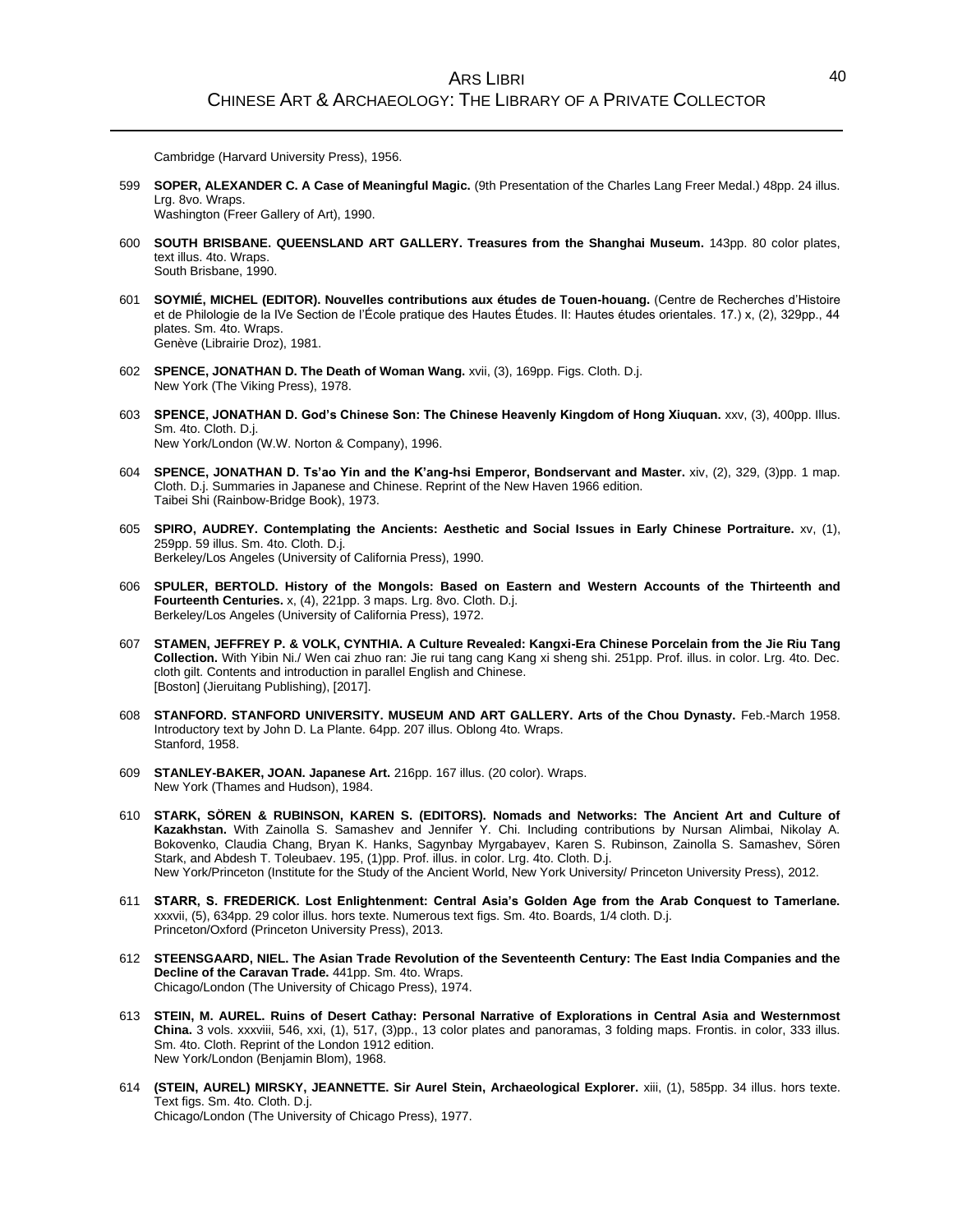- 615 **(STEIN COLLECTION) WHITFIELD, RODERICK. The Art of Central Asia: The Stein Collection in the British Museum.** 3 vols., as follows:
	- 1: Paintings from Dunhuang, I. 344pp. 66 color plates, 113 illus., text and reference figs.
	- 2: Paintings from Dunhuang, II. 358pp. 84 color plates, 163 illus., text and reference figs.

3: Textiles, Sculpture and Other Arts. 362pp. 120 color plates, 162 illus., text and reference figs. Folio. Cloth, 1/4 vellum. Clamshell boxes (sloth). Edition limited to 550 copies.

Tokyo/London (Kodansha International/ The Trustees of the British Museum), 1982-1985.

- 616 **STEINHARDT, NANCY SHATZMAN (EDITOR). Chinese Architecture.** [By] Fu Xinian, Guo Daiheng, Liu Xujie, Pan Guxi, Qiao Yun, Sun Dazhang. English text edited and expanded by Nancy S. Steinhardt. (The Culture & Civilization of China.) (8), 366pp. Prof. illus. Lrg. 4to. Cloth. D.j. New Haven/Beijing (Yale University Press/ New World Press), 2002.
- 617 **SULLIVAN, MICHAEL. The Birth of Landscape Painting in China.** xvii, (1), 213, (3)pp. 149 illus. hors texte. 4to. Cloth (front inner hinge cracked). Berkeley/Los Angeles (University of California Press), 1962. *Arntzen/Rainwater M551*
- 618 **SULLIVAN, MICHAEL. Chinese Landscape Painting. Vol. II: The Sui and T'ang Dynasties.** xiv, (2), 191, (1)pp. 298 illus. hors texte. 4to. Cloth. D.j. Berkeley/Los Angeles (University of California Press), 1980. *Marmor/Ross M606*
- 619 **SULLIVAN, MICHAEL. The Meeting of Eastern and Western Art.** Revised and expanded edition. 306pp. 175 illus. 4to. Cloth. D.j.

Berkeley (University of California Press), 1989.

620 **SULLIVAN, MICHAEL. Symbols of Eternity: The Art of Landscape Painting in China.** xiii, (5), 205pp. 115 illus. 4to. Cloth. D.j. Stanford (Stanford University Press), 1979.

*Gombrich: Story of Art, p. 647 (citing Oxford edition)*

- 621 **SULLIVAN, MICHAEL. The Three Perfections: Chinese Painting, Poetry and Calligraphy.** 64pp. 34 plates. Sm. 4to. Wraps. New York (George Braziller), 1980.
- 622 **SUN, ZHIXIN. Jades of the Liangzhu Culture.** xvi, 246pp. 62 illus. hors texte. Lrg. 8vo. Wraps. Ph.D. thesis, Princeton University 1996, in microfilm photocopy. Ann Arbor (UMI Dissertation Service), 1997.
- 623 **TAIPEI. NATIONAL MUSEUM OF HISTORY. Tang san cai.** / Tri Color Pottery of the T'ang Dynasty. (8), 92pp. 50 color plates. 4to. Cloth. D.j. Slipcase. Parallel texts in Chinese and English. Taibei Shi (Zhonghua Minguo guo li li shi bo wu guan), 1977.
- 624 **TAIPEI. NATIONAL MUSEUM OF HISTORY. Zhongguo gu dai tao qi.** / Ancient Chinese Pottery: Earthenware and Funerary Pottery in the National Museum of History. 129pp. 60 color plates. 4to. Cloth. D.j. Slipcase. Parallel texts in Chinese and English.

Taibei Shi (Zhonghua min guo guo li li shi bo wu guan), 1978.

- 625 **TAIPEI. NATIONAL PALACE MUSEUM. The Four Great Masters of the Yuan: Huang Kung-wang, Wu Chen, Ni Tsan, Wang Meng.** / Yuan si da jia: Huang Gongwang, Wu Zhen, Ni Zan, Wang Meng. (6), 88, (7), 215pp., 88 plates (partly folding). 4to. Cloth. Parallel texts in Chinese and English. Taipei, [1975].
- 626 **TAIPEI. NATIONAL PALACE MUSEUM. Gu gong ce ye xuan cui.** / Masterpieces of Chinese Painting in the National Palace Museum. 114pp. 50 color plates. 4to. Cloth. Acetate d.j. Slipcase. Parallel texts in Chinese and English. Taipei (Guo li gu gong bo wu yuan), [1974].
- 627 **TAIPEI. NATIONAL PALACE MUSEUM. Gu gong ci qi xuan cui.** / Masterworks of Chinese Porcelain in the National Palace Museum. 110pp. 50 color plates, 50 reference illus. 4to. Cloth. Acetate d.j. Slipcase. Parallel texts in Chinese and English. Taipei (Guo li gu gong bo wu yuan), [1974].
- 628 **TAIPEI. NATIONAL PALACE MUSEUM. Gu gong ren wu hua xuan cui.** / Masterpieces of Chinese Figure Painting in the National Palace Museum. 156pp. 50 color illus., text illus. 4to. Cloth. Acetate d.j. Slipcase. Parallel texts in Chinese and English.

Taipei (Guo li gu gong bo wu yuan), [1976].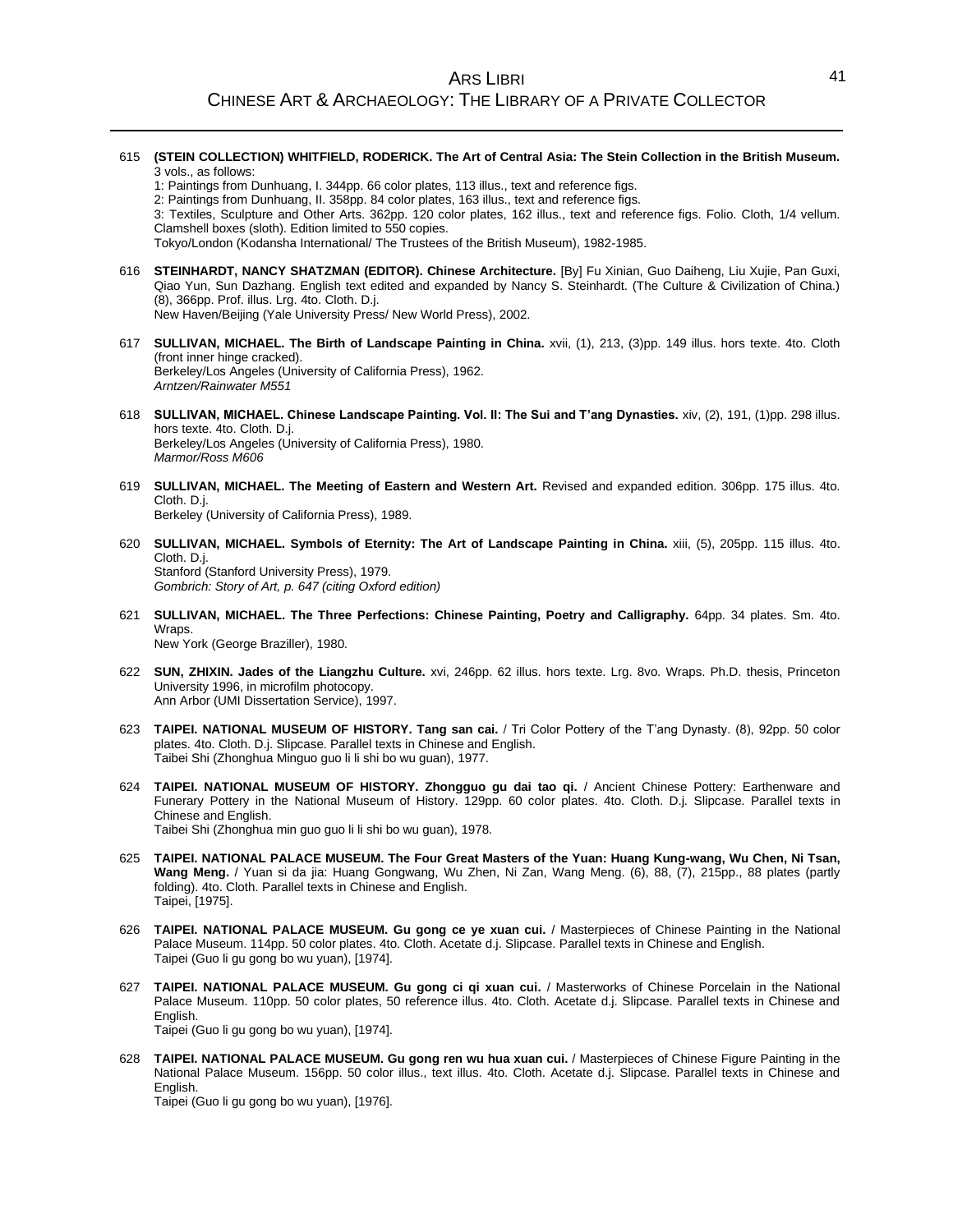- 629 **TAIPEI. TAIPEI. GUO LI GU GONG BO WU YUAN. Gu gong suo cang Hendusitan yu qi te zhan tu lu.** / Catalogue of a Special Exhibition of Hindustan Jade in the National Palace Museum. 289pp. 82 color plates, 45 text illus. Lrg. sq. 4to. Wraps. Parallel texts in Chinese and English. Taibei (Gu gong bo wu yuan), 1983.
- 630 **TAIPEI. TAIPEI. GUO LI GU GONG BO WU YUAN. Gu gong suo cang Hendusitan yu qi te zhan tu lu.** / Catalogue of a Special Exhibition of Hindustan Jade in the National Palace Museum. 289pp. 82 color plates, 45 text illus. Lrg. sq. 4to. Wraps. Parallel texts in Chinese and English. Taibei (Gu gong bo wu yuan), 1983.
- 631 **TAIPEI. NATIONAL PALACE MUSEUM. Gu gong tong qi xuan cui.** / Masterworks of Chinese Bronze in the National Palace Museum. 109pp. 50 color plates, text figs., facsimiles of seals. 4to. Cloth. Acetate d.j. Slipcase. Parallel texts in Chinese and English. Taipei (Guo li gu gong bo wu yuan), [1974].
- 632 **TAIPEI. NATIONAL PALACE MUSEUM. Gu gong tong qi xuan cui. Xu ji.** / Masterworks of Chinese Bronze in the National Palace Museum. Supplement. 114pp. 50 color plates. 4to. Cloth. D.j. Acetate d.j. Slipcase. Parallel texts in Chinese and English.

Taipei (Guo li gu gong bo wu yuan), [1973].

- 633 **TAIPEI. NATIONAL PALACE MUSEUM. Gu gong yu qi xuan cui. Xu ji.** / Masterworks of Chinese Jade in the National Palace Museum. Supplement. Preface by Chaing Fu-tsung. (6), 86pp. 50 color plates, reference illus. 4to. Cloth. Acetate d.j. Slipcase. Parallel texts in Chinese and English. Taipei (Guo li gu gong bo wu yuan), [1976].
- 634 **TAIPEI. NATIONAL PALACE MUSEUM. Qing dai hua fa lang te zhan mu lu.** / [Painted Enamels of the Ch'ing Dynasty]. (44)pp., 13 color plates. 151 illus. hors texte. Sq. 4to. Wraps. Parallel texts in Chinese and English. Taibei Shi (Guo li gu gong bo wu yuan), Minguo 68 [1979].
- 635 **TAIPEI. NATIONAL PALACE MUSEUM. Qiu jing shan shui hua te zhan tu lu.** / Special Exhibition of Autumn Landscapes. 91pp. Prof. illus. 4to. Wraps. English-language summary. Taibei Shi (Guo li gu gong bo wu yuan), 1989.
- 636 **TAMARIN, ALFRED & GLUBOK, SHIRLEY. Voyaging to Cathay: Americans in the China Trade.** 202, (4)pp. Prof. illus. Sm. oblong 4to. Boards, 1/4 cloth. D.j. New York (The Viking Press), 1976.
- 637 **TANABE, KATSUMI. Silk Road Coins: The Hirayama Collection.** / [Hirayama Ikuo korekushon shiruku rodo no koin]. 116pp. Prof. illus. Tall 4to. Wraps. Parallel texts in English and Japanese. Published in conjunction with an exhibition at the British Museum, London, April-May 1993. Kamakura (The Institute of Silk Road Studies), 1993.
- 638 **TAYLOR, PAUL MICHAEL, ET AL. Beyond the Java Sea: Art of Indonesia's Outer Islands.** By Paul Michael Taylor and Lorraine V. Aragon with assistance from Annamarie L. Rice. 318pp. Prof. illus. Lrg. 4to. Wraps. Published in conjunction with an exhibition circulated by The National Museum of Natural History, Smithsonian Institution, Washington, D.C. New York (Harry N. Abrams), 1991.
- 639 **TEGGART, FREDERICK J. Rome and China: A Study of Correlations in Historical Events.** xvii, (1), 283pp. 14 maps (1 lrg. folding, hors texte). Cloth. Reprint of the Berkeley 1939 edition. Westport, Connecticut (Greenwood Press), 1983.
- 640 **TEISER, STEPHEN F. The Ghost Festival in Medieval China.** xvii, (1), 275pp. Frontis. Sm. 4to. Cloth. D.j. Princeton (Princeton University Press), 1988.
- 641 **THOMPSON, SARAH E. & HAROOTUNIAN, H.D. Undercurrents in the Floating World: Censorship and Japanese Prints.** viii, 104pp. 50 illus. 4to. Wraps. Published in conjunction with an exhibition at the Asia Society Galleries, New York, Oct. 1991-Jan. 1992. New York (Asia Society Galleries), 1992. *Marmor/Ross N184*
- 642 **THORP, ROBERT L. China in the Early Bronze Age: Shang Civilization.** (Encounters with Asia.) xxvii, (1), 292pp. Sm. 4to. Cloth. D.j. Philadelphia (University of Pennsylvania Press), 2006.
- 643 **TOKYO. TOKYO KOKUTIRTSU KINDAI BIJUTSUKAN. Take no kogei: Kindai ni okeru tenkai.** / Modern Bamboo Craft. Feb.-March 1985. 158, (2)pp. Prof. illus. Sm. 4to. Wraps. Tokyo, Showa 60 [1985].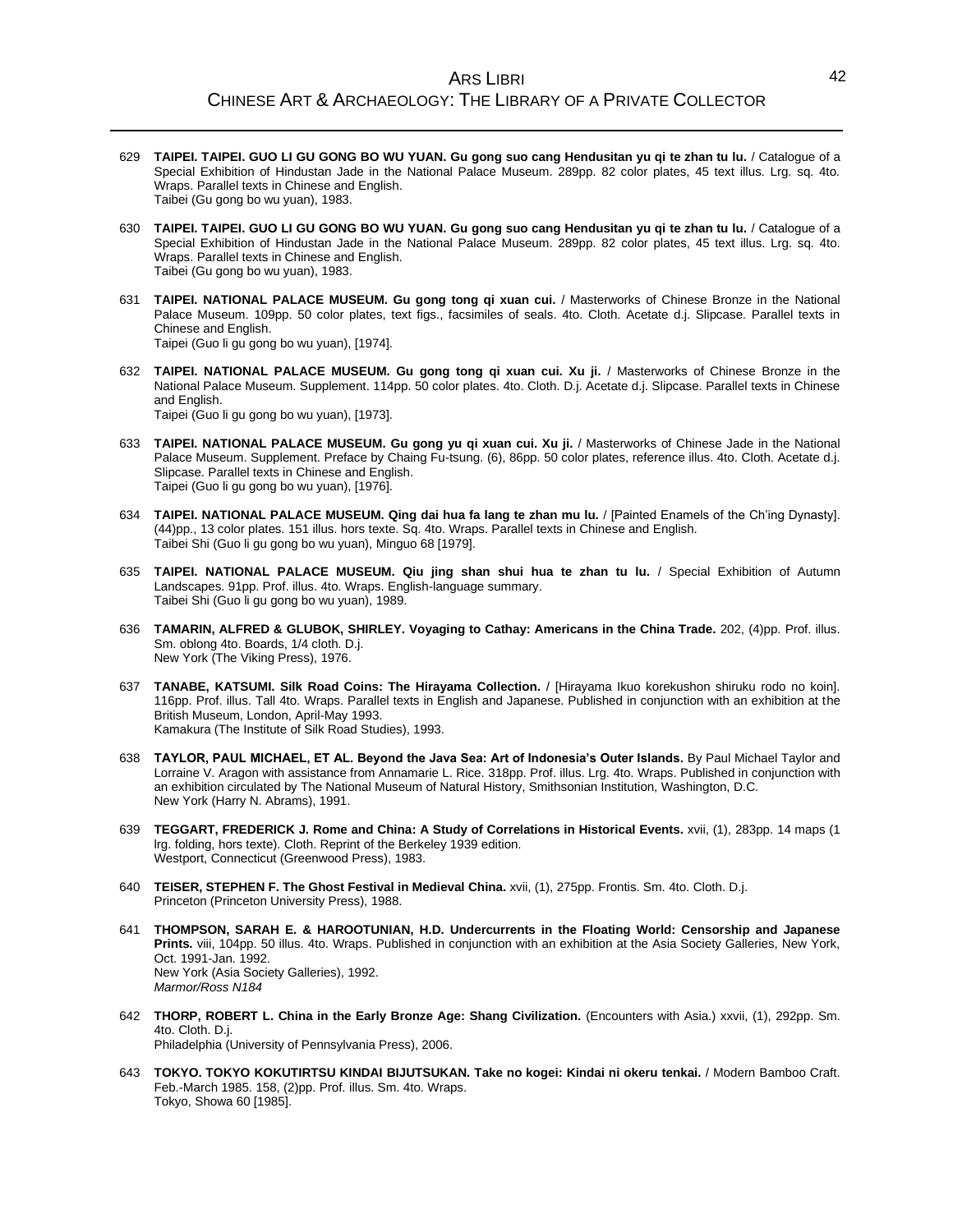- 644 **TOKYO. TOKYO KOKURITSU HAKUBUTSUKAN. Koga bunmei tenran.** May-June 1986. 201, (3)pp. 136 color illus., 136 catalogue figs., text illus. 4to. Wraps. Tokyo, 1986.
- 645 **TOKYO. TOKYO KOKURITSU HAKUBUTSUKAN. Nyu Yoku Baku korekushon Nihon bijutsu meihin ten.** / A Selection of Japanese Art from the Mary and Jackson Burke Collection. May-June 1985. Ca. 200pp. Prof. illus. (partly color). Lrg. 4to. Wraps. Parallel text in English and Japanese. Tokyo, 1985.
- 646 **TOKYO. TOKYO KOKURITSU HAKUBUTSUKAN & OSAKA. OSAKA SHIRITSU BIJUTSUKAN. Chuka Jinmin Kyowakoku shiruku rodo bunbutsu ten: Sensei, Kanshuku, Shinkyo shutudo. Kan-To./ The Exhibition of Ancient Art Treasures of the People's Republic of China: Archaeological Finds of the Han to T'ang Dynasty Unearthed at Sites along the Silk Road.** March-May/ May-July 1979. 167, (1)pp. 118 color illus., text figs. Oblong 4to. Wraps. Englishlanguage list of exhibits. Tokyo/Osaka, 1979.
- 647 **TOKYO. URAGAMI SOKYU-DO CO. Kigenzen Chugoku toji. / Ancient Chinese Ceramics from the Neolithic Period to the Western Han.** 94, (2)pp. Prof. illus. Lrg. 4to. Cloth. Parallel texts in Japanese and English. Tokyo (Uragami Sokyu-do, Uragami Mitsuru), 1991.
- 648 **TRANSACTIONS OF THE ORIENTAL CERAMIC SOCIETY.** Vols. 40, 42-47, 49-68, 70-72, 74, 76, 78 [1973/1975- 2013/2014]. Lrg. 4to. Orig. cloth & wraps. London, 1976-2015. *Arntzen/Rainwater Q264*; *Prause p. 550*
- 649 **TREGEAR, MARY. Catalogue of Chinese Greenware.** (Ashmolean Museum, Oxford.) viii, (4), 84pp., 70 plates with 268 illus. Frontis. in color, 4 figs. Lrg. 4to. Cloth. D.j. Oxford (Clarendon Press), 1976.
- 650 **TREGEAR, MARY. Chinese Art.** (The World of Art.) 216pp. 162 illus. (20 color). Wraps. New York/Toronto (Oxford University Press), 1980.
- 651 **TSIANG, KATHERINE R. Echoes of the Past: The Buddhist Cave Temples of Xiangtangshan.** With contributions by Richard A. Born, Jinhua Chen. Albert E. Dien, Lec Maj, Nancy S. Steinhardt, Daisy Yiyou Wang, J. Keith Wilson, and Wu Hung. 269, (3)pp. Prof. illus. Lrg. 4to. Wraps. Published in conjunction with exhibitions at the Smart Museum of Art, The University of Chicago, Sept. 2010-Jan. 2011, and three subsequent venues. Chicago/Washington, D.C. (Smart Museum of Art, The University of Chicago/ Arthur M. Sackler Gallery, Smithsonian Institution), 2010.
- 652 **TUCKER, JONATHAN. The Silk Road: Art and History.** Photography by Antonia Tozer. 391, (1)pp. Prof. illus. (numerous color). Sm. folio. Cloth. D.j. Chicago (Art Media Resources), 2003.
- 653 **VAINKER, SHELAGH. Chinese Silk: A Cultural History.** 224pp. 137 illus. Oblong 4to. Cloth. D.j. London/New Brunswick, New Jersey (The British Museum Press/ Rutgers University Press), 2004.
- 654 **VALENSTEIN, SUZANNE G. Cultural Convergence in the Northern Qi Period: A Flamboyant Chinese Ceramic Container. A research monograph.** 158pp. Frontis., 89 illus. Sm. sq. 4to. Wraps. New York (Department of Asian Art, The Metropolitan Museum of Art), 2007.
- 655 **VALENSTEIN, SUZANNE G. A Handbook of Chinese Ceramics.** Revised and enlarged edition. xiii, (3), 331pp. 42 color plates, 298 illus. 4to. Cloth. D.j. New York (The Metropolitan Museum of Art), 1989. *Arntzen/Rainwater P378*
- 656 **VALENSTEIN, SUZANNE G. The Herzman Collection of Chinese Ceramics.** 123, (1)pp. Prof. illus. (100 color plates). Lrg. 4to. Cloth. D.j. With texts by the author reproduced from Orientations and The Antique Collector. Published on the occasion of an exhibition of the collection installed on the Great Hall Balcony at The Metropolitan Museum of Art, June-Aug. 1990.

New York (The Metropolitan Museum of Art), 1992.

- 657 **VAN DER SPRENKEL, SYBILLE. Legal Institutions in Manchu China: A Sociological Analysis.** (London School of Economics: Monographs on Social Anthropology. 24.) vi, 180pp. Lrg. 8vo. Wraps. London/New York (University of London, The Athlone Press/ Humanities Press), 1977.
- 658 **VANDIER-NICOLAS, NICOLE, ET AL. Bannières et peintures de Touen-Houang conservées au Musée Guimet.** Par [Nicole] Nicolas-Vandier, [Simone] Gaulier, [Françoise] Leblond, [Monique] Maillard et [Robert] Jera-Bezard. Sous la direction de Louis Hambis. (Mission Paul Pelliot: Documents archéologiques. XIV-XV.) 2 vols. xxiii, (3), 431, (5)pp., 19 plates; 133 plates with 216 illus. Sm. folio. Cloth.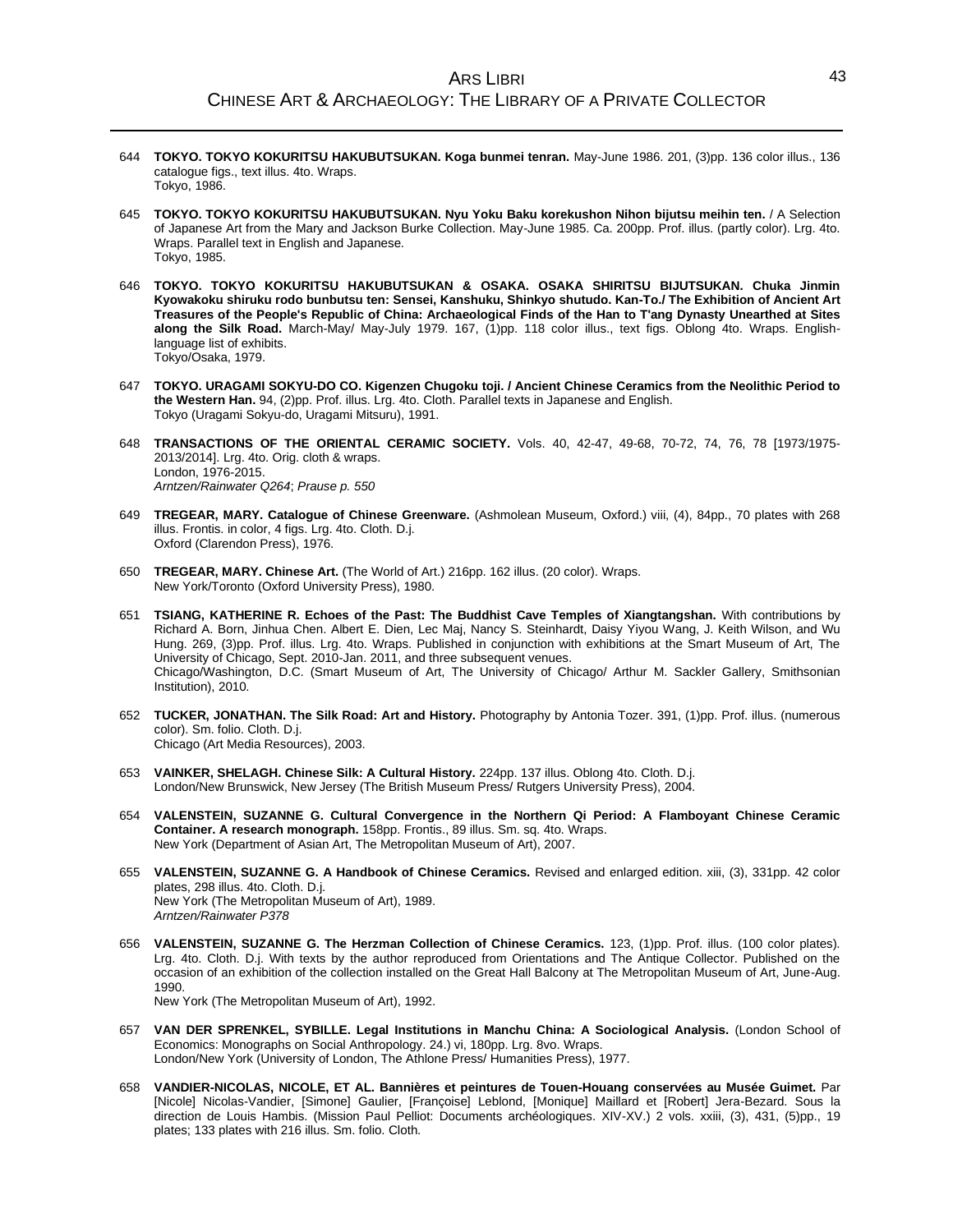Paris (Académie des Inscriptions et Belles-Lettres/ Librairie Adrien-Maisonneuve), 1974-1976.

- 659 **VOGELSANG, WILLEM. The Afghans.** (The Peoples of Asia.) x, 382pp. 18 illus. Sm. 4to. Cloth. D.j. Oxford/Malden, Massachusetts (Blackwell Publishers), 2002.
- 660 **VOLLMER, JOHN E. In the Presence of the Dragon Throne: Ch'ing Dynasty Costume (1644-1911) in the Royal Ontario Museum.** 88pp. Prof. illus. Sm. oblong 4to. Wraps. Toronto (Royal Ontario Museum), 1977.
- 661 **VOLLMER, JOHN E., ET AL. Silk Roads - China Ships.** [By] John E. Vollmer, E.J. Keall, E. Nagai-Berthrong. xvi, 240pp. Prof. illus. Sq. 4to. WSraps. Published in conjunction with an exhibition at the Royal Ontario Museum, Toronto, Sept. 1983- Jan. 1984. Toronto (Royal Ontario Museum), 1983.

662 **WALDRON, ARTHUR. The Great Wall of China: From History to Myth.** (Cambridge Studies in Chinese History, Literature and Institutions.) xi, (3), 296pp. 13 illus., 1 double-page map. Sm. 4to. Cloth. D.j. Presentation copy, inscribed by the author. Cambridge (Cambridge University Press), 1990.

- 663 **WALEY, ARTHUR. The Poetry and Career of Li Po, 701-762 A.D.** (Ethical and Religious Classics of East and West. 3.) x, (2), 123pp. Sm. 8vo. Cloth. D.j. London (George Allen & Unwin), 1969.
- 664 **WALEY, ARTHUR. The Secret History of the Mongols, And Other Pieces.** 319pp. Lrg. 8vo. Cloth. Ex-library. London (George Allen & Unwin), 1963.
- 665 **WALEY, ARTHUR. Three Ways of Thought in Ancient China.** 275pp. Cloth. D.j. London (George Allen & Unwin), 1974.
- 666 **WANG, C.C. Album Leaves from the Sung and Yuan Dynasties.** 60pp. Prof. illus. Sm. sq. 4to. Wraps. Published in conjunction with an exhibition at the China House Gallery, New York, March-May 1970. New York (The China Institute in America), 1970.
- 667 **WANG, JING. The Story of Stone: Intertextuality, Ancient Chinese Stone Lore, and the Stone Symbolism in Dream of the Red Chamber, Water Margin, and The Journey to the West.** (Post-Contemporary Interventions.) x, (2), 347pp. Sm. 4to. Cloth. Durham, North Carolina/London (Duke University Press), 1992.
- 668 **WANG, ZHONGSHU. Han Civilization.** Translated by K.C. Chang and collaborators. (Early Chinese Civilizations Series.) xx, 261pp. 320 illus. 4to. Cloth. D.j. New Haven/London (Yale University Press), 1982.
- 669 **WARNER, LANGDON. The Enduring Art of Japan.** xiii, (3), 114pp. 92 illus. hors texte. Sm. 4to. Cloth. D.j. Second printing. Cambridge (Harvard University Press), 1958. *Lucas p. 25*; *Rowland p. 74*
- 670 **WASHINGTON. ARTHUR M. SACKLER GALLERY. Return of the Buddha: The Qingzhou Discoveries.** March-Aug. 2004. Editor: Lukas Nickel. 175pp. 33 color plates, 80 text and reference figs. Lrg. 4to. Cloth. D.j. London, 2004.
- 671 **WASHINGTON. FREER GALLERY OF ART. A Decade of Discovery: Selected Acquisitions, 1970-1980.** [By] Julia K. Murray. Nov. 1979-April 1980. 126pp. 100 illus. Lrg. 4to. Wraps. Washington, 1979.
- 672 **WASHINGTON. FREER GALLERY OF ART. Eugene and Agnes E. Meyer Memorial Exhibition.** Texts by T. Lawton and Hin-cheung Lovell. 77pp. 32 plates. 4to. Wraps. Washington, 1971.
- 673 **WASHINGTON. FREER GALLERY OF ART. The Freer Gallery of Art. I: China.** Preface by John Alexander Pope. Text by Thomas Lawton. 184pp. 131 plates (partly in color). Reference illus. Folio. Cloth. D.j. Slipcase. Washington, D.C./Tokyo (The Freer Gallery of Art/ Kodansha), 1972.
- 674 **WASHINGTON. FREER GALLERY OF ART & ARTHUR M. SACKLER GALLERY. Twelve Centuries of Japanese Art from the Imperial Collections.** Introduction by Ann Yonemura. Contributions by Hirabayashi Moritoku, Ohkuma Toshiyuki, Ohta Aya, James T. Ulak, and Yuyama Ken'ichi. Dec. 1997-March 1998. 224pp. 76 color plates. Sm. folio. Wraps. Washington (Smithsonian Institution Press), 1997. *Marmor/Ross I605*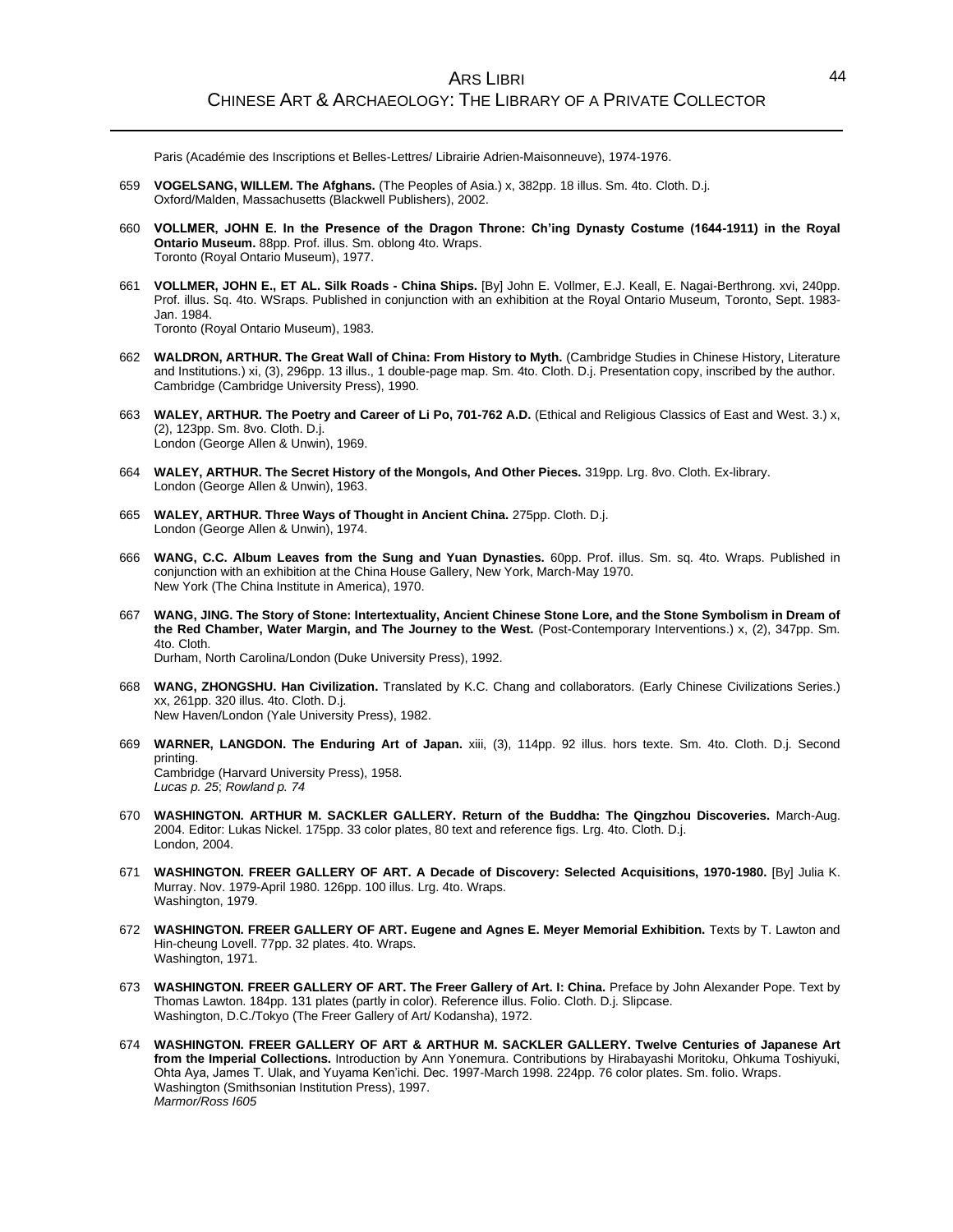- 675 **WASHINGTON. NATIONAL GALLERY OF ART. The Golden Age of Chinese Archaeology: Celebrated Discoveries from the People's Republic of China.** Edited by Xiaoneng Yang. Sept. 1999-Jan. 2000. 583pp. Prof. illus. Lrg. stout 4to. Wraps. The exhibition subsequently traveled to two additional venues in Houston and San Francisco. Washington, 1999.
- 676 **WASHINGTON. NATIONAL GALLERY OF ART. Japan: The Shaping of Daimyo Culture, 1185-1868.** Edited by Yoshiaki Shimizu. Oct. 1988-Jan. 1989. xi, (1), 402pp. 333 illus. Lrg. 4to. Wraps. Washington, D.C., 1988.
- 677 **WASHINGTON. NATIONAL GALLERY OF ART & KANSAS CITY. NELSON-ATKINS MUSEUM OF ART. The Chinese Exhibition.** An illustrated handlist of the exhibition of archaeological finds of the People's Republic of China. Dec. 1974- March 1975/ April-June 1975. 104pp. Prof. illus. (partly in color). Sq. 4to. Wraps. Washington, 1974.
- 678 **WASHINGTON. NATIONAL GALLERY OF ART & KANSAS CITY. NELSON-ATKINS MUSEUM OF ART. The Exhibition of Archaeological Finds of the People's Republic of China.** Dec. 1974-March 1975/ April-June 1975. 59pp. Sq. 4to. Wraps. Washington, 1974.
- 679 **WATSON, WILLIAM. Ancient China: The Discoveries of Post-Liberation Chinese Archaeology.** With an introduction by Magnus Magnusson. 104, (4)pp., 9 color plates. 85 text illus. Sm. 4to. Wraps. Greenwich (New York Graphic Society), 1974. *Arntzen/Rainwater I525*
- 680 **WATSON, WILLIAM. The Arts of China to AD 900.** (Yale University Press Pelican History of Art.) vi, (4), 276pp. 396 illus. Lrg. 4to. Cloth. D.j. New Haven/London (Yale University Press), 1995. *Marmor/Ross I40 & I536*; *Arntzen/Rainwater I18*
- 681 **WATSON, WILLIAM. Inner Asia and China in the pre-Han Period.** An inaugural lecture delivered on 2 December 1968. 28pp. Wraps.

London (School of Oriental and African Studies, University of London), 1969.

- 682 **WATSON, WILLIAM. Style in the Arts of China.** 126, (2)pp. 146 illus. hors texte. Wraps. Harmondsworth (Pelican Books), 1974. *Gombrich: Story of Art, p. 647 (citing Penguin edition)*
- 683 **WATSON, WILLIAM (EDITOR). Lacquerwork in Asia and Beyond.** A colloquy held 22-24 June 1981. (Colloquies on Art & Archaeology in Asia. 11.) (6), 345pp. Prof. illus. Sm. 4to. Wraps. London (Percival David Foundation of Chinese Art, University of London, School of Oriental and African Studies), 1982. *Marmor/Ross R31*
- 684 **WATSON, WILLIAM (EDITOR). Landscape Style in Asia.** A colloquy held 25-27 June 1979. (Colloquies on Art & Archaeology in Asia. 9.) (4), 198pp. Prof. illus. Sm. 4to. Wraps. London (Percival David Foundation of Chinese Art, University of London, School of Oriental and African Studies), [1980]. *Marmor/Ross R31*
- 685 **WATSON, WILLIAM (EDITOR). Pottery and Metalwork in T'ang China.** [Their chronology & external relations.] Second edition. (Colloquies on Art and Archaeology in Asia. 1.) 86pp. 11 plates. Sm. 4to. Wraps. Colloquy held June 29-July 2, 1970. Texts by 11 contributors. London (Percival David Foundation of Chinese Art, University of London), 1976. *Marmor/Ross R31*
- 686 **WATSON, WILLIAM (EDITOR). The Westward Influence of the Chinese Arts: From the 14th to the 18th Century.** A colloquy held 26 to 29 June 1972. (Colloquies on Art & Archaeology in Asia. 3.) (6), 110, (6)pp., 28 plates. Text illus. Sm. 4to. Wraps. London (Percival David Foundation of Chinese Art, University of London, School of Oriental and African Studies), [1973]. *Marmor/Ross R31*
- 687 **WATT, JAMES C.Y. Chinese Jades from Han to Ch'ing.** 235pp. 229 illus. Sq. 4to. Wraps. Published in conjunction with an exhibition at The Asia Society, New York, Fall 1980. New York (The Asia Society), 1980. *Marmor/Ross P975*
- 688 **WATT, JAMES C.Y. The Sumptuous Basket: Chinese Lacquer with Basketry Panels.** 103pp. Prof. illus. 4to. Wraps. Published in conjunction with an exhibition at the China House Gallery, March-June 1985. Presentation copy, inscribed by the author.

New York (China House Gallery, China Institute in America), 1985.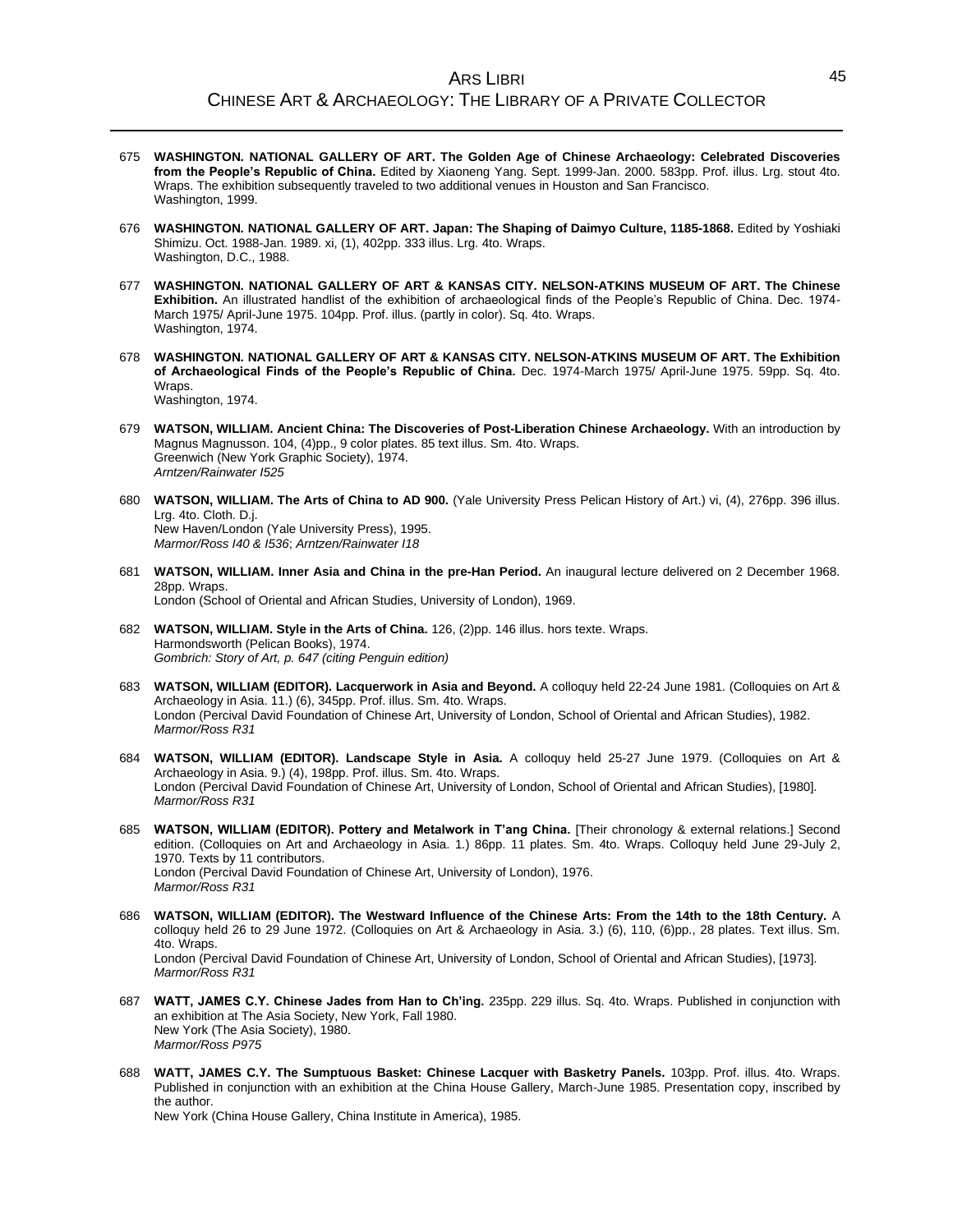689 **WATT, JAMES C.Y. The World of Khubilai Khan: Chinese Art in the Yuan Dynasty.** With essays by Maxwell K. Hearn, Denise Patry Leidy, Zhixin Jason Sun, John Guy, Joyce Denney, Birgitta Augustin, Nancy S. Steinhardt. 342pp. 407 illus. (379 color plates). Lrg. 4to. Wraps. Published in conjunction with an exhibition at The Metropolitan Museum of Art, New York, Sept.-Jan. 2011.

New York/New Haven (The Metropolitan Museum of Art/ Yale University Press), 2011.

- 690 **WATT, JAMES C.Y. & BRENNAN FORD, BARBARA. East Asian Lacquer: The Florence and Herbert Irving Collection.**  xi, (1), 388pp. 178 color plates, reference and text illus. Lrg. 4to. Cloth. D.j. Published in conjunction with an exhibition at The Metropolitan Museum of Art, New York, Nov. 1991-Feb. 1992. New York (The Metropolitan Museum of Art), 1991. *Marmor/Ross P977*
- 691 **WATT, JAMES C.Y., ET AL. China: Dawn of a Golden Age, 200-750 AD.** [By] James C.Y. Watt, An Jiayao, Angela F. Howard, Boris I. Marshak, Su Bai, Zhao Feng. With contributions by Prudence O. Harper, Maxwell K. Hearn, Denise Patry Leidy, Chao-Hui Jenny Liu, Valentina Raspopova, Zhixin Sun. xxiv, 392pp. 514 illus. (479 color), 8 maps. Lrg. 4to. Cloth. D.j. Published in conjunction with an exhibition at The Metropolitan Museum of Art, New York, Oct. 2004-Jan. 2005. New York/New Haven (The Metropolitan Museum of Art/ Yale University Press), 2004.
- 692 **WATT, JAMES C.Y. & KNIGHT, MICHAEL. Chinese Jades from the Collection of the Seattle Art Museum.** 128pp. 109 illus., text figs. 4to. Wraps. Presentation copy, inscribed by J.C.Y. Watt. Seattle (Seattle Art Museum), 1989.
- 693 **WATT, JAMES C.Y. & LEIDY, DENISE PATRY. Defining Yongle: Imperial Art in Early Fifteenth-Century China.** 103pp. 41 color plates, 9 figs. 4to. Wraps. Published in conjunction with an exhibition at The Metropolitan Museum of Art, New York, April-July 2005

New York/New Haven (The Metropolitan Museum of Art/ Yale University Press), 2005.

- 694 **WEATHERFORD, JACK. The Secret History of the Mongol Queens: How the Daughters of Genghis Khan Rescued His Empire.** xvii, (3), 317pp. Figs. Sm. 4to. Cloth. D.j. New York (Crown), 2010.
- 695 **WECHSLER, HOWARD J. Offerings of Jade and Silk: Ritual and Symbol in the Legitimation of the T'ang Dynasty.** xiv, 313pp. Sm. 4to. Cloth. D.j. New Haven/London (Yale University Press), 1985.
- 696 **WEIDNER, MARSHA (EDITOR). Flowering in the Shadows: Women in the History of Chinese and Japanese Painting.** xvi, (2), 315pp., 8 color plates. Prof. illus. 4to. Cloth. D.j. Honolulu (University of Hawaii Press), 1990.
- 697 **WELLESLEY. WELLESLEY COLLEGE. JEWETT ARTS CENTER. Chinese Art: Symbols and Images.** April-June 1967. Catalogue by Max Loehr. 62pp. 34 illus. Sm. 4to. Wraps. Wellesley, 1967.
- 698 **WENG, WAN-GO. Chinese Painting and Calligraphy: A Pictorial Survey.** 69 examples from the John M. Crawford Collection. With a preface by Thomas Lawton. 155, (1)pp. 69 illus. 4to. Wraps. New York (Dover Publications), 1978.
- 699 **WENG, WANG-GO & YANG, BODA. The Palace Museum: Peking. Treasures of the Forbidden City.** 319, (1)pp. 600 illus. (160 color), 50 figs. Folio. Cloth. D.j. Presentation copy, inscribed by Weng Wang-go. New York (Harry N. Abrams), 1982.
- 700 **WHEELWRIGHT, CAROLYN (EDITOR). Word in Flower: The Visualization of Classical Literature in Seventeenth-Century Japan.** 123, (1)pp. 62 illus. 4to. Wraps. Published in conjunction with an exhibition at Yale University Art Gallery, New Haven, Sept.-Nov. 1989. New Haven (Yale University Art Gallery), 1989.
- 701 **WHITE, JULIA M. & BUNKER, EMMA C. Adornment for Eternity: Status and Rank in Chinese Ornament.** With contributions by Chen Peifen. 214, (1)pp. 113 color plates, 9 text figs. Lrg. 4to. Wraps. Published in conjunction with an exhibition of items from the Mengdieuxuan Collection owned by Betty Lo and Kenneth Chu at the Denver Art Museum, and two other venues, Oct. 1994-Sept. 1995. Parallel captions in English and Chinese; contributions in English and Chinese. Denver/Hong Kong (Denver Art Museum/ The Woods Publishing Company), 1994.
- 702 **WHITFIELD, RODERICK (EDITOR). The Problem of Meaning in Early Chinese Ritual Bronzes.** (Colloquies on Art & Archaeology in Asia. 15.) 176pp. Prof. illus. 4to. Wraps. London (Percival David Foundation of Chinese Art, School of Oriental and African Studies, University of London), 1993. *Marmor/Ross R31*
- 703 **WHITFIELD, SUSAN. Life Along the Silk Road.** xi, (3), 242pp., 16 plates (8 color). 1 map, illus. Lrg. 8vo. Wraps. Berkeley (University of California Press), 1999.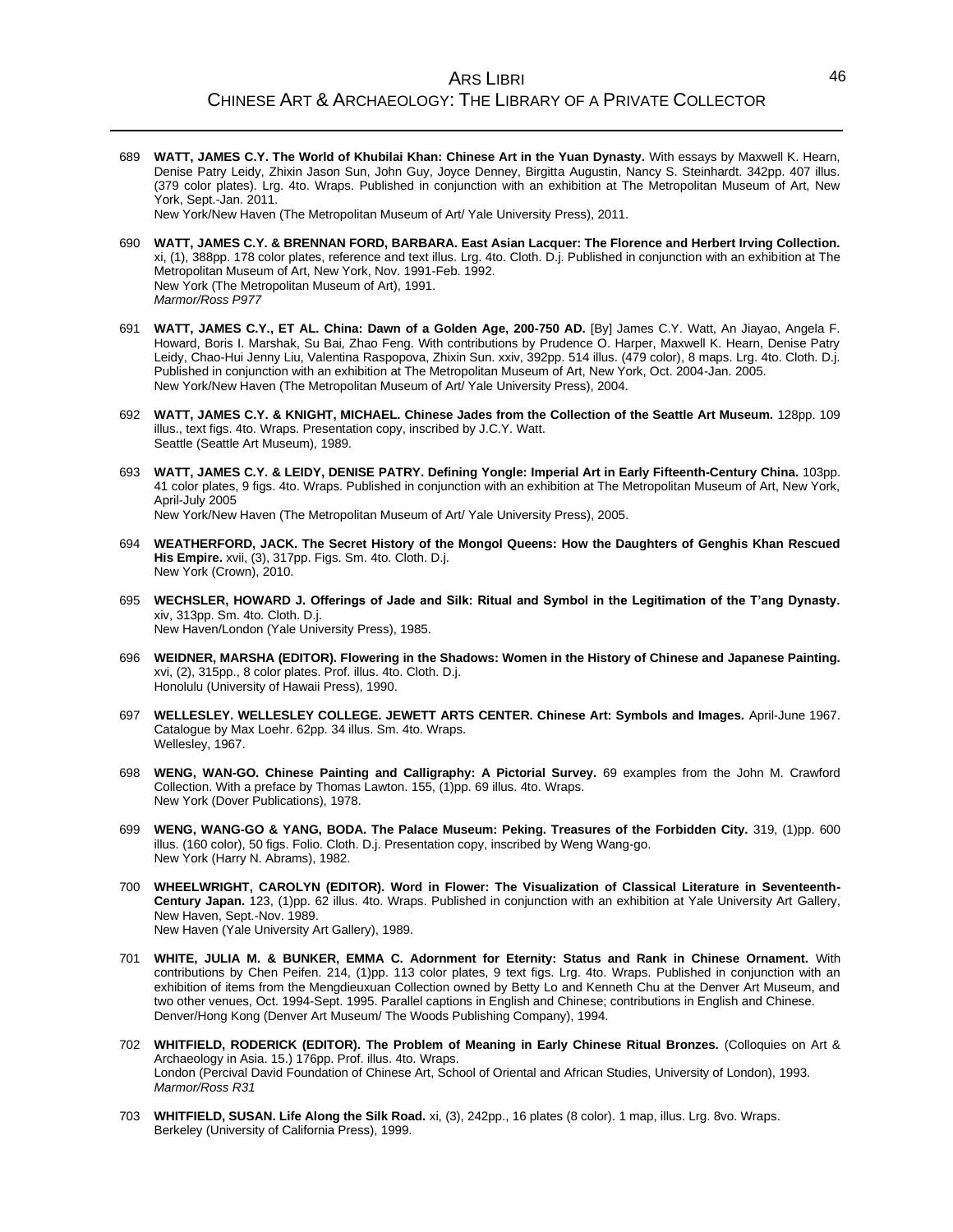- 704 **WHITFIELD, SUSAN & SIMS-WILLIAMS, URSULA (EDITORS). The Silk Road: Trade, Travel, War and Faith.** 366pp. 306 illus. Lrg. 4to. Wraps. Published in conjunction with an exhibition at The British Library, London, May-Sept. 2004. London (The British Library), 2004.
- 705 **WIEGER, L. Chinese Characters: Their Origin, Etymology, History, Classification and Signification. A thorough study from Chinese documents.** Second edition, enlarged and revised according to the 4th French edition. 820pp. Sm. 4to. Wraps.

New York (Paragon Book Reprint Corp./ Dover Publications), [1965].

706 **WILHELM, RICHARD. Lectures on the I Ching: Constancy and Change.** (Bollingen Series. XIX:2.) xxiii, (1), 186, (2)pp. Cloth. D.j.

Princeton (Princeton University Press), 1979.

- 707 **WOLF, ARTHUR P. (EDITOR). Studies in Chinese Society.** xii, 372pp. Figs. Lrg. 8vo. Wraps. Stanford (Stanford University Press), 1978.
- 708 **WONG, KWAN S. & ADDISS, STEPHEN. Masterpieces of Sung and Yüan Dynasty Calligraphy from the John M. Crawford Jr. Collection.** By Kwan S. Wong, assisted by Stephen Addiss; preface by Thomas Lawton. Oct. 1981-Jan. 1982. 86pp. 13 plates, 24 figs. Sm. folio. Wraps. Published in conjunction with exhibitions at the China House Gallery, China Institute in America, New York, Oct. 1981-Jan. 1982, and the Spencer Museum, University of Kansas, Lawrence, March-April 1982.

New York (China House Gallery, China Institute in America), 1981.

- 709 **WRIGGINS, SALLY HOVEY. Xuanzang: A Buddhist Pilgrim on the Silk Road.** With a foreword by Frederick W. Mote. xxiv, 263pp. Illus. Sm. 4to. Cloth. D.j. Presentation copy, inscribed by the author. Boulder (Westview Press), 1996.
- 710 **WRIGHT, ARTHUR F. The Sui Dynasty.** 237, (5)pp. 2 maps. Sm. 4to. Boards, 1/4 cloth. D.j. New York (Alfred A. Knopf), 1978.
- 711 **WRIGHT, ARTHUR F. (EDITOR). Studies in Chinese Thought.** With contributions by Derk Bodde, Schuyler Cammann, W. Theodore de Bary, Achilles Fang, Arnold Isenberg, J.R. Levenson, David Nivison, I.A. Richards, Arthur F. Wright. (Midway Reprints.) xiv, 317, (1)pp. Illus. Lrg. 8vo. Wraps. Chicago/London (The University of Chicago Press), 1976.
- 712 **[WU, CHENG'EN.] The Journey to the West.** Translated and edited by Anthony C. Yu. 4 vols. Sm. 4to. Wraps. Chicago/London (The University of Chicago Press), 1980.
- 713 **WU, HUNG. The Wu Liang Shrine: The Ideology of Early Chinese Pictorial Art.** xxiii, (1), 412pp. 151 illus., 1 map. 4to. Cloth. D.j. Stanford (Stanford University Press), 1989.
- 714 **WU, HUNG (EDITOR). Han Tang zhi jian de shi jue wen hua yu wu zhi wen hua.** / [Between Han and Tang: Visual and Material Culture in a Transformative Period]. 12, 635pp. Prof. illus. Lrg. 4to. Leatherette. D.j. Parallel texts in Chinese and **English** Beijing (Wen wu chu ban she), 2003.
- 715 **WU, HUNG & & MORGAN, BRIAN. Chinese Jades from the Mu-Fei Collection.** (144)pp. 79 color plates. Tall 4to. Cloth. Slipcase. London (Bluett & Sons), 1990.
	-
- 716 **WU QIAN NIAN ZHONGGUO LI DAI SHI XI BIAO.** 5000 nian Zhongguo li dai shi xi biao; Wu shi shi ji Zhongguo li nian biao. 257pp. Folio. Cloth.

Taibei Shi (Taiwan xue sheng shu ju), Minguo 72 [1983].

- 717 **WU TUNG. Tales from the Land of Dragons: 1,000 Years of Chinese Painting.** 269pp. 306 illus. (153 color), catalogue figs. Lrg. 4to. Wraps. D.j. Published in conjunction with an exhibition at the Museum of Fine Arts, Boston, April-July 1997. Boston (Museum of Fine Arts), 1997.
- 718 **WU, ZHEFU, ET AL. Cai tao pian: Gansu Yangshao cai tao.** Zong bian ji Wu Zhefu, zhu bian Yuan Dexing, Chen Qingguang, mei shu bian ji Xiao Ziquan, Liu Yufen./ [Neolithic Painted Pottery: Yang-Shao Painted Pottery from Kansu Province]. (Zhonghua wu qian nian wen wu ji kan.) 2, 15, (1), 423pp. Prof. illus. Lrg. 4to. Buckram. D.j. Taibei Shi (Zhonghua wu qian nian wen wu ji kan bian ji wei yuan hui), [1983].
- 719 **WU, ZHEFU, ET AL. Gu yong pian.** Zong bian ji Wu Zhefu; zhu bian Hsu Chun; mei shu bian ji Huang Xiubi./ [Chinese Tombe [sic] Figurine: From Warring States Period to Sui Dynasty]. (Zhonghua wu qian nian wen wu ji kan.) 1, (1), 12, 218pp. Prof. illus. Lrg. 4to. Buckram. D.j. Taibei Shi (Zhonghua wu qian nian wen wu ji kan bian ji wei yuan hui), [1988].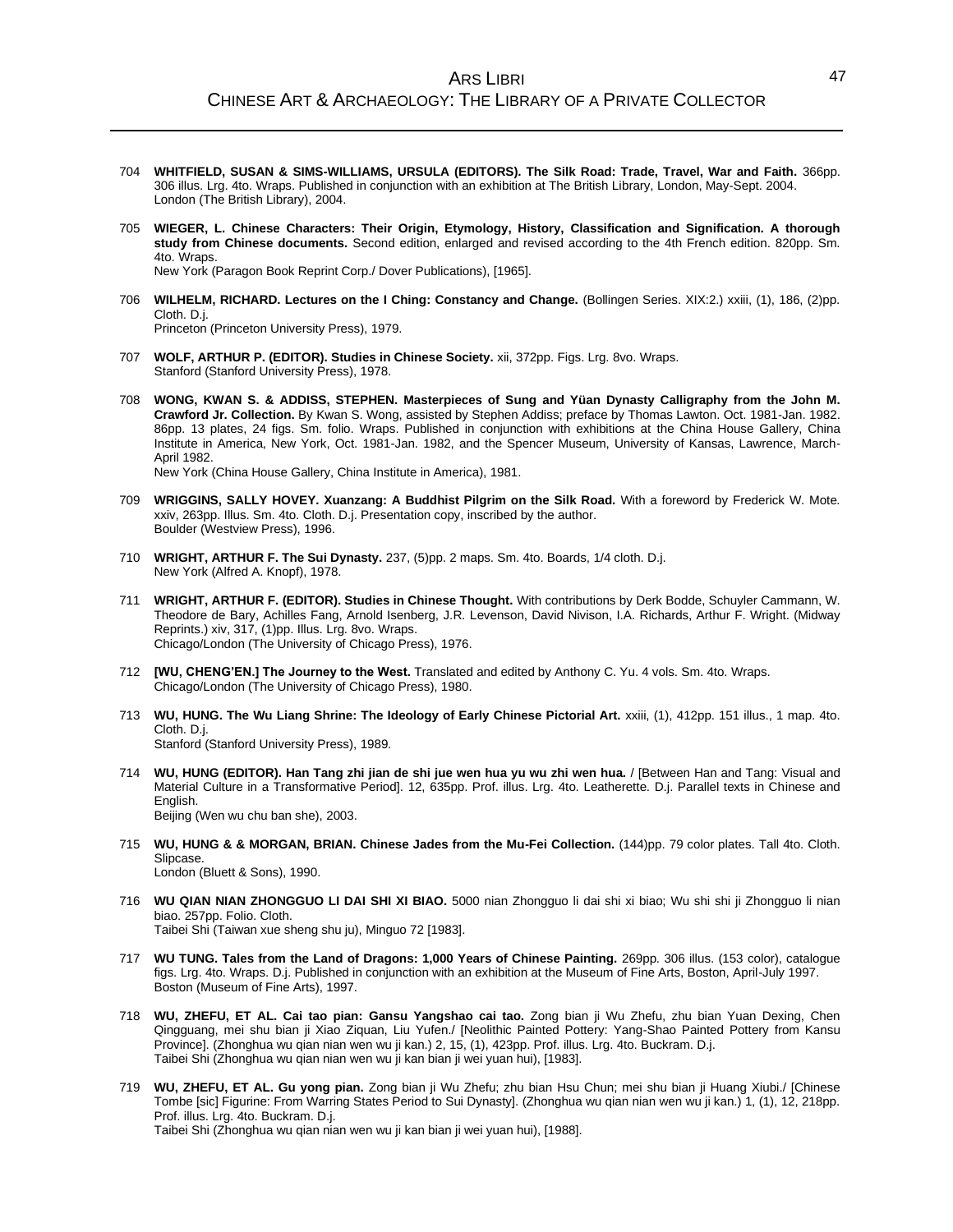- 720 **WUHAN. HUBEI SHENG BO WU GUAN. Hubei Suizhou Leigudun chu tu wen wu.** / The Unearthed Cultural Relics from Lei Gu Dun, Sui Zhou, Hu Bei Province. 104pp. Prof. illus. 4to. Wraps. Parallel texts in Chinese and English. [Beijing?] (Zhongguo wen wu zhan lan guan), 1984.
- 721 **XI'AN. HAN YANGLING BO WU GUAN. Han Yangling bo wu guan.** / Han Yangling Museum. 125, (3)pp. 220 illus. 4to. Wraps. Parallel texts in Chinese and English. Beijing (Wen wu chu ban she), 2007.
- 722 **XIA, NAI. Kao gu xue he ke ji shi.** (Kao gu xue zhuan kan. Jia zhong. Di 14 hao.) 150, (2)pp., 30 plates (8 color). Text figs. 4to. Wraps. English-language title-page and summary "Essays on Archaeology of Science and Technology in China." Beijing (Ke xue chu ban she), 1979.
- 723 **(XIAOXIAOSHENG) EGERTON, CLEMENT. The Golden Lotus.** A translation, from the Chinese original, of the novel Chin P'ing Mei by Clement Egerton. 4 vols. Lrg. 8vo. Cloth. D.j. First published 1939. London (Routledge & Kegan Paul), 1972.
- 724 **XINJIANG WEN WU GU JI DA GUAN.** / A Grand View of Xinjiang's Cultural Relics and Historic Sites. 439pp. Prof. illus. Lrg. 4to. Wraps.

Wulumuqi Shi (Xinjiang mei shu she ying chu ban she), 1999.

- 725 **XU, ZHUOYUN & LINDUFF, KATHERYN M. Western Chou Civilization.** [By] Cho-yun Hsu and Katheryn M. Linduff. (Early Chinese Civilization Series.) xxiv, (2), 421pp. Prof. illus. 4to. Cloth. D.j. New Haven/London (Yale University Press), 1988.
- 726 **YAMAUCHI, KAZUYA, ET AL. (EDITORS). Mural Paintings of the Silk Road: Cultural Exchanges Between East and West.** Proceedings of the 29th Annual International Symposium on the Conservation and Restoration of Cultural Property, National Research Institute of Cultural Properties, Tokyo, January 2006. Edited by Kazuya Yamauchi, Yoko Taniguchi and Tomoko Uno. xix, (1), 193pp. Prof. illus. Tall 4to. Wraps. London/Tokyo (Archetype Publications/ The Japan Center for International Cooperation in Conservation, National Research Institute for Cultural Properties), 2007.
- 727 **[YANG, BODA, ET AL.] Yu qi.** Zhongguo mei shu quan ji bian ji wei yuan hui; [ben juan zhu bian Yang Boda; fu zhu bian Zhou Nanquan; tu ban she ying Guo qun et al.]. (Zhongguo mei shu quan ji. Gong yi mei shu bian. 9.) (6), 25, (3), 200, (2), 117pp. Prof. illus. Lrg. 4to. Cloth. D.j. Slipcase. Beijing (Wen wu chu ban she/ Fa xing zhe Xin hua shu dian Beijing fa xing suo), 1986.
- 728 **YANG, JIANFANG. Zhongguo chu tu gu yu.** / Jade Carving in Chinese Archaeology. [By] Yeung Kin-fong. (Xianggang Zhong wen da xue Zhongguo wen hua yan jiu suo Zhongguo kao gu yi shu yan jiu zhong xin zhuan kan/Centre for Chinese Archaeology and Art, Institute of Chinese Studies, The Chinese University of Hong Kong: Monograph Series. 6.) Vol. I [all published]. (4), 369, (3)pp., 95 plates (16 color). 4to. Boards. D.j. Parallel texts in Chinese and English. Xianggang (Zhong wen da xue chu ban she), 1987.
- 729 **YANG, JIANFANG. Zhongguo gu yu yan jiu lun wen ji.** / Treatises on Ancient Chinese Jade. [By] Yeung Kin Fong (Yang Jian-fang). 2 vols. ix, (3), 243pp.; (2), 246, (2)pp. Prof. illus. 4to. Wraps. Taibei Shi (Zhong zhi mei shu chu ban she), 2001.
- 730 **YANG, XIAONENG. Zhongguo Xia Shang diao su yi shu.** / Sculpture of Xia & Shang China. vii, (1), 302pp. 316 illus. (47 color). 4to. Cloth. D.j. English-language captions. Xianggang (Xianggang da dao wen hua you xian gong si), 1988.
- 731 **YANG, XIAONENG. Zhongguo yuan shi she hui diao su yi shu.** / Sculpture of Prehistoric China. 168pp. 176 illus. (25 color). 4to. Cloth. D.j. English-language captions. Xianggang (Xianggang da dao wen hua you xian gong si), 1988.
- 732 **YANG, XIAONENG (EDITOR). Chinese Archaeology: New Perspectives on China's Past in the Twentieth Century.** 2 vols. Vol. 1: Cultures and Civilizations Reconsidered. 523pp. Vol. 2: Major Archaeological Discoveries in Twentieth-Century China. 576pp. Prof. illus. in color. Folio. Cloth. D.j. Slipcase. New Haven/Kansas City (Yale University Press/ Nelson-Atkins Museum of Art), 2004.
- 733 **YANG, XIN, ET AL. The Art of the Dragon.** [By] Yang Xin, Li Yihua, Xu Naixiang. 214pp. 183 color illus. 4to. Cloth. D.j. Boston (Shambhala), 1988.
- 734 **YANG, XUANZHI. A Record of Buddhist Monasteries in Lo-yang.** By Yang Hsüan-chih. Translated by Yi-t'ung Wang. (Princeton Library of Asian Translations.) xxii, 310, (2)pp. 2 maps, 6 illus. 4to. Cloth. D.j. Princeton (Princeton University Press), 1984.
- 735 **YAO, QIAN & GU, BING. Liu chao yi shu.** Yao Qian, Gu Bing bian zhu; Guo Qun she ying. 6, 13, (1), 13, (1)pp., 234 plates (14 color). Folio. Cloth. Slipcase. Parallel texts in Chinese and English.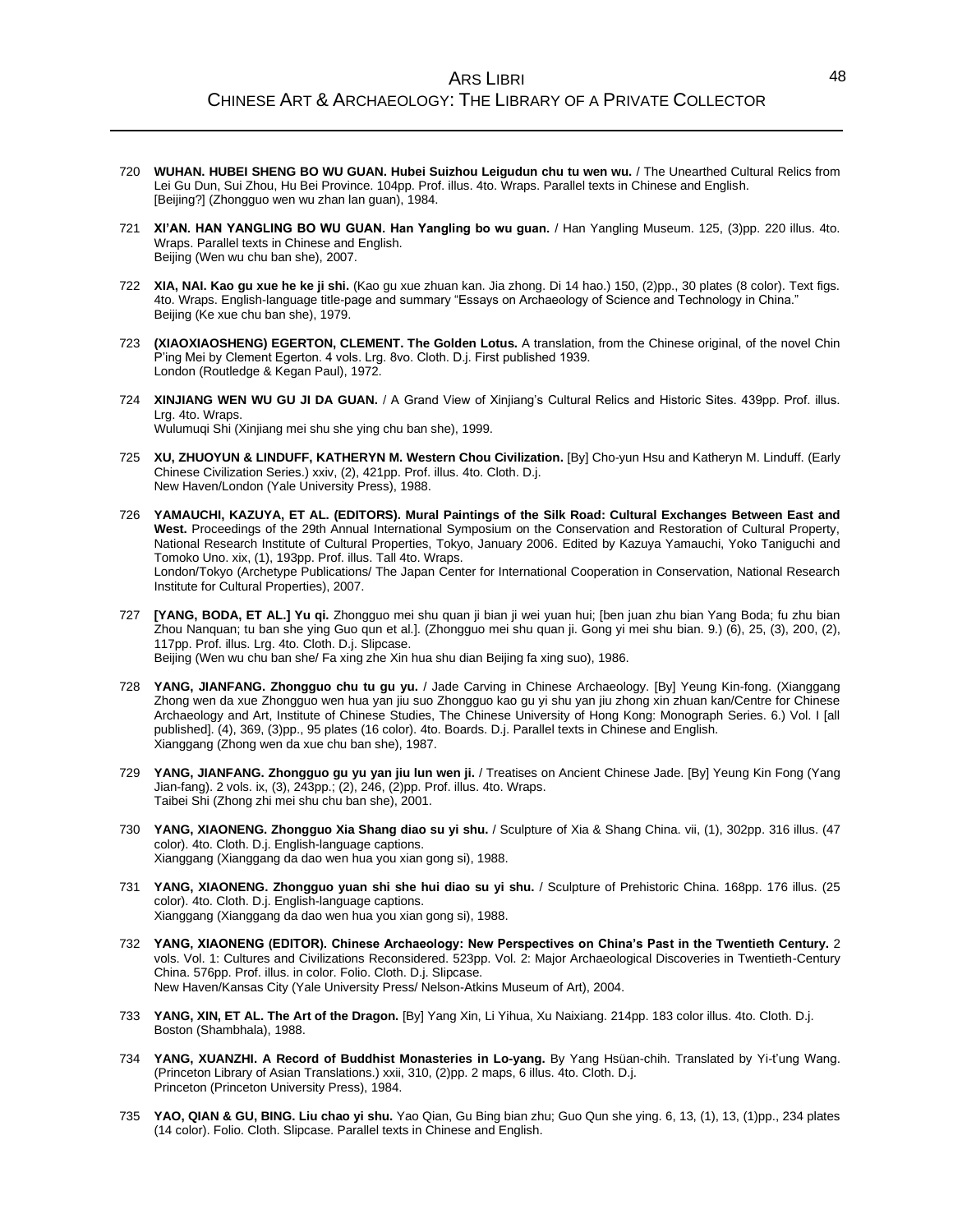Beijing (Wen wu chu ban she/ Xin hua shu dian fa xing), 1981.

- 736 **YAO, QIAN & GU, BING. Nan chao ling mu shi ke.** / [Stone Sculptures at the Mausoleums and Tombs of the Southern Dynasties]. (2), 11, (3), 17pp. 138 illus. hors texte. 4to. Wraps. D.j. Parallel texts in Chinese and English. Beijing (Wen wu chu ban she), 1981.
- 737 **YEO, S.T. & MARTIN, JEAN. Chinese Blue & White Ceramics.** 315pp. 229 color illus., figs. Lrg. 4to. Leatherette. D.j. Published in conjunction with an exhibition at the National Museum, Singapore, April 1978. Singapore (Arts Orientalis), 1978.
- 738 **YIP, WAI-LIM. Chinese Poetry: Major Modes and Genres.** xv, (1), 475, (1)pp. Lrg. 8vo. Cloth. D.j. Berkeley/Los Angeles (University of California Press), 1976.
- 739 **YOSHIKAWA, KOJIRO. Five Hundred Years of Chinese Poetry, 1150-1650: The Chin, Yuan, and Ming Dynasties.** Translated with a preface by John Timothy Wixted. Including an afterword by William S. Atwell. (Princeton Library of Asian Translations.) xix, (3), 215pp. 1 plate. Lrg. 4to. Wraps. Princeton (Princeton University Press), 1989.
- 740 **YU, MING. Chinese Jade.** (Introductions to Chinese Culture.) 145pp. Prof. illus. Wraps. Cambridge (Cambridge University Press), 2011.
- 741 **YUNGANG SHI KU.** Shanxi Sheng wen wu gong zuo wei yuan hui, Shanxi Yungang shi ku wen wu bao guan suo bian. (30)pp., 107 plates. Sq. 4to. Cloth. D.j. English-language translation "The Yunkang Caves," 29pp., loosely inserted, as issued. Beijing (Wen wu chu ban she/ Zhongguo guo ji shu dian fa xing), 1977.
- 742 **YUNNAN QING TONG QI.** Yunnan sheng bo wu guan bian. (2), 8, 5, (1), 216, 6, 4pp. 249 illus., text figs. Folio. Cloth. D.j. Slipcase. Beijing (Wen wu chu ban she), 1981.
- 743 **YUNNAN QING TONG QI LUN CONG** Yunnan qing tong qi lun cong bian ji zu bian. (2), 4, 210pp., 22 plates. Text illus. 4to. Wraps.

Beijing (Wen wu chu ban she), 1981.

- 744 **ZENG, ZHAOYU, ET AL. Yinan gu hua xiang shi mu fa jue bao gao.** Nanjing bo wu yuan, Shandong sheng wen wu guan li chu he bian; Zeng Zhaoyu, Jiang Baogeng, Li Zhongyi he zhu. 1, (1), 8, 68pp., 105 plates (1 color; partly folding). 41 text illus. Folio. Cloth. D.j. [Beijing] (Wen hua bu wen wu guan li ju), 1956.
- 745 **ZHANG, HONGXING (EDITOR). Masterpieces of Chinese Painting: 700-1900.** Edited by Zhang Hongxing. With essays by Ling Lizhong, Itakura Masaaki, Charles Mason, Shane McCausland, Camille Schmitt, Clarissa von Spee. Catalogue introductions by Roderick Whitfield. 358, (2)pp. Prof. illus. in color. Lrg. 4to. Cloth. D.j. London (V&A Publishing.), 2013.
- 746 **ZHANG, XINGLIAN & ZHAO, SHUHAN. Zhong guo wen wu yu hui.** / A Glossary of Chinese Archaeology (Chinese-English). (4), 195pp. 12mo. Wraps. Taibei Shi (Ming wen), 1998.
- 747 **ZHANG, XINGLIAN & ZHAO, SHUHAN. Zhongguo kao gu ci hui: Han Ying dui zhao.** / A Glossary of Chinese Archaeology (Chinese-English). (4), 199pp. 12mo. Boards, 1/4 cloth. Beijing (Wai wen chu ban she), 1983.
- 748 **ZHENG, DEKUN. Jade Flowers and Floral Patterns in Chinese Decorative Art.** By Cheng Te-k'un. (Reprinted from The Journal of the Institute of Chinese Studies, Vol. II, No. 2.) (100)pp., 48 plates. 4to. Wraps. D.j. Edition limited to 600 copies. Hong Kong (The Chinese University Press), 1969.
- 749 **ZHENG, DEKUN. Zhongguo gu yu shu mu.** (Xianggang Zhong wen da xue Zhongguo wen hua yan jiu suo Zhongguo kao gu yi shu yan jiu zhong xin gong ju shu. 1.) x, 141pp. Sm. 4to. Cloth. D.j. Xianggang (Zhong wen da xue chu ban she), 1982.
- 750 **ZHENG, DEKUN, ET AL. (EDITORS). Proceedings of the Symposium on Painting & Calligraphy by Ming i-Min.** 31 August-3 September 1975, Art Gallery, The Institute of Chinese Studies, The Chinese University of Hong Kong. Guest editors: Cheng Te-k'un, Jao Tsung-i, J.C.Y. Watt./ Ming yi min shu hua yan tao hui ji lu. (The Journal of The Institute of Chinese Studies, The Chinese University of Hongkong. Vol. 8#2.) xii, (386)pp., 178 plates. 4to. Wraps. Hong Kong (The Institute of Chinese Studies, The Chinese University of Hong Kong), 1976.
- 751 **ZHENG, ZHENDUO. Wei da de yi shu chuan tong tu lu.** / [The Great Heritages of Chinese Art]. 2 vols. (32)pp., 84 plates; (24)pp., 76 plates. Foilio. Cloth. [Beijing] (Zhongguo gu dian yi shu chu ban she), [1951].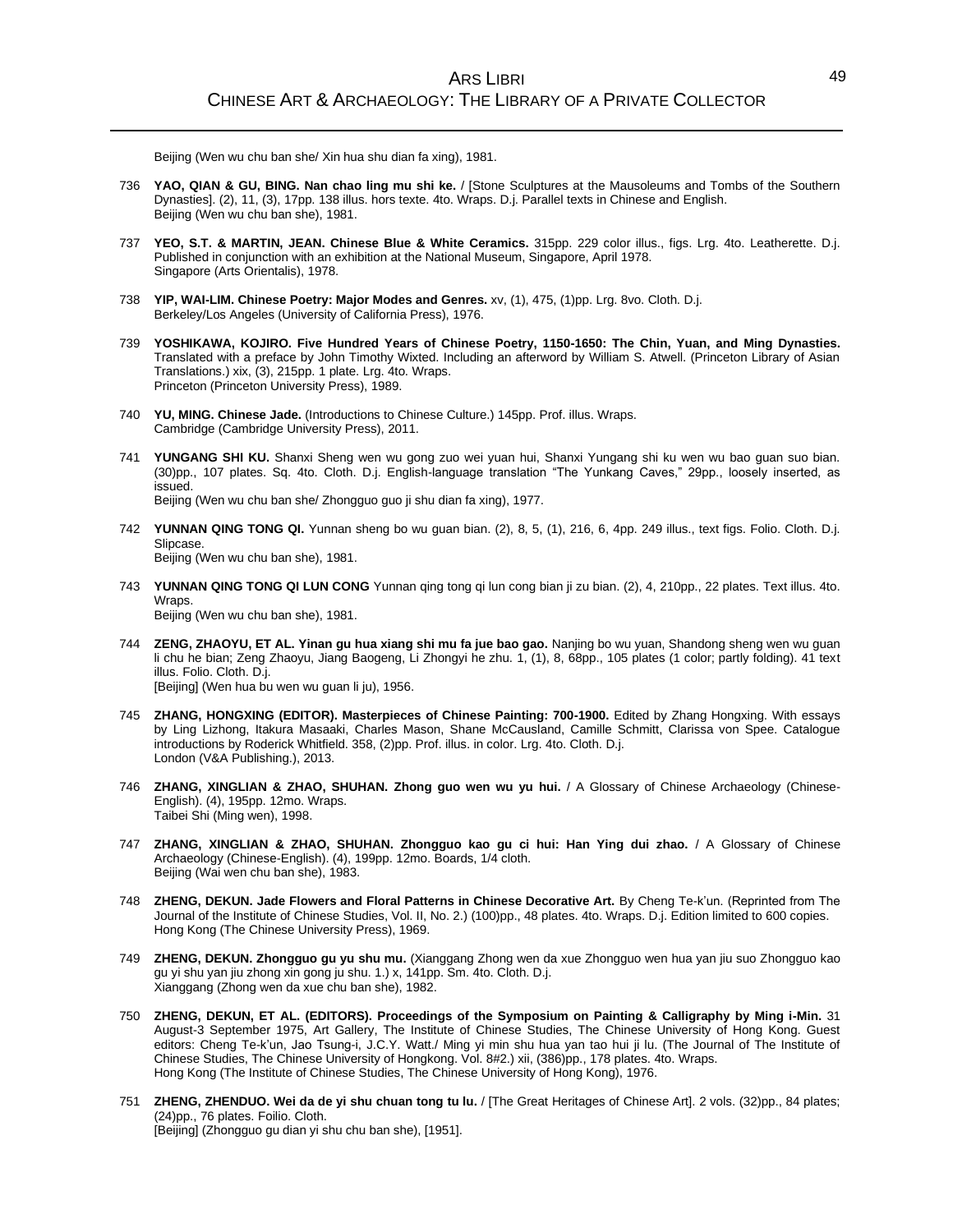- 752 **ZHONGGUO GU QING TONG QI XUAN.** (46)pp., 108 plates (12 color). Sq. 4to. Wraps. D.j. Beijing (Wen wu chu ban she), 1976.
- 753 **ZHONGGUO GU YU RU MEN.** 46, (2)pp. Prof. illus. 4to. Wraps. No author is credited. N.p. (Privately Published), 1990.
- 754 **ZHOU, XUN & GAO, CHUNMING. 5000 Years of Chinese Costumes.** Editing: The Chinese Costumes Research Group of the Shanghai School of Traditional Operas. 256pp. 452 illus. (numerous color). Lrg. 4to. Cloth. D.j. Slipcase. San Francisco (China Books & Periodicals), 1987.
- 755 **ZHUGE, LIANG & LIU, JI. Mastering the Art of War:.** Translated and edited by Thomas Cleary. (Shambhala Dragon Editions.) ix, (1), 134, (2)pp. Sm. 4to. Wraps. Boston/Shaftesbury (Shambhala), 1989.

# MONOGRAPHS ON ARTISTS

- 1 Li, Zhujin. **The Autumn Colors on the Ch'iao and Hua Mountains. A landscape by CHAO MENG-FU.** (Artibus Asiae. Supplementum 21.) 109, (3)pp., 15 lrg. folding plates. Frontis. in color. Sm. folio. Cloth. D.j. Slipcase. Ascona (Artibus Asiae Publishers), 1965. *Arntzen/Rainwater R10*
- 2 Li, Zhujin. **The Freer Sheep and Goat and CHAO MENG-FU's Horse Paintings.** (Reprinted from "Artibus Asiae," vol. 30.) 48pp. 15 illus. hors texte. Lrg. 4to. Wraps. Ascona (Artibus Asiae Publishers), 1968.
- 3 Hong Kong. Alisan Fine Arts. **CUI ZUIFAN, Master of the Unbridled Brush.** / Dang dai guo hua da shi: Cui Zifan hua zhan. March 1992. Texts by Alice King and Lars Berglund. 62pp. 52 color plates. 4to. Wraps. Parallel texts in Chinese and English. Hong Kong, 1962.
- 4 (DONG, QICHANG) Ho, Wai-ching, et al. (editors). **Proceedings of the Tung Ch'i-ch'ang International Symposium.** Editor: Wai-ching Ho. Coeditors: Wai-kam Ho, Hin-cheung Lovell. xi, (439)pp. Prof. illus. 4to. Wraps. "Published on the occasion of the Tung Ch'i-ch'ang International Symposium held at the Nelson-Atkins Museum, Kansas City, Missouri from April 17 through April 19, 1992 in conjunction with the opening of the exhibition The Century of Tung Ch'i-ch'ang." Kansas City, Missouri (The Nelson-Atkins Museum of Art), 1991.
- 5 Taipei. National Palace Museum. **FAN KUAN xi shan xing lu.** 44pp. Prof. illus. (partly folding). Lrg. 4to. Wraps. Includes an English-language biography. Taibei Shi (Guo li gu gong bo wu yuan), Minguo 68 [1979].
- 6 **SIDNEY D. GAMBLE's China, 1917-1932: Photographs of the Land and Its People.** Forewords by John Hersey and L. Carrington Goodrich. Introduction by Jonathan D. Spence. 191pp. Prof. illus. Lrg. 4to. Cloth. Chinese-style chalmshell box (cloth). Washington, D.C. (Alvin Rosenbaum Projects), 1988.
- 7 Forrer, Matthi. **HIROSHIGE: Prints and Drawings.** With essays by Suzuki Juzo and Henry D. Smith II. 254, (6)pp. 142 plates, 4 text illus. 4to. Wraps. Published in conjunction with an exhibition at the Royal Academy of Arts, London, July-Sept. 1997.

München/New York (Prestel), 1997.

- 8 Narazaki, Muneshige. **HIROSHIGE: Famous Views.** English adaption by Richard L. Gage. (Masterworks of Ukiyo-e.) 96pp. 66 color plates (1 tipped-in). 4to. Wraps. D.j. Sixth printing. Tokyo/Palo Alto (Kodansha International), 1977.
- 9 Narazaki, Muneshige. **HIROSHIGE: The 53 Stations of the Tokaido** (Masterworks of Ukiyo-e.) 92pp. 72 illus. 4to. Wraps. 6th printing. Tokyo/New York (Kodansha International), 1979.
- 10 Forrer, Matthi. **HOKUSAI: Prints and Drawings.** 224pp. 154 illus. (126 color). Lrg. 4to. Wraps. Published in conjunction with an exhibition at the Royal Academy of Arts, London, Nov. 1991-Jan. 1992. München (Prestel), 1991. *Freitag 5419*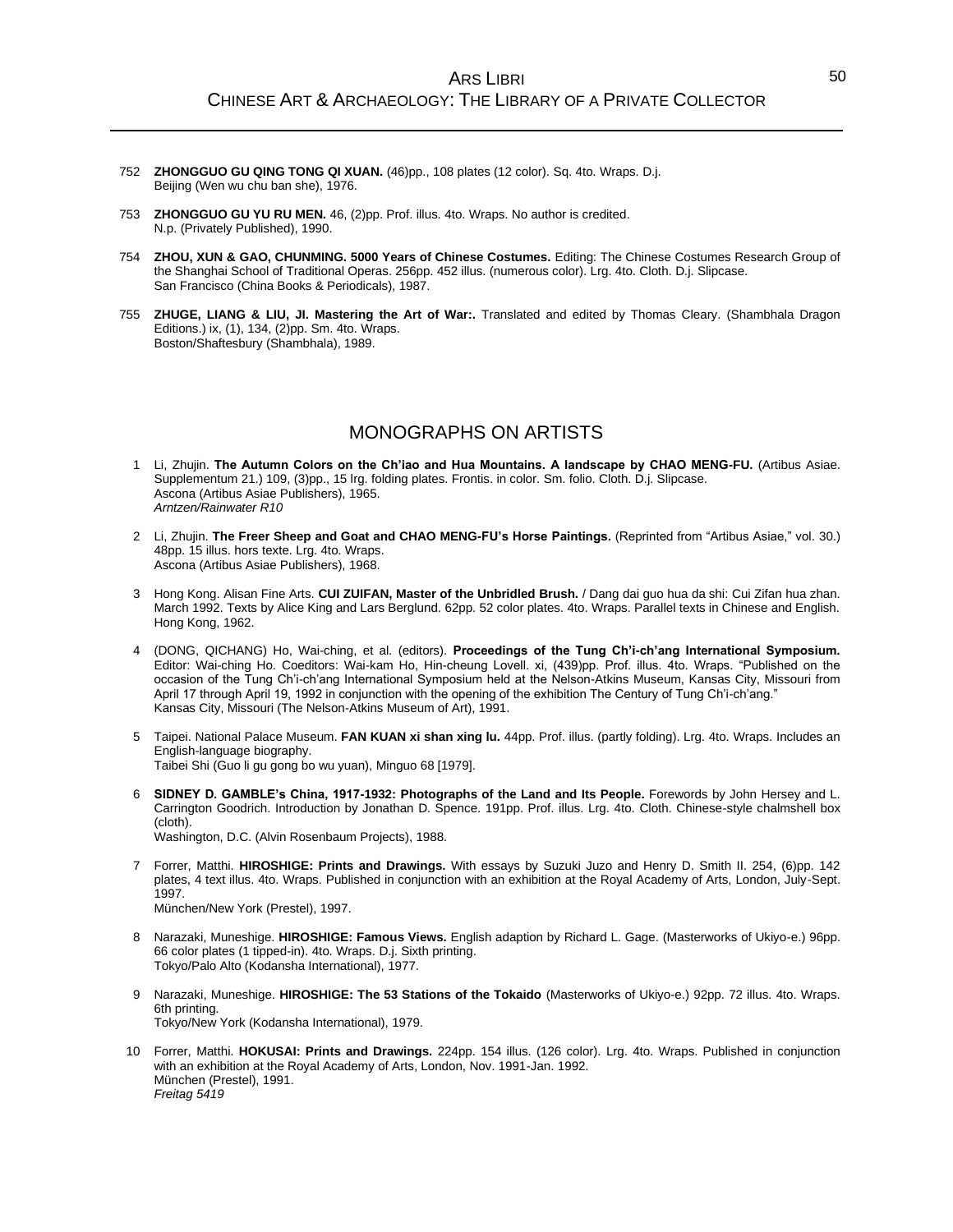### ARS LIBRI CHINESE ART & ARCHAEOLOGY: THE LIBRARY OF A PRIVATE COLLECTOR

- 11 Hickman, Money L. & Sato, Yasuhiro. **The Paintings of JAKUCHU.** xi, (1), 224pp. 46 color plates, 49 illus. Lrg. 4to. Wraps. Published in conjunction with an exhibition at The Asia Society Galleries, New York, Oct.-Dec. 1989. New York (The Asia Society), 1989.
- 12 Barnhart, Richard M. **LI KUNG-LIN's Classic of Filial Piety.** With essays by Robert E. Harris, Jr. and Hui-liang J. Chu. 176pp. 73 illus. (16 color). Lrg. 4to. Cloth. D.j. New York (The Metropolitan Museum of Art), 1993.
- 13 Edwards, Richard. **LI TI.** (Freer Gallery of Art. Occasional Papers. Vol. 3#3.) xii, (2), 50pp. 33 plates. Lrg. 8vo. Wraps. Washington (Smithsonian Institution), 1967. *Arntzen/Rainwater R27*
- 14 Karlsson, Kim, et al. (editors). **Eccentric Visions: The Worlds of LUO PING.** Edited by Kim Karlsson, Alfred Murck, and Michele Matteini. 303pp. Prof. illus. Lrg. 4to Boards. Published in conjunction with exhibitions at the Museum Rietberg, Zürich, April-July 2009, and The Metropolitan Museum of Art, New York, Oct. 2009-Jan. 2010. Zürich (Museum Rietberg), 2009.
- 15 Sturman, Peter Charles. **MI FU: Style and the Art of Calligraphy in Northern Song China.** (8), 276pp. 74 illus., 1 map. Sm. 4to. Boards. D.j. New Haven/London (Yale University Press), 1997.
	-
- 16 PORTER, ELIOT. **All Under Heaven: The Chinese World.** With text by Jonathan Porter. 192pp. Prof. illus. Lrg. sq. 4to. Cloth. D.j. New York (Pantheon Books), 1983.
- 17 Edwards, Richard. **The Field of Stones: A Study of the Art of SHEN CHOU (1427-1509).** (Freer Gallery of Art: Oriental Studies. 5./ Smithsonian Institution. Publication 4433.) xxi, (1), 131, (1)pp., 51 plates. Folio. Cloth. Washington (Smithsonian Institution), 1962. *Arntzen/Rainwater R27*; *Freitag 11669*
- 18 Hochstadter, Walter. **The Real SHEN CHOU.** (Reprinted from "Journal of Oriental Studies," Vol. 5#1/2.) (26)pp., 4 plates. 4to. Wraps. Hong Kong (University of Hong Kong), 1959/1960.
- 19 Clapp, Anne de Coursey. **The Painting of T'ANG YIN.** xix, (1), 300pp., 7 color plates. 94 illus. 4to. Cloth. D.j. Chicago/London (The University of Chicago Press), 1991.
- 20 Lai, T.C. **T'ANG YIN, Poet/painter, 1470-1524.** xiv, 151pp. Prof. illus. Lrg. 8vo. Cloth. D.j. Hong Kong (Kelly and Walsh), [1971]. *Freitag 12192*
- 21 Kansas City. Nelson-Atkins Museum of Art. **The Century of TUNG CH'I-CH'ANG, 1555-1636.** Wai-kam Ho, editor. Judith G. Smith, coordinating editor. With essays by: Wai-kam Ho and Dawn Ho Delbanco, Wen C. Fong, James Cahill, Kohara Hironobu, Xu Bangda, Wang Qingzheng, Celia Carrington Riely, and Wang Siqing.... April-June 1992. 2 vols. xxxvi, 465pp.; xvii, (1), 602pp. Most prof. illus. Sm. sq. folio. Wraps. Kansas City, 1992.
- 22 **C.C. WANG: Recent Work.** 41pp. Prof. illus. 4to. Wraps. Parallel texts in English and Chinese by Arnold Chang. Presentation copy, inscribed by the artist. New York (EastWest Studios), 1993.
- 23 **WANG JIQIAN shu hua ji.** / C.C. Wang's Painting and Calligraphy Works. 206pp. Frontis. in color, 96 color plates, figs. Folio. Silk over boards. D.j. Parallel texts in Chinese and English. Shanghai Shi (Shanghai shu hua chu ban she), 2003.
- 24 WANG, FANGYU. **Dancing Ink: Pictorial Calligraphy and Calligraphic Painting.** 166pp. 78 plates, figs. Lrg. sq 4to. Wraps. Published in conjunction with a traveling exhibition. [Seton Hall, New Jersey] (The Artist), 1984.
- 25 Fong, Wen C., et al. **Landscapes Clear and Radiant: The Art of WANG HUI (1632-1717).** [By] Wen C. Fong, Chin-Sung Chang, and Maxwell K. Hearn. Edited by Maxwell K. Hearn. xii, 236pp. 265 illus. (81 color), 5 maps. Lrg. 4to. Cloth. D.j. Published in conjunction with an exhibition at The Metropolitan Museum of Art, New York, Sept. 2008-Jan. 2009. New York/New Haven (The Metropolitan Museum of Art/ Yale University Press), 2008.
- 26 Chang, Yin-nan & Walmsley, Lewis C. (translators). **Poems by WANG WEI.** / [Wang Wei shi xuan.] 159pp., 11 plates. Sm. 8vo. Cloth. D.j. Rutland, Vermont/Tokyo (Charles E. Tuttle Company), 1963.